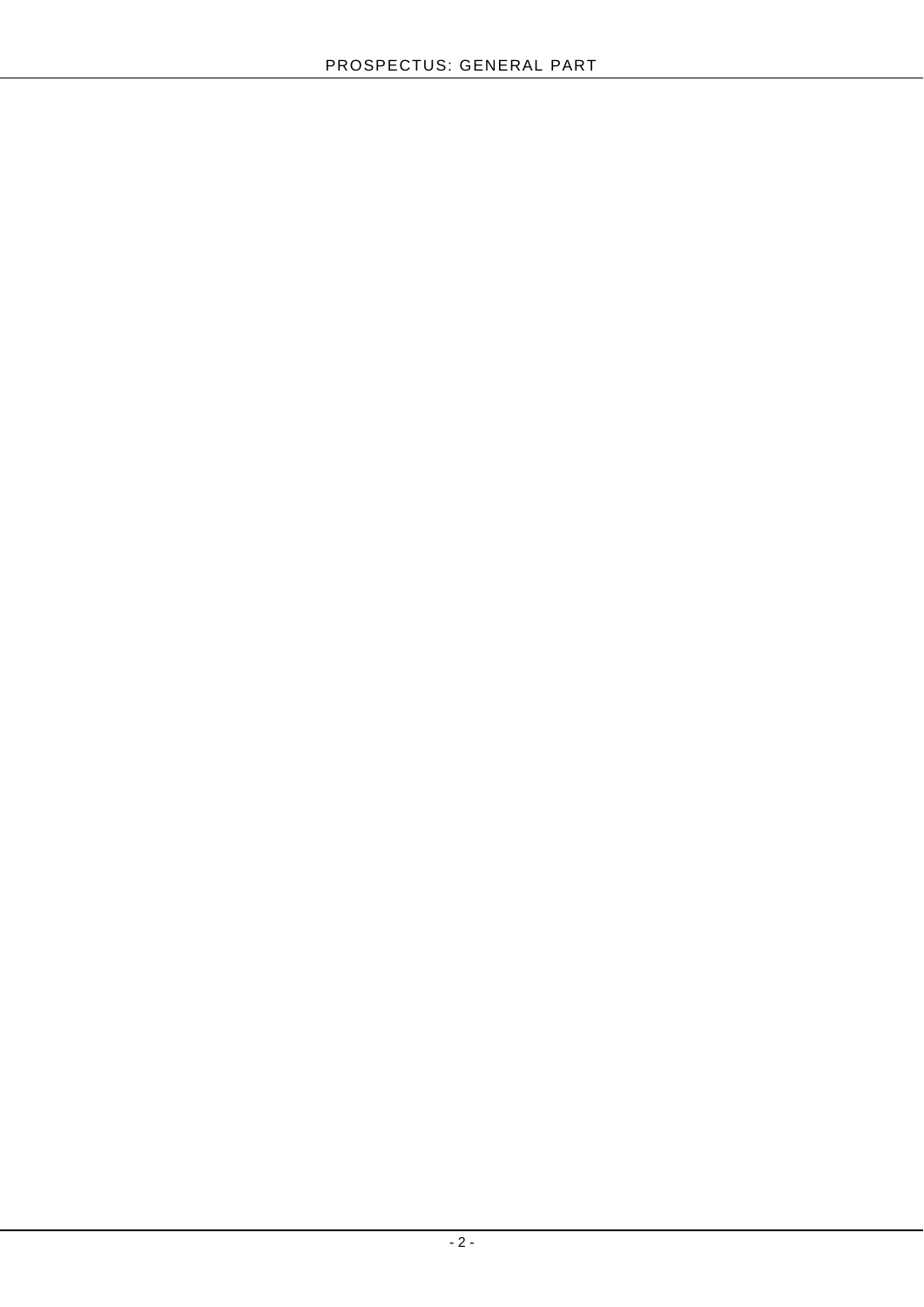## **TABLE OF CONTENTS**

## **I. General Part**

| 1.              |                                                                                                                                                                                                                                                                                                                                                                                                                                                                                                                                                                                                                                                                                            |  |  |
|-----------------|--------------------------------------------------------------------------------------------------------------------------------------------------------------------------------------------------------------------------------------------------------------------------------------------------------------------------------------------------------------------------------------------------------------------------------------------------------------------------------------------------------------------------------------------------------------------------------------------------------------------------------------------------------------------------------------------|--|--|
| 2.              |                                                                                                                                                                                                                                                                                                                                                                                                                                                                                                                                                                                                                                                                                            |  |  |
| 3.              |                                                                                                                                                                                                                                                                                                                                                                                                                                                                                                                                                                                                                                                                                            |  |  |
| 4.              |                                                                                                                                                                                                                                                                                                                                                                                                                                                                                                                                                                                                                                                                                            |  |  |
| 5.              |                                                                                                                                                                                                                                                                                                                                                                                                                                                                                                                                                                                                                                                                                            |  |  |
| 6.              |                                                                                                                                                                                                                                                                                                                                                                                                                                                                                                                                                                                                                                                                                            |  |  |
|                 | 6.1.                                                                                                                                                                                                                                                                                                                                                                                                                                                                                                                                                                                                                                                                                       |  |  |
|                 | 6.2.                                                                                                                                                                                                                                                                                                                                                                                                                                                                                                                                                                                                                                                                                       |  |  |
|                 | 6.3.                                                                                                                                                                                                                                                                                                                                                                                                                                                                                                                                                                                                                                                                                       |  |  |
|                 | 6.4.                                                                                                                                                                                                                                                                                                                                                                                                                                                                                                                                                                                                                                                                                       |  |  |
|                 | 6.5.<br>Management of collateral for OTC derivatives and efficient portfolio management techniques  20<br>6.6.                                                                                                                                                                                                                                                                                                                                                                                                                                                                                                                                                                             |  |  |
|                 | 6.7.                                                                                                                                                                                                                                                                                                                                                                                                                                                                                                                                                                                                                                                                                       |  |  |
|                 | 6.8.                                                                                                                                                                                                                                                                                                                                                                                                                                                                                                                                                                                                                                                                                       |  |  |
|                 | 6.9.                                                                                                                                                                                                                                                                                                                                                                                                                                                                                                                                                                                                                                                                                       |  |  |
|                 | 6.10.                                                                                                                                                                                                                                                                                                                                                                                                                                                                                                                                                                                                                                                                                      |  |  |
|                 | Risks associated with the use of derivatives and other special investment techniques 23<br>6.11.                                                                                                                                                                                                                                                                                                                                                                                                                                                                                                                                                                                           |  |  |
|                 |                                                                                                                                                                                                                                                                                                                                                                                                                                                                                                                                                                                                                                                                                            |  |  |
| 7.              |                                                                                                                                                                                                                                                                                                                                                                                                                                                                                                                                                                                                                                                                                            |  |  |
| 8.              |                                                                                                                                                                                                                                                                                                                                                                                                                                                                                                                                                                                                                                                                                            |  |  |
| 9.              |                                                                                                                                                                                                                                                                                                                                                                                                                                                                                                                                                                                                                                                                                            |  |  |
|                 | 10. Central administration agent, principal paying agent, Registrar and transfer agent28                                                                                                                                                                                                                                                                                                                                                                                                                                                                                                                                                                                                   |  |  |
| 11 <sub>1</sub> |                                                                                                                                                                                                                                                                                                                                                                                                                                                                                                                                                                                                                                                                                            |  |  |
|                 |                                                                                                                                                                                                                                                                                                                                                                                                                                                                                                                                                                                                                                                                                            |  |  |
|                 |                                                                                                                                                                                                                                                                                                                                                                                                                                                                                                                                                                                                                                                                                            |  |  |
|                 |                                                                                                                                                                                                                                                                                                                                                                                                                                                                                                                                                                                                                                                                                            |  |  |
|                 |                                                                                                                                                                                                                                                                                                                                                                                                                                                                                                                                                                                                                                                                                            |  |  |
|                 |                                                                                                                                                                                                                                                                                                                                                                                                                                                                                                                                                                                                                                                                                            |  |  |
|                 |                                                                                                                                                                                                                                                                                                                                                                                                                                                                                                                                                                                                                                                                                            |  |  |
|                 |                                                                                                                                                                                                                                                                                                                                                                                                                                                                                                                                                                                                                                                                                            |  |  |
|                 |                                                                                                                                                                                                                                                                                                                                                                                                                                                                                                                                                                                                                                                                                            |  |  |
|                 |                                                                                                                                                                                                                                                                                                                                                                                                                                                                                                                                                                                                                                                                                            |  |  |
| 21.             | Suspension of calculation of net asset value, and of the issue, redemption and switching of Shares38                                                                                                                                                                                                                                                                                                                                                                                                                                                                                                                                                                                       |  |  |
|                 |                                                                                                                                                                                                                                                                                                                                                                                                                                                                                                                                                                                                                                                                                            |  |  |
|                 |                                                                                                                                                                                                                                                                                                                                                                                                                                                                                                                                                                                                                                                                                            |  |  |
|                 | 23.1.<br>Capital gains and income from dividends, interest and interest payments which the Company generates from<br>investments in other countries may be subject to different levels of non-recoverable withholding tax or capital<br>gains tax. It is often not possible for the Company to take advantage of tax breaks due to existing double<br>taxation agreements between Luxembourg and these countries or because of local regulations. Should this<br>situation change in future and a lower tax rate result in tax refunds to the Company, the net asset value of<br>the Company as at the original time the tax was withheld will not be recalculated; instead the repayments |  |  |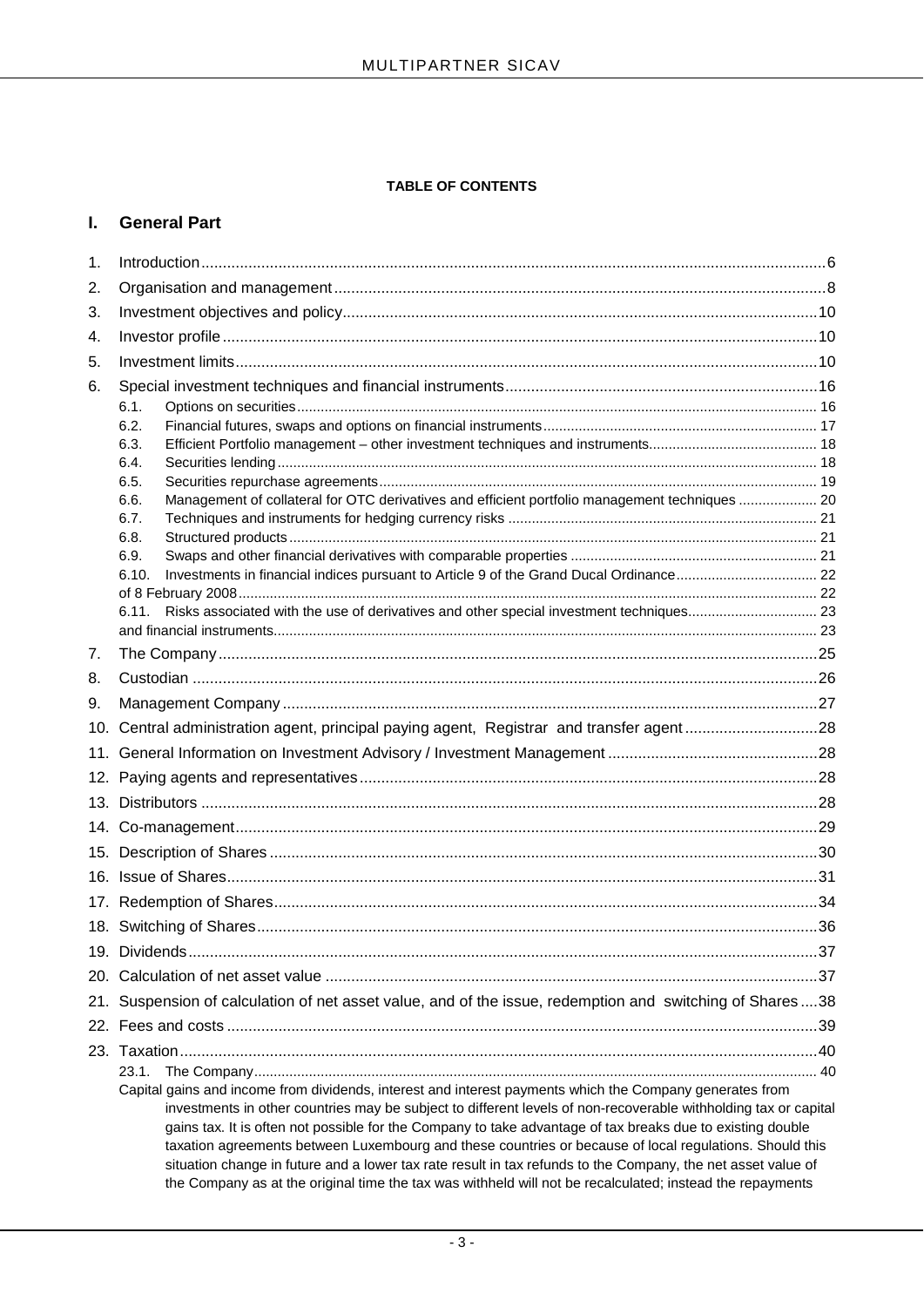|  | will be made indirectly pro rata to the existing shareholders at the time the refund is made.23.2.<br>Shareholders | <b>The</b><br>40 |
|--|--------------------------------------------------------------------------------------------------------------------|------------------|
|  | 23.3. Foreign Account Tax Compliance Act ("FATCA") of the United States of America ("US") 42                       |                  |
|  |                                                                                                                    |                  |
|  |                                                                                                                    |                  |
|  |                                                                                                                    |                  |
|  |                                                                                                                    |                  |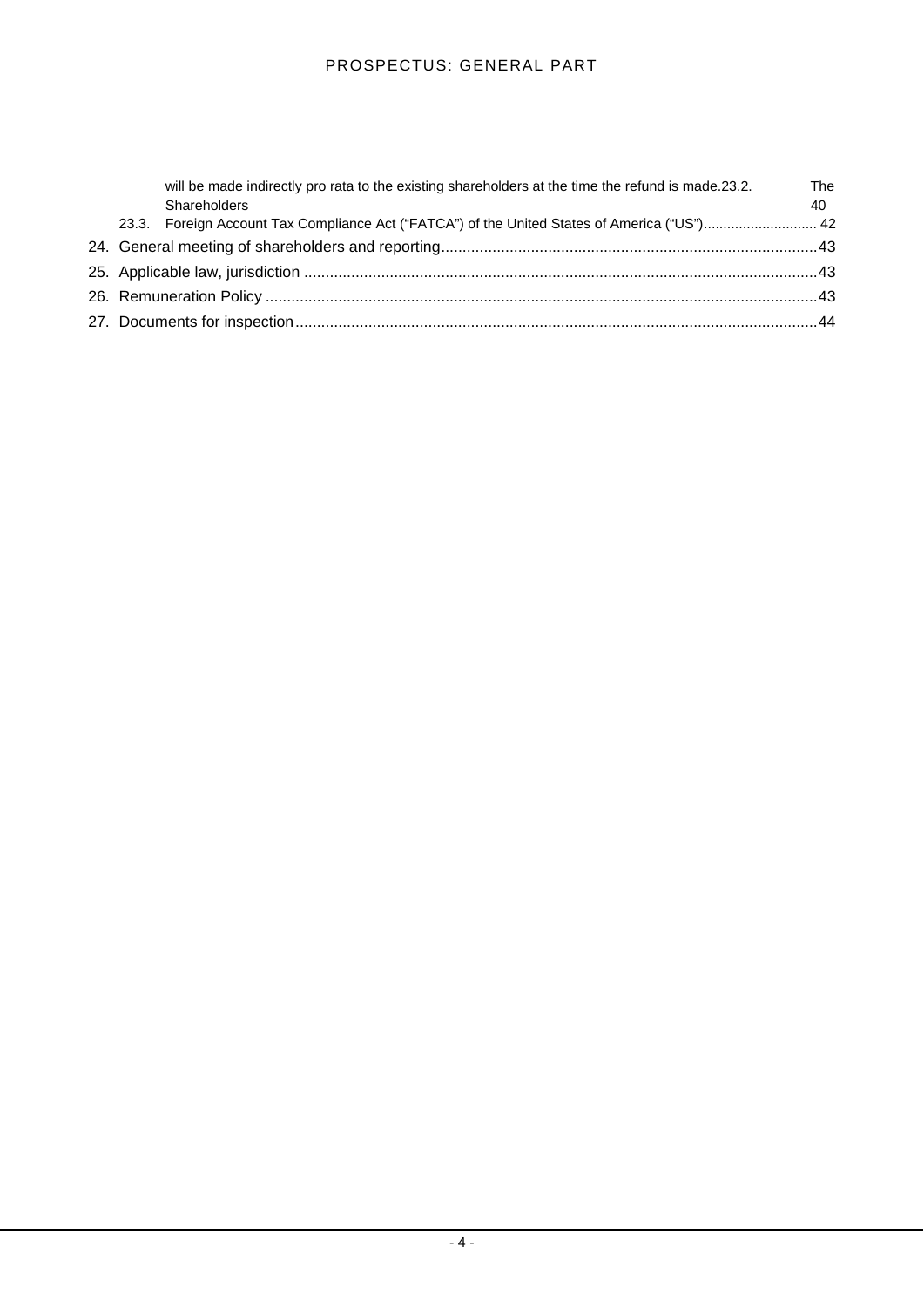# **II. Special Part**

| 1. | Special Part D: | Multipartner SICAV - WM MULTI-ASSET GROWTH                            |
|----|-----------------|-----------------------------------------------------------------------|
|    |                 | Multipartner SICAV - WM MULTI-ASSET CONSERVATIVE                      |
|    |                 | Multipartner SICAV - WM MULTI-ASSET MODERATE                          |
| 2. | Special Part F: | Multipartner SICAV - PENTALPHA ONYX FUND                              |
|    |                 | Multipartner SICAV - PENTALPHA SHACKLETON GLOBAL EQUITY FUND          |
| 3. | Special Part J: | Multipartner SICAV - RobecoSAM Smart Energy Fund                      |
|    |                 | Multipartner SICAV - RobecoSAM Smart Materials Fund                   |
|    |                 | Multipartner SICAV – RobecoSAM Global Small Cap Equities              |
|    |                 | Multipartner SICAV - RobecoSAM Sustainable Global Equities            |
|    |                 | Multipartner SICAV – RobecoSAM Sustainable Healthy Living Fund        |
|    |                 | Multipartner SICAV - RobecoSAM Sustainable Water Fund                 |
|    |                 | Multipartner SICAV - RobecoSAM Global Gender Equality Impact Equities |
|    |                 | Multipartner SICAV - RobecoSAM Global Child Impact Equities           |
| 4. | Special Part Y: | Multipartner SICAV - THE 1.2 FUND LUX                                 |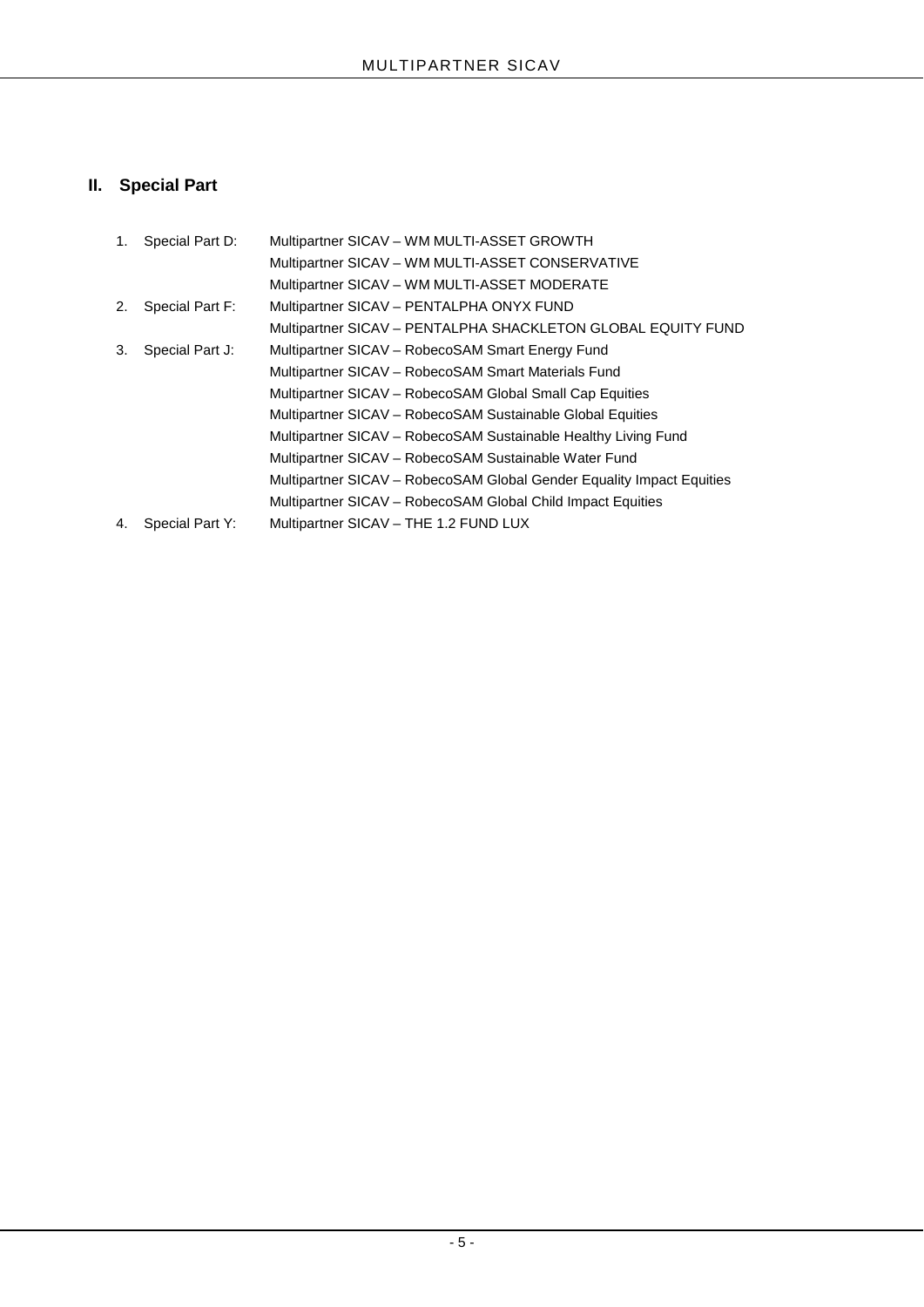## <span id="page-5-0"></span>**1. INTRODUCTION**

MULTIPARTNER SICAV (the "Company" or "MULTIPARTNER SICAV") is a "*société d'investissement à capital variable*" (SICAV) established in accordance with the Luxembourg law of 10<sup>th</sup> August 1915 in its current version (the "1915 Law") and is authorised as an undertaking for collective investments in transferable securities (UCITS) under Part I of the law dated  $17<sup>th</sup>$  December 2010 (the "2010 Law").

The Company has an "umbrella structure", which means that various subfunds ("Subfunds") reflecting different investment portfolios can be created and may be issued in different categories of shares. The shares in the Subfunds are offered for subscription by the distribution partners described in the applicable special part of this prospectus. The Company is authorised to appoint different specialised financial service providers, each acting under the supervision of the Board of Directors (as described in the section "General Information on Investment Advisory / Investment Management"), as Investment Advisers, respectively Investment Managers for one or more Subfunds.

This prospectus consists of a general part ("General Part") containing all provisions which are applicable to all Subfunds, and special parts ("Special Part") describing the Subfunds and containing any provisions applicable to them. The complete prospectus, in the Special Parts, contains all Subfunds, and is available for inspection by the shareholders at the registered office of the Company. The prospectus may be supplemented or amended at any time. In such case, the shareholders will be informed accordingly.

In addition to the prospectus (General Part and Special Parts), a document containing key investor information will be published for each share category and will be remitted to each subscriber before he/she subscribes to shares ("Key Investor Information Document"). As soon as the Key Investor Information Document exists, each subscriber declares with the subscription to the shares that he/she has received the Key Investor Information Document prior to subscribing.

Under the 2010 Law, the Company is authorised to produce one or more special prospectuses for the distribution of shares in one or more Subfunds or for one specific distribution country. The special prospectuses always include the General Part and the relevant Special Part(s). As the case may be, they may also contain additional provisions relating to the country in which the Subfund(s) in question is/are authorised for public distribution or is/are distributed.

The Board of Directors of the Company is authorised to issue shares ("Shares") without par value relating to the relevant Subfund, and as described in the section "Description of Shares" or in the relevant Special Part, both distributing and accumulating Shares ("Share Category") can be issued for each Subfund. The Company may issue Share Categories with different minimum subscriptions, dividend policies and fee structures. The respective Share Categories issued in a Subfund are defined in the relevant Special Part of the Subfund in question. The distribution of Shares of particular Subfunds or Share Categories can be restricted by the Company to certain countries. Furthermore, the above mentioned Share Categories can be set up in different currencies.

Shares shall be issued at prices quoted in the currency of the Subfund in question, respectively in the currency of the Share Category in question. As described in the Special Part, a selling fee may be charged. Details of the subscription period and the terms and conditions for the initial issue of each Subfund are given in the Special Part. The Company may issue Shares in new, additional Subfunds at any time. The complete prospectus and, where applicable, the relevant special prospectuses will be amended accordingly.

Shares may be redeemed at a price described in the section "Redemption of Shares".

**Subscriptions are only accepted on the basis of the valid prospectus or the Key Investor Information Document in conjunction with (i) the most recent annual report of the Company or (ii) the most recent semi-annual report where this is published after the annual report.**

<span id="page-5-1"></span>The Shares are offered on the basis of the information and descriptions contained in this prospectus, the Key Investor Information Document and the documents referred to in it. Other information or descriptions by any persons must be regarded as being unreliable.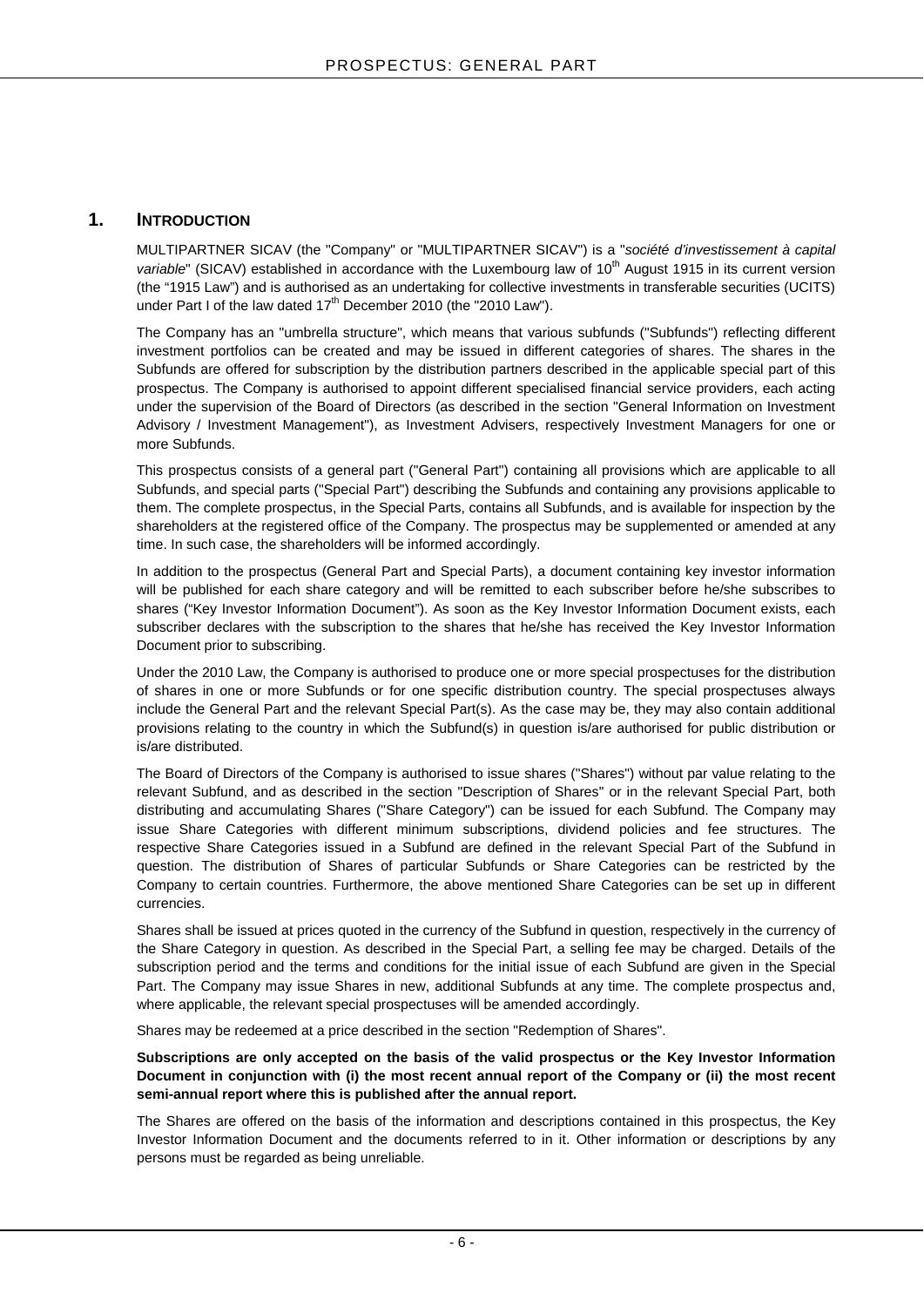This prospectus, the Key Investor Information Document and any special prospectuses do not constitute an offer or advertisement in those jurisdictions where such an offer or advertisement is prohibited, or in which persons making such offer or advertisement are not authorised to do so, or in which the law is infringed if persons receive such offer or advertisement.

## **Potential purchasers of Shares are responsible for informing themselves about the relevant foreign exchange regulations and on the legal and tax regulations applicable to them.**

The information in this prospectus and each special prospectus is in accordance with the current law and rules and regulations of the Grand Duchy of Luxembourg and is thus subject to alterations.

In this prospectus, figures in "Swiss Francs" or "CHF" refer to the currency of Switzerland; "US Dollars" or "USD" to the currency of the United States of America; "Euro" or "EUR" to the currency of the European Economic and Monetary Union; "£ Sterling" or "GBP" to the currency of Great Britain; "Japanese Yen" or "JPY" to the currency of Japan; "Singapore Dollars" or "SGD" to the currency of Singapore.

Because Shares in the Company are not registered in the USA in accordance with the United States Securities Act of 1933, they may neither be offered nor sold in the USA including the dependent territories unless such offer or such sale is permitted by way of an exemption from registration in accordance with United States Securities Act of 1933.

Shares in the Company may neither be offered nor sold to any US American benefit plan investor. For this purpose, a "benefit plan investor" means any (i) "employee benefit plan" within the meaning of Section 3(3) of the US Employee Retirement Income Security Act of 1974, as amended ("ERISA") that is subject to the provisions of Part 4 of Title I of ERISA, (ii) individual retirement account, Keogh Plan or other plan described in Section 4975(e)(1) of the US Internal Revenue Code of 1986, as amended, (iii) entity whose underlying assets include "plan assets" by reason of 25% or more of any class of equity interest in the entity being held by plans described in (i) and (ii) above, or (iv) other entity (such as segregated or common accounts of an insurance company, a corporate group or a common trust) whose underlying assets include "plan assets" by reason of an investment in the entity by plans described in (i) and (ii) above.

The individual Share Categories may be listed on the Luxembourg Stock Exchange.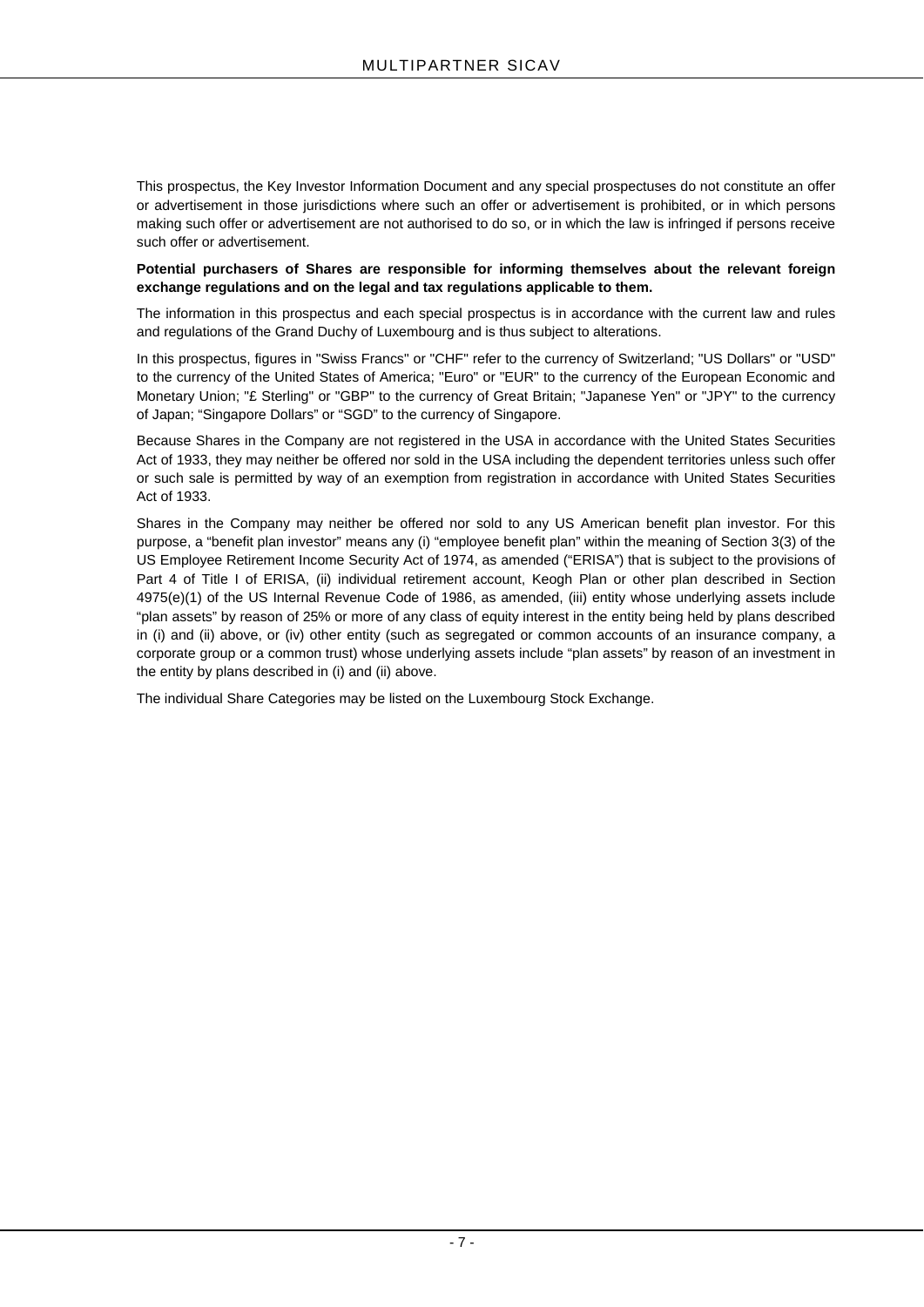## <span id="page-7-0"></span>**2. ORGANISATION AND MANAGEMENT**

The Company's registered office is at 25, Grand-Rue, L-1661 Luxembourg.

## **Board of Directors of the Company**

## **Chairman**

| Martin Jufer          | Member of the Group Management Board, GAM Group                                                                |  |
|-----------------------|----------------------------------------------------------------------------------------------------------------|--|
| <b>Members</b>        |                                                                                                                |  |
| Andrew Hanges         | Member of the Group Management Board, GAM Group                                                                |  |
| Me Freddy Brausch     | Independent Director, Partner, Linklaters LLP, Luxembourg                                                      |  |
| Jean-Michel Loehr     | Independent Director, Luxembourg                                                                               |  |
| Thomas van Ditzhuyzen | Managing Director, Head Private Labelling Europe, GAM Investment<br>Management (Switzerland) S.A., Zurich      |  |
| Dirk Spiegel          | Managing Director, General Counsel Continental Europe, GAM Investment<br>Management (Switzerland) S.A., Zürich |  |

## **Management Company**

GAM (Luxembourg) S.A., 25, Grand-Rue, L-1661 Luxembourg

## **Board of Directors of the Management Company**

| Chairman             |                                                 |
|----------------------|-------------------------------------------------|
| Martin Jufer         | Member of the Group Management Board, GAM Group |
| <b>Members</b>       |                                                 |
| <b>Andrew Hanges</b> | Member of the Group Management Board, GAM Group |
| <b>Yvon Lauret</b>   | Independent Director, Luxembourg                |

## **Managing directors of the Management Company**

| Ewald Hamlescher | Managing Director, GAM (Luxembourg) S.A., Luxembourg |
|------------------|------------------------------------------------------|
| Steve Kieffer    | Managing Director, GAM (Luxembourg) S.A., Luxembourg |

## **Custodian**

## **Central administration agent and principal paying agent Registrar and transfer agent**

State Street Bank Luxembourg S.C.A., 49, Avenue J.F. Kennedy, L-1855 Luxembourg

## **Distributors**

The Company, respectively the Management Company, has appointed Distributors and may appoint additional Distributors to sell Shares in various legal jurisdictions.

## **Auditor of annual report**

PricewaterhouseCoopers Soc. Coop., 2, rue Gerhard Mercator B.P. 1443, L-1014 Luxembourg, has been appointed auditor of the annual report.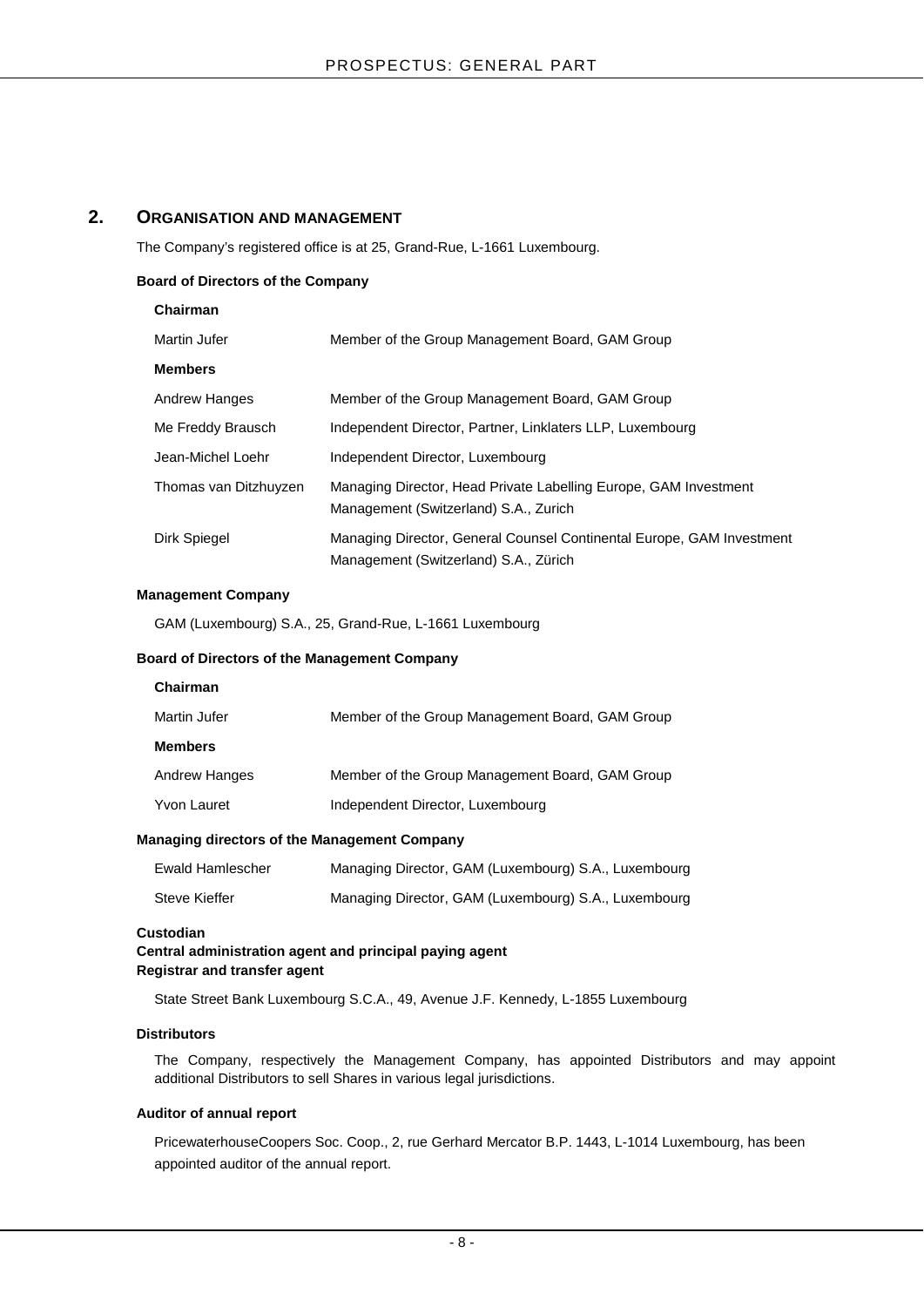## **Legal adviser**

Linklaters LLP, 35, Avenue John F. Kennedy, L-1855 Luxembourg, has been appointed legal adviser of the Company.

## **Supervisory Authority in Luxembourg**

Commission de Surveillance du Secteur Financier ("CSSF"), 283, route d'Arlon, L-1150 Luxembourg.

Further information and documents on the Company and the individual subfunds may also be consulted on the website *[www.jbfundnet.com](http://www.jbfundnet.com/)*, on which investors can also find a form for submitting complaints.

Supplementary information on the organisation of the individual Subfunds can be found in the relevant Special Part.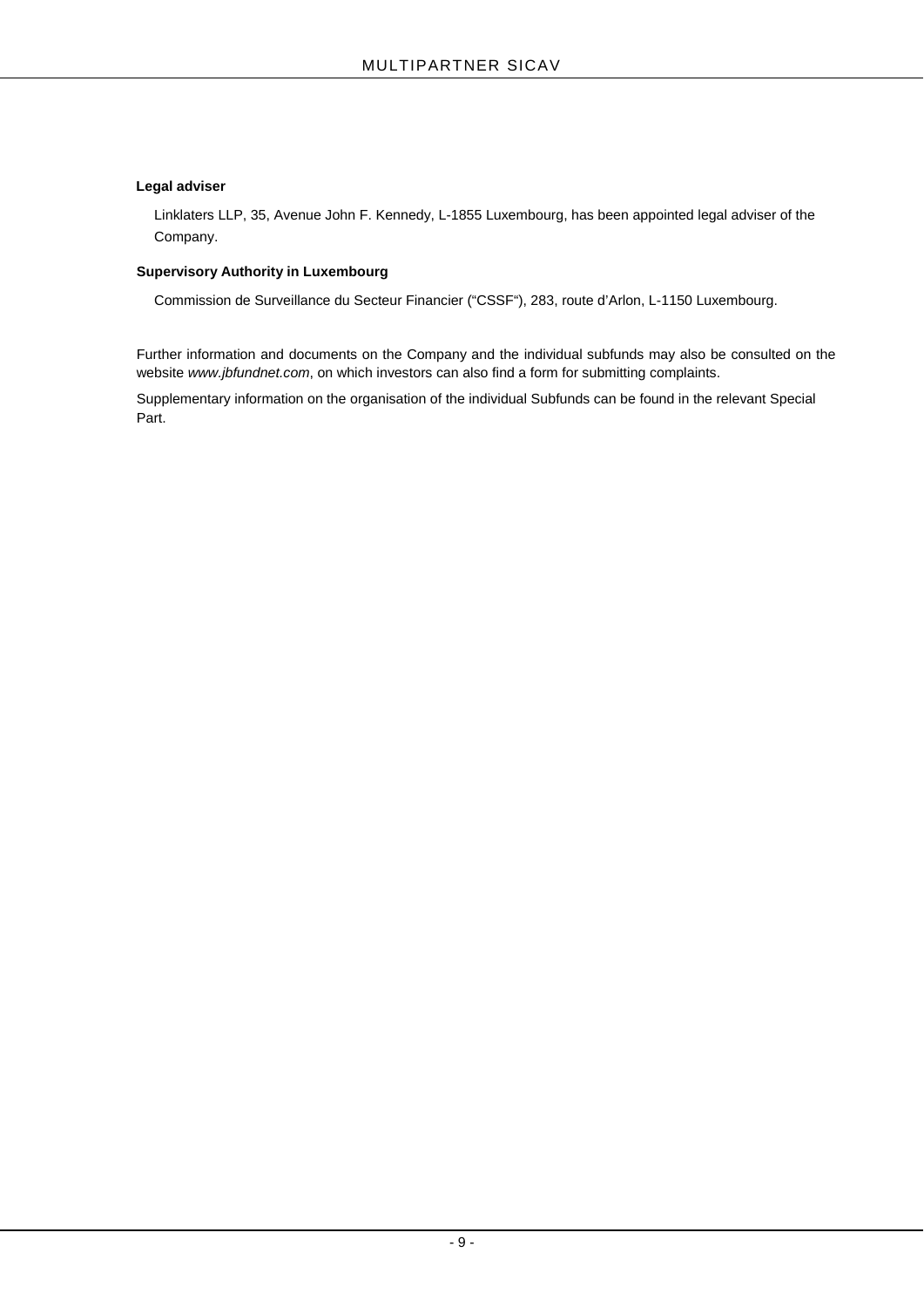## <span id="page-9-0"></span>**3. INVESTMENT OBJECTIVES AND POLICY**

The investment objectives of the Board of Directors in relation to each individual Subfund are described in the relevant Special Part, in the section "Investment objectives and policy".

Where this prospectus, and the Special Parts in particular, refer to a "recognised country", this means a member state of the Organisation for Economic Cooperation and Development ("OECD") and all other countries of Europe, North and South America, Africa, Asia and of the Pacific Rim (hereinafter "**recognised country**").

Further, the Subfunds will, in the pursuit of the investment objectives as described in the section "Special investment techniques and financial instruments", employ investment techniques and financial instruments in compliance with the guidelines and limits set according to Luxembourg law.

**Although the Company will do its utmost to achieve the investment objectives of each Subfund, there can be no guarantee to which extent these objectives will be reached. Consequently, the net asset values of the Shares may increase or decrease and positive or negative returns of different levels may arise.**

The performance of each Subfund is illustrated in the Key Investor Information Document.

## <span id="page-9-1"></span>**4. INVESTOR PROFILE**

The investor profile of each Subfund is described in the relevant Special Part of the prospectus.

## <span id="page-9-2"></span>**5. INVESTMENT LIMITS**

## **1. Investments in securities, money market instruments, deposits and derivatives**

These investments comprise:

- (a) Transferable securities and money market instruments:
	- which are admitted to or dealt in on a regulated market (as defined in Directive 2004/39/EC);
	- which are dealt in on another regulated market in a member state of the European Union ("EU") which is recognised, open to the public and operates regularly;
	- which are admitted to official listing on a stock exchange in a non-EU state<sup>[1](#page-5-1)</sup> or are traded on another regulated market of a non-EU state which is recognised, open to the public and operates regularly;
	- resulting from new issues, provided the terms of issue contain an undertaking to apply for official listing on a stock exchange or another regulated market which is recognised, open to the public and operates regularly, and that the admission will be obtained within one year of the issue.
- (b) Sight deposits or deposits repayable on demand maturing in no more than 12 months with qualified credit institutions whose registered office is located in a member state of the EU or in a member state of the OECD or in a country that has ratified the resolutions of the Financial Actions Task Force ("FATF" or Groupe d'Action Financière Internationale; "GAFI") ("qualified credit institutions").
- (c) Derivatives, including equivalent cash-settled instruments, which are dealt in on a regulated market as specified in (a), first, second or third indent, and/or OTC (over the counter) derivatives provided that:
	- the underlying securities are instruments as defined by Article 41 para. 1 of the 2010 Law or are financial indices, interest rates, foreign exchange rates or currencies in which the Subfund may invest according to its investment objectives;
	- the counterparties in transactions with OTC derivatives are institutions subject to supervision belonging to the categories approved by the Commission de Surveillance du Secteur Financier (CSSF); and

 $1$  As described in Directive 2009/65/EC, a non-EU state is a country which is not a member of the EU.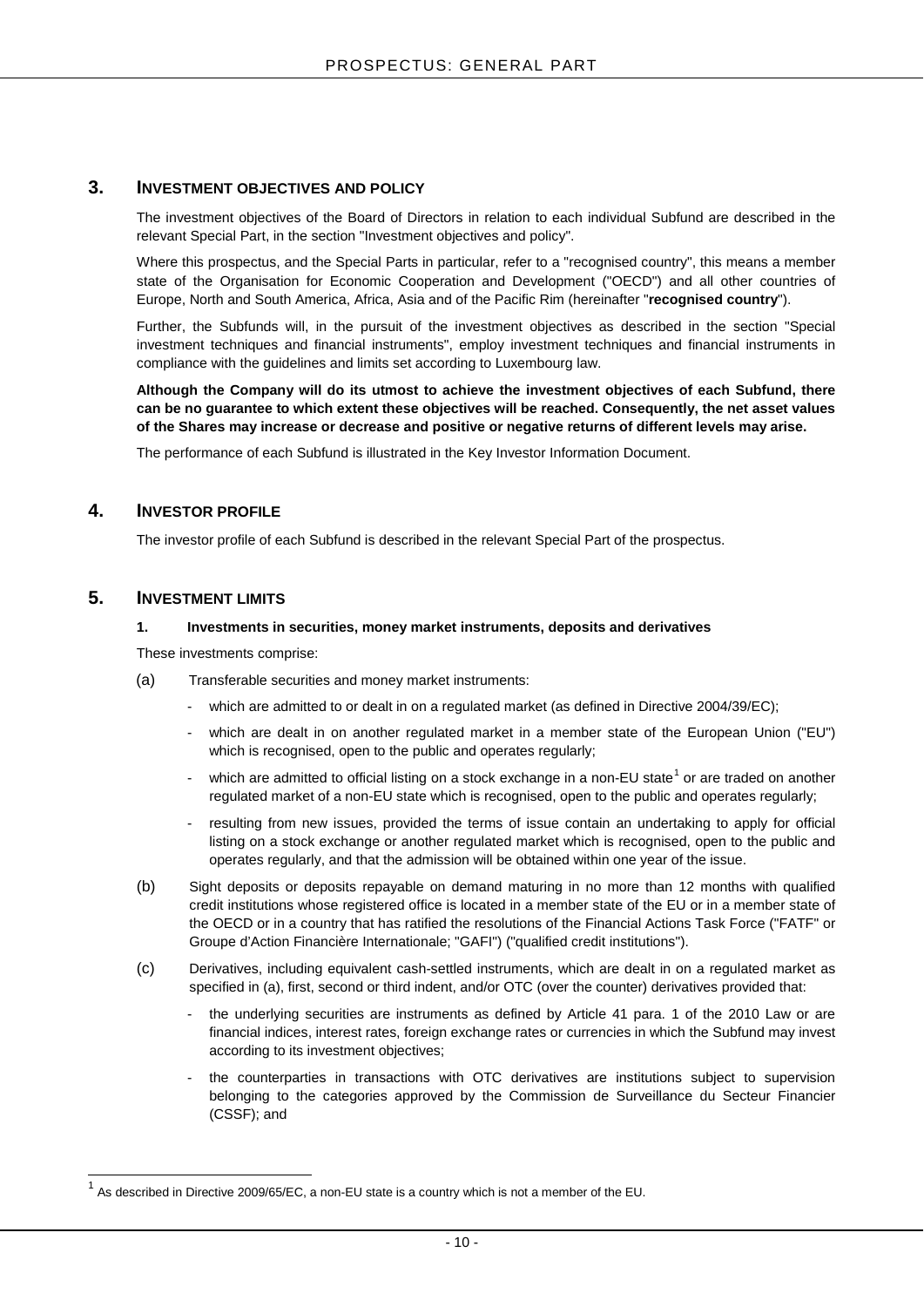- the OTC derivatives are subject to reliable and verifiable valuation on a daily basis and can be sold, liquidated or closed by an offsetting transaction at any time at the initiative of the Company at their fair value.
- (d) Shares in UCITS authorised in accordance with Directive 2009/65/EC and/or other UCIs within the meaning of Article 1 (2), first and second indent of Directive 2009/65/EC having their registered office in a member state of the EU or a non-EU state, provided that:
	- such other UCIs are authorised in accordance with legal requirements which submit them to prudential supervision considered by the CSSF to be equivalent to that under the EU Community law and that there is sufficient guarantee of cooperation between the authorities;
	- the level of protection for unitholders of such other UCIs is equivalent to the level of protection for unitholders of a UCITS and in particular that the requirements for segregation of the fund's assets, borrowing, lending and uncovered sales of transferable securities and money market instruments are equivalent to the requirements of Directive 2009/65/EC;
	- the business activities of the other UCIs are subject to semi-annual and annual reports which enable an assessment of the assets and liabilities, income and operations over the reporting period;
	- the UCITS or this other UCI, whose units are to be acquired, may, according to its constitutional documents, invest in total no more than 10% of its net asset value in units of other UCITS or other UCIs.

If the Company purchases units in other UCITS and/or other UCIs which are managed directly or indirectly by the same Management Company or by another company to which the Management Company is linked by common administration or control or by a significant direct or indirect shareholding, the Management Company or the other company may not charge the Company any fees for subscription or redemption of shares in other UCITS and/or UCI.

A Subfund may invest in other Subfunds of the Company, subject to the prerequisites laid down in Article 181 paragraph 8 of the 2010 Law.

- (e) Money market instruments which are not traded on a regulated market and fall under the definition of Article 1 of the 2010 Law, provided the issue or issuer of these instruments is itself subject to regulations concerning the protection of savings and investors, and provided:
	- they are issued or guaranteed by a central governmental, regional or local authority or the central bank of a EU member state, the European Central Bank, the EU or the European Investment Bank, a non-EU state or, in the case of a Federal State, one of the members making up the federation, or by a public international institution to which at least one EU member state belongs; or
	- they are issued by an undertaking whose securities are traded on the regulated markets designated in 1. (a); or
	- they are issued or guaranteed by an establishment subject to supervision in accordance with the criteria defined by EU Community law, or by an institution which is subject to and complies with prudential rules which in the opinion of the CSSF are at least as stringent as those under EU Community law; or
	- they are issued by other issuers belonging to a category approved by the CSSF, provided such instruments are subject to investor protection regulations which are equivalent to those of the first, second or third indent and provided the issuer is either a company with own funds of at least ten (10) million Euro, which presents and publishes its annual accounts in accordance with the provisions of the 4<sup>th</sup> Directive 78/660/EEC, or an entity within a group comprising one or more companies listed on an official stock exchange which is dedicated to the financing of that group, or is an entity which is dedicated to the financing of securitisation vehicles which benefit from a banking liquidity line.
- (f) However:
	- the Company may invest no more than 10% of the net asset value per Subfund in transferable securities and money market instruments other than those referred to in (a) to (e);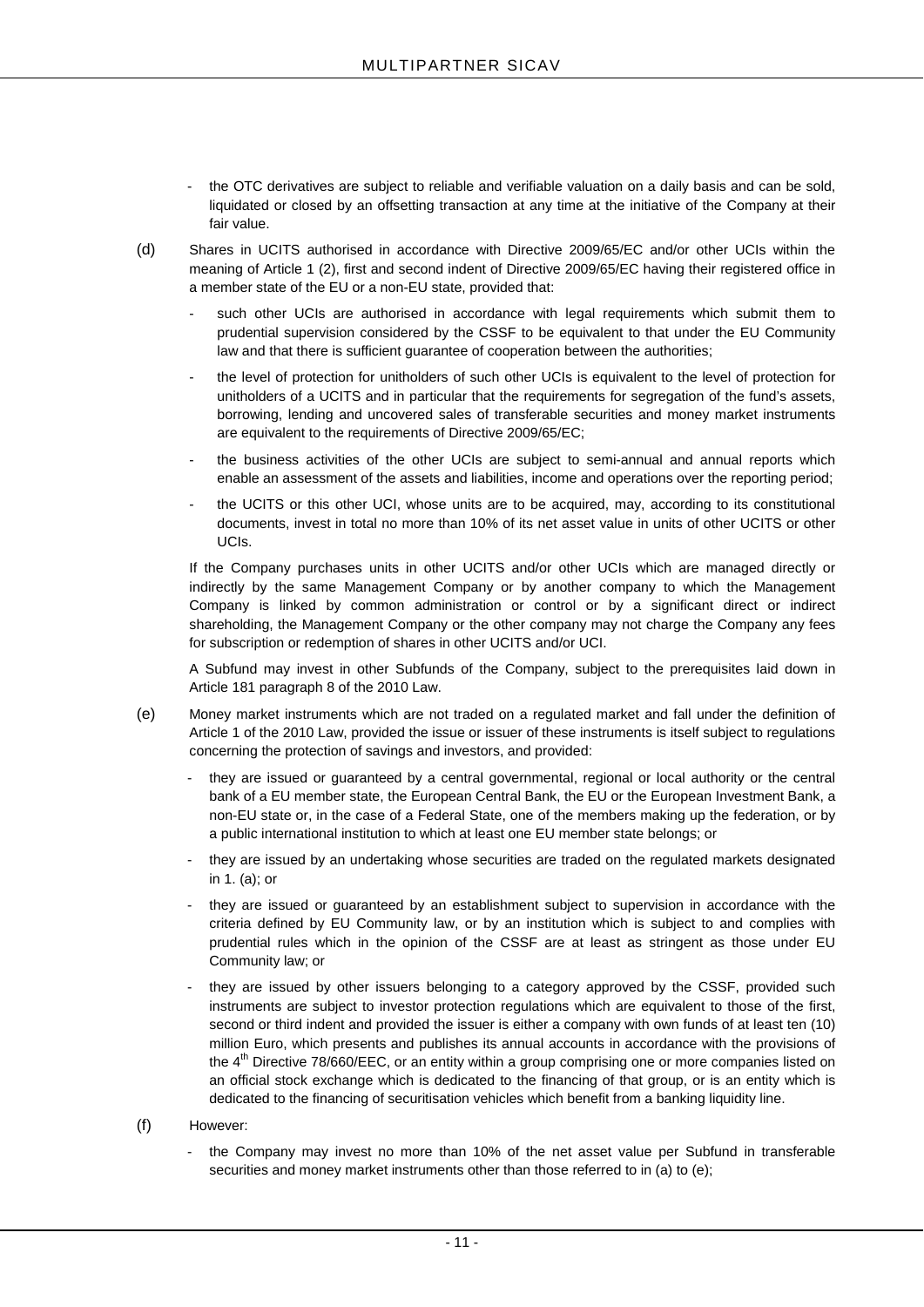- the Company may not acquire precious metals or certificates representing them.
- (g) The Company may hold ancillary liquid assets.

## **2. Investment restrictions**

(a) The Company may invest no more than 10% of the net asset value of each Subfund in transferable securities or money market instruments of one and the same issuer. The Company may invest no more than 20% of the net asset value of each Subfund in deposits made with one and the same institution.

The risk exposure to counterparty in OTC-derivatives transactions by the Company must not exceed the following percentages:

- 10% of the net asset value of each Subfund when the counterparty is a qualified credit institution;
- and otherwise 5% of the net asset value of each Subfund.

In the case of non-sophisticated UCITS, the aggregate risk associated with derivatives is determined by using the Commitment Approach, and in the case of sophisticated UCITS by means of a model approach (Value-at-risk model), which takes into account all general and specific market risks that may lead to a significant change in the value of the portfolio. As far as a Subfund applies a Value-at-risk (VaR) method to calculate its aggregate risk, the calculation of the VaR is made on the basis of a confidence interval of 99%. The holding period for the calculation of the total risk corresponds to one month (20 days).

The aggregate risk in relation to each individual Subfund is calculated according to either the Commitment Approach or the VaR model (Absolute VaR or Relative VaR with the corresponding benchmark), as listed in the table below

| Subfund                                    | Relative VaR /<br>Absolute VaR /<br>Commitment | Benchmark used to calculate<br>the risk exposure (only in the<br>case of Relative VaR) |
|--------------------------------------------|------------------------------------------------|----------------------------------------------------------------------------------------|
| AGRIBUSINESS ABSOLUTE FUND                 | Commitment                                     | n/a                                                                                    |
| ALLROUND QUADINVEST FUND                   | Commitment                                     | n/a                                                                                    |
| <b>BAM - CLASSIS - CRESCERE INSIEME</b>    | Commitment                                     | n/a                                                                                    |
| <b>BAM - CLASSIS - VICINI SEMPRE</b>       | Commitment                                     | n/a                                                                                    |
| CARTHESIO ANALYTICA EQUITY FUND            | Commitment                                     | n/a                                                                                    |
| CARTHESIO ASIAN CREDIT FUND                | Commitment                                     | n/a                                                                                    |
| CARTHESIO FRAME ALPHA STRATEGY FUND        | Commitment                                     | n/a                                                                                    |
| CARTHESIO FRAME AXIS FUND                  | Commitment                                     | n/a                                                                                    |
| CARTHESIO GLOBAL INCOME FUND               | Commitment                                     | n/a                                                                                    |
| CARTHESIO RATIO TOTAL RETURN CREDIT FUND   | Commitment                                     | n/a                                                                                    |
| <b>CARTHESIO REGULAE FUND</b>              | Commitment                                     | n/a                                                                                    |
| CEAMS QUALITY EMERGING MARKETS EQUITY FUND | Commitment                                     | n/a                                                                                    |
| CEAMS QUALITY EUROPE EQUITY FUND           | Commitment                                     | n/a                                                                                    |
| <b>CEAMS QUALITY GLOBAL EQUITY FUND</b>    | Commitment                                     | n/a                                                                                    |
| CEAMS QUALITY SWITZERLAND EQUITY FUND      | Commitment                                     | n/a                                                                                    |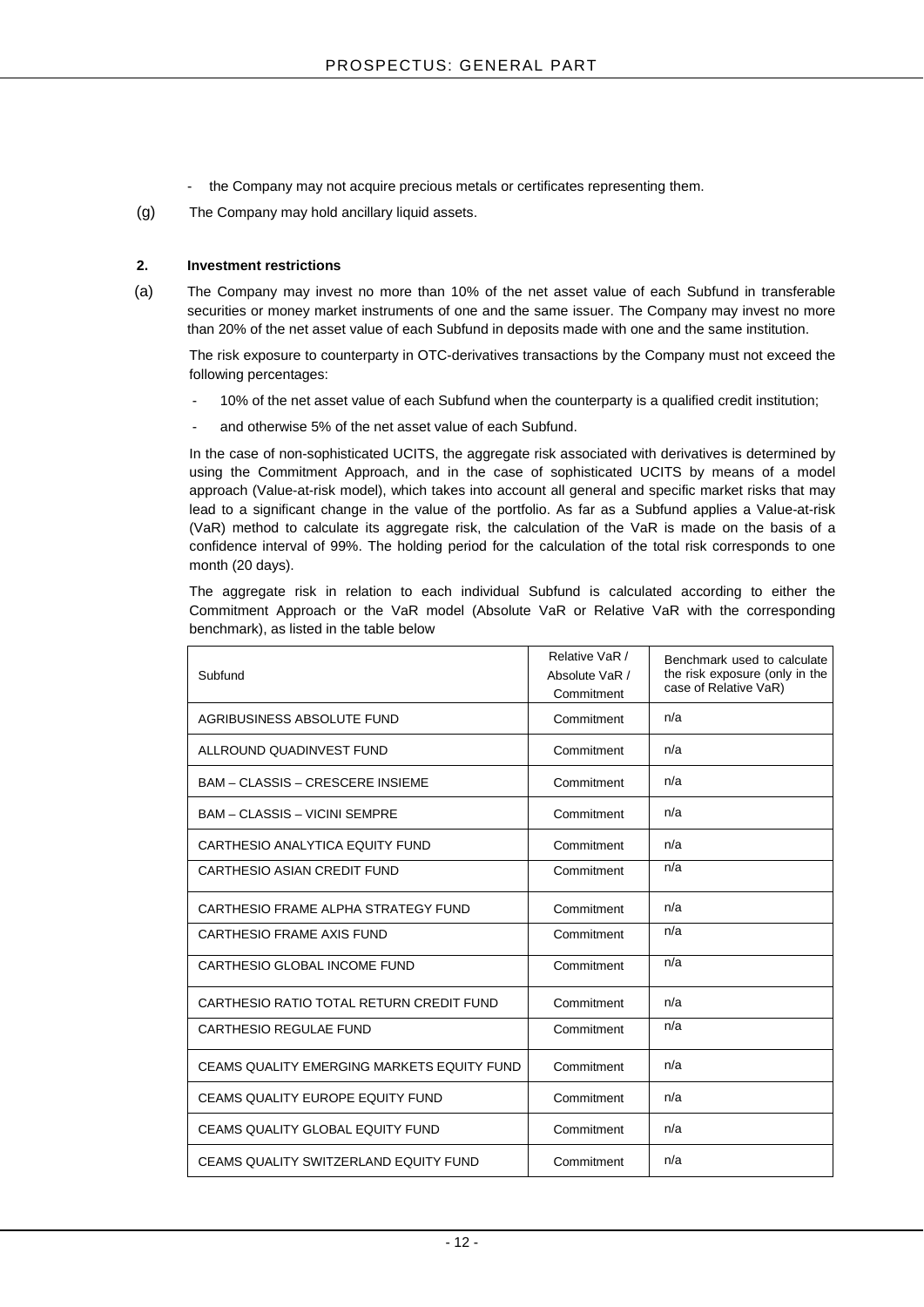| <b>CEAMS QUALITY USA EQUITY FUND</b>             | Commitment | n/a |
|--------------------------------------------------|------------|-----|
| CEDOLA PAESI EMERGENTI 2020                      | Commitment | n/a |
| <b>GLOBAL ABSOLUTE RETURN</b>                    | Commitment | n/a |
| KONWAVE GOLD EQUITY FUND                         | Commitment | n/a |
| KONWAVE JAPAN OPPORTUNITIES FUND                 | Commitment | n/a |
| LUKB GLOBAL CONVERTIBLE BOND FUND                | Commitment | n/a |
| PENTALPHA ONYX FUND                              | Commitment | n/a |
| PENTALPHA SHACKLETON GLOBAL EQUITY FUND          | Commitment | n/a |
| RobecoSAM Global Child Impact Equities           | Commitment | n/a |
| RobecoSAM Global Gender Equality Impact Equities | Commitment | n/a |
| RobecoSAM Global Small Cap Equities              | Commitment | n/a |
| RobecoSAM Smart Energy Fund                      | Commitment | n/a |
| RobecoSAM Smart Materials Fund                   | Commitment | n/a |
| RobecoSAM Sustainable Global Equities            | Commitment | n/a |
| RobecoSAM Sustainable Healthy Living Fund        | Commitment | n/a |
| RobecoSAM Sustainable Water Fund                 | Commitment | n/a |
| THE 1.2 FUND LUX                                 | Commitment | n/a |
| URAM GOLD ALLOCATOR                              | Commitment | n/a |
| WM MULTI-ASSET CONSERVATIVE                      | Commitment | n/a |
| WM MULTI-ASSET GROWTH                            | Commitment | n/a |
| WM MULTI-ASSET MODERATE                          | Commitment | n/a |
| WMP EM ESTABLISHED LEADERS FUND                  | Commitment | n/a |
| WMP GLOBAL EQUITY FUND                           | Commitment | n/a |
| WORLDTREND FUND                                  | Commitment | n/a |
| ZURICH INVEST PROTECT 85+                        | Commitment | n/a |

The aggregate risk of the underlying instruments must not exceed the investment limits set out in (a) to (f). The underlying instruments of index-based derivatives do not have to be taken into account when calculating these investment limits. However, if a derivative is embedded in a transferable security or money market instrument, it must be taken into account for the purpose of the provisions of this section.

(b) The total value of the issuers' securities and money market instruments in which a Subfund invests more than 5% of its net asset value must not exceed 40% of its net asset value. This limitation does not apply to deposits or OTC derivative transactions made with financial institutions subject to prudential supervision.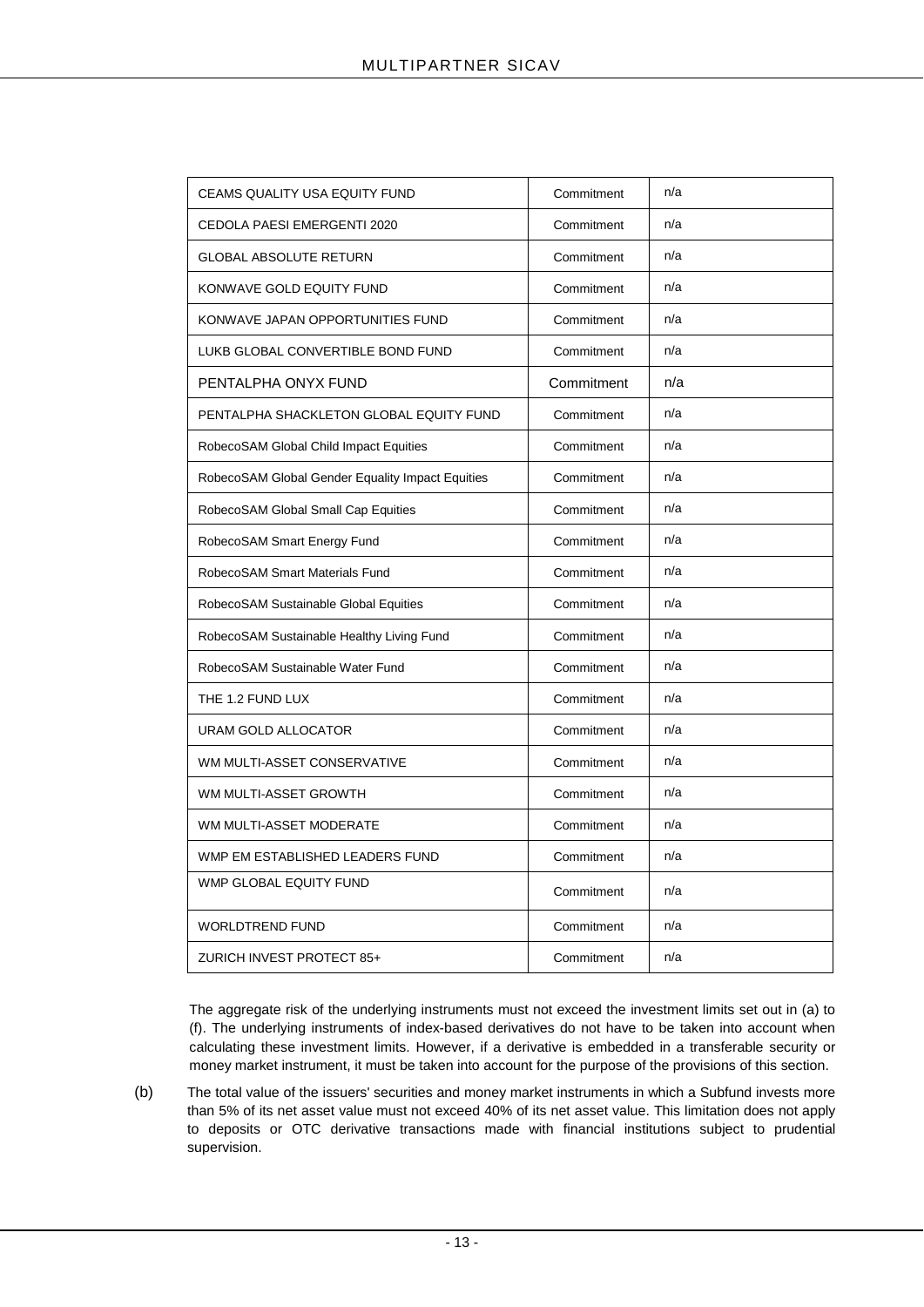- (c) Irrespective of the individual maximum limits under (a), a Subfund may invest no more than 20% of its net asset value with a single institution in a combination of:
	- transferable securities or money market instruments issued by this institution and/or
	- deposits made with this institution and/or
	- OTC derivatives transactions undertaken with this institution.
- (d) The limit stated in (a), first sentence, is raised to 35% if the transferable securities or money market instruments are issued or guaranteed by an EU member state or by its public local authorities, by a non-EU state or by public international institutions of which at least one EU member state is a member.
- (e) The limit stated in (a), first sentence, is raised to 25% for certain debt securities when they are issued by a credit institution with its registered office in an EU member state which is subject, by law, to special prudential supervision designed to protect investors in debt securities. In particular, sums deriving from the issue of these debt securities must be invested in conformity with the law in assets which, during the whole period of validity of the debt securities, are capable of covering claims attaching to the debt securities and which, in case of failure of the issuer, would be used on a priority basis for the repayment of principal and of the accrued interest.

If a Subfund invests more than 5% of its net asset value in the debt securities referred to in the above paragraph and which are issued by a single issuer, the total value of such investments may not exceed 80% of the net asset value of the Subfund concerned.

(f) The transferable securities and money market instruments mentioned in (d) and (e) are not taken into account in the calculation of the limit of 40% referred to in (b).

The limits stated in (a) to (e) may not be combined, and thus investments in accordance with (a) to (e) in transferable securities or money market instruments of one and the same issuer or in deposits with the said issuer or in derivatives made with that issuer may not exceed a total of 35% of the net asset value of a Subfund.

Companies which are included in the same group for the purpose of consolidated accounts as defined in the Directive 83/349/EEC or in accordance with recognised international accounting rules are regarded as a single issuer for the purpose of calculating the aforementioned limits.

The investments by a Subfund in transferable securities and money market instruments within the same group may cumulatively not exceed 20% of its net asset value, this being without prejudice to (e) above.

- (g) **Notwithstanding points (a) to (f), the Company is authorised in accordance with the principle of risk diversification to invest up to 100% of a Subfund's net asset value in securities and money market instruments from different issues, which are issued or guaranteed by an EU member state or by its local authorities, by a member state of the OECD or by public international organisations of which at least one EU member state is a member, provided, however, that the Subfund must hold securities and money market instruments of at least six different issues, whereby the securities and money market instruments of each single issue may not account for more than 30% of the net asset value of the Subfund concerned.**
- (h) Without prejudice to the limits laid down in (j), the limits laid down in (a) for investments in shares and/or debt securities issued by the same issuer may be raised to a maximum of 20% when the investment strategy of the Subfund is to replicate the composition of a certain stock or debt securities index recognised by CSSF. This depends on the following conditions:
	- that the composition of the index is sufficiently diversified;
	- that the index represents an adequate benchmark for the market to which it refers;
	- that the index is published in an appropriate manner.

The limit laid down in the previous paragraph is raised to35% where that proves to be justified by exceptional market conditions, in particular in regulated markets where certain transferable securities or money market instruments are highly dominant. The investment up to this limit is only permitted for a single issuer.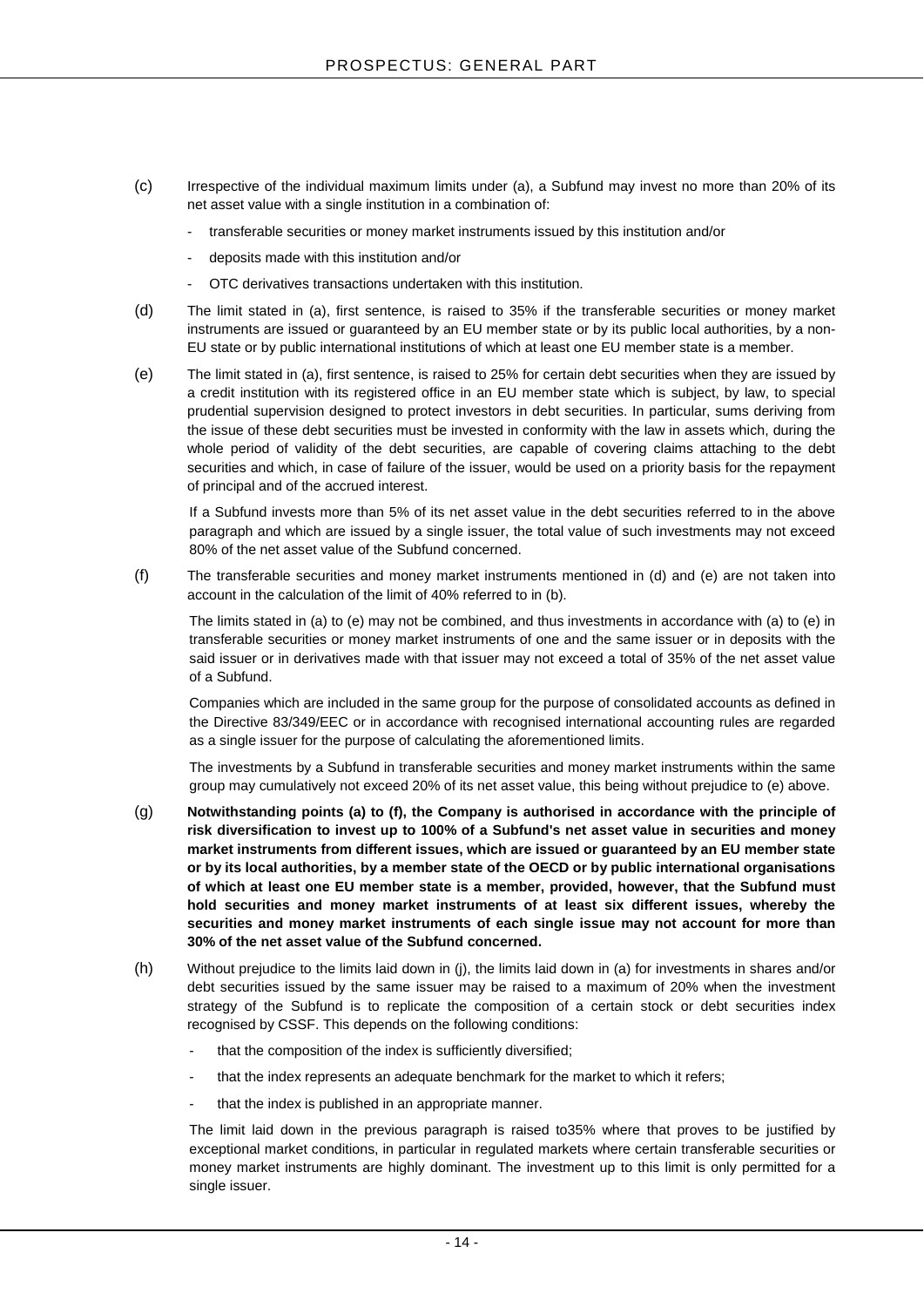- (i) A Subfund may acquire units of target funds as defined in section 5.1 (d) above, up to a maximum of 10% of its net asset value if no investments in target funds beyond this limit are permitted in the relevant Special Part of the prospectus. However, if a Special Part of the Prospectus permits investments in target funds in an amount greater than 10% of the net asset value of a Subfund, the Subfund may not
	- invest more than 20% of its net asset value in one and the same target fund; and
	- invest more than 30% of its net asset value in units of target funds that are not UCITS.

When applying these investment limits, each Subfund of a target fund is to be regarded as an independent issuer.

(j)

- (A) The Company or the Management Company acting in connection with all of the investment funds which it manages and which qualify as a UCITS, may not acquire any shares carrying voting rights which would enable it to exercise significant influence over the management of an issuer.
- (B) Moreover the Company may acquire for the respective Subfund no more than:
	- 10% of the non-voting shares from the same issuer;
	- 10% of debt securities from the same issuer;
	- 25% of the units of the same target fund;
	- 10% of the money market instruments of any single issuer.

The limits laid down in the second, third and fourth indents may be disregarded at the time of acquisition if at that time the gross amount of debt securities or money market instruments or the net amount of the shares in issue cannot be calculated.

Paragraphs (A) and (B) shall not apply:

- to transferable securities and money market instruments issued or guaranteed by an EU member state or its local authorities;
- to transferable securities and money market instruments issued or quaranteed by a non-EU state;
- to transferable securities and money market instruments issued by public international institutions of which one or more EU member states are members;
- to shares held by the Company in the capital of a company incorporated in a non-EU state which invests its assets mainly in the securities of issuers having their registered office in that state, where under the legislation of that state, such a holding represents the only way in which the Company can invest in the securities of issuers of that state. This derogation, however, shall only apply if in its investment policy the company from the non-EU state complies with the limits laid down in (a) to (f) and (i) and (j) (A) and (B). Where the limits set in (a) to (f) and (i) are exceeded, (k) shall mutatis mutandis apply;
- to shares held by the Company alone or together with other UCIs in the capital of subsidiary companies which, exclusively on its own or their behalf, carry on only the business of management, advice or marketing in the country where the subsidiary is located, in regard to the redemption of shares at the request of investors.

(k)

(A) The Company need not comply with the limits laid down herein when exercising subscription rights attaching to transferable securities and money market instruments which form part of its assets. While ensuring observance of the principle of risk diversification, each Subfund may derogate from the rules set out in (a) to (h) for a period of six months following the date of its admission.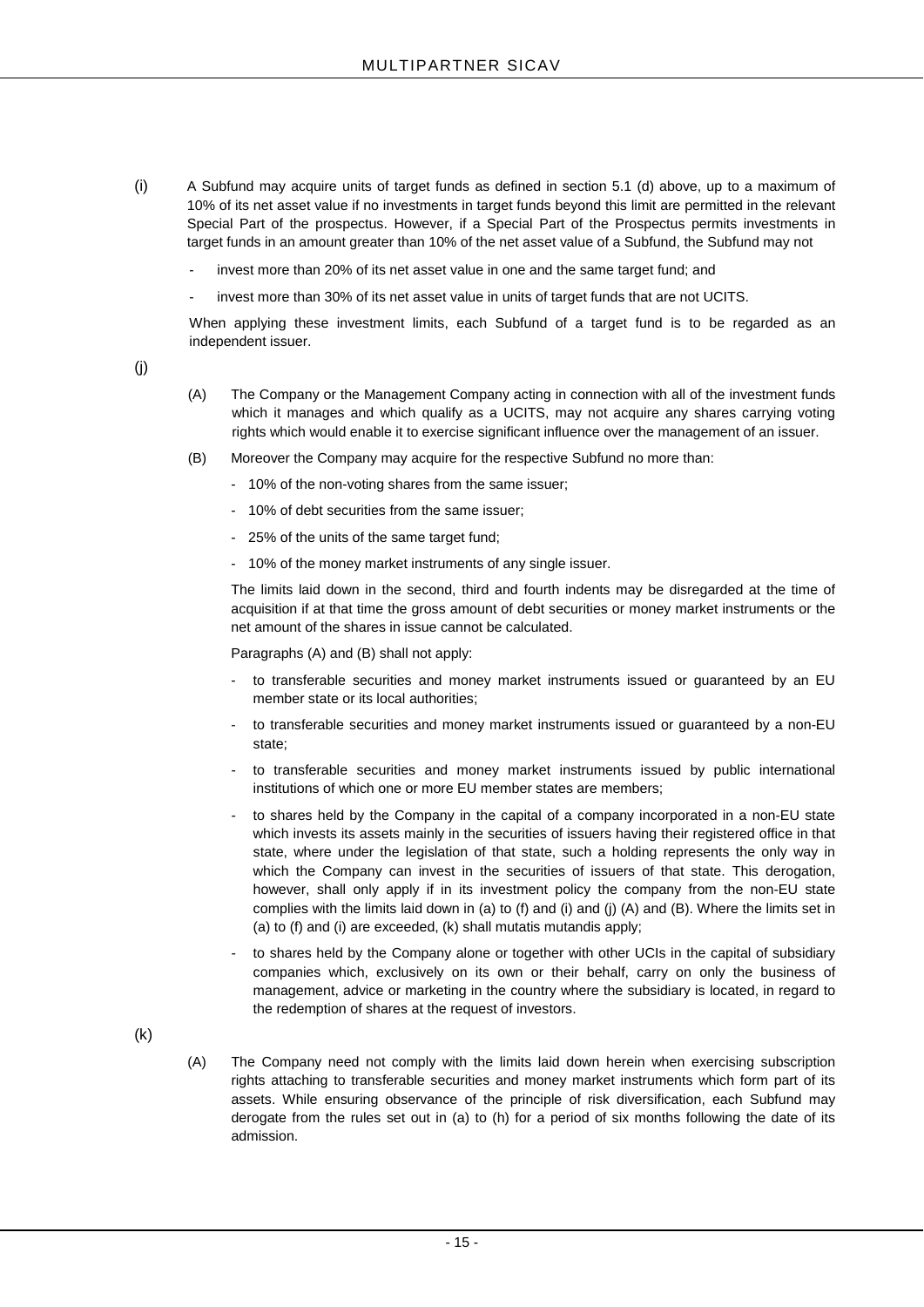- (B) If the Company exceeds the limits referred to in (A) for reasons beyond its control or as a result of the exercise of subscription rights, it must adopt as a priority objective for its sales transactions the remedying of that situation, taking due account of the interests of its shareholders.
- (l)
- (A) The Company may not borrow. However, the Company may acquire foreign currencies by means of a "back-to-back" loan.
- (B) By way of derogation from paragraph (A), the Company may, per Subfund, (i) borrow up to 10% of its net asset value, provided that the borrowing is on a temporary basis, and (ii) borrow up to 10% of its net asset value, provided that the borrowing is to make possible the acquisition of immovable property essential for the direct pursuit of its business; in no case may such borrowings and those referred to in (i) together exceed 15% of the net asset value concerned.
- (m) The Company and the custodian bank may not grant loans or act as guarantor for third parties for the account of the Subfund, without prejudice to points (a) to (e) under point 1. This shall not prevent the Company from acquiring transferable securities or money market instruments or shares in target funds or financial instruments referred to in (c) and (e) under point 1 which are not fully paid.
- (n) The Company and the custodian bank may not carry out uncovered sales of transferable securities, money market instruments, shares in target funds or financial instruments referred to in (c) and (e) under point 1.
- (o) The Company may hold liquid assets which, under certain circumstances, may amount to up to 49% of the assets of the respective Subfund.

## **3. Further investment guidelines**

- (a) The Company will not acquire securities which entail unlimited liability.
- (b) The fund's assets must not be invested in real estate, precious metals, precious metal contracts, commodities or commodity contracts.
- (c) The Company can implement further investment restrictions in order to comply with the requirements in countries in which Shares shall be offered for sale.

## <span id="page-15-0"></span>**6. SPECIAL INVESTMENT TECHNIQUES AND FINANCIAL INSTRUMENTS**

In the interests of efficient management or for hedging purposes, the Company may make use of the following investment techniques and financial instruments for each Subfund. If foreseen accordingly in the Special Part of this Prospectus, the Company may also use derivative financial instruments ("derivatives") for investment purposes. It must at all times comply with the investment restrictions stated in Part I of the 2010 Law and in the section "Investment limits" in this prospectus, and must in particular be aware of the fact that the underlyings of derivatives and structured products used by each Subfund have to be taken into account in the calculation of the investment limits stated in the previous section. The Company, when using special investment techniques and financial instruments, will at all times observe the investment limits as specified by the requirements of the CSSF Ordinance 10-4 and by the Luxembourg or European regulations as issued from time to time.

In respect of each Subfund, the Company will also take into account the requirement to maintain an appropriate level of liquidity when employing special investment techniques and financial instruments (particularly in the case of derivatives and structured products).

## <span id="page-15-1"></span>**6.1. OPTIONS ON SECURITIES**

The Company may, for each Subfund and regarding the permitted investments, buy and sell call or put options as long as they are traded on a regulated market, or over the counter (OTC) options, provided the counterparties of such transactions are first class financial institutions specialising in such transactions.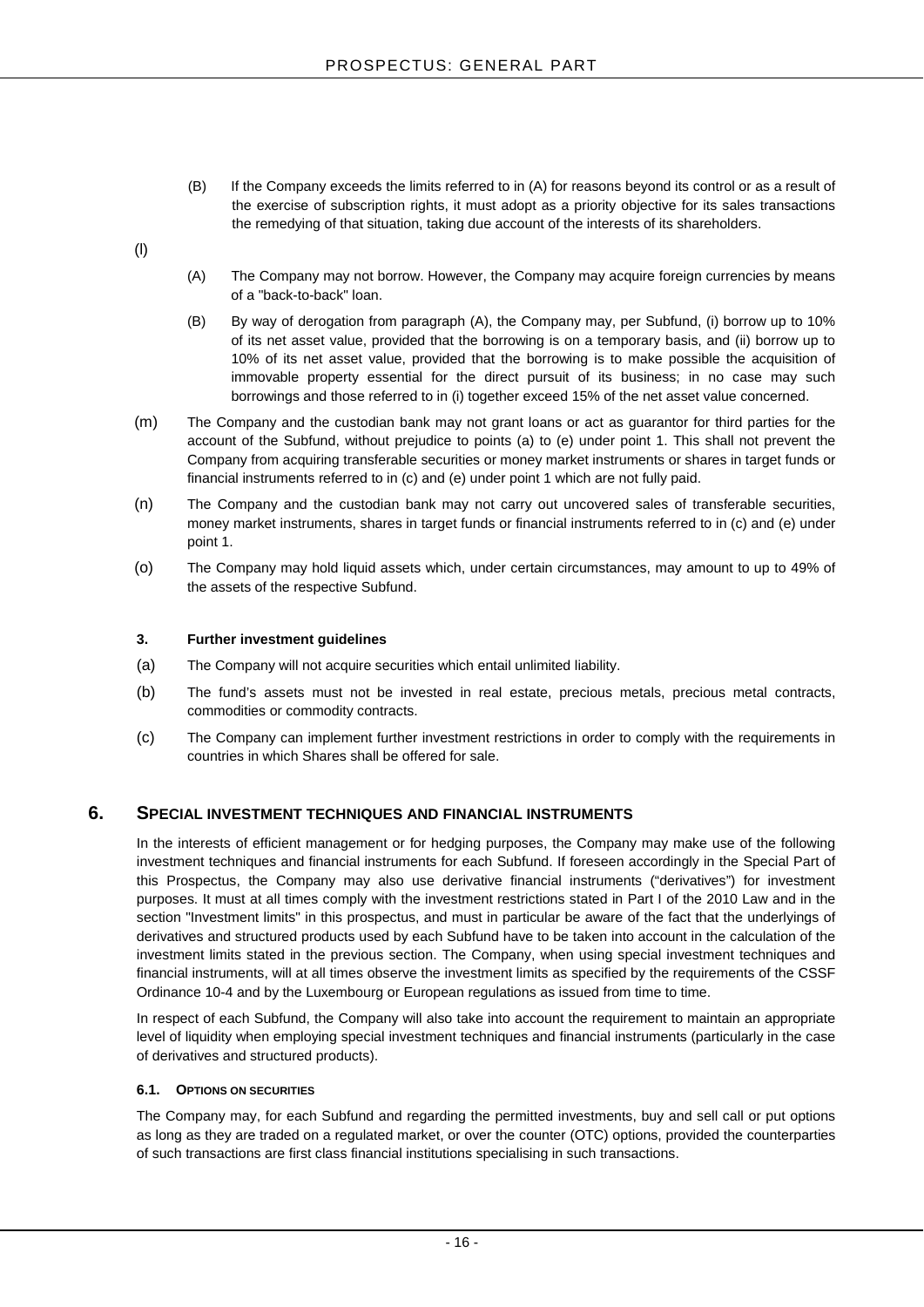#### <span id="page-16-0"></span>**6.2. FINANCIAL FUTURES, SWAPS AND OPTIONS ON FINANCIAL INSTRUMENTS**

Subject to the derogations listed below, futures and options on financial instruments are, as a matter of principle, limited to contracts traded on regulated markets. OTC derivatives may only be concluded if the counterparties are first class financial institutions which specialise in transactions of this kind.

## **a) Hedges against market risks and risks associated with stock market performance**

For the purpose of hedging against poor market performance, the Company may, for each Subfund sell forward transactions and call options on share price indexes, bond market indexes or other indexes or financial instruments or buy put options on share price indexes, bond market indexes or other indexes or buy financial instruments or enter into swaps in which the payments between the Company and the counterparty depend on the development of certain share price indexes, bond market indexes or other indexes or financial instruments.

As these call and put transactions are for hedging purposes, there must be a sufficient correlation between the structure of the securities portfolio to be hedged and the composition of the stock index employed.

## **b) Hedges against interest rate risks**

For the purpose of hedging against the risks associated with changes in interest rates, the Company may sell interest rate futures and call options on interest rates, buy put options on interest rates and enter into interest rate swaps, forward rate agreements and options on interest rate swaps (swaptions) with first class financial institutions specialising in such transactions as part of OTC transactions for each Subfund.

## **c) Hedges against inflation risks**

For the purpose of hedging against risks resulting from an unexpected acceleration of inflation, the Company may conclude so-called inflation swaps with first class financial institutions specialising in this type of transaction as part of OTC transactions or make use of other instruments to hedge against inflation for each Subfund.

## **d) Hedges against credit default risk and the risk of a deterioration in a borrower's credit standing**

For the purpose of hedging against credit default risk and the risk of losses owing to a deterioration in the borrower's credit standing, the Company may for each Subfund engage in credit options, credit spread swaps ("CSS"), credit default swaps ("CDS"), CDS (index) baskets, credit-linked total return swaps and similar credit derivatives with first class financial institutions specialising in such transactions as part of OTC transactions.

## **e) Non-hedging transactions ("active management")**

The Company may buy and sell forward contracts and options on all types of financial instruments for each Subfund.

The Company can also enter into interest and credit swaps (interest rate swaps, credit spread swaps ("CSS"), credit default swaps ("CDS"), CDS (index) baskets, etc.), inflation swaps, options on interest rate and credit swaps (swaptions), but also swaps, options or other transactions in financial derivatives in which the Company and the counterparty agree to swap performance and/or income (total return swaps, etc.) for each Subfund. This also comprises so-called Contracts for Difference – ("CFD"). A contract for difference is a contract between two parties - the buyer and the seller - which stipulates that the seller will pay the buyer the difference between the current value of an asset (a security, an instrument, a basket of securities or an index) and its value at the end of the term of the contract. If the difference is negative, the buyer owes the seller the (corresponding) payment. Contracts for difference allow the Subfunds to take synthetic long or short positions with a variable collateral provision, where - unlike with futures contracts - the maturity date and the size of the contract are not fixed. The counterparties must be first class financial institutions which specialise in such transactions.

## **f) Securities forward settlement transactions**

In the interests of efficient management or for hedging purposes, the Company may conclude forward transactions with broker/dealers acting as market makers in such transactions, provided they are first class financial institutions specialising in this type of transaction and participate in the OTC markets. The transactions in question include the purchase or sale of securities at their current price; delivery and settlement shall then take place on a later date that is fixed in advance.

Within an appropriate period in advance of the transaction settlement date, the Company can arrange with the broker/dealer either for it to sell or buy back the securities or for it to extend the time limit, with all realised profits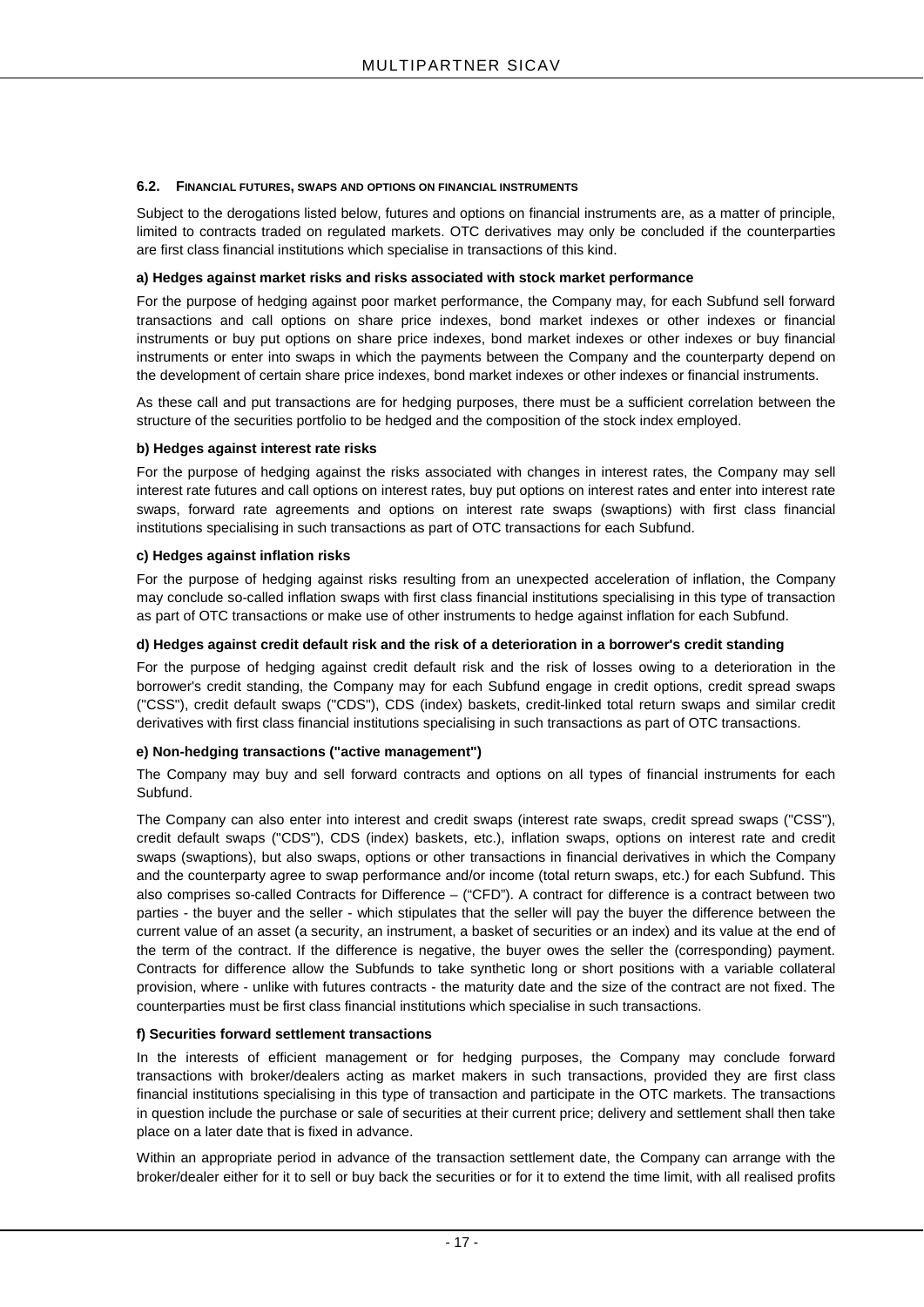or losses from the transaction paid to the broker/dealer or paid by it to the Company. However, the Company concludes purchase transactions with the intention of acquiring the securities in question.

The Company can pay the normal charges contained in the price of the securities to the broker/dealer in order to finance the costs incurred by the broker/dealer because of the later settlement.

## <span id="page-17-0"></span>**6.3. EFFICIENT PORTFOLIO MANAGEMENT – OTHER INVESTMENT TECHNIQUES AND INSTRUMENTS**

In addition to investments in derivatives, the Company may also make use of other investment techniques and instruments based on securities and money market instruments such as repurchase agreements (repurchase or reverse repurchase transactions) and securities lending transactions pursuant to the terms of the CSSF Circular 08/356 (as last amended and any replacement circular) and the Guidelines of the European Securities and Markets Authority ESMA/2012/832, as implemented in Luxembourg by the CSSF Circular 13/559 (as last amended by the CSSF Circular 14/592), as well as any other guidelines introduced in this regard. Investment techniques and instruments based on securities and money market instruments that are used for the purposes of efficient portfolio management, including derivatives that are not used for direct investment purposes, shall fulfil the following criteria:

- a) they are economically appropriate in that they are used cost-effectively;
- b) they are used with one or more of the following specific aims:
- i. To reduce risk;
- ii. To cut costs;
- iii. Generation of additional capital or revenue for the Company, associated with a risk that is compatible with the risk profile of the Company and the relevant Subfunds of the Company and with the applicable rules on risk diversification;
- c) their risks are appropriately captured by the Company's risk management process; and
- d) they may not result in any change to the Subfund's declared investment objective or be associated with any substantial supplementary risks compared with the general risk strategy as described in the prospectus or the key investor information.

Potential techniques and instruments for efficient portfolio management are detailed below and are subject to the conditions described below.

Moreover, such transactions may be entered into for 100% of the assets held by the Subfund concerned provided that (i) their scope remains appropriate or the Company is entitled to recall the securities that have been lent so that it is always in a position to meet its redemption obligations and (ii) such transactions do not jeopardise the management of the Company's assets in line with the investment policy of the Subfund concerned. Risk monitoring must be carried out in line with the Company's risk management process.

Efficient portfolio management may possibly have a negative impact on the return for shareholders.

Efficient portfolio management may lead to direct and indirect operational costs that are deducted from the revenue. These costs shall not include hidden charges.

Care shall also be taken to ensure that no conflicts of interest are created to the detriment of investors as a result of efficient portfolio management techniques being applied.

## <span id="page-17-1"></span>**6.4. SECURITIES LENDING**

For the purposes of generating additional capital or income or reducing costs and risks in the context of a standardised system and pursuant to the provisions of the CSSF Circular 08/356, (as last amended and any replacement circular) and the Guidelines of the European Securities and Markets Authority ESMA/2012/832 and other guidelines introduced in this regard, the Company is permitted to lend securities of a Subfund to third parties (up to a maximum of 100% of the estimated total value of the instruments of the Subfund, provided the Company has the right to terminate the contract at any time and recover the lent securities), although such transactions may only be carried out through recognised clearing houses such as Euroclear or Clearstream SA or other recognised national clearing houses or using highly rated financial institutions specialised in this type of transaction, and according to their terms of business. The counterparty to the securities lending agreement must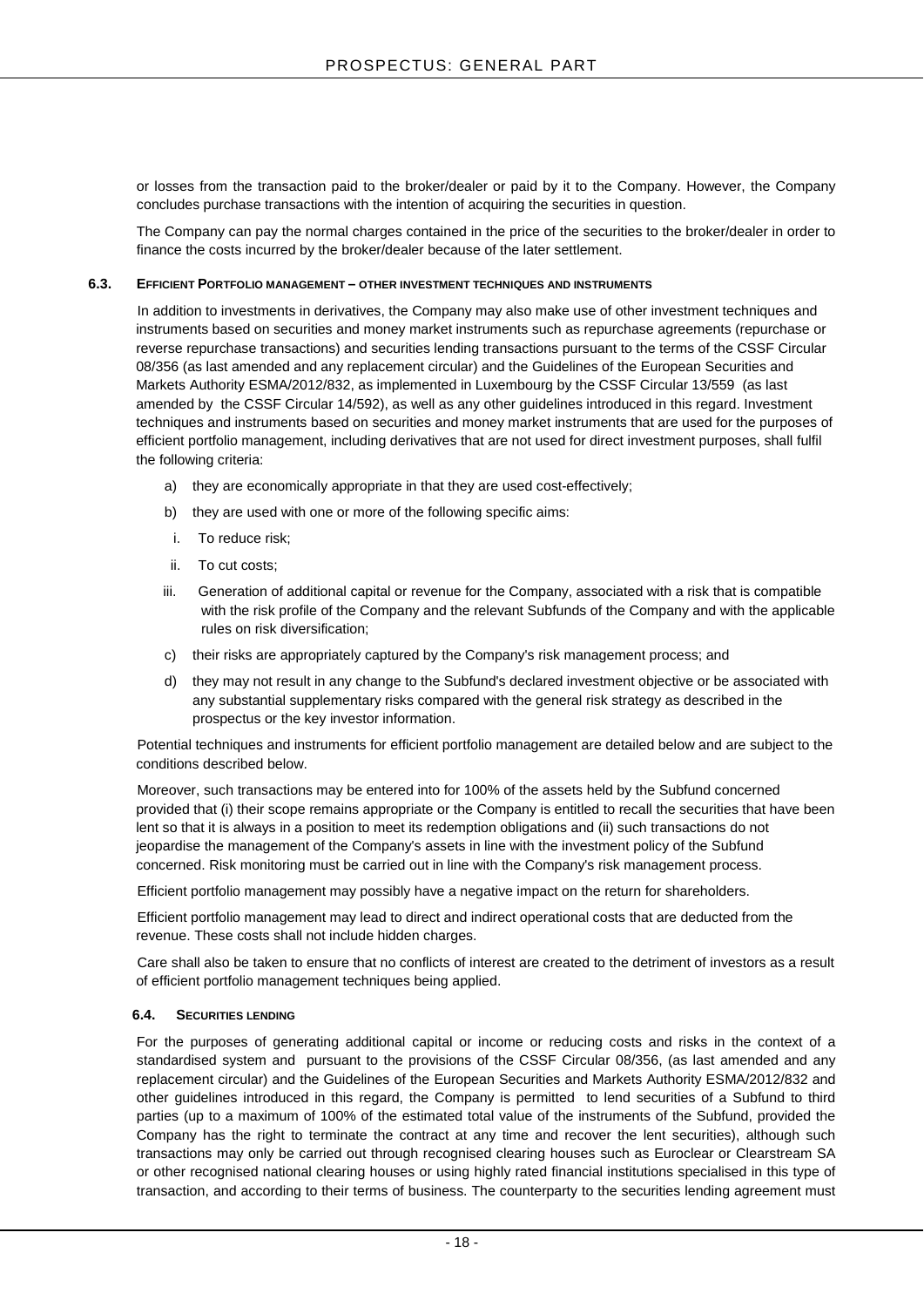be subject to prudential supervision rules considered by the CSSF as equivalent to those prescribed by EU Community law. The rights to refund must in principle be protected by collateral security to a value which at the time the contract was entered into and throughout the lending term corresponds to at least the estimated total value of the relevant lent securities; this can be done through the provision of collateral security in the form of fixed-term deposits or securities which are issued or guaranteed by OECD member states, their local authorities or institutions of a supranational or regional character, or by other highly rated issuers, or else through the provision of collateral security in the form of shares in highly rated companies (on condition that hedging is provided against any fall in price between the time the collateral security is created and the time the lent security in question is returned), with such collateral security remaining blocked, on behalf of the Company, until expiry of the applicable securities lending transaction. The collateral received is not reinvested.

The Company must have the right to terminate at any time any securities lending agreement into which it has entered or to recall any security that has been lent.

All revenues arising from efficient portfolio management techniques, net of direct and indirect operational costs/fees, shall be returned to the respective Subfund.

From the gross revenues from securities lending, the services connected to it will be paid, such as particularly the depositary, lending agent, indemnification, consisting of a minimum amount and a pro-rate participation, as well as a remuneration for risk and collateral management, legal and IT support to the Management Company. The Management Company will ensure that only market-compliant costs will be applied. The remaining revenues will be fully credited to the respective Subfund.

The Company shall further ensure that the volume of securities lending is maintained at an appropriate level or that the Company is entitled to have the lent securities returned in a manner that ensures that it is always in a position to meet its redemption obligations and that such transactions do not jeopardise the management of the assets of the Subfunds in accordance with its investment policy.

The risk exposures to a counterparty resulting from securities lending and OTC financial derivatives should be combined in order to calculate the counterparty risk pursuant to the Section "Risks in conjunction with the use of derivatives and other special investment techniques and financial instruments".

Non-cash collateral received may not be sold, re-invested or pledged during the term of the transaction. Cash collateral received should only be:

- placed on deposit with credit institutions described in Article 50(f) of the UCITS Directive;

- invested in high-quality government bonds;

- used for the purpose of reverse repurchase transactions provided that the transactions are with credit institutions subject to supervision and the Company is able to recall at any time the full amount of cash on accrued basis;

- invested in short-term money market funds as defined in the CESR's Guidelines on a Common Definition of European Money Market Funds.

Re-invested cash collateral must be diversified in accordance with the diversification requirements applicable to non-cash collateral.

The Section "Risks in conjunction with the use of derivatives and other special investment techniques and financial instruments" contains further risk information in this regard.

## <span id="page-18-0"></span>**6.5. SECURITIES REPURCHASE AGREEMENTS**

The Company may, taking into account the provisions of the CSSF Circular 08/356 and the investment policy of the relevant Subfund, for that Subfund engage in repurchase agreements ("Repurchase Agreements") and reverse repurchase agreements ("Reverse Repurchase Agreements") involving the purchase and sale of securities where the seller has the right or obligation to repurchase the securities sold from the buyer at a fixed price and within a certain period stipulated by both parties upon conclusion of the agreement.

The Company may effect repurchase transactions either as a buyer or a seller. However, any transactions of this kind are subject to the following guidelines: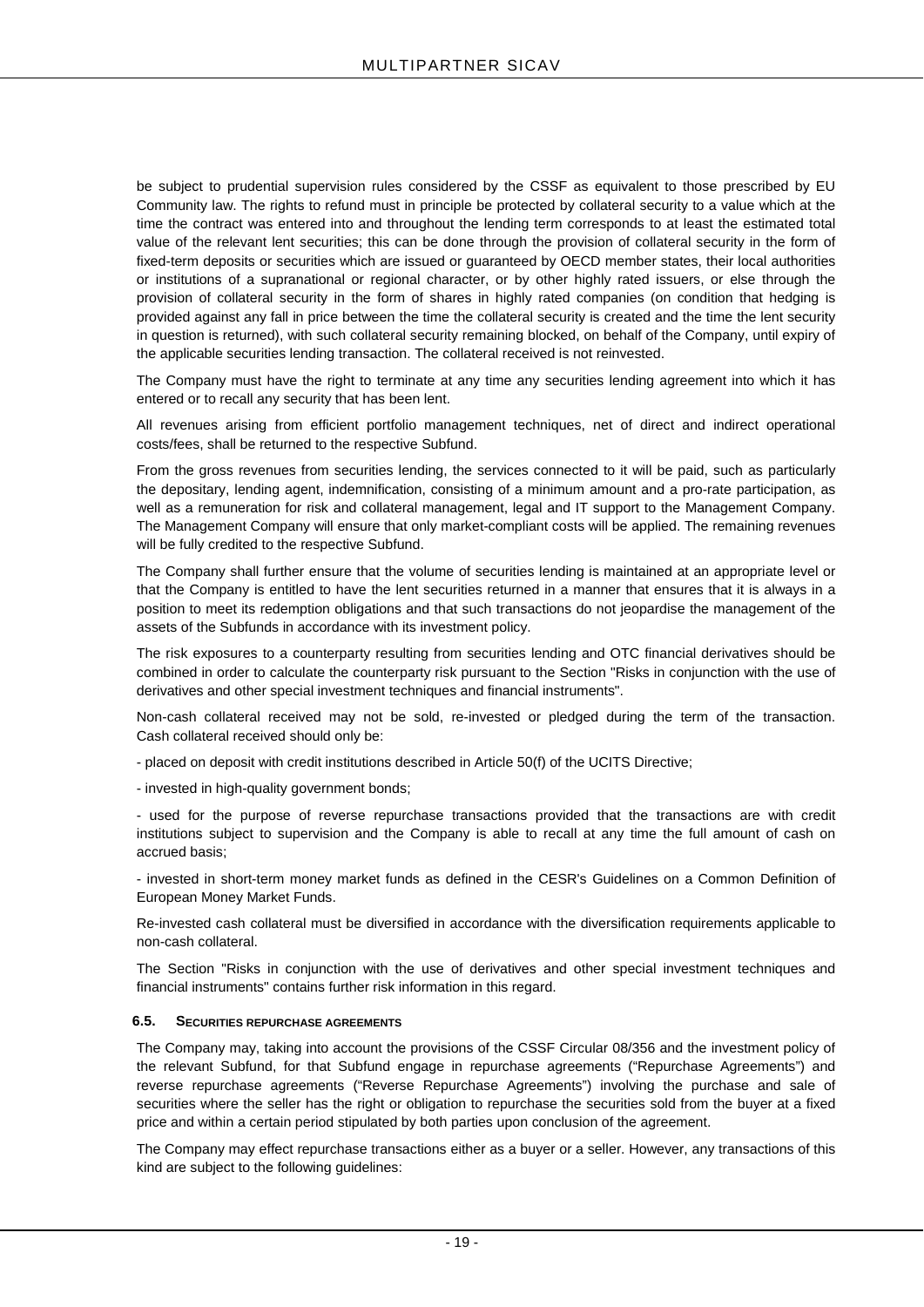- Securities may only be purchased or sold under a repurchase agreement if the counterparty is a first class financial institution specialising in this kind of transaction and is subject to prudential supervision rules considered by the CSSF as equivalent to those prescribed by EU Community law.
- As long as the repurchase agreement is valid, the securities bought cannot be sold before the right to repurchase the securities has been exercised or the repurchase period has expired.
- In addition, it must be ensured that the volume of repurchase agreements of each Subfund is structured in such a way that the Subfund can meet its redemption obligations towards its shareholders at any time.

If the Company agrees repurchase transactions for a Subfund, it must be able to either recall the underlying securities or terminate the transaction at any time. Repurchase Agreements that do not exceed seven days should be considered as transactions that allow the assets to be recalled at any time by the Company.

If the Company enters into a Reverse Repurchase Agreement it should ensure that it is able at any time to recall the full amount of cash or to terminate the Reverse Repurchase Agreement on either an accrued basis or a mark-to-market basis. When the cash is recallable at any time on a mark-to-market basis, the mark-to-market value of the reverse repurchase agreement should be used for the calculation of the net asset value. Reverse repurchase agreements that do not exceed seven days should be considered as arrangements on terms that allow the assets to be recalled at any time by the Company. The Company must publish the total amount of outstanding repurchase transactions as at the reference date in its yearly and half-yearly reports.

#### <span id="page-19-0"></span>**6.6. MANAGEMENT OF COLLATERAL FOR OTC DERIVATIVES AND EFFICIENT PORTFOLIO MANAGEMENT TECHNIQUES**

The following provisions are in line with the requirements of the Guidelines of the European Securities and Markets Authority ESMA/2012/832, which may be amended in future.

1. Collateral received ("collateral") in connection with OTC derivative transactions and efficient portfolio management techniques, such as e.g. in the context of repurchase transactions or securities lending, must at all times fulfil all of the following criteria:

(a) Liquidity: Any collateral received other than cash should be highly liquid and traded on a regulated market or multilateral trading facility with transparent pricing in order that it can be sold quickly at a price that is close to pre-sale valuation. Collateral received should also comply with the provisions of Article 48 of the Law of 2010.

(b) Valuation: Collateral received should be able to be valued on a daily basis, and assets that exhibit high price volatility should not be accepted as collateral unless suitably conservative haircuts are in place.

(c) Issuer credit quality: Collateral received should have a high credit rating.

(d) Correlation: The collateral must be issued by an entity that is independent from the counterparty and is expected not to display a high correlation with the performance of the counterparty.

(e) Diversification: Collateral should be sufficiently diversified in terms of countries, markets and issuers. The criteria of sufficient diversification in terms of the concentration of the issuers is deemed to be fulfilled when a Subfund receives from the counterparty a collateral basket, in which the maximum exposure towards a particular issuer does not exceed 20% of the net asset value. When a Subfund is exposed to different counterparties, the different baskets of collateral should be aggregated to calculate the 20% limit of exposure to a single issuer.

By way of derogation from this sub-paragraph, the Subfunds may be fully collateralised in different transferable securities and money market instruments issued or guaranteed by a Member State, one or more of its local authorities, a third country, or a public international body to which one or more Member States belong. Such Subfunds should receive securities from at least six different issues, but securities from any single issue should not account for more than 30% of the Subfund's net asset value. Subfunds that intend to be fully collateralised in securities issued or guaranteed by a Member State should disclose this fact in the respective special part of the prospectus. Subfunds should also identify the Member States, local authorities, or public international bodies issuing or guaranteeing securities which they are able to accept as collateral for more than 20% of their net asset value.

(f) Immediate availability: The Company must be able to realise the collateral at any time without reference to the counterparty or requiring the counterparty's approval.

2. Subject to the above criteria, collateral admissible for any Subfund must meet the following requirements: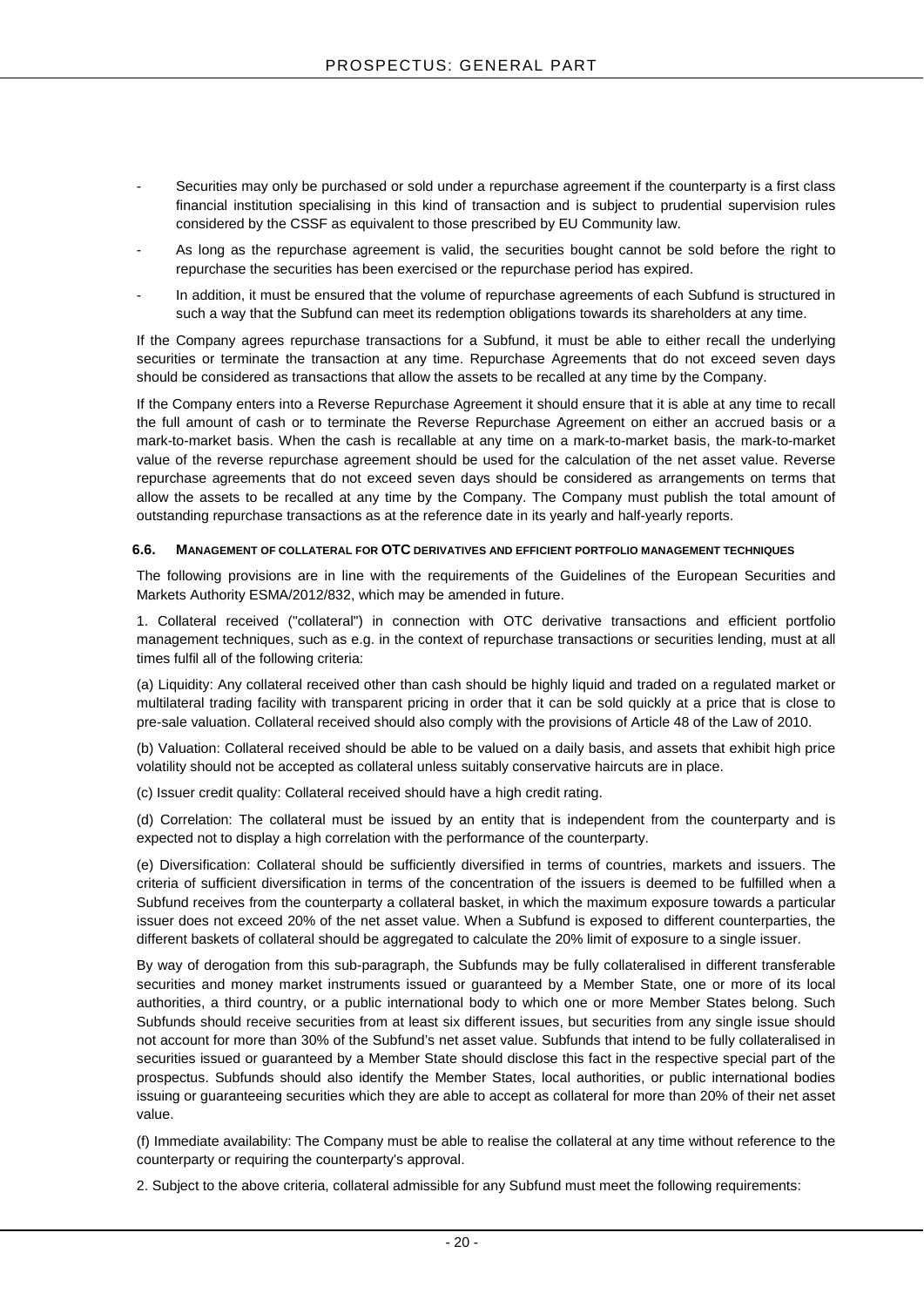(a) Liquid assets such as cash or short-term bank deposits, money market instruments as defined in Directive 2007/16/EC of 19 March 2007, letters of credit or "pay upon first request" suretyships issued by a first-class credit institution that is not linked to the counterparty;

(b) Bonds issued or guaranteed by a member state of the OECD.

3. Where there is a title transfer, the collateral received should be held by the depositary or its representative. For other types of collateral arrangement, the collateral can be held by a third party custodian that is subject to prudential supervision and unrelated to the provider of the collateral.

4. The Company has introduced a haircut strategy for each class of assets received as collateral. A haircut is a deduction from the value of collateral to take account of a deterioration in the valuation or in the liquidity profile of the collateral over time. The haircut strategy takes into account the characteristics of the respective assets, including the credit standing of the issuer, price volatility and the outcome of stress tests performed as part of collateral management. Subject to existing transactions with the counterparty concerned, which may include minimum amounts for the transfer of collateral, the Company intends applying a haircut of at least 2% to collateral received (as defined in No. 2b), at least corresponding to the counterparty risk.

5. Risks and potential conflicts of interest in conjunction with OTC derivatives and efficient portfolio management

(a) Specific risks are associated with OTC derivative transactions, efficient portfolio management and the management of collateral. Further information in this regard is provided in this prospectus in the Section "Risks in conjunction with the use of derivatives and other special investment techniques and financial instruments" and also in the comments on the risks associated with derivatives, counterparty risk and depositary counterparty risk. These risks may expose shareholders to an elevated risk of loss.

(b) The combined counterparty risk arising from a transaction with OTC derivatives or techniques for efficient portfolio management may not exceed 10% of the assets of a Subfund if the counterparty is a credit institution based in the EU or in a country in which, according to the Luxembourg supervisory authority, the supervisory system is equivalent to that applicable in the EU. In all other cases this limit is 5%.

## <span id="page-20-0"></span>**6.7. TECHNIQUES AND INSTRUMENTS FOR HEDGING CURRENCY RISKS**

For the purpose of hedging against currency risks, the Company may, at a stock exchange or on another regulated market, or in the context of OTC transactions, conclude currency futures contracts, sell currency call options or buy currency put options in order to reduce *exposure* to the currency that is deemed to present a risk or to completely eliminate such risk and to shift into the reference currency or into another of the permissible currencies that is deemed to present less risk for each Subfund.

Currency futures and swaps may be executed by the Company in the open market with first class financial institutions specialising in this kind of transaction.

## <span id="page-20-1"></span>**6.8. STRUCTURED PRODUCTS**

The Company may use structured products in the interest of efficient management or for hedging purposes for any Subfund. The range of structured products includes in particular credit-linked notes, equity-linked notes, performance-linked notes, index-linked notes and other notes whose performance is linked to basic instruments which are permitted in accordance with Part I of the 2010 Law and the associated implementing regulations. For this, the counterparty must be a first class financial institution specialising in this type of transaction. Structured products are combinations of other products. Derivatives and/or other investment techniques and instruments may be embedded in structured products. In addition to the risk features of securities, those of derivatives and other investment techniques and instruments therefore also have to be noted. In general, they are exposed to the risks of the markets or basic instruments underlying them. Depending on the structure, they may be more volatile and thus entail greater risks than direct investments, and there may be a risk of a loss of earnings or even the total loss of the invested capital as a result of price movements on the underlying market or in the basic instrument.

## <span id="page-20-2"></span>**6.9. SWAPS AND OTHER FINANCIAL DERIVATIVES WITH COMPARABLE PROPERTIES**

The Subfunds may invest in total return swaps or other derivatives with comparable properties, which can be defined as follows: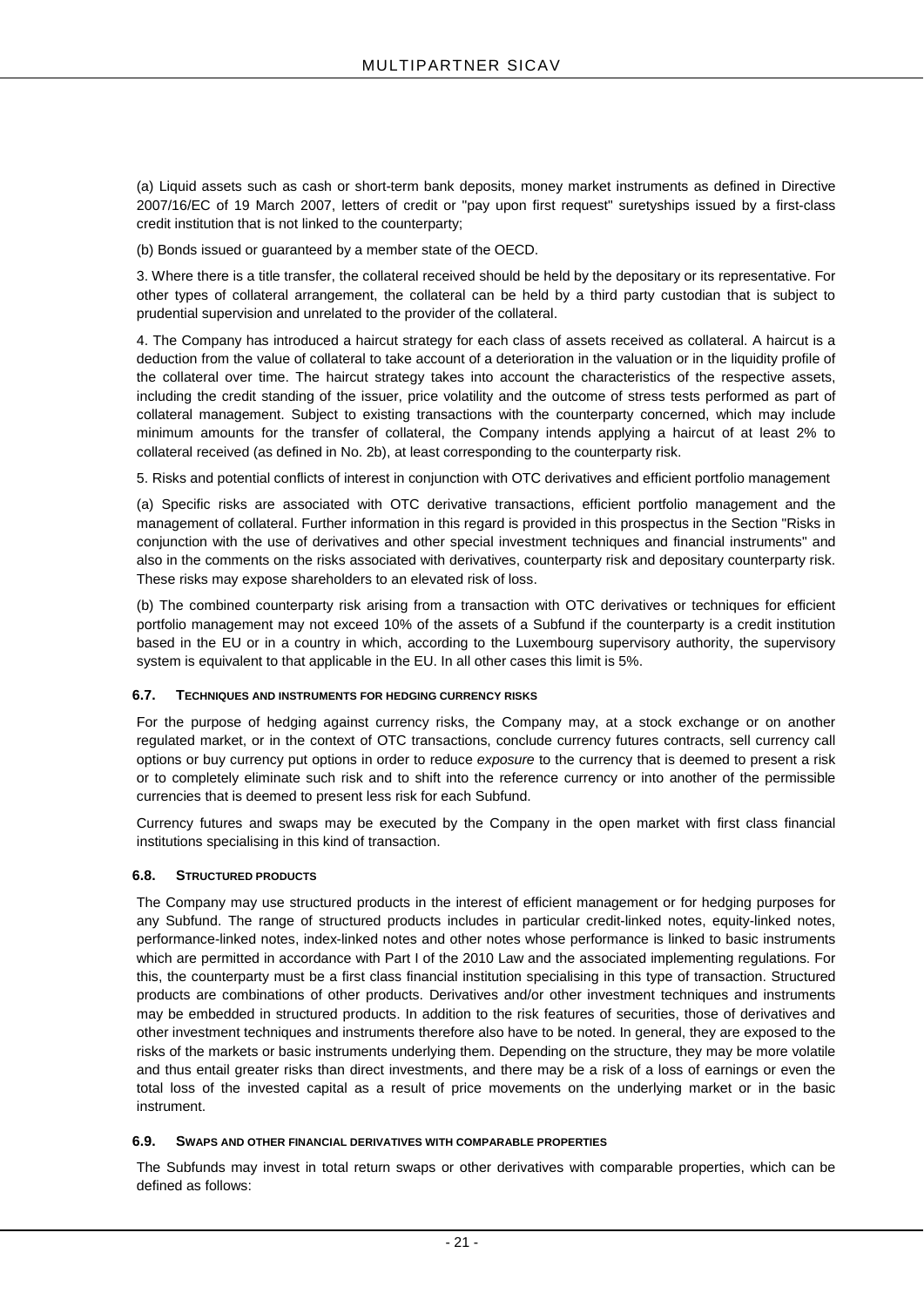- The underlyings of the total return swaps or other derivatives with comparable properties include in particular individual equities or bonds, baskets of equities or bonds, or financial indices that are permitted in accordance with paragraphs 48-61 of ESMA Guidelines 2012/832. The components of the financial indices include, among others, equities, bonds, derivatives on commodities. The investment policy of the various Subfunds includes further details on the deployment of total return swaps or other derivatives with comparable properties, which may have different underlyings and strategies compared with those described above.

- The counterparties of such transactions are regulated financial institutions with a good credit rating and that specialise in such transactions.

- The failure of a counterparty may have a negative impact on the return for shareholders. The asset manager intends to minimise counterparty performance risk by only selecting counterparties with a good credit rating and by monitoring any changes in those counterparties' ratings. Additionally, these transactions are only concluded on the basis of standardised framework agreements (ISDA with Credit Support Annex; *Deutscher Rahmenvertrag* with *Besicherungsanhang*, or similar). The Credit Support Annex or *Besicherungsanhang* defines the conditions under which collateral is transferred to or received from the counterparty in order to reduce the default risk associated with derivative positions and thus the negative impact on the return for shareholders should a counterparty fail.

- The counterparties in the case of total return swaps or other derivatives with comparable properties have no discretionary power with regard to how the portfolio of a Subfund is composed or managed or with regard to the underlyings of these financial derivatives. Similarly, the counterparty's consent is not required for the execution of such transaction. Any deviation from this principle is detailed further in the Subfund's investment policy.

-Total return swaps or derivatives with comparable properties will be included in the calculation of the investment restrictions.

#### <span id="page-21-1"></span><span id="page-21-0"></span>**6.10. INVESTMENTS IN FINANCIAL INDICES PURSUANT TO ARTICLE 9 OF THE GRAND DUCAL ORDINANCE OF 8 FEBRUARY 2008**

The Company may invest in Derivatives with indices as their underlying, and may increase the diversification limits for an index component pursuant to Article 44 of the Law of 2010.

Diversification limits may be increased in exceptional market circumstances if one or more components of an index occupy a dominant position within a given market, sector or segment. A domination position may be created as a result of special economic or market developments or as a result of market, sector or segmentspecific restrictions. Further details in this regard are provided where applicable in the relevant Subfund's investment policy.

The Company shall invest in derivative financial instruments with indices as their underlying that generally include a half-yearly or yearly adjustment of the index composition ("rebalancing frequency"). A distinction should be made between the following cases:

- In the case of derivatives that are traded on a stock market, the rebalancing merely changes the calculation but has no direct or indirect impact on the costs of the corresponding Subfund.

- In the case of OTC derivatives, the counterparty will generally not physically hold the index components but will secure its position primarily using derivative instruments. If transactions take place as a consequence of rebalancing, these should be carried out on very liquid derivative markets so that the impact on the costs of the relevant Subfund is kept low.

In the case of investments in commodity indices, the following rules also apply:

Commodity indices contain a representative balance of commodities taken from the entire commodities universe and represented by futures. This representative and balanced selection of commodities reflects the existence of several commodities. The Company should not invest in commodity indices that do not consist of different commodities. Commodity indices are assessed on the basis of the correlation of various different index components.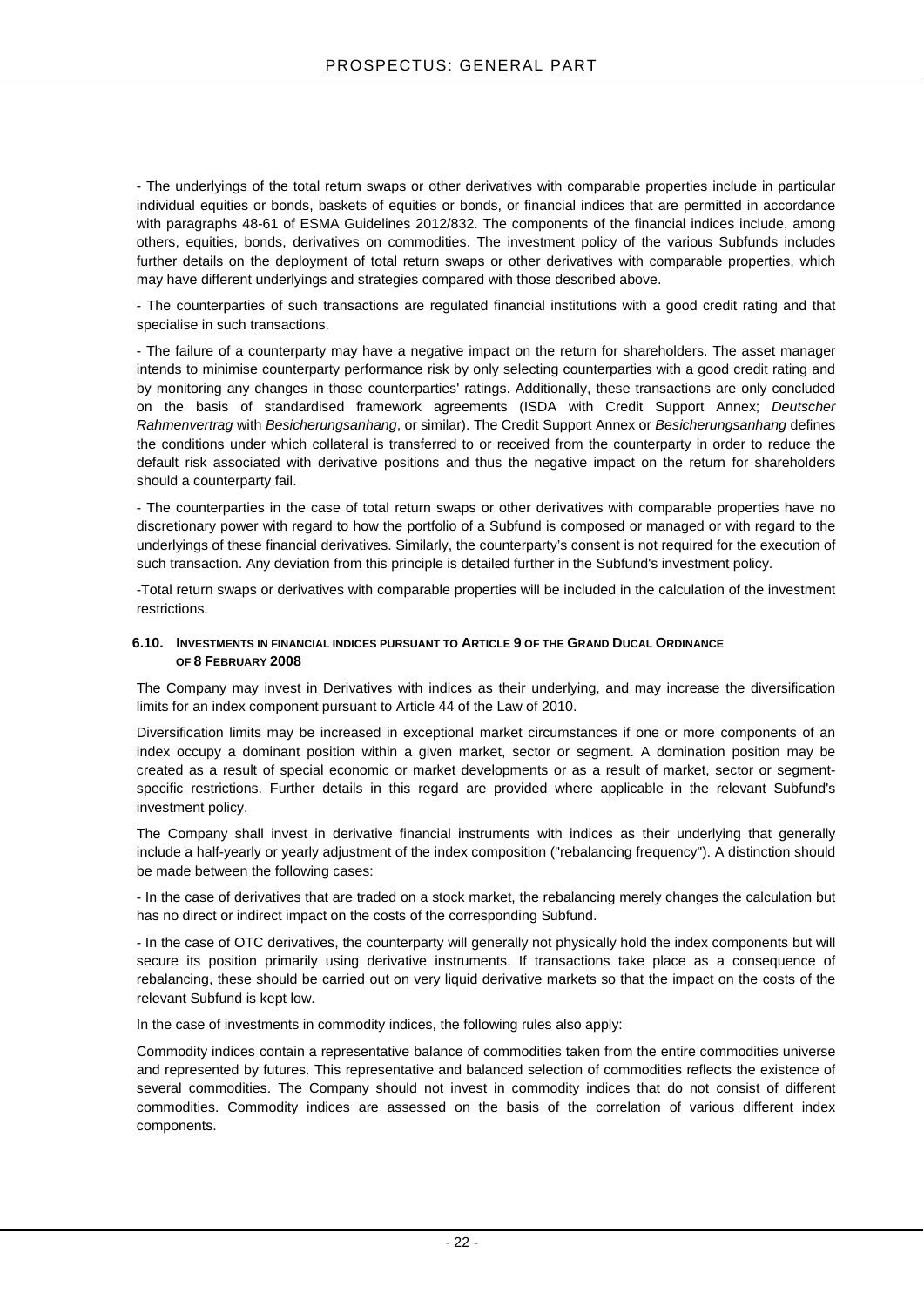## <span id="page-22-1"></span><span id="page-22-0"></span>**6.11. RISKS ASSOCIATED WITH THE USE OF DERIVATIVES AND OTHER SPECIAL INVESTMENT TECHNIQUES AND FINANCIAL INSTRUMENTS**

Prudent use of these derivatives and other special investment techniques and financial instruments may bring advantages, but does also entail risks which differ from those of the more conventional forms of investment and in some cases may be even greater. The following is a general outline of important risk factors and other aspects relating to the use of derivatives and other special investment techniques and financial instruments and about which the shareholders should be informed before investing in a Subfund.

- Market risks: These risks are of general nature and are present in all types of investments; the value of a particular financial instrument may change in a way that can be detrimental to the interests of a Subfund.
- Monitoring and control: Derivatives and other special investment techniques and financial instruments are specialised products which require different investment techniques and risk analyses than equities or bonds. The use of derivatives requires not just knowledge of the underlying instrument, but also of the derivative itself, although the performance of the derivative cannot be monitored under all possible market conditions. The complexity of such products and their use in particular require suitable control mechanisms to be set up for monitoring the transactions and the ability to assess the risks of such products for a Subfund and estimate the developments of prices, interest rates and exchange rates.
- Liquidity risks: Liquidity risks arise when a certain stock is difficult to acquire or dispose of. In large-scale transactions or when markets are partially illiquid (e.g. where there are numerous individually agreed instruments), it may not be possible to execute a transaction or close out a position at an advantageous price.
- Counterparty risks: There is a risk that a counterparty will not be able to fulfil its obligations (performance risk) and/or that a contract will be cancelled, e.g. due to bankruptcy, subsequent illegality or a change in the tax or accounting regulations since the conclusion of the OTC derivative contract and/or that the counterparty will fail to meet one of its financial obligations or liabilities towards the Subfund (credit risk). This relates to all counterparties with which derivative, repurchase, reverse repurchase or securities lending transactions are entered into. A direct counterparty risk is associated with trading in non-collateralised derivatives. The respective Subfund can reduce a large proportion of the counterparty risk arising from derivative transactions by demanding that collateral at least in the amount of the commitment be provided by the respective counterparty. If, however, derivatives are not fully collateralised, the failure of the counterparty may cause the Subfund's value to fall. New counterparties are subject to a formal review and all of the approved counterparties are subsequently monitored and reviewed on an ongoing basis. The Company ensures that its counterparty risk and collateral management are actively managed.
- Counterparty risk in relation to depositary: The Company's assets are entrusted to the depositary for safekeeping. A note should be entered in the depositary's books highlighting that the assets belong to the Company. The securities held by the depositary should be kept separately from other securities/assets of the depositary, thereby reducing although not completely excluding the risk of non-return in the event of the depositary becoming bankrupt. The shareholders are therefore exposed to the risk of the depositary, should it become bankrupt, being unable to meet its obligation to return all of the Company's assets in full. Additionally, a Subfund's cash stocks held with the depositary may possibly not be kept separately from the depositary's own cash or that of other customers, with the result that the Subfund may not be classed as a privileged creditor in the event of the depositary becoming bankrupt.

The depositary may not hold all of the Company's assets itself but may make use of a network of subdepositaries, which may not belong to the same corporate group as the depositary. In cases in which the depositary is not liable, shareholders may possibly be exposed to the risk of a sub-depositary becoming bankrupt.

A Subfund may invest in markets in which the deposit and/or settlement systems are not yet fully developed. The assets of the Subfunds traded on these markets and entrusted to these sub-depositaries may possibly be exposed to risk in cases in which the depositary is not liable.

Risks associated with credit default ("CDS") transactions: The purchase of CDS protection allows the Company, on payment of a premium, to protect itself against the risk of default by an issuer. In the event of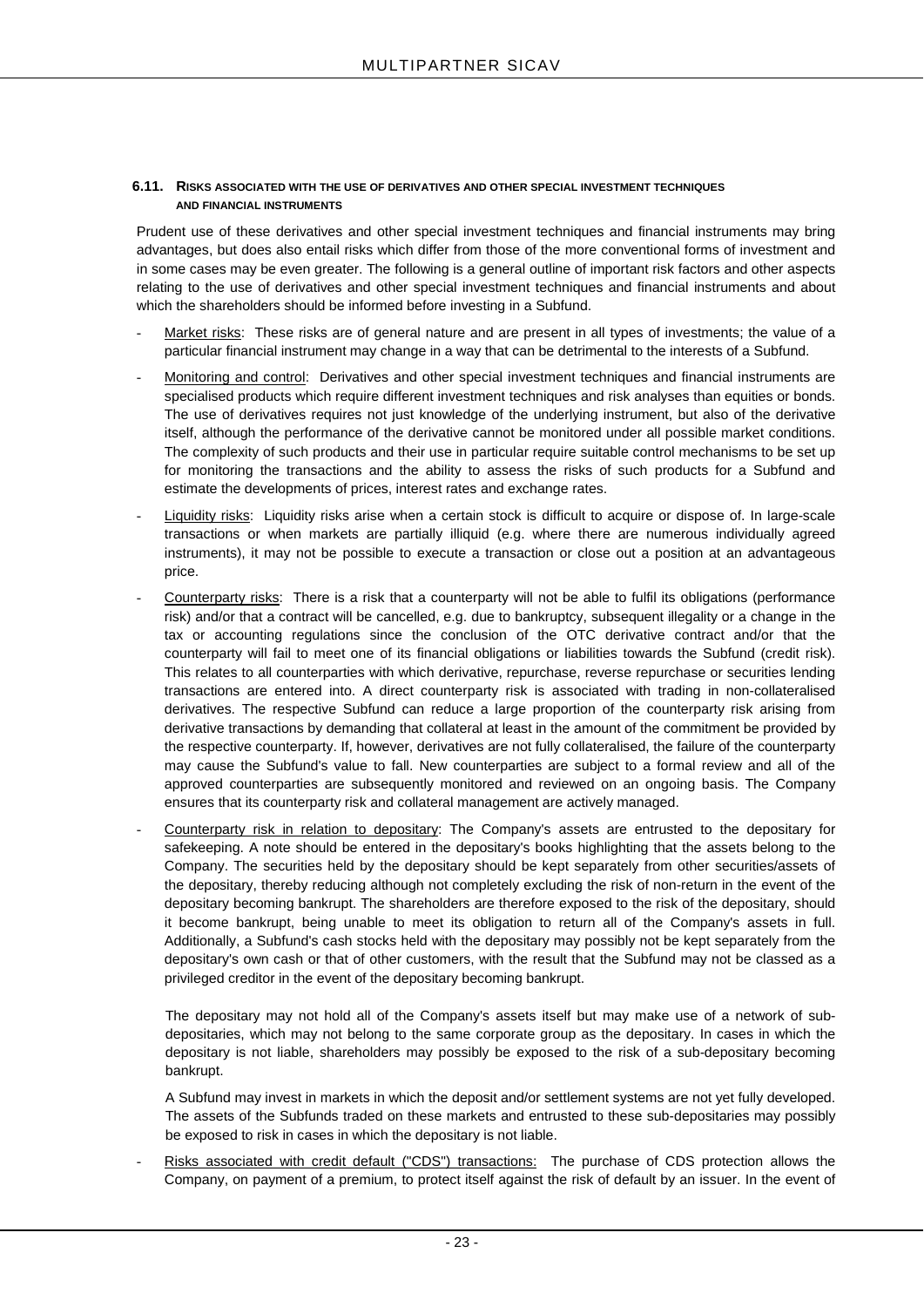default by an issuer, settlement can be effected in cash or in kind. In the case of a cash settlement, the purchaser of the CDS protection receives from the seller of the CDS protection the difference between the nominal value and the attainable redemption amount. Where settlement is made in kind, the purchaser of the CDS protection receives the full nominal value from the seller of the CDS protection and in exchange delivers to him the security which is the subject of the default, or an exchange shall be made from a basket of securities. The detailed composition of the basket of securities shall be determined at the time the CDS contract is concluded. The events which constitute a default and the terms of delivery of bonds and debt certificates shall be defined in the CDS contract. The Company can if necessary sell the CDS protection or restore the credit risk by purchasing call options.

Upon the sale of CDS protection, the Subfund incurs a credit risk comparable to the purchase of a bond issued by the same issuer at the same nominal value. In either case, the risk in the event of issuer default is in the amount of the difference between the nominal value and the attainable redemption amount.

Aside from the general counterparty risk (see "Counterparty risks", above) upon conclusion of CDS transactions there is also in particular a risk of the counterparty being unable to establish one of the payment obligations which it must fulfil. The different Subfunds which use credit default swaps will ensure that the counterparties involved in these transactions are selected carefully and that the risk associated with the counterparty is limited and closely monitored.

- Risks associated with credit spread swap ("CSS") transactions: Concluding a CSS allows the Company, on payment of a premium, to share the risk of default by an issuer with the counterparty of the transaction concerned. A credit spread swap is based on two different securities with differently rated default risks and normally a different interest rate structure. At maturity, the payment obligations of one or another party of the transaction depend on the differing interest rate structures of the underlying securities.

Aside from the general counterparty risk (see "Counterparty risks", above) upon conclusion of CSS transactions, there is also in particular a risk of the counterparty being unable to establish one of the payment obligations which it must fulfil.

Risks associated with inflation swap transactions: The purchase of inflation swap protection helps the Company to hedge a portfolio either entirely or partially from an unexpectedly sharp rise in inflation or to draw a relative performance advantage therefrom. For this purpose, a nominal, non-inflation-indexed debt is exchanged for a real claim that is linked to an inflation index. Upon conclusion of the transaction, the inflation expected at this point is accounted for in the price of the contract. If actual inflation is higher than that expected at the time the transaction was entered into and accounted for in the price of the contract, the purchase of the inflation swap protection results in higher performance; in the opposite instance it results in lower performance than if the protection had not been purchased. The functioning of the inflation swap protection thus corresponds to that of inflation-indexed bonds in relation to normal nominal bonds. It follows that by combining a normal nominal bond with an inflation swap protection it is possible to synthetically construct an inflation-indexed bond.

On the sale of an inflation swap protection, the Subfund enters into an inflation risk which is comparable with the purchase of a normal nominal bond in relation to an inflation-indexed bond: If actual inflation is lower than that expected at the time the transaction was entered into and accounted for in the price of the contract, the sale of the inflation swap protection results in higher performance; in the opposite instance it results in lower performance than if the protection had not been sold.

Aside from the general counterparty risk (see "Counterparty risks", above) upon conclusion of inflation swap transactions, there is also in particular a risk of the counterparty being unable to establish one of the payment obligations which it must fulfil.

Risks involved in Contracts for Difference ("CFD"): Unlike with direct investments, in the case of CFDs the buyer may be liable for a considerably higher amount than the amount paid as collateral. The Company will therefore use risk management techniques to ensure that the respective Subfund can sell the necessary assets at any time, so that the resulting payments in connection with redemption requests can be made from redemption proceeds and the Subfund can meet its obligations arising from contracts for difference and other techniques and instruments.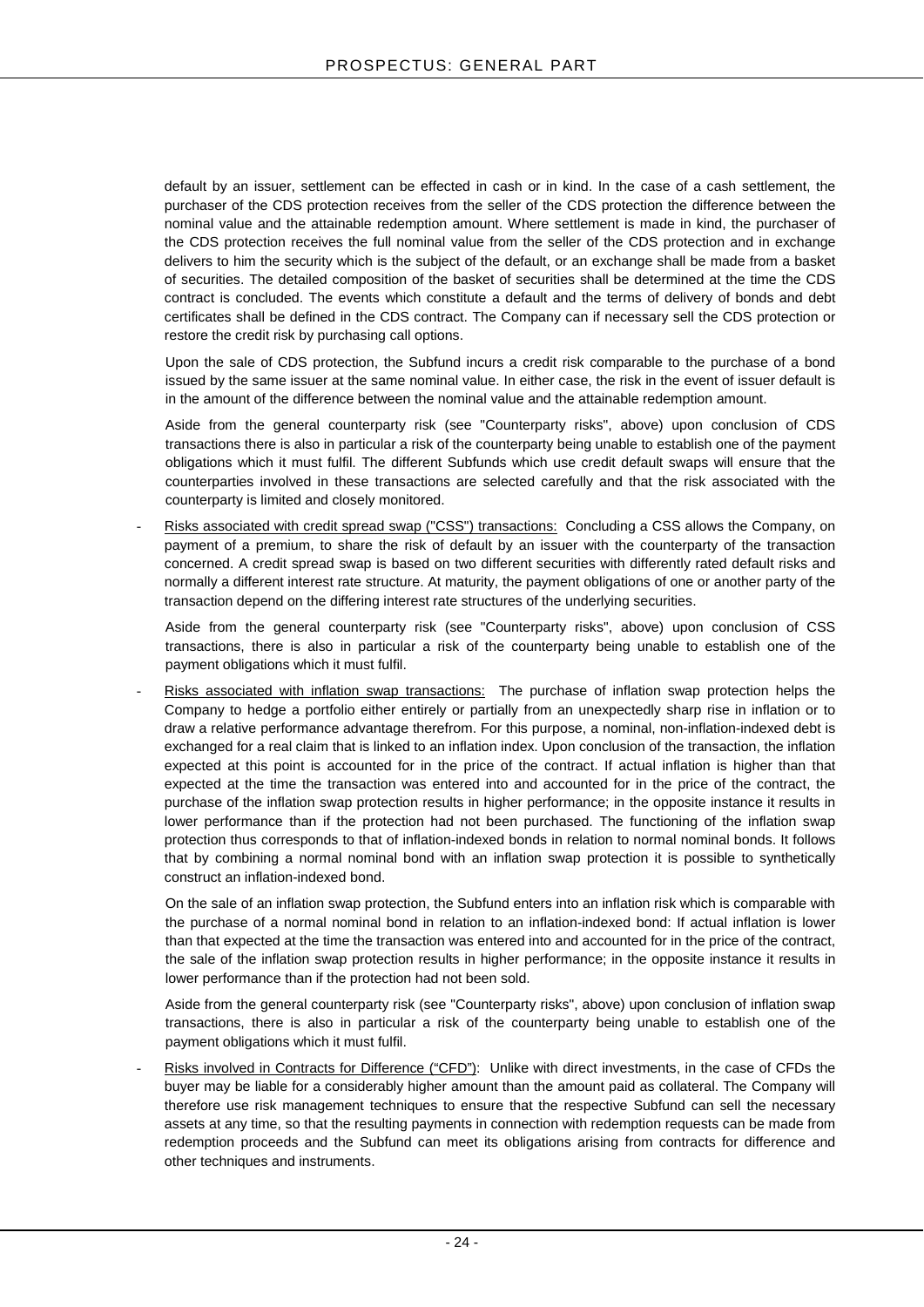Other risks/derivatives: The use of derivatives and other special investment techniques and financial instruments also entails the risk that the valuations of financial products will differ as a result of different approved valuation methods (model risks) and the fact that there is no absolute correlation between derivative products and the underlying securities, interest rates, exchange rates and indexes. Numerous derivatives, particularly the OTC derivatives, are complex and are frequently open to subjective valuation. Inaccurate valuations can result in higher cash payment obligations to the counterparty or a loss in value for a Subfund. Derivatives do not always fully reproduce the performance of the securities, interest rates, exchange rates or indexes which they are designed to reflect. The use of derivatives and other special investment techniques and financial instruments by a Subfund may therefore in certain circumstances not always be an effective means of achieving the Subfund's investment objective and may even prove counterproductive. Under certain circumstances, the use of derivatives exposes the Subfunds to higher risks. These risks may take the form of credit risk in relation to counterparties with which a Subfund enters into transactions, performance risk, the risk that the derivatives will not be sufficiently liquid, the risk of a mismatch between the change in value of the derivative and that of the underlying that the corresponding Subfund is looking to replicate, or the risk of higher transaction costs than would have been incurred from a direct investment in the underlying.

## <span id="page-24-0"></span>**7. THE COMPANY**

## **General Information**

The Company is established as a "société d'investissement à capital variable" (SICAV) in the Grand Duchy of Luxembourg under the current version of the 2010 Law. The Company is authorised to perform collective investments in securities under Part I of the 2010 Law.

The Company was established on 26<sup>th</sup> April 2000 for an indefinite period.

The Company is registered under number B-75.532 in the Luxembourg commercial and companies' register. The articles of association may be consulted and sent out on request. They were published in Luxembourg in the Mémorial of 28<sup>th</sup> June 2000. The articles of association were last amended on 15<sup>th</sup> December 2015, as published in the "Mémorial" in Luxembourg on 21<sup>st</sup> January 2016.

The Company's registered office is 25, Grand-Rue, L-1661 Luxemburg.

## **Minimum Capital**

The Company's minimum capital is the equivalent to EUR 1,250,000 in Swiss Francs. If one or more Subfunds are invested in shares of other Subfunds of the Company, the value of the relevant shares is not to be taken into account for the purpose of verifying the statutory minimum capital. In the event that the capital of the Company falls below two thirds of the minimum capital laid down by law, the Board of Directors of the Company is required to submit the question of liquidation of the Company to a general meeting of shareholders within forty (40) days. The general meeting may resolve the question of liquidation with a simple majority of the shareholders present/represented (no quorum is required).

In the event that the capital of the Company falls below one-fourth of the minimum capital laid down by law, the Board of Directors of the Company is required to submit the question of liquidation of the Company to a general meeting of shareholders, which must be called within the same period. In this case, a liquidation may be resolved by one-fourth of the votes of the shareholders present/represented at the general meeting (no quorum is required).

## **Liquidation / Merger**

Under the terms of Articles 67-1 and 142 of the 1915 Law, the Company may be liquidated with the approval of the shareholders. The liquidator is authorised to transfer all assets and liabilities of the Company to a Luxembourg UCITS against the issue of shares in that absorbing UCITS (in proportion to the Shares in the Company in liquidation). Otherwise, any liquidation of the Company is carried out in accordance with Luxembourg law. Any liquidation proceeds remaining to be distributed to the shareholders but which could not be distributed to them at the end of the liquidation will be deposited, in favour of the respective beneficial owner/s, with the *Caisse de Consignation* in Luxembourg in accordance with Article 146 of the 2010 Law.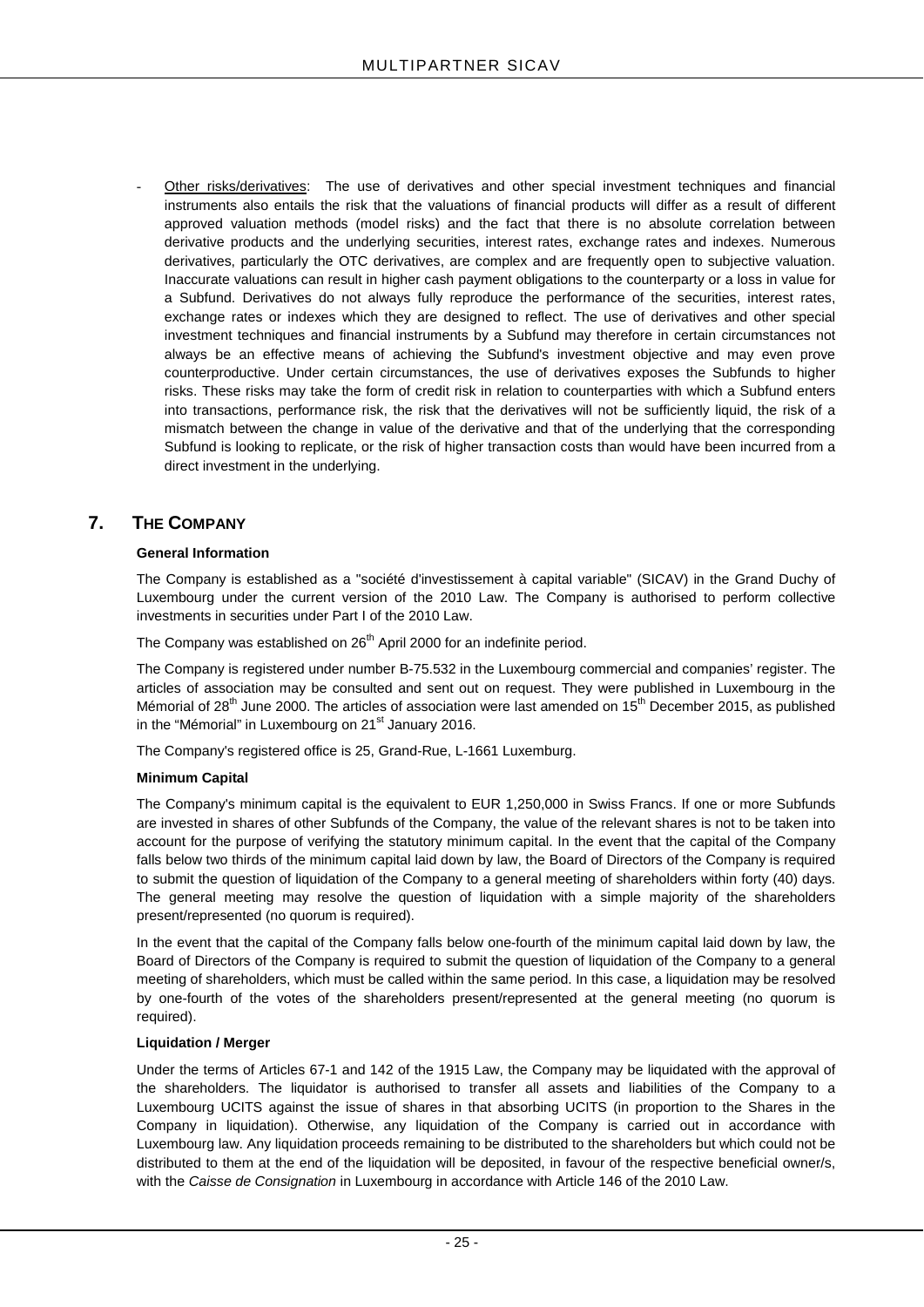In addition, the Company may resolve or propose the liquidation of one or several Subfunds or a merger of one or several Subfunds with another Subfund of the Company or with another UCITS under Directive 2009/65/EC or with a subfund within such other UCITS, as set out in more detail in the section "Redemptions of Shares".

#### **Independence of each Subfund**

The Company assumes liability in respect of third parties for the obligations of each Subfund only with the respective assets of the relevant Subfund. In the relationship between the shareholders, each Subfund is treated as an independent unit and the obligations of each Subfund are assigned to that Subfund in the list of assets and liabilities.

#### **The Board of Directors**

Details of the Company's Board of Directors are given in the section entitled "Organisation and management". The Company is managed under the supervision of the Board of Directors.

The articles of association contain no provisions with regard to the remuneration (including pensions and other benefits) of the Board of Directors. The expenses of the Board of Directors are paid. Remuneration must be approved by the shareholders in the general meeting.

## <span id="page-25-0"></span>**8. CUSTODIAN**

The following information describes duties of the Custodian Bank which will only become applicable as of the entry into force of the national transposition of Directive 2014/91/EU ("UCITS V Directive") and as of the amendment of the Custodian Agreement.

The Company has appointed State Street Bank Luxembourg S.C.A. ("**SSB-LUX**"), as the custodian bank (the "**Custodian Bank**") of the Company with responsibility for:

- a) Custody of the assets,
- b) Monitoring duties,
- c) Cash flow monitoring

in accordance with applicable Luxembourg law, the relevant CSSF circular and other applicable mandatory provisions of the Regulation (hereinafter referred to as the "Luxembourg Regulation" in the respective current version) and the Custodian Agreement, which was entered into between the Company and SSB-LUX ("Custodian Agreement").

SSB-LUX is constituted in the legal form of a "société en commandite par actions", a corporate partnership limited by Shares under Luxembourg law. Its registered office is located at 49, Avenue John F. Kennedy, L-1855 Luxembourg.

SSB-LUX was established in 1990 and is enrolled in the Luxembourg trade and companies' register (R.C.S.) under the number B-32.771. It holds a banking licence in accordance with the Luxembourg law of April 5, 1993 on the financial sector and is specialised in custody, fund management and related services. Its share capital is over EUR 65 million.

#### *On a) Custody of the assets*

In accordance with the Luxembourg Regulation and the Custodian Agreement, the Custodian Bank is responsible for the safekeeping of the financial instruments that can be held in safekeeping and for the accounting and verification of ownership of the other assets.

#### Delegation

Furthermore, the Custodian Bank is authorized to delegate its custodian obligations under the Luxembourg Regulation to sub-custodians and to open accounts with sub-custodians, provided that (i) such delegation complies with the conditions laid down by the Luxembourg Regulation - and provided such conditions are observed; and (ii) the Custodian Bank will exercise all customary and appropriate care and expertise with regard to the selection, appointment, regular monitoring and control of its sub-custodians.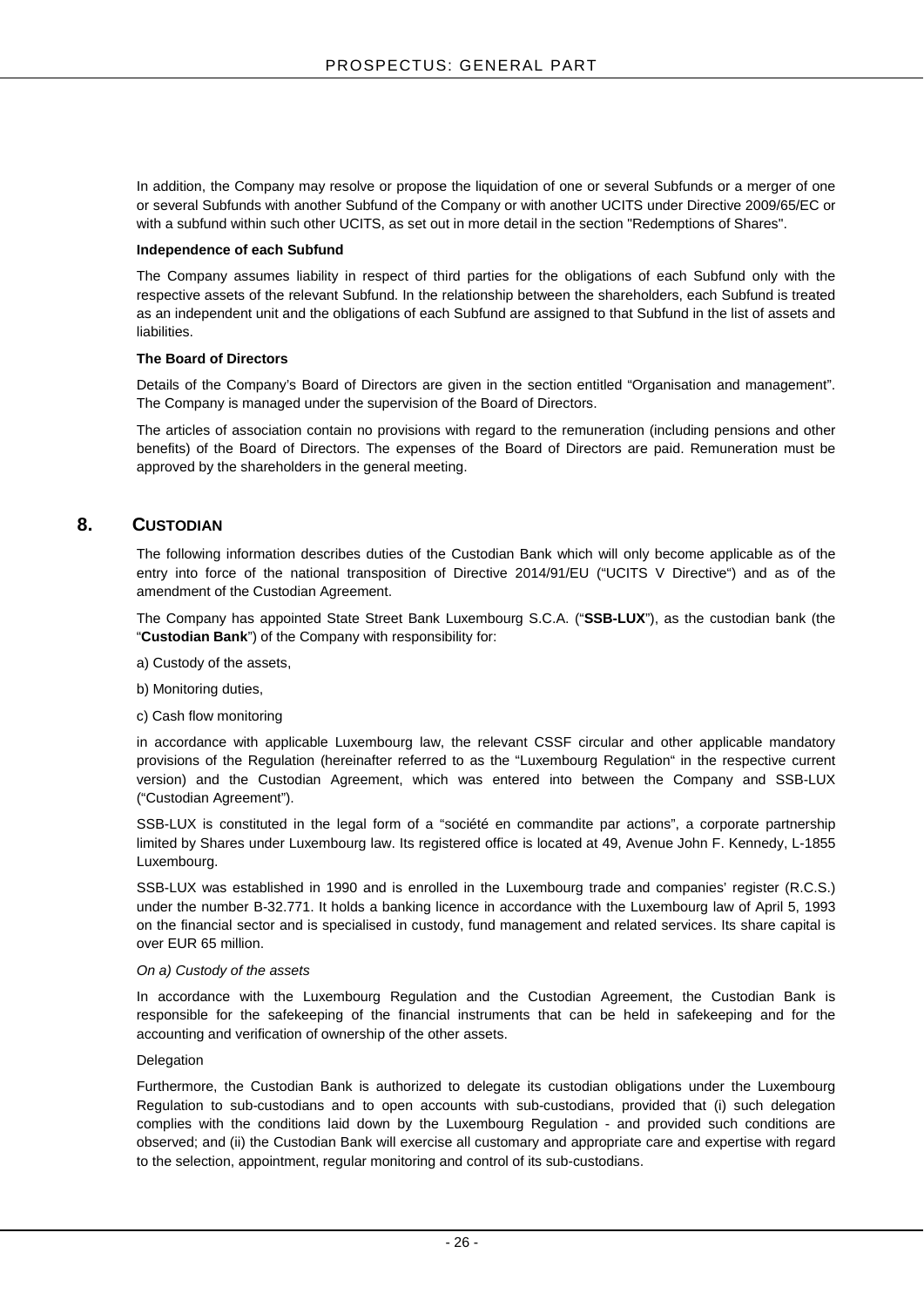## *To b) Monitoring duties*

In accordance with the Luxembourg Regulation and the articles of association of the Company, as well as with the Custodian Agreement, the Custodian Bank will:

(i) ensure that the sale, issue, redemption, switching and cancellation of the Company's shares are conducted in accordance with the Luxembourg Regulation and the articles of association of the Company;

(ii) ensure that the value of the Company's shares is calculated in accordance with the Luxembourg Regulation;

(iii) execute the Management Company's instructions, provided they do not conflict with the Luxembourg Regulation and the articles of association of the Company;

(iv) ensure that in transactions concerning the Company's assets, any remuneration is remitted/forwarded to the Company within the customary time limits;

(v) ensure that the Company's income is recorded in the accounts in accordance with the Luxembourg Regulation and the articles of association of the Company.

## *To c) Cash flow monitoring*

The Custodian Bank is obligated to perform certain monitoring duties with regard to cash flows as follows:

(i) reconciling all cash flows and conducting such reconciliation on a daily basis;

(ii) identifying cash flows which in its professional judgment are significant and in particular those which may possibly not be in keeping with the Company's transactions. The Custodian Bank will conduct its verification on the basis of the previous day's transaction statements;

(iii) ensuring that all bank accounts within the Company's structure have been opened in the name of the Company;

(iv) ensuring that the relevant banks are EU or comparable banking institutions;

(v) ensuring that the monies that have been paid by the shareholders have been received and recorded on bank accounts of the Company,

The Company is paying a remuneration to SSB-LUX for its services, which is calculated on the net asset value of the respective Subfund as per end of each month and which will be paid out subsequently every month. In addition, SSB-LUX is entitled to be reimbursed by the Company for its expenses as well as the fees charged by other correspondent banks.

SSB-LUX is part of a company operating globally. In connection with the settlement of subscriptions and redemptions and the fostering of business relations, data and information about customers, their business relationship with SSB-LUX (including information about the beneficial owner) as well as, to the extent legally permissible, information about business transactions may be transmitted to affiliated entities or groups of companies of SSB-LUX abroad, to its representatives abroad or to the management company or the company. These service providers and the management company or society are required to keep the information confidential and use it only for the purposes for which they have been made available to them. The data protection laws in foreign countries may differ from the Privacy Policy in Luxembourg and provide a lower standard of protection.

## <span id="page-26-0"></span>**9. MANAGEMENT COMPANY**

The Company is managed by GAM (Luxembourg) S.A. (the "Management Company"), which is subject to the provisions of Chapter 15 of the 2010 Law.

The Management Company was established on 08 January 2002 for an unlimited period. The corporate capital amounts to EUR 5,000,000. It is registered under the number B-85.427 in the Luxembourg commercial and companies' register, where copies of the articles of association are available for inspection and can be received on request. The articles of association were last amended on  $31<sup>st</sup>$  December 2015, as published in the "Mémorial" in Luxembourg of 16<sup>th</sup> January 2016.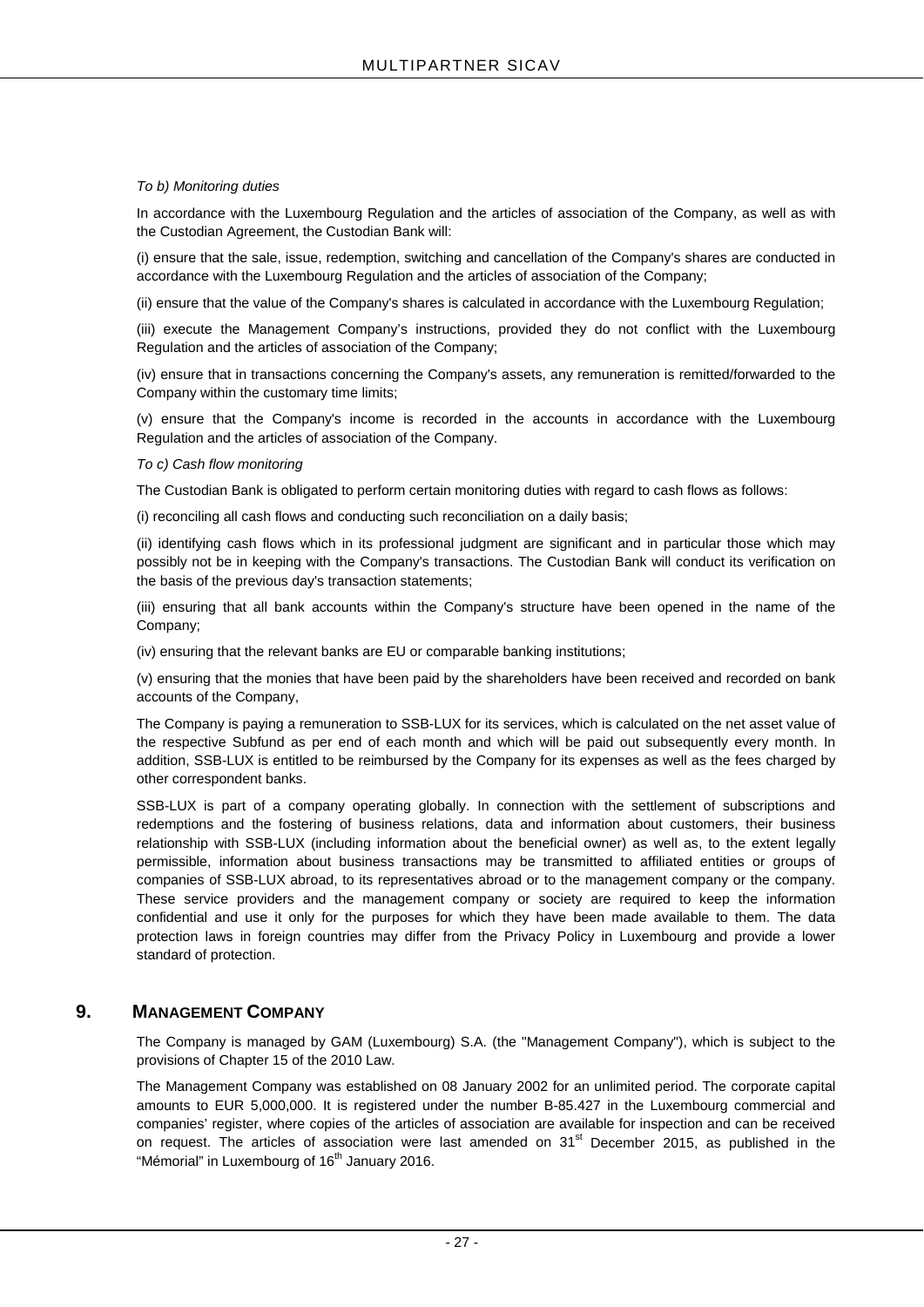Aside from managing the Company, the Management Company administers additional undertakings for collective investments.

## <span id="page-27-0"></span>**10. CENTRAL ADMINISTRATION AGENT, PRINCIPAL PAYING AGENT, REGISTRAR AND TRANSFER AGENT**

SSB-Lux has been appointed to provide services as the central administration agent, principal paying agent, registrar and transfer agent.

The Company pays SSB-Lux remuneration for its services based on the net asset value of the respective Subfund at the end of each month, payable monthly in arrears.

## <span id="page-27-1"></span>**11. GENERAL INFORMATION ON INVESTMENT ADVISORY / INVESTMENT MANAGEMENT**

The Company and the Management Company have authorised various specialist financial service providers as investment advisers ("Investment Advisers") respectively investment managers ("Investment Managers") to act for one or more Subfunds in this function. The Investment Advisers respectively Investment Managers of each Subfund are listed in the respective Special Part of the Prospectus under "Investment Adviser" respectively "Investment Manager".

The Investment Advisers can recommend investments for the respective Subfunds, taking into account their investment objectives, policies and limits.

The Investment Managers are by implication entitled to execute investments for the respective Subfunds.

The Investment Advisers and Investment Managers may, in principle, seek assistance from associated companies in the execution of their mandate while retaining responsibility and control, and are authorised to nominate sub-advisers or sub-managers.

The Investment Advisers respectively Investment Managers receive a fee based on the net asset value of the respective Subfund which is indicated under "Fees and costs" in the Special Part for each Subfund.

The Management Company is not obliged to enter into business with any broker. Transactions may be carried out using the Investment Adviser or Investment Manager or companies associated with it, provided their terms and conditions are comparable with those of other brokers or traders and regardless of their earning any profit from such transactions. Although the Company generally strives to achieve favourable and competitive commissions, it is not obliged to always pay the cheapest brokerage fee or the most favourable margin.

## <span id="page-27-2"></span>**12. PAYING AGENTS AND REPRESENTATIVES**

The Company/Management Company has concluded agreements with various paying agents and/or representatives concerning the provision of certain administrative services, the distribution of Shares or the representation of the Company in various distribution countries. The fees charged by paying agents and representatives will be borne by the Company, as agreed in each case. Furthermore, the paying agents and representatives are entitled to the reimbursement of all reasonable costs that have been duly incurred in connection with the performance of their respective duties.

The paying agents or (processing) establishments required by the local regulations on distribution specified in the various distribution countries, for example correspondent banks, may charge the shareholder additional costs and expenses, in particular the transaction costs entailed by customer orders, in accordance with the particular institution's scale of charges.

## <span id="page-27-3"></span>**13. DISTRIBUTORS**

The Company/Management Company may, in accordance with the applicable laws, appoint distributors ("Distributors") responsible for the offering and selling of Shares of various Subfunds in all countries in which the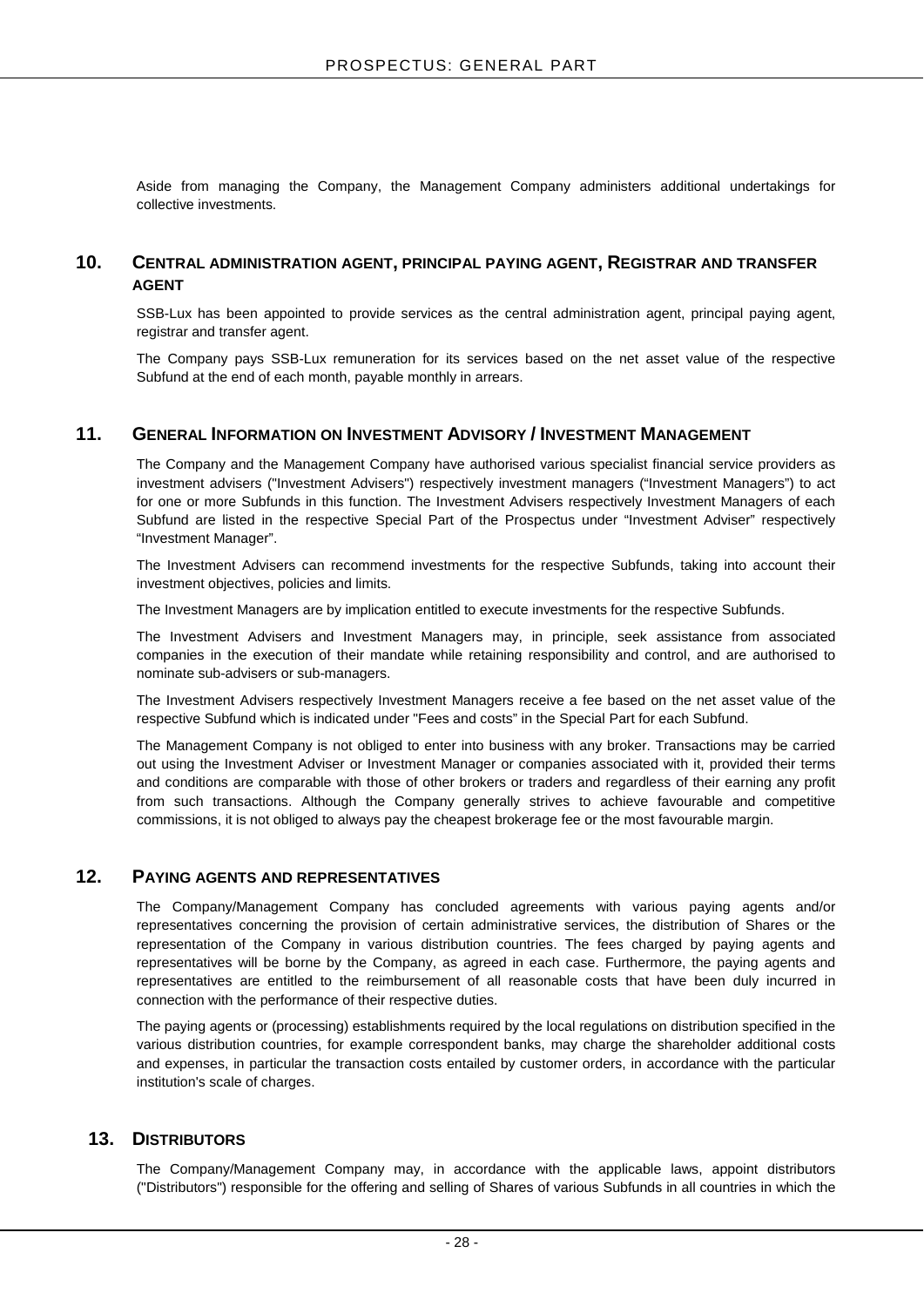offering and selling of such Shares is permitted. The Distributors are authorised to retain a selling fee for the Shares it markets, or else to waive all or part of the selling fee.

A Distributor is authorised, taking into account the applicable national laws and rules and regulations in the country of distribution, to offer Shares in connection with savings plans.

In this respect, the Distributor is authorised in particular:

- a) to offer savings plans of several years' duration, giving details of the conditions and features and of the initial subscription amount and the recurrent subscriptions, which may fall below the minimum Share subscriptions applicable in accordance with this prospectus;
- b) to offer, in respect of selling, switching and redemption fees, more favourable terms and conditions for savings plans than the maximum rates for the issue, switching and redemption of Shares otherwise quoted in this prospectus.

The terms and conditions of such savings plans, especially with regard to fees, are based on the law of the country of distribution, and may be obtained from the local Distributor who offers such saving plans.

A Distributor is also authorised, taking into account the applicable national laws and rules and regulations in the country of distribution, to include Shares in a fund-linked life insurance as an investment component, and to offer Shares in such indirect form to the public. The legal relationship between the Company/Management Company, the Distributor/insurance company and the shareholders/policyholders is governed by the life insurance policy and the applicable laws.

The Distributors and SSB-Lux must at all times comply with the provisions of the Luxembourg law on the prevention of money laundering, and in particular the law of  $7<sup>th</sup>$  July 1989, which amends the law of 19<sup>th</sup> February 1973 on the sale of drugs and the combat against drug dependency, the law of  $12<sup>th</sup>$  November 2004 on the combat against money laundering and terrorist financing and of the law of 5<sup>th</sup> April 1993 on the financial sector, as amended, as well as other relevant laws passed by the government of Luxembourg or by supervisory authorities.

Subscribers of Shares must inter alia prove their identity to the Distributor respectively SSB-Lux or the Company, whichever accepts their subscription request. The Distributor respectively SSB-Lux or the Company must request from subscribers the following identity papers: in the case of natural persons a certified copy of the passport/identity card (certified by the Distributor or the local government administration); in the case of companies or other legal entities a certified copy of the certificate of incorporation, a certified copy of the extract from the commercial register, a copy of the latest published annual accounts, the full name of the beneficial owner.

The Distributor must ensure that the aforementioned identification procedure is strictly applied. The Company and the Management Company may at any time require confirmation of compliance from the Distributor or SSB-Lux. SSB-Lux checks compliance with the aforementioned rules in all subscription/redemption requests which it receives from Distributors in countries with non-equivalent anti money laundering regulations. In case of doubt as to the identity of the party applying for subscription or redemption because of inadequate, inaccurate or lack of identification, SSB-Lux is authorised, without involving costs, to suspend or reject subscription/redemption requests for the reasons cited above. Distributors must additionally comply with all provisions for the prevention of money laundering which are in force in their own countries.

## <span id="page-28-0"></span>**14. CO-MANAGEMENT**

In order to reduce current administration costs and achieve broader asset diversification, the Company may decide to manage all or part of a Subfund's assets together with the assets of other Luxembourg UCIs managed by the same Management Company or, as the case may be, by the same investment manager, and established by the same promoter, or have some or all Subfunds co-managed. In the following paragraphs, the words "comanaged units" refer generally to all Subfunds and units with or between which a given co-management arrangement exists, and the words "co-managed assets" refer to the total assets of those co-managed units managed under the same arrangement.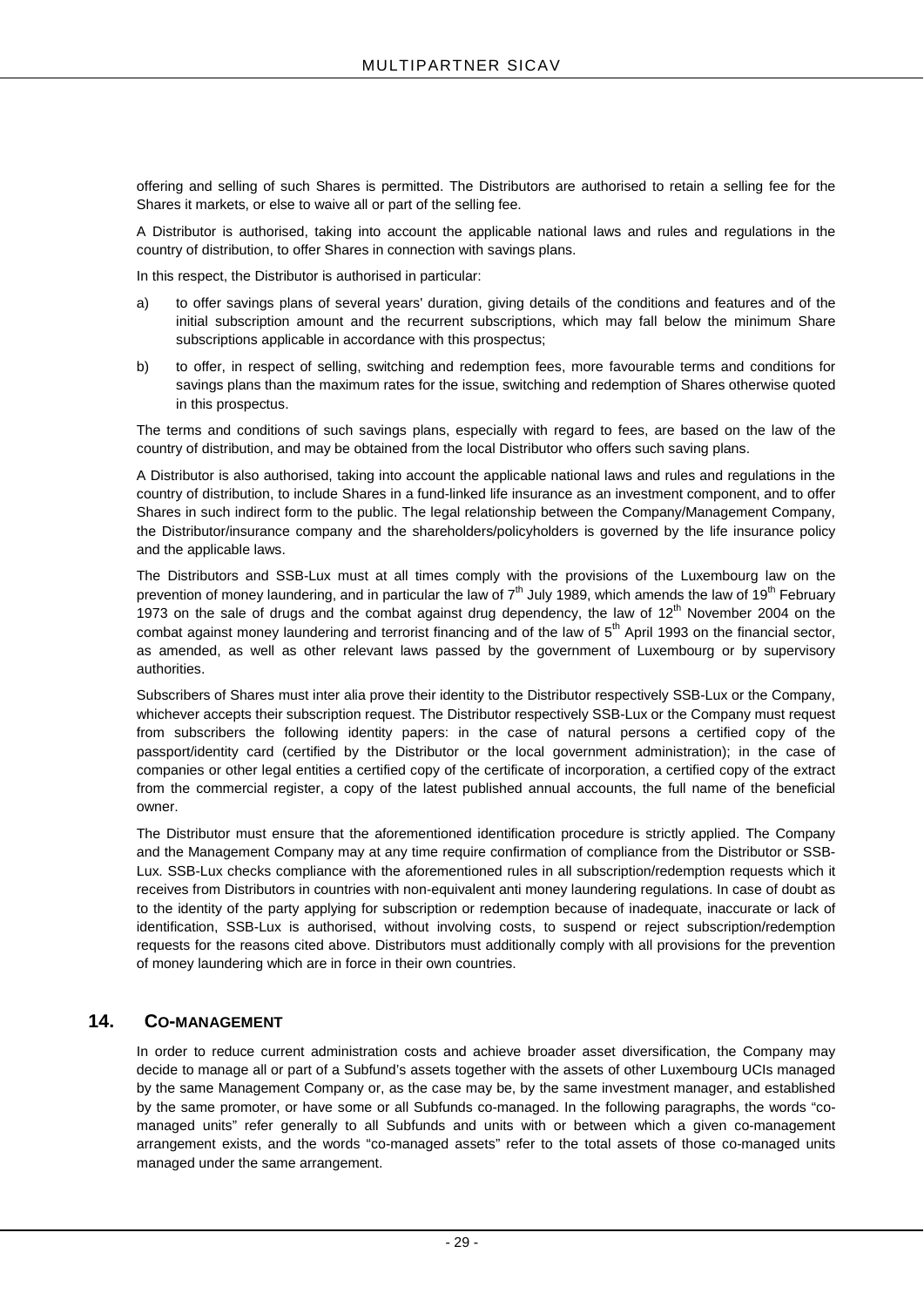Under the co-management arrangement, investment and realisation decisions can be made on a consolidated basis for the co-managed units concerned. Each co-managed unit holds a part of the co-managed assets corresponding to its net asset value as a proportion of the total value of the co-managed assets. This proportional holding is applicable to each category of investments held or acquired under co-management, and its existence as such is not affected by investment and/or realisation decisions. Additional investments will be allocated to the co-managed units in the same proportion, and sold assets deducted pro rata from the comanaged assets, held by each co-managed unit.

When new Shares are subscribed in a co-managed unit, the subscription proceeds will be allocated to the comanaged units in the new proportion resulting from the increase in the net asset value of the co-managed units to which the subscriptions have been credited, and all categories of investments will be changed by transferring assets from one co-managed unit to the other and thus adapted to the changed situation. Similarly, when Shares in a co-managed unit are redeemed, the required cash may be deducted from the cash held by the co-managed units accordingly, to reflect the changed proportions resulting from the reduced net asset value of the comanaged unit to which the redemptions were charged, and in such cases all categories of investments will be adapted to the changed situation. Shareholders should therefore be aware that a co-management arrangement may cause the composition of the Subfund's portfolio to be influenced by events caused by other co-managed units, such as subscriptions and redemptions. Provided there are no other changes, subscriptions of Shares in a unit with which a Subfund is co-managed will lead to an increase in that Subfund's cash. Conversely, redemptions of Shares in a unit with which a Subfund is co-managed will lead to a reduction in that Subfund's cash. However, subscriptions and redemptions may be held in the specific account opened for each co-managed unit outside the co-management arrangement and through which subscriptions and redemptions must pass. The possibility of large payments and redemptions being allocated to such specific accounts together with the possibility of a Subfund ceasing to participate in the co-management arrangement at any time, prevent changes in a Subfund's portfolio caused by other co-managed units if these changes are likely to adversely affect the Subfund and the shareholders.

If a change in the composition of a Subfund's assets as a result of redemptions or payments of charges and costs relating to another co-managed unit (i.e. not attributable to the Subfund) would cause a breach of the investment restrictions applying to that Subfund, the assets concerned will be excluded from the co-management arrangement before the changes are carried out, so that they are not affected by the resulting changes.

Co-managed assets of a Subfund may be co-managed only with assets which are to be invested in accordance with investment objectives and investment policy compatible with those of the relevant Subfund's co-managed assets, to ensure that investment decisions are fully compatible with the Subfund's investment policy. Comanaged assets of a Subfund may be managed jointly only with assets for which the custodian bank also acts as custodian, to ensure that the custodian bank can fully comply with its functions and responsibilities under the 2010 Law on undertakings for collective investment. The custodian bank must always keep the Company's assets separate from those of other co-managed units, and must therefore always be able to identify the Company's assets. As co-managed units may follow an investment policy which is not completely the same as that of a Subfund, the joint policy applied may be more restrictive than that of the Subfund.

The Company may end the co-management arrangement at any time and without prior notice.

Shareholders may contact the Company's registered office at any time for information on the percentage of assets which is co-managed, and the units with which such co-management exists at the time of their inquiry. Annual and semi-annual reports are also required to specify the composition and percentage proportions of comanaged assets.

## <span id="page-29-0"></span>**15. DESCRIPTION OF SHARES**

## **General**

Shares in the Company have no par value. The Company will issue, for each Subfund, only registered shares. No bearer shares will be issued. Ownership of registered Shares is demonstrated by the entry into the book of registered shareholders. As a matter of principle, no physical share certificates will be issued. A share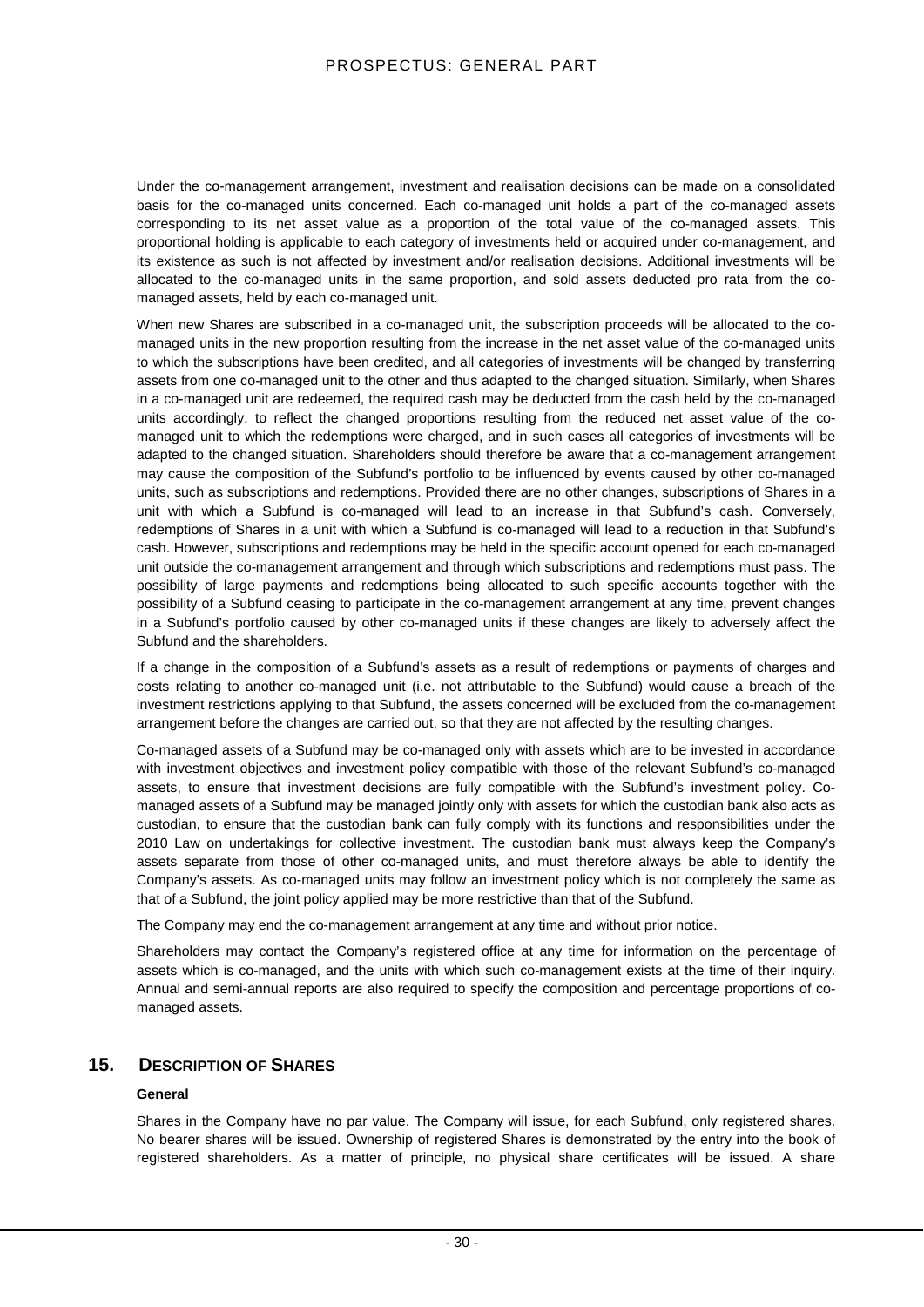acknowledgement will be issued and sent to the shareholder. Shares are also issued in fractions which are rounded up or down to three decimal places.

In addition, within each Subfund it is possible to issue distributing and accumulating Shares. Distributing Shares entitle the shareholder to a dividend as determined at the general meeting of shareholders. Accumulating Shares do not entitle the shareholder to a dividend. When dividend payments are made, the dividend amounts are deducted from the net asset value of the distributing Shares. The net asset value of the accumulating Shares, on the other hand, remains unchanged.

Each Share grants a right to part of the profits and result of the Subfund in question. Unless the articles of association or the law provide otherwise, each Share entitles the shareholder to one vote, which he may exercise at the general meeting of shareholders or the separate meetings of the Subfund in question either in person or through a proxy. The Shares do not include rights of priority or subscription rights. Nor are they now or will in the future be associated with any outstanding options or special rights. The Shares are transferable without restriction unless the Company, in accordance with the articles of association of the Company, has restricted ownership of the Shares to specific persons or organisations ("restricted category of purchasers").

#### **Share Categories**

In the corresponding Special Part of the prospectus, the Company may also specify the issue of different Share Categories with different minimum subscription amounts, dividend policies, fee structures and currencies.

Where a Share Category is offered in a currency other than that of the Subfund concerned, it must be identified as such. For these additional Share Categories the Company may, in relation to the Subfund concerned, hedge the Shares in these Share Categories against the currency of the Subfund. Where such currency hedging is applied, the Company may, in relation to the Subfund concerned and exclusively for this Share Category, perform foreign exchange forward transactions, currency futures transactions, currency options transactions and currency swaps, in order to preserve the value of the currency of the Share Category against the currency of the Subfund. Where such transactions are performed, the effects of this hedging shall be reflected in the net asset value and hence in the performance of the Share Category. Similarly, any costs due to such hedging transactions shall be borne by the Share Category in which they were incurred. Such hedging transactions may be performed regardless of whether the currency of the Share Category rises or falls in relation to the currency of the Subfund. Therefore, where such hedging is carried out, it may protect the shareholder in the corresponding Share Category against a fall in the value of the currency of the Subfund relative to the currency of the Share Category, though it may also prevent the shareholder from profiting from an increase in the value of the currency of the Subfund. Shareholders' attention is drawn to the fact that complete protection cannot be guaranteed. Furthermore no guarantee can be given that the shareholders of the hedged Share Categories will not be exposed to influences of currencies other than the currency of the Share Category concerned.

Notwithstanding the provision of the preceding paragraph concerning the exclusive assignment of the executed transactions to a particular Share Category, it cannot be ruled out that hedging transactions for one Share Category of a Subfund may have a negative influence on the net asset value of the other Share Categories of the same Subfund since there is no legal exclusion of liability for financial obligations between the individual Share Categories.

The Board of Directors of the Company may decide to issue new or further Share Categories for all Subfunds in currencies other than the respective currency of the Subfund. The date of the initial issue and the initial issue price of such additional Share Categories may be consulted on www.jbfundnet.com.

## <span id="page-30-0"></span>**16. ISSUE OF SHARES**

## **General Information on the Issue**

The Shares are offered for sale on each valuation day following the initial issue.

Subscription requests can either be sent to one of the Distributors, which will forward them to SSB-Lux, or directly to the Company (attn. of SBB-Lux, registrar and transfer agent, 49, Avenue J.F. Kennedy, L-1855 Luxembourg) (see below, subtitle "Nominee Service").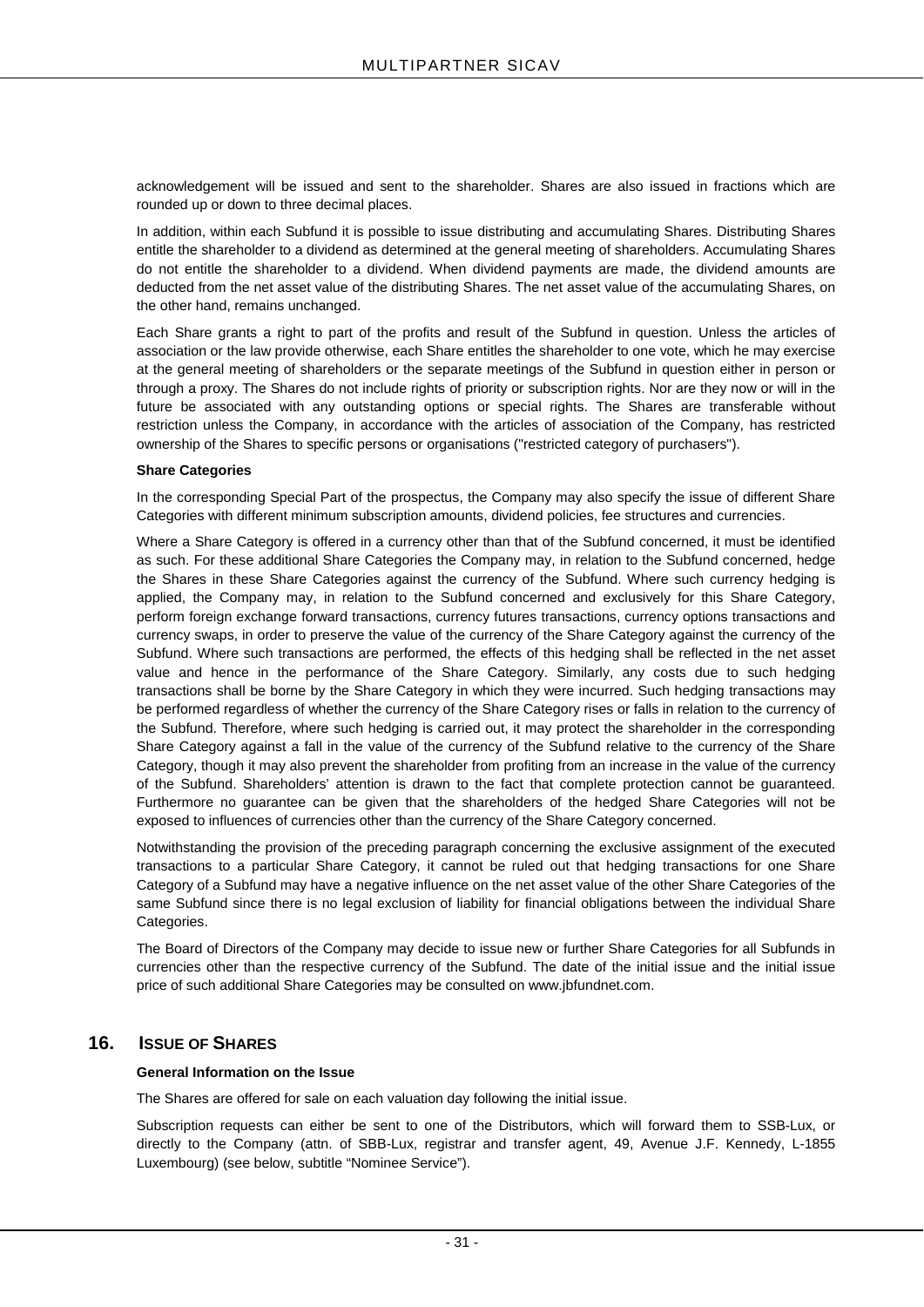The application procedure (application and confirmation, registration) is laid down in the Special Part under the title "Application procedure".

All subscriptions for Shares in Subfunds received by SSB-Lux no later than 15:00 local time in Luxembourg (the cut-off time) on a valuation day (as defined in the section entitled "Calculation of net asset value") will be treated at the Issue Price determined on the following valuation day, as far the Special Part does not provide for provisions which derogate herefrom. Subscriptions received by SSB-Lux after this time are covered by the Issue Price of the valuation day after the following valuation day. To ensure punctual transmission to SSB-Lux, applications placed with Distributors in Luxembourg or abroad may be subject to earlier cut-off times for the delivery of subscription applications. These times can be obtained from the Distributor concerned.

The Company or the Management Company may set different cut-off times for certain groups of shareholders, for example, for shareholders in countries in which this is justified by a different time zone. If such times are set, the valid cut-off time must, as a matter of principle, be earlier than the time at which the net asset value in question is calculated. Different cut-off times may be agreed separately either with the countries concerned or be published in an appendix to the prospectus or another marketing document used in the countries concerned.

Hence, Shares are subscribed for an unknown net asset value (forward pricing).

Notwithstanding that, the Company or the Management Company may instruct the Transfer Agent not to consider subscription requests as received until the total subscription amount has been received by the custodian bank ("Cleared funds settlement"). Applications received on the same valuation day shall be treated equally. Subscriptions effected according to this procedure will be based on the Issue Price of the valuation day after receipt of the subscription amount by the custodian bank.

## **Issue Price / Selling Fee**

The Issue Price is based on the net asset value per Share on the applicable valuation day, and the Issue Price is determined or rounded in accordance with the principles detailed in the relevant Special Part of the Subfund in question, plus a possible selling fee imposed by the Distributor or the Company. The Special Part may provide for specific price determination procedures (e.g. "Swing Pricing"). Further information about the issue price may be requested at the registered seat of the Company.

The selling fees payable to a Distributor or to the Company will be expressed as a percentage of the amount invested and may amount to a maximum of 5% of the relevant net asset value, and all comparable trades by the Company within a Subfund on one particular day may only be charged the same percentage of the amount invested if the selling fee in question is payable to the Company.

In addition, a Distributor – according to the provisions in the relevant Special Part – is entitled to offer the Shares without a selling fee ("no-load"), and in return, to charge a redemption fee of up to 3% of the relevant net asset value. The maximum selling and redemption fees may be set at a lower level for each Subfund in the respective Special Part.

In the case of larger transactions, the Distributor and the Company may waive all or part of the selling fee to which they are entitled. As far as the selling fee is payable to the Company, it may, on a particular day and as regards comparable trades within a Subfund, be levied only at the same percentage.

## **Minimum Investment**

The minimum investment corresponds to the minimum amounts set out in the Special Part relating to the Subfund and/or the minimum number of Shares otherwise determined by the Board of Directors and set out in the relevant Special Part.

## **Payments**

In principle, shareholders will be recorded in the register on the day on which the subscription is booked. Thereby, the total amount of the subscription must be credited to the specified account in the currency of the Subfund, respectively the relevant Share Categories, during the initial subscription period, within the number of Luxembourg banking days laid down in the relevant Special Part, and after this period within the number of Luxembourg banking days laid down in the Special Part or in accordance with any particular national regulations after the valuation day in question. The Company and the Management Company are entitled without further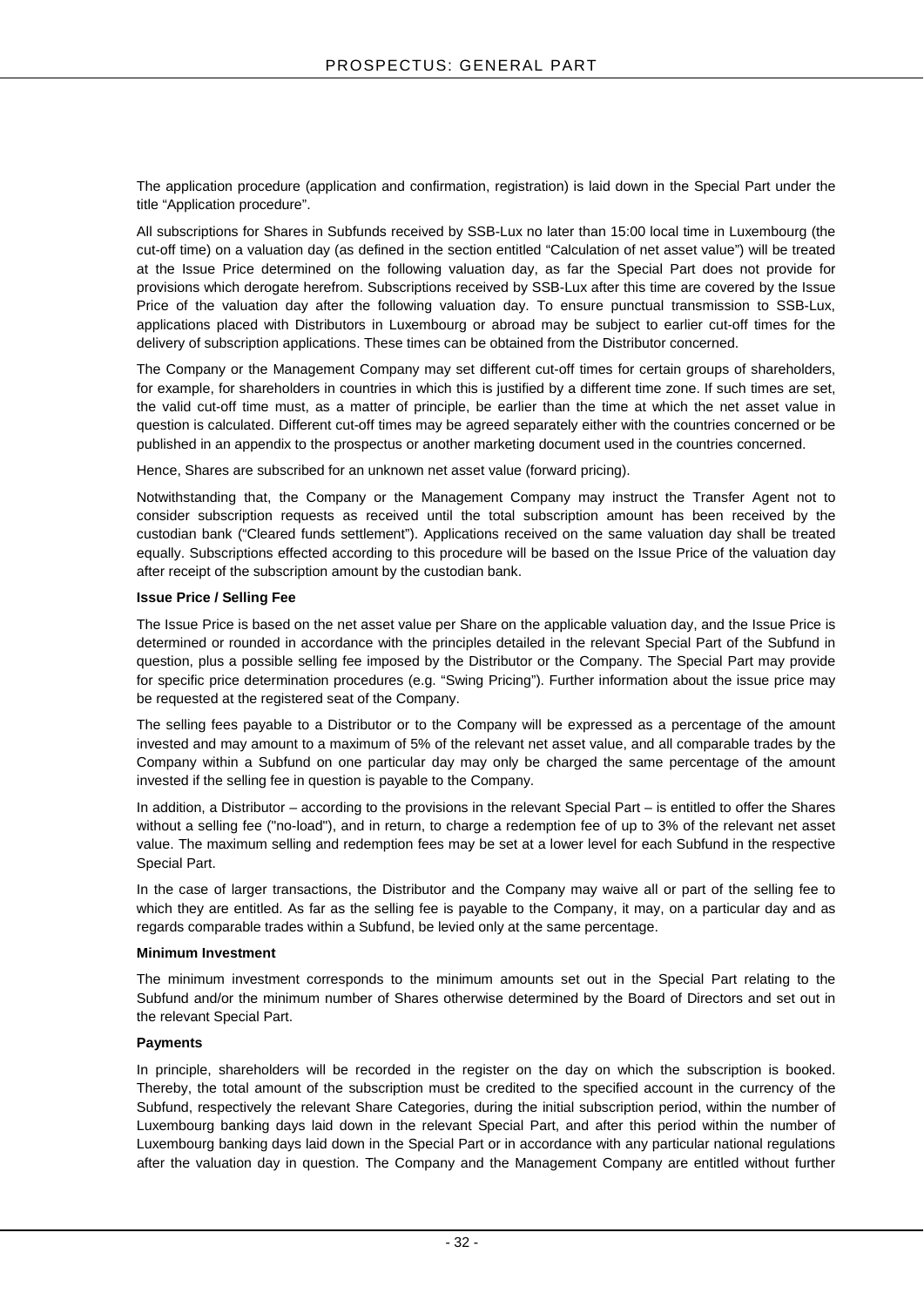ado, to re-process or retroactively refuse subscriptions for which the amount subscribed for is not credited within the specified term.

However, if the Company or the Management Company have instructed the Transfer Agent to only consider subscriptions as received once the total amount subscribed has been credited to the Custodian ("Cleared funds settlement"), then the shareholders will be recorded in the register on such day on which the receipt of the amount subscribed is booked.

The subscriber should instruct his bank to transfer the amount due to the SSB-Lux currency account indicated below for the beneficiary, MULTIPARTNER SICAV, together with the exact identity of the subscriber(s), the Subfund(s) of which Shares are to be subscribed, and (if applicable) the currency and Share Category within the Subfund to be subscribed.

Payments in the respective currencies must have been credited to the following accounts on the day indicated for this purpose in the Special Part. In case payments are credited late, the subscriber may be charged debit interest, if applicable:

| Currency   | Correspondence bank                               | <b>Account number</b>       | In favour of          |
|------------|---------------------------------------------------|-----------------------------|-----------------------|
| <b>CHF</b> | BOFACH <sub>2</sub> X<br>(Bank of America Zurich) | CH45 0872 6000 0401 0701 6  | GAM (Luxembourg) S.A. |
| <b>EUR</b> | <b>BOFADEFX</b><br>(Bank of America Frankfurt)    | DE40 5001 0900 0020 0400 17 | GAM (Luxembourg) S.A. |
| <b>GBP</b> | BOFAGB22<br>(Bank of America London)              | GB24 BOFA 1650 5056 6840 14 | GAM (Luxembourg) S.A. |
| <b>JPY</b> | <b>BOFAJPJX</b><br>(Bank of America Tokyo)        | 6064 22747-012              | GAM (Luxembourg) S.A. |
| SGD        | BOFASG2X<br>(Bank of America Singapore)           | 6212 59535-018              | GAM (Luxembourg) S.A. |
| USD        | BOFAUS3N<br>(Bank of America New York)            | 6550068052                  | GAM (Luxembourg) S.A. |

After settlement of the subscription request, an order confirmation will be issued which will be sent to the shareholder on the day after settlement of the order, at the latest.

## **In-Kind Contribution**

In exceptional cases, a subscription can have the form of an in-kind contribution, in whole or in part, whereby the composition of the in-kind contribution must be consistent with the investment limits described in the General Part and with the investment objectives and policy described in the respective Special Part. Furthermore, the valuation of the in-kind contribution must be confirmed independently by the Company's auditor. The costs incurred in connection with in-kind contributions (mainly for the independent audit report) will be borne by the investors contributing in kind.

## **Nominee Service**

Investors can subscribe Shares directly from the Company. Investors may also purchase Shares in a Subfund by using the nominee services offered by the relevant Distributor or its correspondent bank. A Distributor or its correspondent bank domiciled in a country having equivalent anti money laundering regulations then subscribes and holds the Shares as a nominee in its own name but for the account of the investor. The Distributor or correspondent bank then confirms the subscription of the Shares to the investor by means of a letter of confirmation. Distributors that offer nominee services are either domiciled in countries having equivalent anti money laundering regulations or execute transactions through a correspondent bank domiciled in a country having equivalent anti money laundering regulations.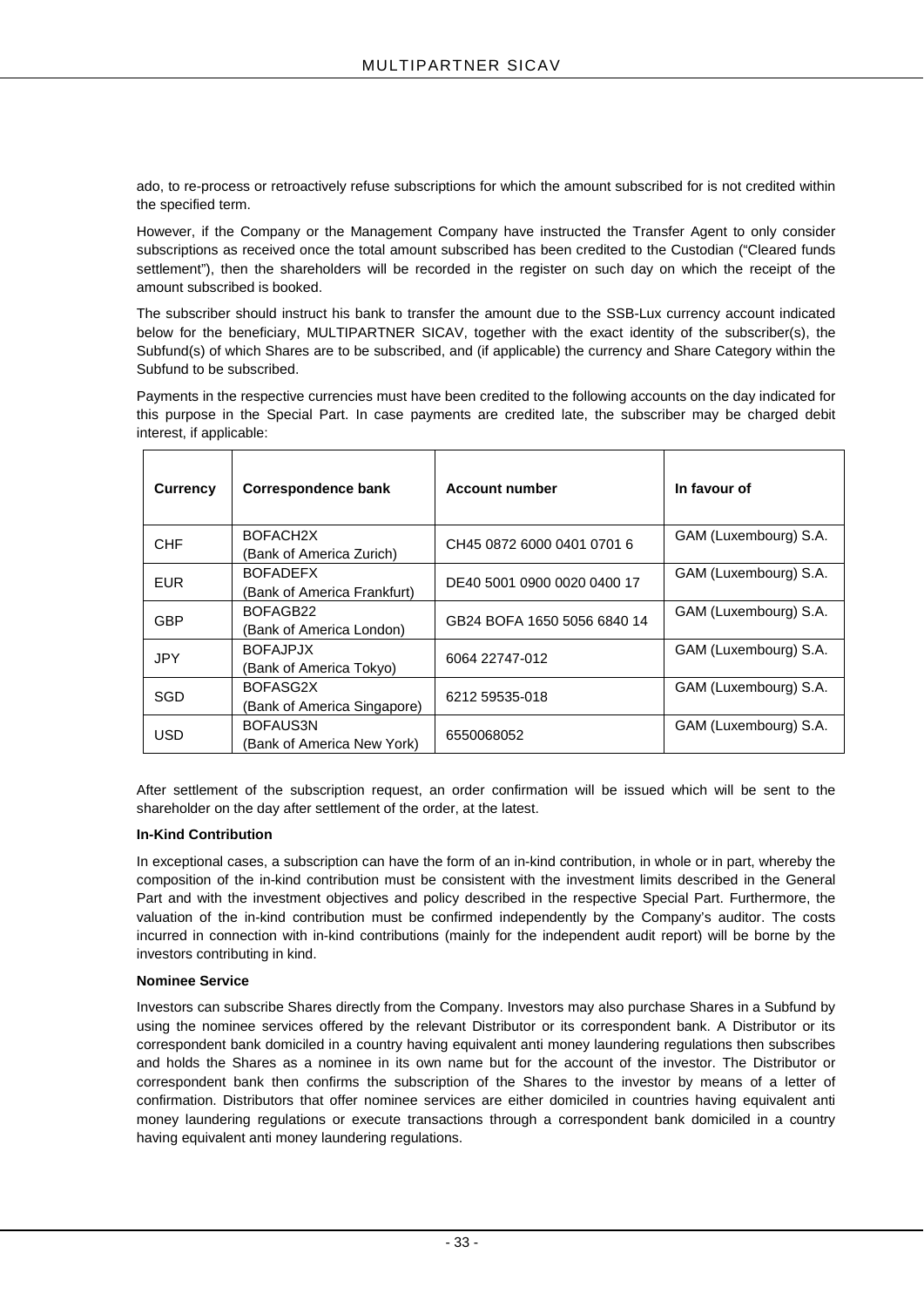Investors who use a nominee service may issue instructions to the nominee regarding the exercise of votes conferred by their Shares as well as request direct ownership by submitting an appropriate request in writing to the relevant Distributor or custodian bank.

The Company draws investors' attention to the fact that each investor can only assert his/her investor's rights (in particular the right to take part in shareholders' meetings) in their entirety directly against the Company if the investor him-/herself is enrolled in his/her own name in the Company's register of shareholders. In cases where an investor makes his/her investment in the Company via an intermediary, which makes the investment in its own name but for the investor's account, not all investor's rights can necessarily be asserted by the investor directly against the Company. Investors are advised to obtain information on their rights.

## **Restrictions**

The Company retains the right to reject subscriptions in full or in part. In this case, any payments or credits already made would be returned to the subscriber.

In addition, the Company or the Management Company may refuse to accept new applications from new investors for a specific period if this is in the interests of the Company and/or shareholders, including in situations where the Company or a Subfund have reached a size such that they can no longer make suitable investments.

Subscriptions and redemptions are made for investment purposes only. Neither the Company nor the Management Company nor SSB-Lux will permit market timing or any other excessive trading practices. Such practices may be detrimental to the performance of the Company or the Subfunds, thereby interfering with the management of the portfolio. To minimise these negative consequences, SSB-Lux and the Company may refuse subscription and switching applications from investors whom they believe to be carrying out, or to have carried out, such practices or whose practices would adversely affect the other shareholders.

The Company/Management Company may also compulsorily redeem the Shares of a shareholder engaging in or having engaged in such practices. It shall not be liable for any gain or loss resulting from such rejected applications or compulsory redemptions.

The application procedure (application and confirmation, certificates and registration) is described in the Special Part of the Subfund under "Application procedure".

## <span id="page-33-0"></span>**17. REDEMPTION OF SHARES**

## **General Information on Redemptions**

The shareholder must address an application for redemption of Shares to SSB-Lux in writing, either directly or through a Distributor, no later than 15:00 Luxembourg local time ("fixed time" or cut-off time) on the day before the valuation day on which the Shares are to be redeemed. To ensure punctual forwarding to SSB-Lux, applications placed with Distributors in Luxembourg or abroad may be subject to earlier cut-off times for the delivery of redemption applications. These times can be obtained from the Distributor concerned.

The Company or the Management Company may set different cut-off times for certain groups of shareholders, for example, for shareholders in countries in which this is justified by a different time zone. If such times are set, the valid cut-off time must, as a matter of principle, be earlier than the time at which the net asset value in question is calculated. Different cut-off times may be agreed separately either with the countries concerned or be published in an appendix to the prospectus or another marketing document used in the countries concerned.

Hence, Shares are redeemed for an unknown net asset value (forward pricing).

A correctly submitted application for redemption is irrevocable, except in the case of and during the period of a suspension or postponement of redemptions.

Applications for redemption which are received by the Company after the cut-off time are executed one valuation day later, subject to the restriction that the Company is not obliged to redeem more than 10% of the outstanding Shares of a Subfund on one valuation day or within any period of seven consecutive valuation days. After settlement of the redemption request, an order confirmation will be issued which will be sent to the shareholder on the day after settlement of the order, at the latest.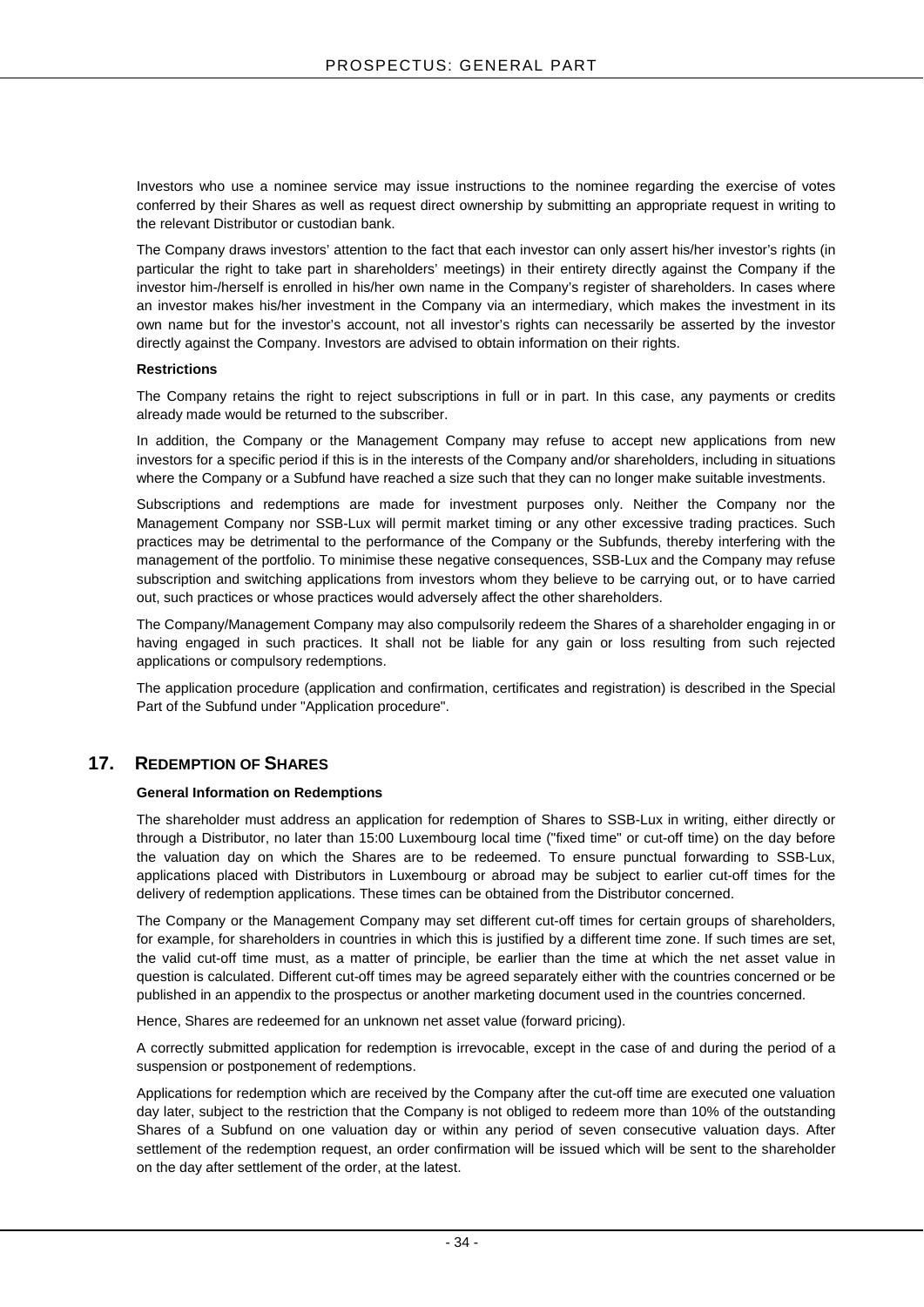If, upon execution of a redemption application for part of the Shares of a Subfund, the total number of Shares held in one of these Subfunds falls below a minimum amount set out in the respective Special Part, or below the minimum number otherwise determined by the Board of Directors, the Company is entitled to redeem all remaining Shares in that Subfund owned by that particular shareholder.

Payments are normally made in the currency of the relevant Subfund or Share Category within five (5) bank business days in Luxembourg either after the valuation day concerned or the date on which the Share certificates are returned to the Company, should this be later.

The value of Shares at the time of redemption may be higher or lower than their purchase price depending on the market value of the assets of the Company at the time of purchase/redemption. All redeemed Shares are cancelled.

## **Redemption Price / Redemption Fee**

The price of each Share offered for redemption ("Redemption Price") is based on the net asset value per Share in the relevant Subfund on the applicable valuation day, determined or rounded in accordance with the principles set out in the relevant Special Part. The Special Part may provide for specific price determination procedures (e.g. "Swing Pricing"). In order to allow the Redemption Price to be calculated on the valuation day, the Company must have received the redemption application and the Share certificates where these had been sent to the shareholder. If no selling fee has been charged ("no-load") the Distributor can charge a redemption fee of up to 3% of the applicable net asset value per Share, provided this is specified in the corresponding Special Part of the prospectus. The maximum redemption fee can be specified lower for each Subfund in the Special Part of the prospectus.

The Redemption Price may be obtained from the registered office of the Company or from one of the Distributors and is published in the relevant publication media.

## **Redemption in Kind**

In special cases, the Company's Board of Directors, upon request or with the approval of a shareholder, may decide to pay the redemption proceeds to the shareholder in the form of a full or partial redemption in kind. It must be ensured that all shareholders are treated equally, and the Company's auditor must make an independent confirmation of the valuation of the payment in kind.

## **Suspension of Redemptions**

The Company is not obliged to redeem more than 10% of all issued Shares in a Subfund on one valuation day or within a period of seven (7) consecutive valuation days. For the purposes of this provision, the switching of Shares of a Subfund is deemed to constitute redemption of the Shares. If, on any valuation day or over a period of seven (7) consecutive valuation days, the number of Shares for which redemption is requested is greater than indicated above, the Company may postpone the redemptions or switches until the seventh valuation day thereafter. Such applications for redemption/switching will take precedence over applications received subsequently. For this purpose, the switching of Shares of a Subfund is deemed to constitute redemption.

If the calculation of the net asset value is suspended or redemption is postponed, Shares offered for redemption will be redeemed on the next valuation day after the suspension of valuation or the postponement of redemption has ended at the net asset value applying on that day, unless the redemption request has previously been revoked in writing.

## **Liquidation of Subfunds**

If, during a period of sixty (60) consecutive valuation days, the total net asset value of all outstanding Shares of the Company is less then twenty-five million Swiss francs (CHF 25 million) or the equivalent in another currency, the Company may, within three (3) months after the occurrence of such a situation, notify all shareholders in writing, upon appropriate notification, that after this time all the Shares will be redeemed at the net asset value on the valuation day therefore determined, less the trading and other fees determined and/or estimated by the Board of Directors, as described in the prospectus, and the liquidation costs. This remains subject to the legal provisions concerning the liquidation of the Company.

If, during a period of sixty (60) consecutive days, the net asset value of a Subfund, for whatever reason, falls below ten (10) million Swiss francs (CHF million) or the equivalent in another Subfund currency, or if the Board of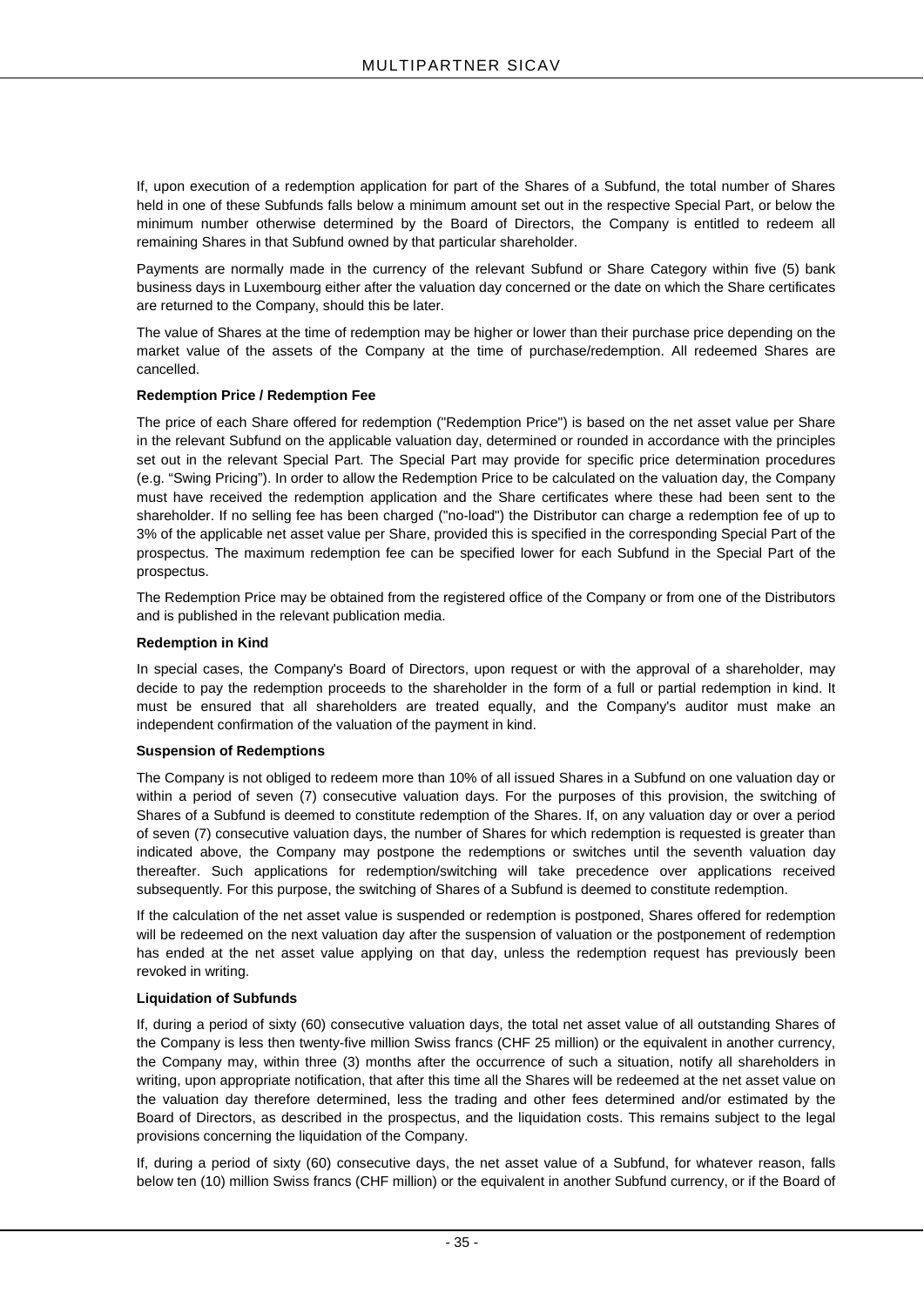Directors deems it necessary because of changes in the economic or political circumstances that affect the Subfund, or if it is in the shareholders' interests, the Board of Directors may, having notified the shareholders concerned in advance, redeem all, but not some, of the Shares of the Subfund concerned on the valuation day therefor determined at a Redemption Price which reflects the estimated realisation and liquidation costs for the termination of the Subfund concerned, without applying any other redemption fee. The liquidation of a Subfund in conjunction with the compulsory redemption of all affected Shares for reasons other than those indicated in the previous paragraph, may only be carried out with the prior agreement of the shareholders in the Subfund to be liquidated at a meeting of shareholders of the Subfund in question, convened in accordance with the regulations. Such resolution may be passed with no quorum requirement and with a majority of 50% of Shares attending/represented.

Liquidation proceeds which, at the end of the liquidation of a Subfund, could not be paid out to the shareholders, will be deposited in favour of the respective beneficial owner/s with the *Caisse de Consignation* in Luxembourg and forfeit after thirty (30) years, in accordance with Article 146 of the 2010 Law.

## **Merger of Subfunds**

Furthermore, the Board of Directors may, after having notified the shareholders concerned in advance and in the manner required by law, merge a Subfund with another Subfund of the Company or with another UCITS under Directive 2009/65/EC, or with a subfund within such other UCITS.

A merger resolved by the Board of Directors and which is to be carried out in accordance with the provisions of chapter 8 of the 2010 Law is binding upon expiry of a 30–day period running from the corresponding notification of the shareholders concerned. During this notification period, the shareholders may have their Shares redeemed by the Company with no redemption fee, with the exception of the amounts retained by the Company to cover the costs connected with disinvestments. The above-mentioned period shall end five (5) banking days prior to the valuation day that is applicable for the merger.

A merger of one or more Subfunds as a result of which the SICAV ceases to exist must be resolved by the general meeting and be recorded by the notary public. No quorum is necessary for such resolutions and a simple majority of the shareholders present or represented shall suffice.

## **Merger or closure of Share Categories**

Furthermore, the Board of Directors may, after having notified the shareholders concerned in advance, close or merge a Share Category with another Share Category of the Company. A merger of Share Categories is effected on the basis of the net asset value on the valuation day that is applicable for the merger and is confirmed by the auditor of the Company.

## <span id="page-35-0"></span>**18. SWITCHING OF SHARES**

In principle, each shareholder is entitled to apply to switch some or all of his Shares for Shares in another Subfund on a valuation day which is a valuation day for both Subfunds, and to switch within a Subfund from Shares of one Share Category to Shares of another Share Category, on the basis of the switching formula below and in accordance with the principles laid down for each Subfund by the Board of Directors.

The Board of Directors may regulate for each Subfund and for each Share Category the possibility of switching in greater detail by means of regulations concerning limitations and restrictions with regard to the frequency of applications for switching, the Subfunds in question, and the levying of any switching fee, described more fully in the Special Part in the section "Switching of Shares".

Shares can be switched on any valuation day at the Issue Price valid on that date, provided the application for switching is received by SSB-Lux by 15:00 Luxembourg time (cut-off time) at the latest on the day preceding the valuation day. The provisions relating to the cut-off time and forward pricing also apply concerning switching of Shares (cf. the sections "Issue of Shares" and "Redemption of Shares").

Applications should be addressed either directly to the Company (attn. of SBB-Lux, registrar and transfer agent, 49, Avenue J.F. Kennedy, L-1855 Luxembourg) or to one of the Distributors. The application must contain the following information: the number of Shares in the old and new Subfunds resp. the old and new Share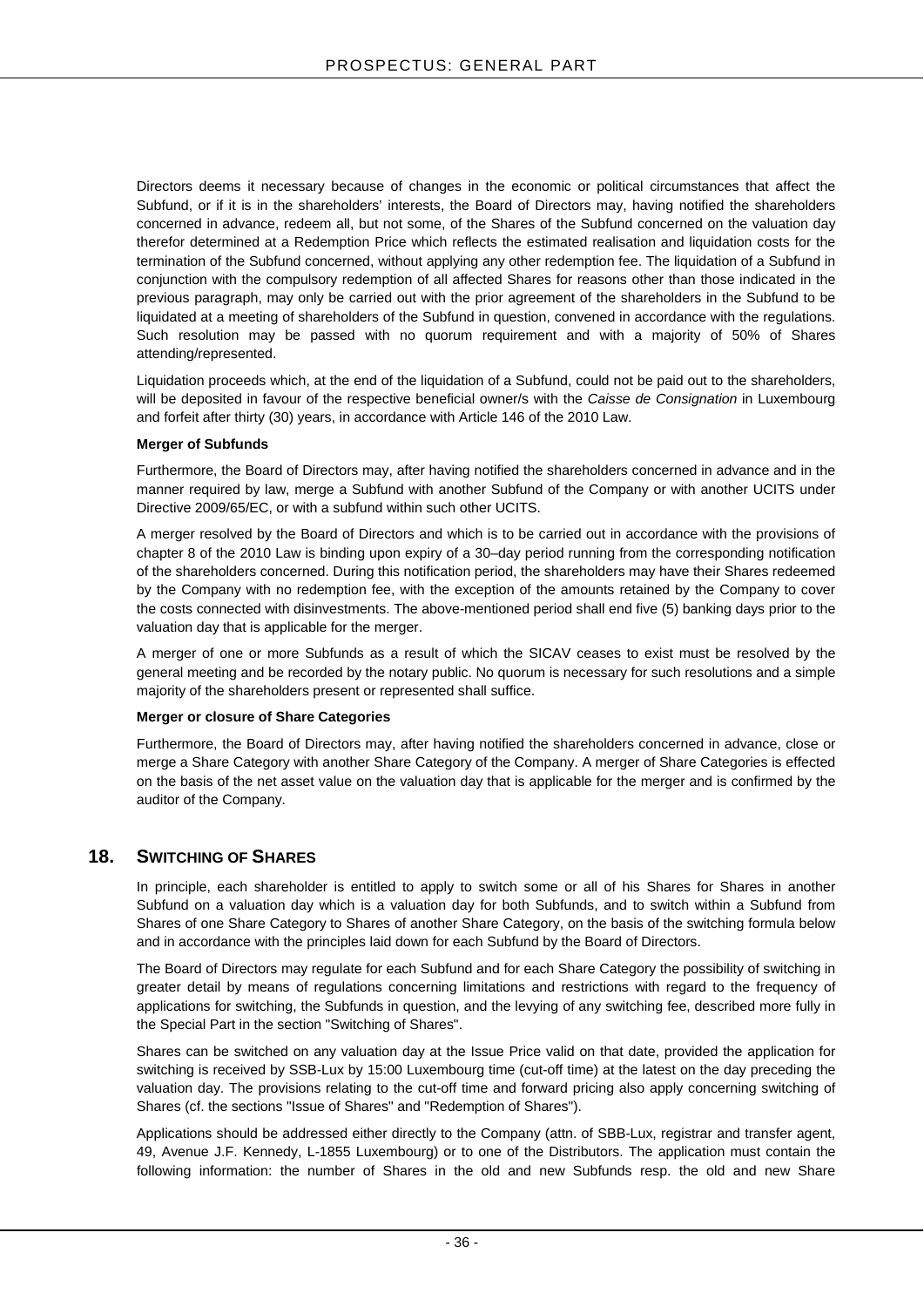Categories and the value ratio according to which the Shares in each Subfund resp. in each Share Category are to be divided if more than one new Subfund resp. Share Category is intended.

The Company applies the following formula to calculate the number of Shares into which the shareholder would like to convert his holding:

$$
A = \frac{[(B \, x \, C) - E] \, x \, F}{D}
$$

where:

- A = Number of Shares to be issued in the new Subfund(s) resp. Share Category(ies);
- B = Number of Shares in the Subfund(s) resp. Share Category(ies) originally held
- C = Redemption Price per Share of the Subfund(s) resp. Share Category(ies) originally held, less any selling costs;
- D = Issue Price per Share of the new Subfund(s) resp. Share Category(ies), less reinvestment costs;
- E = Switching fee, if any (maximum 2% of net asset value) whereby comparable switching requests on the same day are charged the same switching fee;
- F = exchange rate; if the old and new Subfunds resp. Share Categories have the same currency, the exchange rate is 1.

Any switching fee has to be paid by the investor in favour of the respective Distributor.

### **19. DIVIDENDS**

The Board of Directors proposes to the general meeting of shareholders a reasonable annual dividend payment for the distributing Shares in the Subfund, ensuring that the net asset value does not fall below the minimum capital of the Company. Subject to the same limitation, the Board of Directors may also fix interim dividends. In the case of accumulating Shares, no dividend payments are made, but the values allocated to the accumulating Shares are reinvested for the benefit of the shareholders holding them.

The dividends fixed are published on www.jbfundnet.com and, as the case may be, in other media designated by the Company from time to time.

Distributions take place, in principle, within one month from the fixing of the dividend in the currency of the Subfund or Share Category concerned. At the request of a shareholder holding distributing Shares, the dividends may also be paid in another freely convertible currency using the exchange rates applicable at the time and at the expense of the shareholder. Dividends for distributing Shares are paid to the shareholders entered in the Company's book of registered shareholders.

Claims for dividends which have not been asserted within five (5) years from distribution shall forfeit and revert to the Subfund in question.

### **20. CALCULATION OF NET ASSET VALUE**

The net asset value of a Subfund and the net asset value of the Share Categories issued within that Subfund are determined in the relevant currency on every valuation day – as defined below – except in the cases of suspension described in the section "Suspension of calculation of net asset value, and of the issue, redemption and switching of Shares". The valuation day for each Subfund will be, as far as the Special Part does not provide for a different regulation regarding a certain Subfund, each bank business day in Luxembourg which is not a normal public holiday for the stock exchanges or other markets which represent the basis for valuation of a major part of the net assets of the corresponding Subfund, as determined by the Company. The total net asset value of a Subfund represents the market value of its assets less its liabilities (the "assets of the Subfunds"). The net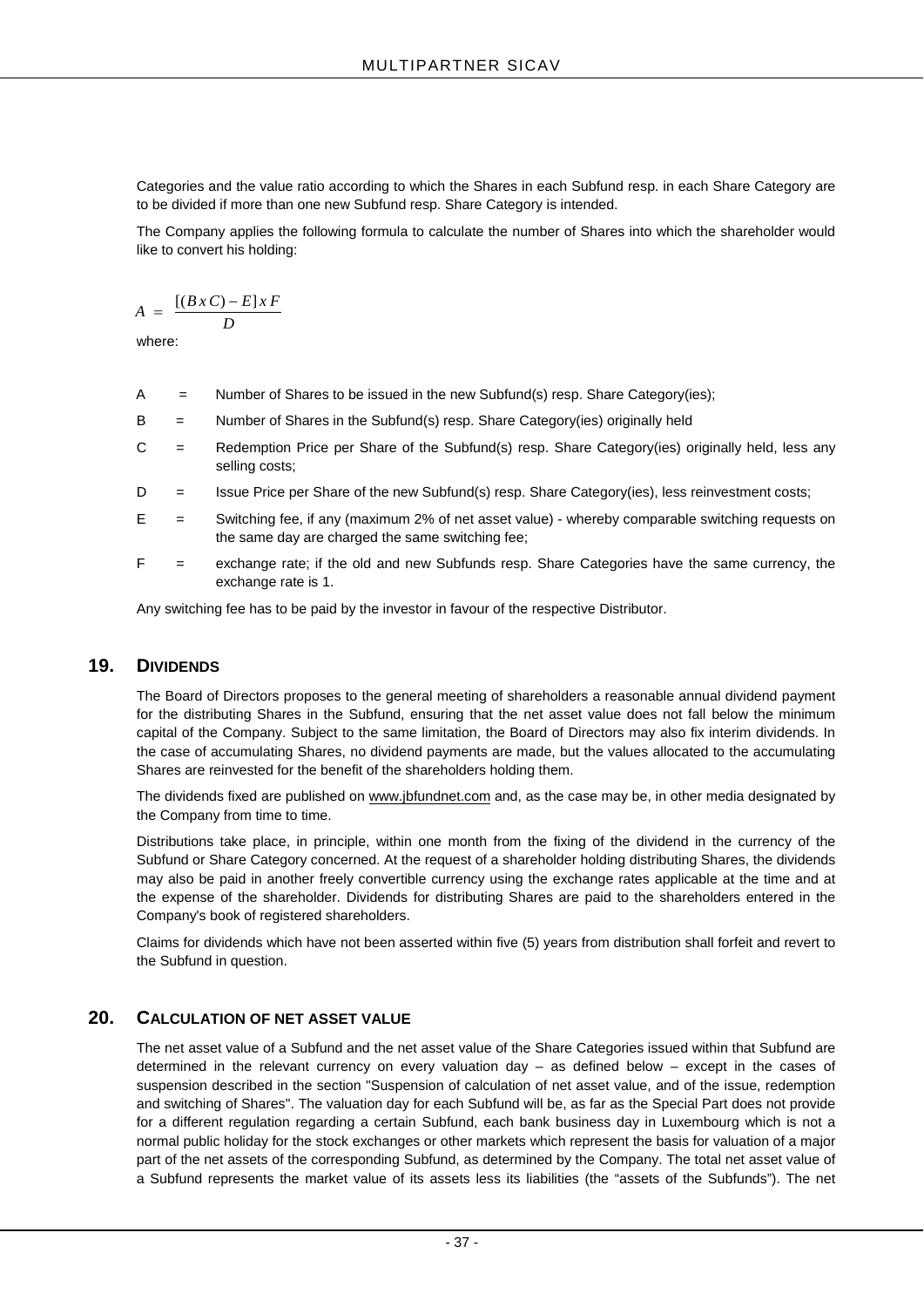asset value per Share of a Share Category of a Subfund is determined by dividing the total of all assets allocated to that Category, minus the liabilities allocated to that category, by all outstanding Shares of the same Category of the relevant Subfund. The net asset values of the Subfunds are calculated in accordance with the valuation regulations and guidelines ("valuation regulations") laid down in the articles of association and issued by the Board of Directors.

The valuation of securities held by a Subfund and listed on a stock exchange or on another regulated market is based on the last known listing price on the principal market on which the securities are traded, using a procedure for determining prices accepted by the Board of Directors.

The valuation of securities whose listing price is not representative as well as all other eligible assets (including securities not listed on a stock exchange or traded on a regulated market) is based on their probable realisation price determined with care and in good faith by or, if applicable, under the supervision of the Board of Directors.

All assets and liabilities in a currency other than that of the Subfund in question are converted using the exchange rate determined at the time of valuation.

The net asset value determined per Share in a Subfund is considered final and binding once it is confirmed by the Board of Directors or an authorised member of the Board of Directors/authorised representative of the Board of Directors, except in the case of a manifest error.

In its annual reports, the Company must include audited consolidated annual reports for all Subfunds in Swiss Francs.

If, in the opinion of the Board of Directors, and as a result of particular circumstances, the calculation of the net asset value of a Subfund in the applicable currency is either not reasonably possible or is disadvantageous for the shareholders in the Company, the calculation of the net asset value, the Issue Price and the Redemption Price may temporarily be carried out in another currency.

Valuation of the derivatives and structured products used in any of the Subfunds is performed on a regular basis by use of the *mark-to-market* principle, in other words at the last available price.

### **21. SUSPENSION OF CALCULATION OF NET ASSET VALUE, AND OF THE ISSUE, REDEMPTION AND SWITCHING OF SHARES**

The Company may temporarily suspend the calculation of the net asset value of each Subfund, and the issue, redemption and switching of Shares of a Subfund in the following circumstances:

- a) where one or more stock exchanges or other markets which are the basis for valuing a significant part of the net asset value are closed (apart from on normal public holidays), or where trading is suspended;
- b) where in the opinion of the Board of Directors it is impossible to sell or to value assets as a result of particular circumstances;
- c) where the communication technology normally used in determining the price of a security of the Subfund fails or provides only partial functionality;
- d) where the transfer of moneys for the purchase or sale of investments of the Company is impossible;
- e) in the event of a merger of a Subfund with another Subfund or with another UCITS (or a subfund thereof), if this appears justified for the purpose of protecting the shareholder;
- f) if, owing to unforeseeable circumstances, a large volume of redemption applications has been received and, as a result, the interests of the shareholders remaining in the Subfund are endangered in the opinion of the Board of Directors; or
- g) in the case of a resolution to liquidate the Company: on or after the date of publication of the first calling of a general meeting of shareholders for the purpose of such resolution.

The Company's articles of association provide that the Company must immediately suspend the issue and switching of Shares when an event resulting in liquidation occurs or such is required by the CSSF. Shareholders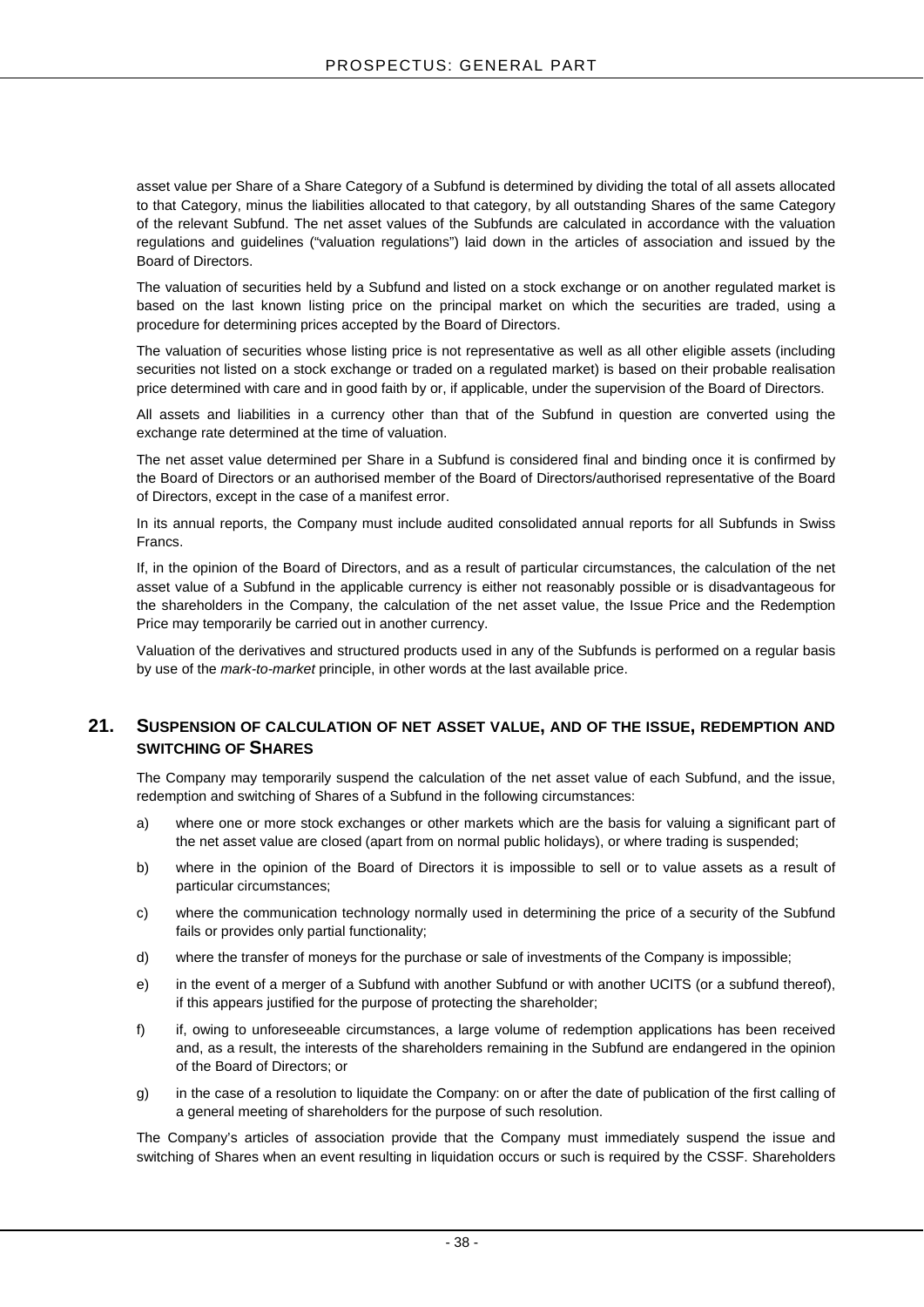having offered their Shares for redemption or for switching will be notified of any suspension in writing within seven (7) days, and of the ending of suspension immediately.

### **22. FEES AND COSTS**

#### **Lump-Sum Fee or Management Fee**

For the activity of the Management Company, the custodian bank, the central administration agent, the principal paying agent, the registrar and transfer agent, the Investment Advisor respectively Investment Manager, representative and distributors (if applicable), as well as for other advisory and supporting activities, an annual general maximum fee ("lump-sum fee") is raised on the basis of the net asset value of the respective Subfund and charged to the respective Subfund.

As an alternative to the lump-sum fee described in the paragraph above, every Special Part of the Prospectus can describe, that on the basis of the net asset value of the respective Subfund, an annual maximum fee is charged to the Subfund for the administration and advice concerning the portfolio as well as for administration and distribution services connected thereto ("management fee"). In the case of a management fee, the remuneration of the Management Company for the exercise of its function as domiciliary agent, the custodian bank, the central administration, the principal paying agent, the registrar and transfer agent amounts to not more than 0.30% p.a.

The level of the lump-sum fee respectively the management fee is described in the respective Special Part of the Prospectus under "Fees and Costs". The fee is calculated on each valuation day and payable monthly.

#### **Additional Charges**

The Company also pays costs relating to its business operations. These include, inter alia, the following:

Costs of operational management and supervision of the Company's business, for taxes, tax services, costs of legal and auditing services, financial reports and prospectuses, publication costs in relation to the convening of the general meeting, Share certificates and the payment of dividends, registration fees and other costs arising from or relating to reporting requirements to the authorities in the different distribution countries, sales support, paying agents and representatives, SSB-Lux (provided it is not already included in the aforementioned fee according to the provisions in the Special Part concerned), fees and expenses of the Board of Directors of the Company, insurance premiums, interest, stock exchange listing fees and brokerage fees, purchase and sale of securities, government charges, license fees, reimbursement of expenses to the custodian and all other contractual parties of the Company as well as the costs of publishing the net asset value per Share and the Share prices. Where such expenses and costs apply to all Subfunds equally, each Subfund is charged pro rata the costs corresponding to its proportion by volume of the total assets of the Company. Where expenses and costs only apply to one or some of the Subfunds, the costs are charged to the Subfund or Subfunds in question. Marketing and advertising expenditure may only be charged in individual cases following a resolution of the Board of Directors.

#### **Investments in Target Funds**

Subfunds that may invest in other existing UCIs and UCITS (target funds) as part of their investment policy can incur charges at the level of both the target fund and the Subfund. If on behalf of a Subfund, shares of a target fund that are managed directly or indirectly by the Management Company, or by a company to which the latter is linked by common management or control or by a substantial direct or indirect holding ("related target fund"), are acquired, the Company may not debit the investing Subfund for any issue or redemption fees charged by the related target funds in the subscription or redemption of such Shares.

#### **Performance Fee**

In the case of Subfunds which are more complex to manage, an additional performance related fee may be provided for, to be paid to the Investment Adviser respectively Investment Manager ("Performance Fee"), as may be defined with regard to the respective Subfunds in the Special Part. The Performance Fee is calculated on the performance per Share, and corresponds to a certain percentage of the part of the realised profit which exceeds, with regards to these Shares, a predetermined benchmark (Hurdle Rate) and/or the so-called High Water Mark, as specified in the Special Part with regard to the respective Subfunds.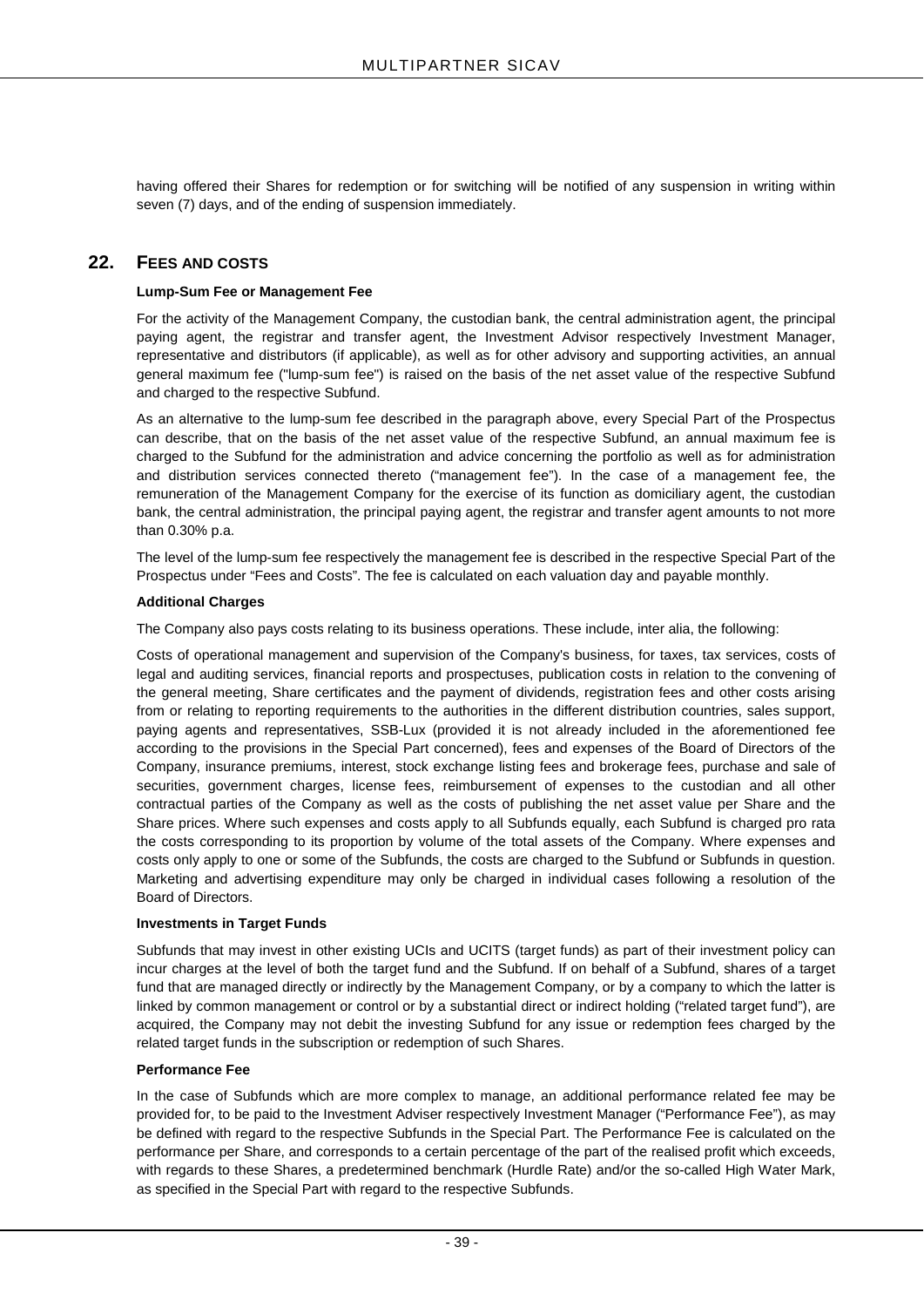#### **Launch Costs**

All fees, costs and expenses payable by the Company are first charged against income, and only subsequently against the capital. The costs and expenditure for the organisation and registration of the Company as a UCITS in Luxembourg, which did not exceed CHF 120,000.00, were borne by the Company and written off in equal amounts over a period of five (5) years from the date they arose. The costs of setting-up, launching and registering an additional Subfund are charged to this Subfund by the Company and written off in equal amounts over a period of five (5) years from the date this Subfund was launched.

#### **Incentives**

The Management Company, individual employees thereof or external service providers may, under certain circumstances, receive or grant pecuniary or other advantages which could be regarded as incentives. The principal provisions of the relevant agreements on fees, commissions and/or gratifications not offered or granted in pecuniary form are disclosed in summary form at the registered office of the Company. Details are available upon request from the Management Company.

### **23. TAXATION**

The following summary is based on the law and the rules and regulations currently applied in the Grand Duchy of Luxembourg, and are subject to changes.

#### **23.1. THE COMPANY**

The Company is subject to Luxembourg tax jurisdiction. Under Luxembourg law and the current practice, the Company is subject neither to income tax nor to any tax on capital gains in respect of realised or unrealised valuation profits. No taxes are payable in Luxembourg for the issue of Shares.

The Company is subject to an annual tax of 0.05% of the net asset value as valued at the end of each quarter, and which is payable quarterly. To the extent that parts of the Company's assets are invested in other Luxembourg UCITS which are subject to the tax, such parts are not taxed.

The net asset value corresponding to a Share Category for "institutional investors" pursuant to the Luxembourg tax legislation, as defined in the particular Special Parts, is subject to a reduced tax rate of 0.01% per annum, on the basis that the Company classifies the shareholders in this Share Category as institutional investors within the meaning of the tax legislation. This classification is based on the Company's understanding of the current legal situation. This legal situation may change, even with retrospective effect, which may result in a duty of 0.05% being applied, even with retrospective effect. Where applicable, the reduced tax rate may be applied to further Share Categories, as indicated in the relevant specific Special Part.

The Company is subject to a net asset tax ("NAT") in Belgium for Subfunds that are registered for distribution with the local supervisory authority in that country, the "Autorité des services et marchés financiers". The NAT is currently 0.0925% and is levied on the portion of the net asset value of the relevant Subfund which as at 31 December of each calendar year was actively being offered to Belgian residents by Belgian financial intermediaries.

**CAPITAL GAINS AND INCOME FROM DIVIDENDS, INTEREST AND INTEREST PAYMENTS WHICH THE COMPANY GENERATES FROM INVESTMENTS IN OTHER COUNTRIES MAY BE SUBJECT TO DIFFERENT LEVELS OF NON-RECOVERABLE WITHHOLDING TAX OR CAPITAL GAINS TAX. IT IS OFTEN NOT POSSIBLE FOR THE COMPANY TO TAKE ADVANTAGE OF TAX BREAKS DUE TO EXISTING DOUBLE TAXATION AGREEMENTS BETWEEN LUXEMBOURG AND THESE COUNTRIES OR BECAUSE OF LOCAL REGULATIONS. SHOULD THIS SITUATION CHANGE IN FUTURE AND A LOWER TAX RATE RESULT IN TAX REFUNDS TO THE COMPANY, THE NET ASSET VALUE OF THE COMPANY AS AT THE ORIGINAL TIME THE TAX WAS WITHHELD WILL NOT BE RECALCULATED; INSTEAD THE REPAYMENTS WILL BE MADE INDIRECTLY PRO RATA TO THE EXISTING SHAREHOLDERS AT THE TIME THE REFUND IS MADE.23.2.THE SHAREHOLDERS**

Under Luxembourg law and current practice, shareholders in Luxembourg are not subject to capital gains tax, income tax, gifts tax, inheritance tax or other taxes (with the exception of shareholders domiciled or resident or having their permanent establishment in Luxembourg).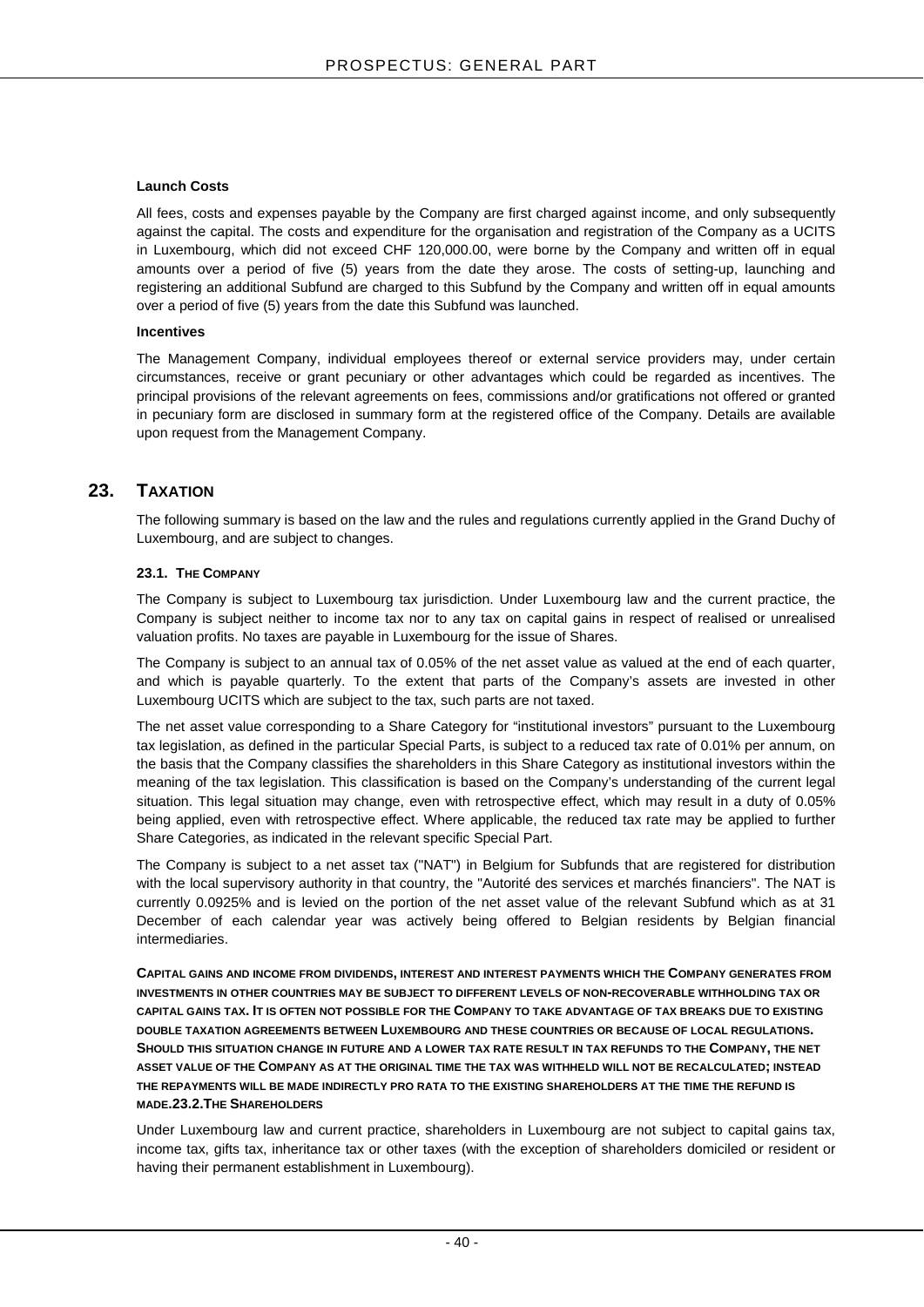#### **EU Savings Taxation Directive and related agreements with third countries related thereto**

In accordance with EU Council Directive 2003/48/EC ("Savings Taxation Directive"), EU member states must provide information to the tax authorities of another member state on the payment of interest or similar income where these are paid by a paying agent (as defined in the directive) within their jurisdiction to a person resident in the respective other EU member state (as defined in the directive) ("exchange of information").

The Savings Taxation Directive was transposed into Luxembourg law on 21 June 2005 and most recently amended by the Law of 25 November 2014 ("Interest Taxation Law").

Instead of an exchange of information, the EU member states Austria and Luxembourg agreed withholding tax system for such payments to affected persons over a transitional period. With the Law of 25 November 2014, Luxembourg has put an end to this transitional period and, with effect from 1 January 2015, the withholding tax system will be replaced by the exchange of information.

Non-EU member states, such as Switzerland, Monaco, Liechtenstein, Andorra and San Marino, as well as the Channel Islands, the Isle of Man and dependent or associated territories in the Caribbean, have also introduced measures based on treaties with the EU or with EU member states that correspond with this exchange of information or, during the transitional period, the withholding tax system (e.g. Switzerland).

The applicable taxation rate under the withholding tax system is 35%.

For the assessment of whether a sub-fund of the company is subject to the Savings Taxation Directive and the Luxembourg Interest Taxation Law, the following investment limits, as reported by the company, are decisive ("affected sub-fund"):

- In the case of distributions, if more than 15% of the assets of a sub-fund are invested in debt claims (as defined in the Interest Taxation Law).
- In the case of the restitution or divestment of units of a sub-fund, if more than 25% of the assets of a sub-fund are invested in debt claims (as defined in the Interest Taxation Law).

Consequently, as part of the withholding tax system, a paying agent will levy a withholding tax at the aforementioned rate on the payment of interest or similar income in the case of distributions or redemption proceeds in relation to an affected sub-fund, if the payment is made directly to a natural person who is resident for tax purposes in another EU member state or certain other dependent or associated territories as mentioned above (the "affected person"), except where the affected person has explicitly authorised the paying agent to disclose or report the payment to the competent foreign tax authority.

The Company reserves the right to refuse applications for the subscription of units if the information provided by the applicant does not meet the requirements of the Interest Taxation Law and/or the Savings Taxation Directive

#### **Automatic exchange of information**

Many countries, including Luxembourg and Switzerland, have already concluded agreements on the automatic exchange of information (AEOI) with regard to taxation or are considering concluding such agreements. To this end, a reporting standard has been coordinated within the OECD. The common reporting standard (CRS) forms the framework for the exchange of tax information between countries.

As part of the implementation of this framework, it is intended that the competent tax authorities that gather information on cross-border investors in accordance with applicable local laws exchange information on these investors with tax authorities in countries where these investors are resident for tax purposes.

The member countries of the European Union have decided to implement the AEOI and CRS within the EU by means of Directive 2014/107/EU of the Council of 9 December 2014 amending Directive 2011/16/EU as regards mandatory automatic exchange of information in the field of taxation.

It is generally expected that, starting in 2016, Luxembourg will begin to collect certain investor information relating to the financial accounts of such investors and, in 2017, will begin exchanging information with certain foreign tax authorities, in particular within the EU, subject to the fulfilment of certain legal and technical requirements. The Company and its shareholders will likely be subject to the local implementation of the AEOI in Luxembourg.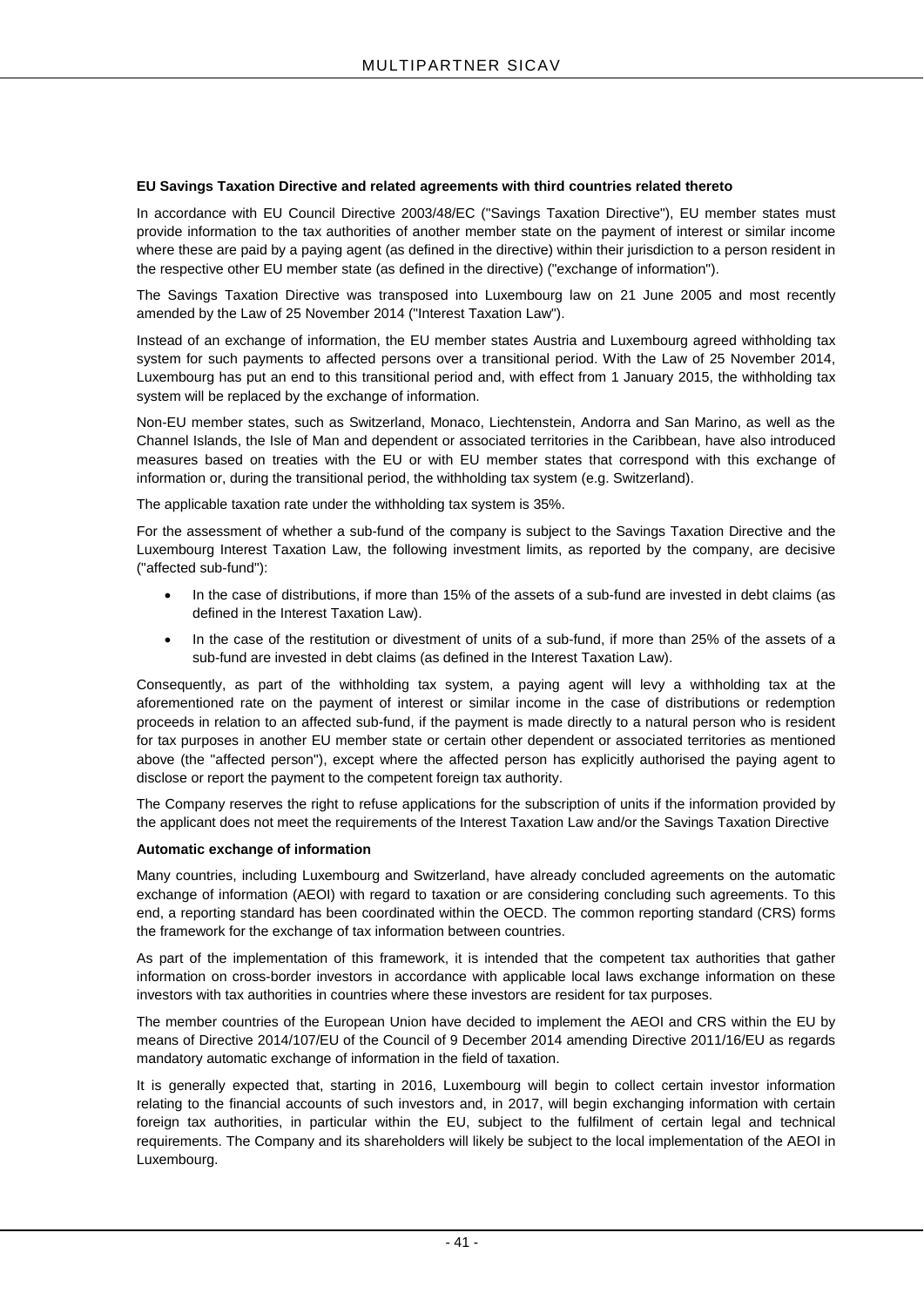The Company reserves the right to refuse applications for the subscription of Shares if the information provided by the applicant does not meet the requirements of the local implementation of the AEOI in Luxembourg. To fulfil its future obligations in Luxembourg under the AEOI, the Company, the Management Company or the nominees may require additional information of the investors, for example, depending on the situation, in order to comply or dispense with AEOI-related notifications.

It is the responsibility of investors to seek advice on taxes and other consequences (including on the exchange of tax information) which may result from the subscription, ownership, return (redemption), switching and transfer of Shares, as well as dividends, including any regulations regarding the control on the movement of capital.

#### **23.3. FOREIGN ACCOUNT TAX COMPLIANCE ACT ("FATCA") OF THE UNITED STATES OF AMERICA ("US")**

The US have introduced FATCA to obtain information with respect to foreign financial accounts and investments beneficially owned by certain US taxpayers.

In regards to the implementation of FATCA in Luxembourg, the Grand Duchy of Luxembourg has signed a Model 1 intergovernmental agreement with the US on 28 March 2014 (the "Lux IGA"), which has been transposed into Luxembourg legislation according to the terms of the Law of 24<sup>th</sup> July 2015 ("Lux IGA Legislation"). Under the terms of the Lux IGA, a Luxembourg resident financial institution ("Lux FI") will be obliged to comply with the provisions of the Lux IGA Legislation, rather than directly complying with the US Treasury Regulations implementing FATCA. A Lux FI that complies with the requirements of the Lux IGA Legislation will be treated as compliant with FATCA and, as a result, will not be subject to withholding tax under FATCA ("FATCA Withholding"), provided the Lux FI properly certifies its FATCA status towards withholding agents.

The Board of Directors considered the Company to be a Lux FI that will need to comply with the requirements of the Lux IGA Legislation and classified the Company and its sub-funds as Sponsored Investment Entities under the Lux IGA. Sponsored Investment Entities qualify for a deemed-compliant status and constitute a Non-Reporting Lux FI under the Lux IGA.

For Sponsorship purposes under the Lux IGA, the Company appointed the Management Company as Sponsoring Entity, which registered in this capacity on the FATCA online registration portal of the US Internal Revenue Service ("IRS") and agreed to perform the due diligence, withholding, and reporting obligations on behalf of the Company ("Sponsoring Entity Service").

As determined in the Lux IGA, the Company retains the ultimately responsibility for ensuring that it complies with its obligations under the Lux IGA Legislation, notwithstanding the appointment of the Management Company to act as Sponsoring Entity to the Company.

In the performance of the Sponsoring Entity Service, the Management Company may use the assistance and contribution of sub-contractors, including the Company's Registrar and Transfer Agent.

Under the Lux IGA Legislation, the Management Company will be required to report to the Luxembourg Tax Authority certain holdings by and payments made to certain direct and indirect US investors in the Company, as well as investors that do not comply with the terms of FATCA or with an applicable Intergovernmental Agreement, on or after 1 July 2014 and under the terms of the Lux IGA, such information will be onward reported by the Luxembourg Tax Authority to the IRS.

Investors not holding investments in the Company directly as shareholders (i.e. legal holder of records) but via one or several nominees, including but not limited to distributors, platforms, depositaries and other financial intermediaries ("Nominees"), should inquire with such Nominees in regard to their FATCA compliance in order to avoid suffering from FATCA information reporting and/ or potentially withholding.

Additional information may be required by the Company, the Management Company or Nominees from investors in order to comply with their obligations under FATCA or under an applicable Intergovernmental Agreement with the US, e.g. to perform or refrain from information reporting and/ or potentially withholding, as applicable. The Company reserves the right to refuse applications for the subscription of Shares if the information provided by the applicant does not meet the requirements of the Company for the fulfilment of its obligations under the Lux IGA or the Lux IGA regulations.

The scope and application of FATCA Withholding and information reporting pursuant to the terms of FATCA and the applicable Intergovernmental Agreements may vary from country to country and is subject to review by the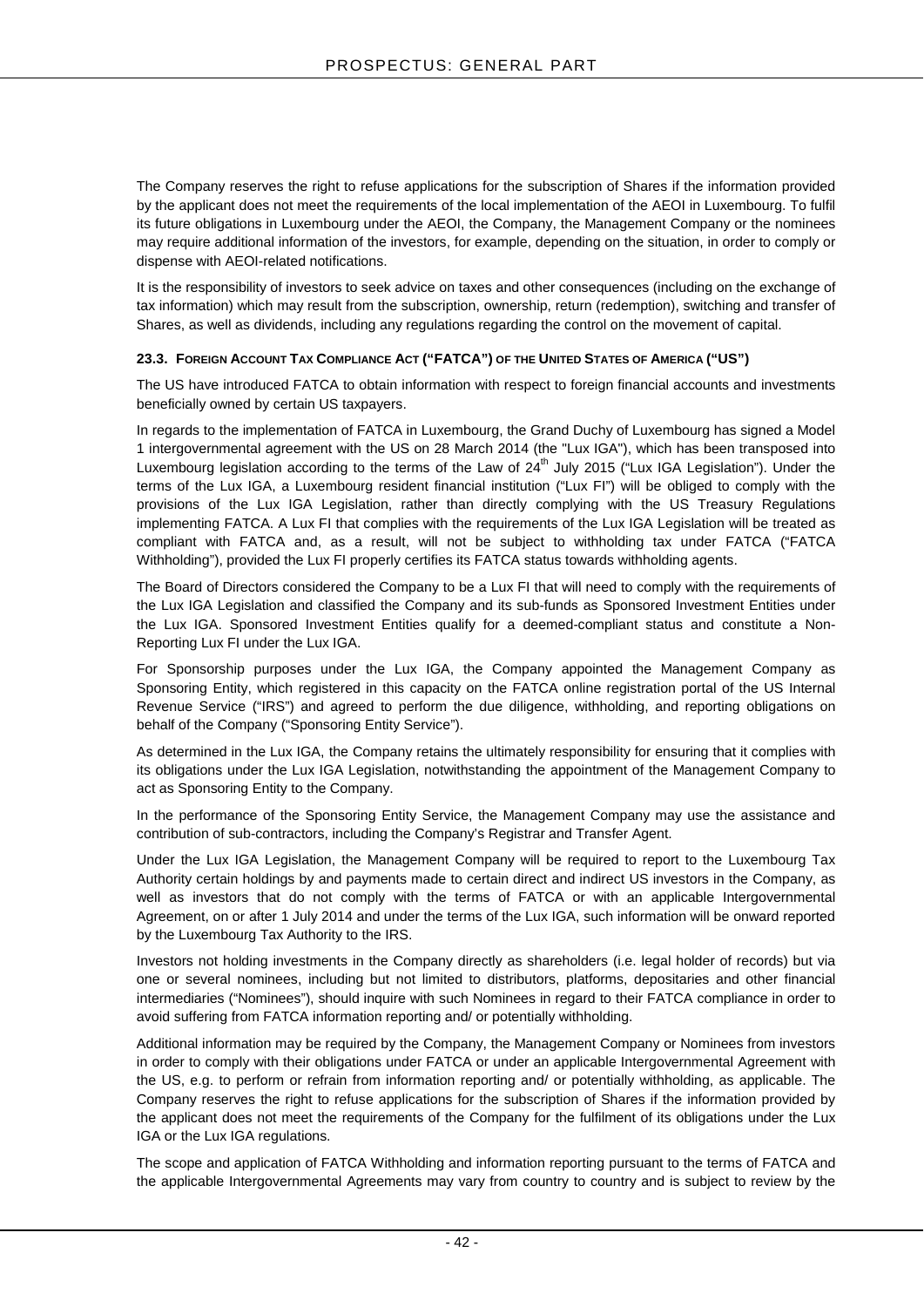US, Luxembourg and other countries, and the applicable rules may change. Investors should contact their own tax or legal advisers regarding the application of FATCA to their particular circumstances.

### **24. GENERAL MEETING OF SHAREHOLDERS AND REPORTING**

The annual general meeting of shareholders of the Company takes place in Luxembourg every year at 16:00 on 20<sup>th</sup> October. If this day is not a bank business day in Luxembourg, the general meeting takes place on the following bank business day in Luxembourg. Other extraordinary general meetings of shareholders of the Company or meetings of individual Subfunds or their Share Categories may be held in addition. Invitations to the general meeting and other meetings are issued in accordance with Luxembourg law. They are published in the Luxembourg Official Gazette ("Mémorial"), in the "Luxemburger Wort" and in other media designated by the Board of Directors. The published notices contain information about the place and time of the general meeting, the requirements for attending the meeting, the agenda and, if necessary, the quorum requirements and majority requirements for resolutions. The invitation may in addition stipulate that the quorum and majority requirements are determined on the basis of the Shares which have been issued and are outstanding at 24.00 hours (Luxembourg time) on the fifth day preceding the general meeting. The rights of a shareholder to participate and vote at a general meeting are also determined by the Shares owned at that time.

The Company's financial year begins on  $1<sup>st</sup>$  July and ends on  $30<sup>th</sup>$  June of the following year.

The annual financial report, which contains the Company's, respectively Subfund's, audited consolidated annual report, is available at the Company's registered office no later than fifteen (15) days before the annual general meeting. Un-audited semi-annual reports are available at the same place no later than two (2) months after the end of the half year in question. Copies of these reports may be obtained from the national representatives and from SSB-Lux.

In addition to the annual financial reports and semi-annual reports referring to all existing Subfunds, the Company may also produce special annual financial reports and semi-annual reports for one or more Subfunds.

### **25. APPLICABLE LAW, JURISDICTION**

Any legal disputes between the Company, the shareholders, the custodian bank, the Management Company, the principal paying agent and central administration agent, the registrar and transfer agent, the Investment Advisers respectively Investment Managers, the national representatives and any distribution agents will be subject to the jurisdiction of the Grand Duchy of Luxembourg. The applicable law is Luxembourg law. However, the above entities may, in relation to claims from shareholders from other countries, accept the jurisdiction of those countries in which Shares are offered and sold.

### **26. REMUNERATION POLICY**

In accordance with Directive 2009/65/EC, as amended by Directive 2014/91/EU (together the "UCITS Directive"), the Management Company shall, with effect from 18 March 2016, implement a remuneration policy pursuant to the principles laid down in Article 14(b) of the UCITS Directive. This remuneration policy shall be consistent with and shall promote sound and effective risk management and shall focus on the control of risk-taking behaviour of senior management, risk takers, employees with control functions and employees receiving total remuneration that falls within the remuneration bracket of senior management and risk takers whose professional activities have a material impact on the risk profiles of the Company and the Subfunds.

In line with the provisions of the UCITS Directive and the guidelines issued by ESMA, each of which may be amended from time to time, the Management Company applies its remuneration policy and practices in a manner which is proportionate to its size and that of the Company, its internal organisation and the nature, scope and complexity of its activities.

Entities to which investment management activities have been delegated in accordance with Article 13 of the UCITS Directive are also subject to the requirements on remuneration under the relevant ESMA guidelines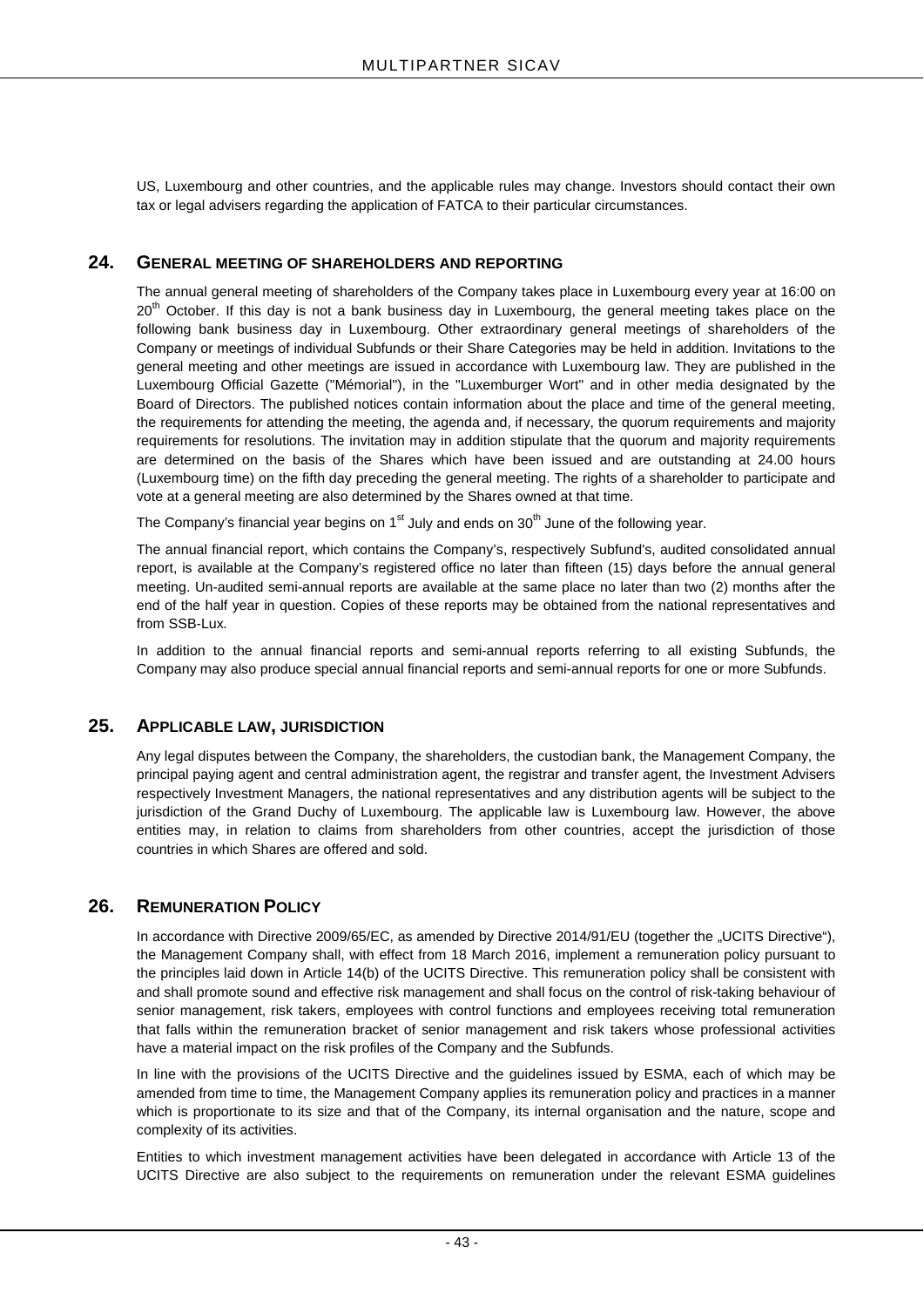unless such entities and their relevant staff are subject to regulatory requirements on remuneration that are equally as effective as those imposed under the relevant ESMA guidelines.

Further details relating to the current remuneration policy of the Management Company are available on www.jbfundnet.com. This includes a description of how remuneration and benefits are calculated and the identity of persons responsible for awarding the remuneration and benefits as well as the identification of the members of the remuneration committee. A paper copy will be made available upon request and free of charge by the Management Company.

### **27. DOCUMENTS FOR INSPECTION**

Copies of the following documents may be inspected at the registered office of the Company in Luxembourg during normal business hours on bank business days in Luxembourg, and at the offices of the respective national representatives during their business days:

- 1a) the investment advisory respectively investment management agreements, fund administration agreement, agreements with the custodian bank, the central administration agent and the principal paying agent as well as the registrar and transfer agent. These agreements may be amended with the approval of both parties;
- 1b) the articles of association of the Company.

The following documents may be obtained free of charge on request:

- 2a) the currently valid Key Investor Information Document and the full prospectus;
- 2b) the most recent annual and semi-annual reports.

The articles of association, the Key Investor Information Document, the full prospectus, the remuneration policy of the Management Company ("Remuneration Policy of GAM (Luxembourg) S.A.") and the annual and semiannual reports are also available on the web sit[e www.jbfundnet.com.](http://www.jbfundnet.com/)

In the event of any contradictions between the documents mentioned in the German language and any translations, the German-language version shall apply. This shall be without prejudice to mandatory deviating regulations relating to distribution and marketing in jurisdictions in which Shares of the Company have been lawfully distributed.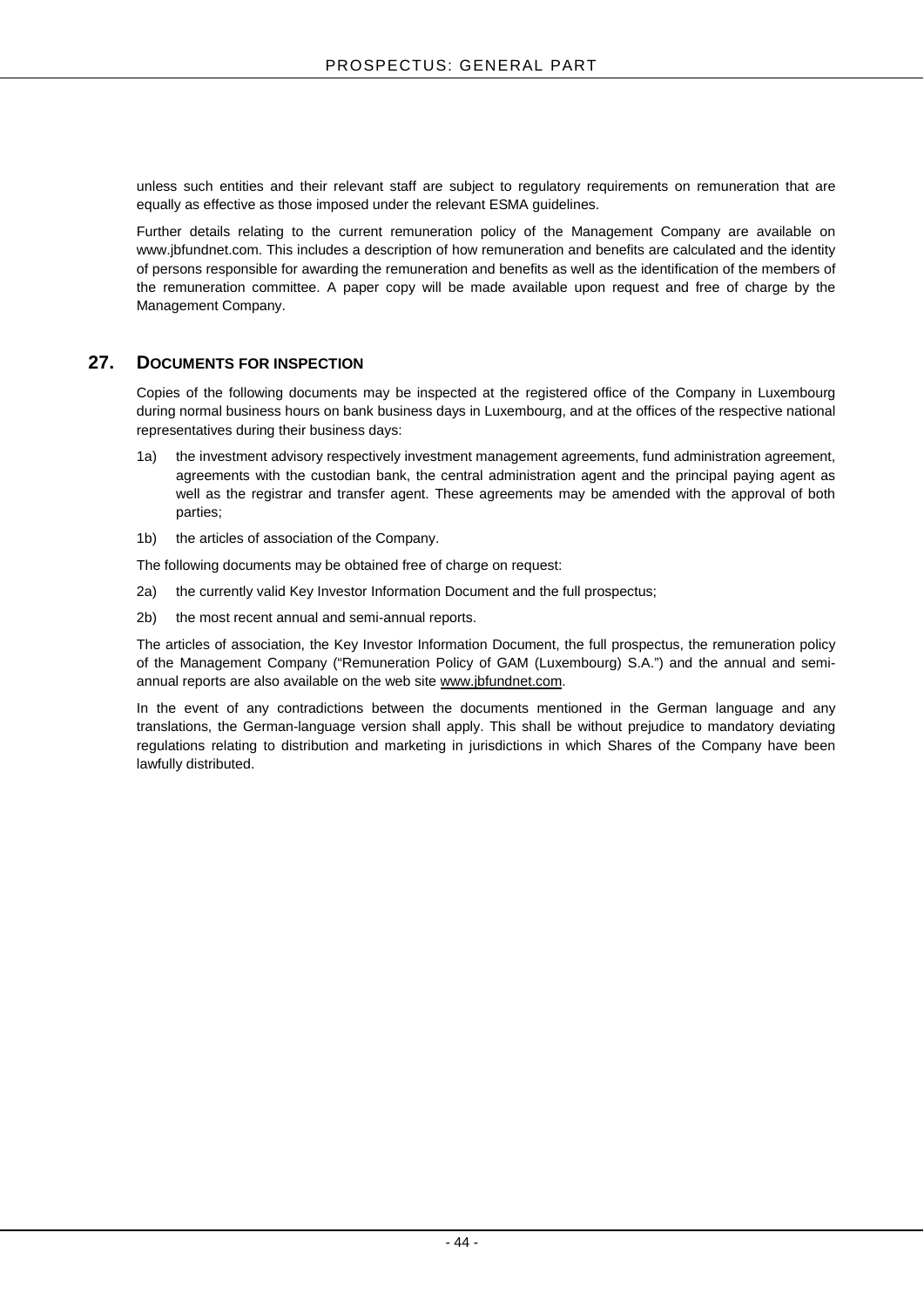**MULTIPARTNER SICAV**

# **WM MULTI-ASSET GROWTH WM MULTI-ASSET CONSERVATIVE WM MULTI-ASSET MODERATE**

Drei durch die GAM (LUXEMBOURG) S.A., Luxemburg, aufgelegte Subfonds der SICAV luxemburgischen Rechts MULTIPARTNER SICAV

Three Subfunds of the SICAV under Luxembourg law MULTIPARTNER SICAV, established by GAM (LUXEMBOURG) S.A., Luxembourg

# **BESONDERER TEIL D: 15. DEZEMBER 2015**

# **SPECIAL PART D: 15TH DECEMBER 2015**

Dieser Besondere Prospektteil ergänzt den Allgemeinen Teil mit Bezug auf die Subfonds WM MULTI-ASSET GROWTH, WM MULTI-ASSET CONSERVATIVE und WM MULTI-ASSET MODERATE ("**WM MULTI-ASSET FUNDS**" oder "**Subfonds**").

Die nachfolgenden Bestimmungen müssen in Verbindung mit dem Allgemeinen Prospektteil gelesen werden.

Die hier enthaltenen Angaben auf englisch (rechte Spalte) sind nach bestem Wissen und Gewissen der Gesellschaft eine treue Übersetzung der deutschen Originalfassung (linke Spalte). Im Falle von Widersprüchen gilt die Fassung in deutscher Sprache.

This Special Part of the Prospectus supplements the General Part with regard to the Subfunds WM MULTI-ASSET GROWTH, WM MULTI-ASSET CONSERVATIVE and WM MULTI-ASSET MODERATE (the "WM MULTI-ASSET FUNDS" or "**Subfunds**").

The provisions below must be read in conjunction with the General Part of the Prospectus.

The information contained herein in English (right column) is, to the Company's best knowledge and belief, a true translation of the German original version (left column). In the event of contradictions, the German-language version shall prevail.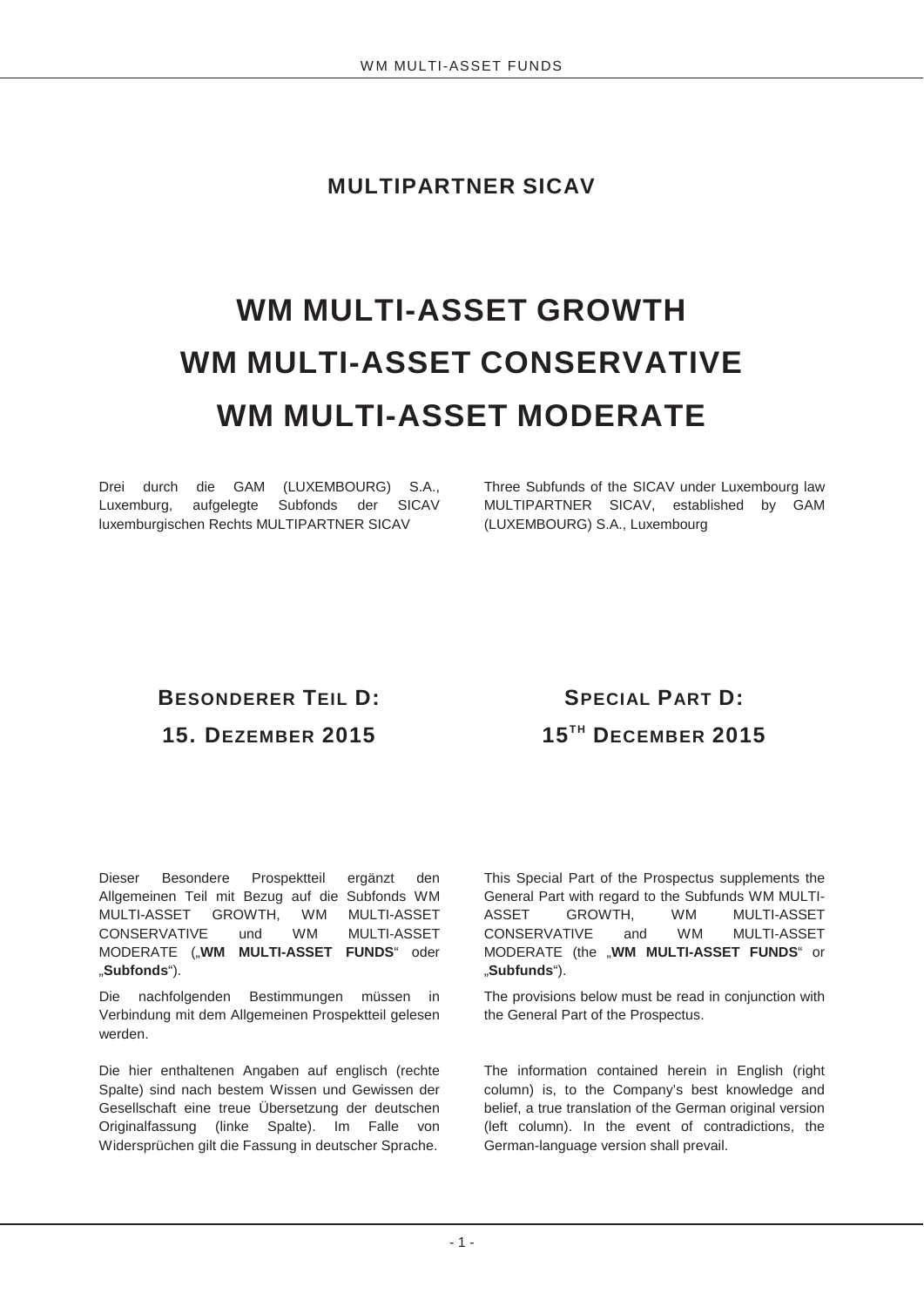### **1. ERSTAUSGABE DER ANTEILE 1. INITIAL ISSUE OF SHARES**

Die Anteile der WM MULTI-ASSET FUND wurden erstmals wie folgt zur Zeichnung aufgelegt. Der angegebene Erstausgabepreis versteht sich pro Anteil, zuzüglich einer Verkaufsgebühr von bis zu maximal 5% des Ausgabepreises.

The Shares of the WM MULTI-ASSET FUNDS were issued for subscription for the first time as follows. The indicated initial issue price is per Share plus, as the case may be, a selling fee of up to a maximum of 5% of the Issue Price.

| <b>Subfonds / Subfunds</b>  | Zeichnungsfrist /<br><b>Subscription period</b> | Erstausgabepreis /<br>Initial issue price |
|-----------------------------|-------------------------------------------------|-------------------------------------------|
| WM MULTI-ASSET GROWTH       | 03.10.2014                                      | GBP 100                                   |
| WM MULTI-ASSET CONSERVATIVE | 03.10.2014                                      | <b>GBP 100</b>                            |
| WM MULTI-ASSET MODERATE     | 03.10.2014                                      | GBP 100                                   |

#### **2. ANLAGEZIELE UND –POLITIK DER WM MULTI-ASSET FUNDS**

Das Anlageziel der Gesellschaft in Bezug auf die WM MULTI-ASSET FUNDS ist das Anstreben eines attraktiven Kapitalertrags bei gleichzeitigem Bestreben, das Risiko von Kapitalverlusten einzuschränken.

Das Anlageziel soll vor allem durch Anlagen in offene Organismen für gemeinsame Anlagen ("Zielfonds") erreicht werden, die ihrerseits eine Aussetzung gegenüber Aktien, verzinslichen Wertpapiere, Immobilien, Commodities und Währungen suchen. Wo es keine geeigneten Zielfonds gibt, können die Subfonds auch direkt in Aktien, verzinsliche Wertpapiere und Währungen investieren, und sie können Derivate (wie unten beschrieben) verwenden, um eine indirekte Aussetzung gegenüber Aktien, verzinslichen Wertpapieren, Immobilien und Währungen zu erlangen.

In Abweichung zu den Bestimmungen des Allgemeinen Teils können mehr als 10% und insgesamt bis zu 100% des Vermögens des jeweiligen Subfonds in Zielfonds investiert werden.

Der Anlageverwalter wird vorzugsweise in Zielfonds in der Form von OGAW investieren, die durch Gruppengesellschaften des Anlageverwalters verwaltet werden. Der Anlageverwalter kann ebenfalls in ETFs in der Form von OGAW investieren. Die Zielfonds in der Form von OGAW, in welche die Subfonds investieren können, sind insbesondere in Luxemburg, dem Vereinigten Königreich und Irland domiziliert.

Sämtliche Anlagen in Zielfonds, die nicht OGAW sind (inkl. nicht OGAW-fähige ETF) müssen sämtliche im Detail in Kap. 5./1./(d) und 5./2./(i) des Allgemeinen

### **2. INVESTMENT OBJECTIVES AND POLICY OF THE WM MULTI-ASSET FUNDS**

#### Anlageziel **Anlageziel Anlageziel Investment Objectives**

The investment objective of the Company as regards the WM MULTI-ASSET FUNDS is to seek to achieve an attractive return on capital while simultaneously attempting to limit the risk of capital loss.

This investment objective shall be achieved primarily through investment in open-ended undertakings for collective investment ("target funds") which themselves seek exposure to equities, fixed income securities, real estate, commodities and currencies. Where there is no suitable target fund available, the Subfunds may also invest directly in equities, fixed income securities and currencies and may use derivatives (as outlined below) to gain indirect exposure to equities, fixed income securities, real estate, commodities and currencies.

### **Anlagen in Zielfonds Investments in Target Funds**

By way of derogation from the provisions of the General Part, more than 10% and overall up to 100% of the assets of the respective Subfund may be invested in target funds.

The Investment Manager's preference will be to invest in target funds which are UCITS managed by affiliates of the Investment Manager. In addition the Investment Manager may invest in ETFs which are UCITS. The UCITS target funds in which the Subfunds may invest will primarily be domiciled in Luxembourg, United Kingdom and Ireland.

Any investment in target funds which are not UCITS (including non-UCITS eligible ETF) will be required to meet all regulatory requirements as described in detail in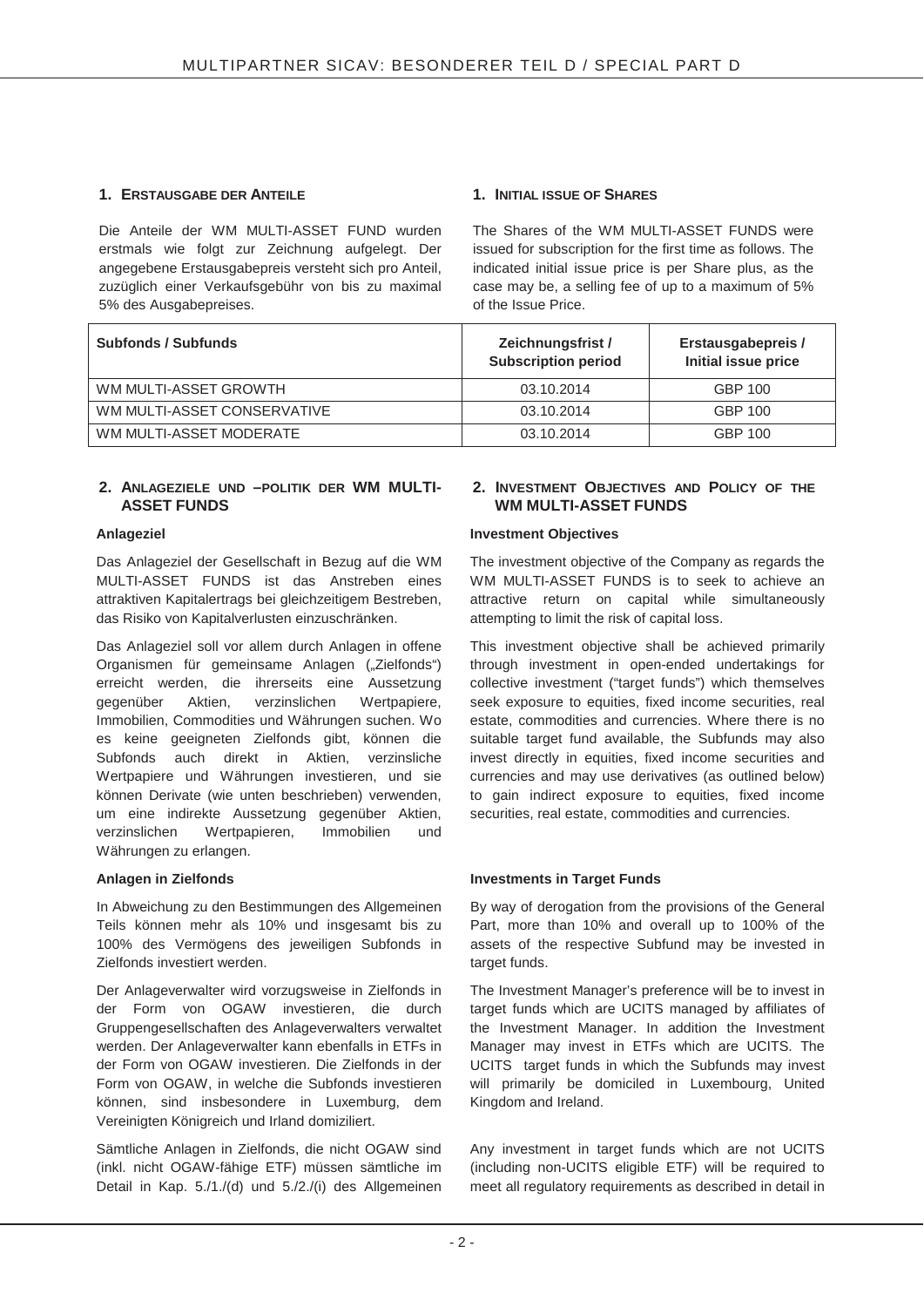Prospektteils beschriebenen regulatorischen Voraussetzungen erfüllen. Die Zielfonds, die nicht OGAW sind, in welche die Subfonds investieren können, sind insbesondere in Luxemburg, dem Vereinigten Königreich, Irland und den USA domiziliert. Anlagen in ETF mit Domizil USA dürfen bis zu max. 10% des Vermögens des jeweiligen Subfonds getätigt werden.

#### **Anlageklassen Asset Classes**

Die Zielfonds, in welche die Subfonds investieren können, haben eine Aussetzung (*Exposure*) gegenüber folgenden Anlageklassen:

Aktien: Die Subfonds können ihr Aktien-*Exposure* aufbauen, indem sie in *long-only* Aktien-Zielfonds oder in Aktienfonds, die eine alternative Strategie verfolgen (z.B. 130/30-Fonds), investieren. Die Aktien-Zielfonds können in Aktien und andere Beteiligungspapiere und –wertrechte von Unternehmen weltweit investieren. Die Aktien-Zielfonds können ihren Schwerpunkt auf geographische Regionen, Industriesektoren oder die Marktkapitalisierung legen. Sie können aktiv verwaltet werden oder spezifische Aktienmarktindizes abzubilden versuchen. Es sind keine bestimmten Einschränkungen vorgesehen.

Wo es keine geeigneten Zielfonds gibt, können die Subfonds auch direkt in Aktien investieren oder Aktienderivate einsetzen. Namentlich dürfen die Subfonds auch in sog. ADR (American Depositary Receipts) und GDR (Global Depositary Receipts) investieren, die die Anforderungen von Art. 41 des Gesetzes von 2010 erfüllen und in welche keine Derivate eingebettet sind.

Die Aktienquote für jeden Subfonds, d.h. die Anlagen in Aktien-Zielfonds und andere direkte und indirekte Anlagen in Aktien ist in der Regel zwischen:

- $\bullet$  0% und 100% des Nettovermögens des WM MULTI-ASSET GROWTH;
- $\bullet$  20% und 60% des Nettovermögens des WM MULTI-ASSET CONSERVATIVE; und
- $\bullet$  40% und 85% des Nettovermögens des WM MULTI-ASSET MODERATE.

Verzinsliche Anlagen: Die Subfonds können ihr *Exposure* in verzinslichen Anlagen aufbauen, indem sie in Renten-Zielfonds (sog. Bond-Fonds) investieren. Bond-Fonds können in fest- oder variabelverzinsliche Wertpapiere, Forderungspapiere und –wertrechte und andere verzinsliche Anlagen investieren, die ausgegeben oder garantiert werden von Emittenten weltweit. Die Renten-Zielfonds können ihren Schwerpunkt auf den Emittenten (staatliche / private),

sections 5./1./(d) and 5./2./(i) of the General Part of the Prospectus. The target funds which are not UCITS in which the Subfunds may invest will primarily be domiciled in Luxembourg, United Kingdom, Ireland and the USA. Investments in ETF with domicile in the USA may be made for up to a maximum of 10% of the assets of the respective Subfund.

The target funds in which the Subfunds may invest will gain exposure to the following of asset classes:

Equity: The Subfunds may gain exposure to equities by investing in long-only equity target funds or in such equity funds which follow an alternative strategy (e.g. 130/30 funds). Equity target funds may invest in stocks and other equities and equity rights of companies worldwide. Equity target funds may focus on geographic regions, industry sectors or market capitalisation and may be actively managed or try to mirror specific stock market indices. There are no specific constraints.

Where there is no suitable target fund available, the Subfunds may also invest directly into equities or deploy equity derivatives. Namely, the Subfunds may also invest in so called ADR (American Depositary Receipts) and GDR (Global Depositary Receipts), which comply with the provisions of article 41 of the law of 2010 and which do not have any derivatives embedded.

The equity quota for each of the Subfunds, i.e. the investments in equity target funds and other direct or indirect investments in equity will usually range from:

- 0% to 100% of the net assets for the WM MULTI-ASSET GROWTH;
- x 20% to 60% of the net assets for the WM MULTI-ASSET CONSERVATIVE; and
- x 40% to 85% of the net assets for the WM MULTI-ASSET MODERATE.

Fixed Income: The Subfunds may gain exposure to fixed income securities by investing in fixed-income target funds (so-called bond funds). Bond funds may invest in fixed-interest or floating rate securities, debt securities and claims, and other fixed-interest investments issued or guaranteed by issuers worldwide. Fixed income target funds may focus on issuers (government / corporate), geographic regions, currency or credit quality. There are no specific constraints.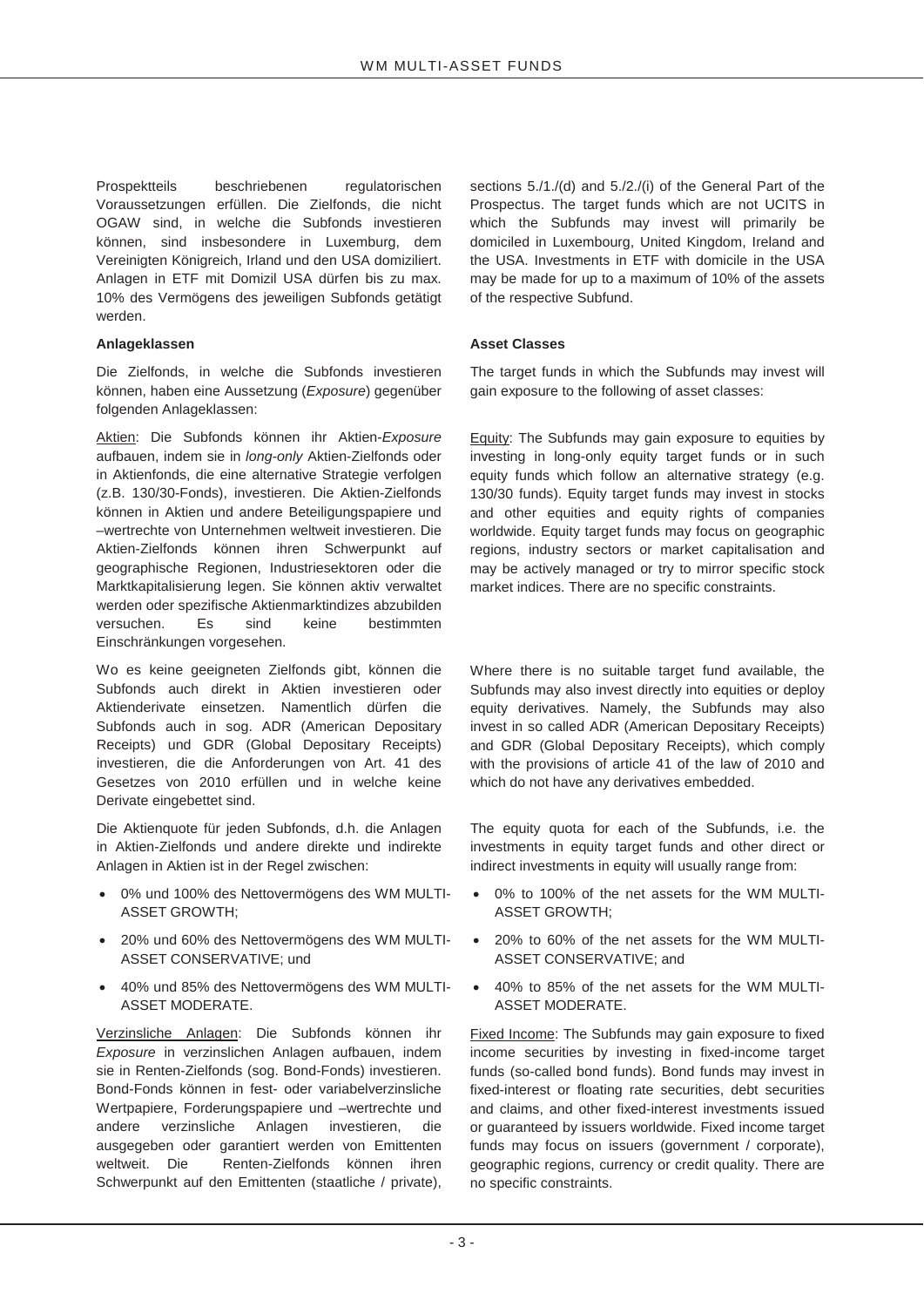geographischen Regionen, Währungen oder der Kreditqualität haben. Es sind keine bestimmten Einschränkungen vorgesehen.

Wo es keine geeigneten Zielfonds gibt, können die Subfonds auch direkt in verzinsliche Anlagen aller Art investieren oder entsprechende Derivate einsetzen. Soweit Direktanlagen in Asset Backed Securities (ABS), hypothekarisch gesicherte Wertpapiere (Mortgage Backed Securities; MBS) und ähnliche Instrumente erfolgen, dürfen diese nicht mehr als 20% des Vermögens des jeweiligen Subfonds betragen.

Immobilien: Die Subfonds können ein Immobilien-*Exposure* von bis zu max. 15% des Vermögens des jeweiligen Subfonds aufbauen, indem sie investieren in (i) Zielfonds, die ihrerseits in Aktien und andere Beteiligungspapiere von Immobiliengesellschaften investieren, (ii) geschlossene Immobilienfonds und/oder (iii) kotierte Real Estate Investment Trusts (REITs), welche die Voraussetzungen von Art. 41(1) des Gesetzes von 2010 erfüllen.

Wo es keine geeigneten Zielfonds oder REITs gibt, können die Subfonds auch ein indirektes Immobilien-*Exposure* aufbauen, indem sie Derivate und strukturierte Produkte auf Immobilienindizes (oder entsprechende Sub-Indizes) verwenden, welche repräsentativ und breit diversifiziert sind und in angemessener Weise veröffentlicht werden und die in jedem Fall die Anforderungen von Art. 8 und 9 bzw. Art. 2 der Richtlinie 2007/16/EG erfüllen.

Commodities: Die Subfonds können ihr Commodity-*Exposure* aufbauen, indem sie in Commodity-Fonds, Commodity-ETFs oder sog. *Exchange Traded Commodities* (ETC) investieren.

Wo es keine geeigneten Zielfonds gibt, können die Subfonds auch ein indirektes Commodity-*Exposure* aufbauen, indem sie Derivate und strukturierte Produkte auf Commodity-Indizes (oder entsprechende Sub-Indizes) einsetzen, welche repräsentativ und breit diversifiziert sind und in angemessener Weise veröffentlicht werden und die in jedem Fall die Anforderungen von Art. 8 und 9 bzw. Art. 2 der Richtlinie 2007/16/EG erfüllen.

Währungen: Die Subfonds können ihr Währungs-*Exposure* aufbauen, indem sie in Zielfonds investieren, die selbst in Geldmarktinstrumente oder Guthaben auf Sicht oder auf Zeit investieren, die auf bestimmte Währungen lauten.

Wo es keine geeigneten Zielfonds gibt, können die Subfonds auch direkt in Geldmarktinstrumente oder Guthaben auf Sicht oder auf Zeit investieren oder Währungsderivate einsetzen (z.B. Währungs-Forwards Where there is no suitable target fund available, the Subfunds may also invest directly into all kinds of fixed income instruments or deploy fixed income derivatives. As far as direct investments in asset backed securities (ABS), mortgage backed securities or similar instruments are made, such may not exceed 20% of the assets of the respective Subfund.

Real Estate: The Subfunds may gain exposure to real estate of up to a maximum of 15% of the assets of the respective Subfund by investing in (i) target funds which themselves invest in stocks and other equity securities of real-estate companies, (ii) closed-ended real estate funds and/or (iii) listed real estate investment trusts (REITs) which fulfil the requirements of article 41(1) of the Law of 2010.

Where there is no suitable target fund or REIT available, the Subfunds may also seek indirect real estate exposure by deploying derivatives and structured products on real estate indices (or respective subindices) which are representative, broadly diversified and appropriately published and which in each case meet the requirements of Articles 8 and 9 or, as applicable, Article 2 of Directive 2007/16/EC.

Commodities: The Subfunds may gain exposure to commodities by investing in commodity funds, commodity ETFs or so-called exchange traded commodities (ETC).

Where there is no suitable target fund available, the Subfunds may also seek indirect commodity exposure by deploying derivatives and structured products on commodity indices (or respective sub-indices) which are representative, broadly diversified and appropriately published and which in each case meet the requirements of Articles 8 and 9 or, as applicable, Article 2 of Directive 2007/16/EC.

Currencies: The Subfunds may gain exposure to currencies by investing in target funds which themselves invest in money market instruments or sight deposits and deposits at notice denominated in particular currencies.

Where there is no suitable target fund available, the Subfunds may also invest directly into money market instruments, or sight deposits and deposits at notice or deploy currency derivatives, such as currency forwards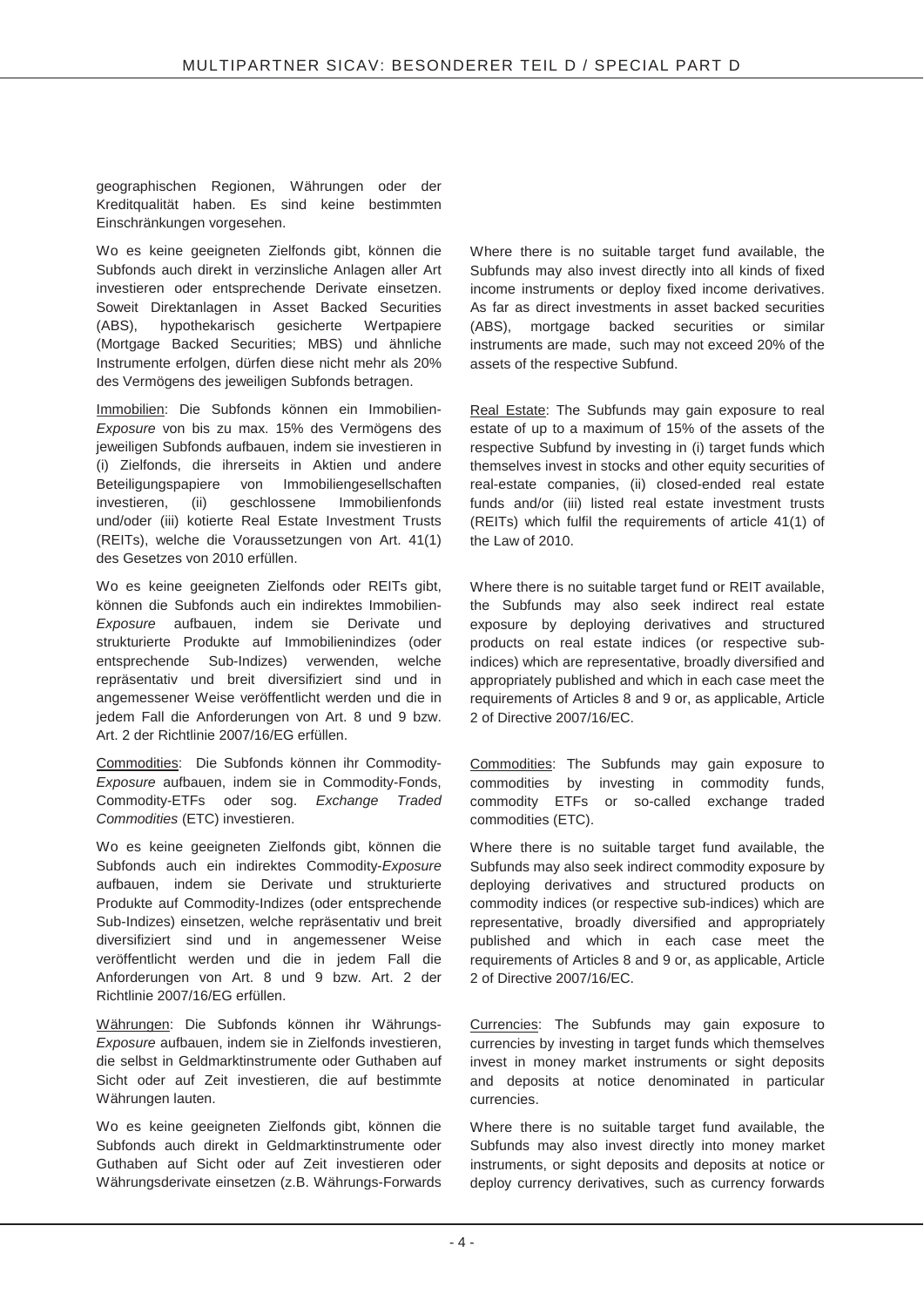oder Währungsswaps). The same state of currency swaps.

#### **Flüssige Mittel Community Community Community Community Community Community Community Community Community Community Community Community Community Community Community Community Community Community Community Community Commu**

Daneben kann jeder Subfonds flüssige Mittel halten, die bis zu 49% des Vermögens jedes Subfonds betragen können.

#### **Einsatz von Derivaten National Einsatz von Derivaten National Einsatz Use of Derivatives**

In den WM MULTI-ASSET FUNDS können in grösserem Umfang derivative Finanzinstrumente (Derivate) eingesetzt werden, und zwar sowohl zum Zweck der Absicherung und der effizienten Portfolioverwaltung als auch zum Zweck der aktiven Anlage in Wertpapiere sowie zur aktiven Währungsallokation. Die Palette der möglichen Derivate umfasst sowohl börsengehandelte als auch OTC-Instrumente und insbesondere Call- und Put-Optionen, Futures, Forwards, Warrants und Swaps (insbesondere Zinssatz-, Währungs- und Total Return Swaps) auf Wertpapiere, Zinsen und Währungen sowie auf andere derivative Finanzinstrumente und auf Finanzindizes.

Wertpapierleihgeschäfte sind für die WM MULTI-ASSET FUNDS nicht zugelassen.

#### Währung der Subfonds **Subfund Currency** Subfund Currency

Die WM MULTI-ASSET FUNDS lauten auf Pfund Sterling (GBP). Die Anlagen können auf GBP oder auf andere Währungen lauten. Fremdwährungsrisiken können ganz oder teilweise mittels Devisentermingeschäften oder Devisenoptionen gegenüber dem GBP abgesichert werden. Ein Wertverlust aufgrund von Währungskursschwankungen kann nicht ausgeschlossen werden.

Die Gesellschaft ist bemüht, die Anlageziele des Subfonds zu erreichen. Es kann jedoch keine Garantie abgegeben werden, dass die Anlageziele tatsächlich erreicht werden. Folglich kann der Nettoinventarwert der Anteile grösser oder kleiner werden, und es können unterschiedlich hohe positive bzw. auch negative Erträge anfallen.

In den WM MULTI-ASSET FUNDS können in grösserem Umfang derivative und andere besondere Anlagetechniken und Finanzinstrumente, insbesondere, Futures, Optionen, Forwards, Swaps, Zertifikate und strukturierte Produkte eingesetzt werden. Somit sind neben den Risikomerkmalen von Wertpapieren auch die Risikomerkmale von Derivaten

Each Subfund may hold ancillary liquid assets which may amount to up to 49% of the assets of each Subfund.

With regard to the WM MULTI-ASSET FUNDS derivative financial instruments (derivatives) may be employed on a larger scale for the purpose of hedging and efficient portfolio management as well as for active investment in transferable securities and active currency allocation. The range of possible derivatives includes exchange traded as well as OTC-instruments and in particular call and put-options, futures, forwards, warrants and swaps (particularly interest rate swaps, currency swaps and total return swaps) on transferable securities, interest and currencies as well as on other derivative financial instruments and on financial indices.

#### Wertpapierleihgeschäfte **Securities Lending Transactions** Securities Lending Transactions

Securities lending transactions are not allowed for the WM MULTI-ASSET FUNDS.

The WM MULTI-ASSET FUNDS are denominated in Pound Sterling (GBP). The currency of investment may be GBP or other currencies. Foreign currency risks may be fully or partially hedged against the GBP by using currency forwards or currency options. A depreciation caused by exchange–rate fluctuations cannot be ruled out.

#### **3. RISIKOHINWEISE 3. RISK DISCLOSURE**

The Company endeavours to achieve the investment objectives of the Company in respect of the Subfund. However, no guarantee can be given that the investment objectives will actually be achieved. Hence the net asset value of the Shares may increase or decrease, and different levels of positive as well as negative income may be earned.

The WM MULTI-ASSET FUNDS may make considerable use of derivative instruments and other special investment techniques and financial instruments, in particular futures, options, forwards, swaps, certificates and structured products. As a result, the risk features of derivatives and other investment techniques and instruments in addition to the risk features of securities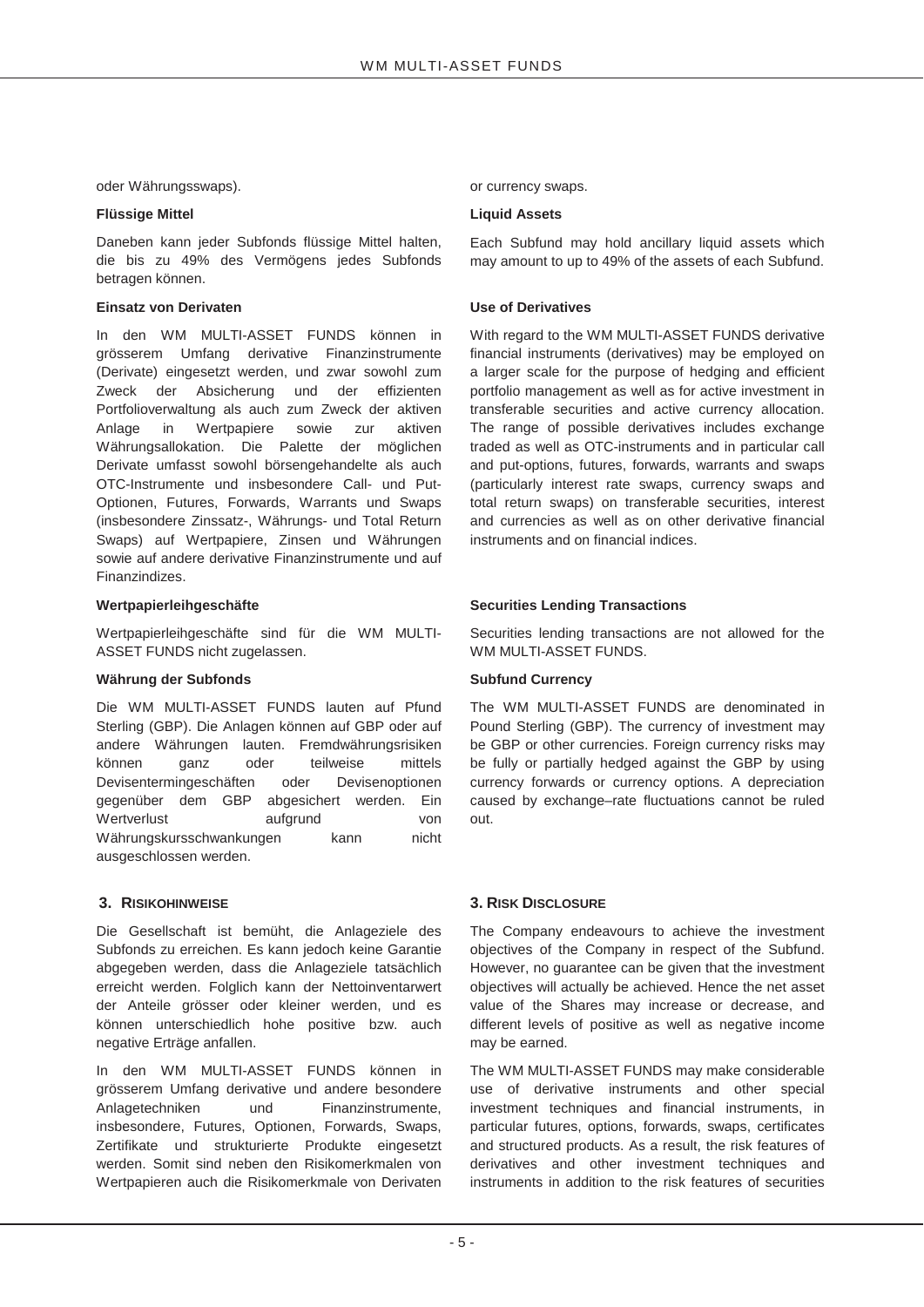und sonstigen Anlagetechniken und Instrumenten zu beachten. Generell sind sie den Risiken der ihnen unterliegenden Märkte bzw. Basisinstrumente ausgesetzt und bergen oft höhere Risiken in sich als Direktanlagen in Wertpapiere. Potentielle Risiken solcher Instrumente können sich z.B. aus der Komplexität, Nichtlinearität, hohen Volatilitäten, geringen Liquidität, eingeschränkten Bewertbarkeit, Risiko eines Ausfalls von Erträgen oder sogar eines Totalverlusts des investierten Kapitals oder dem Gegenparteienrisiko ergeben.

Sofern ein Derivat in ein Wertpapier eingebettet ist, muss dieses bei der Anwendung der Anlagebeschränkungen sowie bei der Risikoüberwachung mit berücksichtigt werden.

Zusätzlich zu den allgemeinen Risiken weisen Derivate und strukturierte Produkte auf Rohstoffindizes und/oder Rohstoffsubindizes bzw. auf einzelne Rohstoffe ein zusätzliches Risikopotential auf. Diese Risiken bestehen insbesondere aus politischen, militärischen, wirtschaftlichen (z.B. Angebot und Nachfrage) und natürlichen (z.B. Wetter oder Umweltkatastrophen) Einflüssen sowie terroristischen oder kriminellen Aktivitäten, die unter anderem die Produktion oder den Handel von Rohstoffen beeinträchtigen können bzw. die Verfügbarkeit oder den Preis des betroffenen Rohstoffs negativ beeinflussen können.

Eine Anlage in die WM MULTI-ASSET FUNDS ist als langfristige Anlage von typischerweise 5 Jahren ausgelegt. Investoren sollten daher keine kurzfristigen Gewinne aus einer solchen Anlage erwarten. Die Subfonds eignen sich für Investoren, die für die Dauer des Anlagezyklus auf das Kapital verzichten können und welche ein mittleres bis hohes Anlagerisiko suchen.

Investoren haben mit Wertschwankungen zu rechnen, die temporär auch zu hohen Wertverlusten führen können. In einem breit diversifizierten Gesamtportfolio können die WM MULTI-ASSET FUNDS als Basisanlage eingesetzt werden.

### **5. DER ANLAGEVERWALTER 5. INVESTMENT MANAGER**

### **WELLINGTON MANAGEMENT INTERNATIONAL**

**LTD.,** Cardinal Place, 80 Victoria Street, London SW1E 5JL, Vereinigtes Königreich ("WMIL")

must be considered. In general, they are exposed to the risks of the markets or instruments underlying them and therefore frequently involve greater risks than direct investments in securities. Potential risks of such instruments may, for example, arise from the complexity, non-linearity, high volatilities, low liquidity, restricted ability to be valued, risk of a loss of returns or even a total loss of the invested capital, or from the counterparty risk.

If a derivative is embedded in a security, this must also be taken into account when applying the investment restrictions and for risk monitoring.

In addition to the general risks, derivatives and structured products on commodity indices and/or commodity sub-indices or individual commodities involve an additional risk potential. These risks consist in particular of political, military, economic (e.g. supply and demand) and natural (e.g. weather or environmental disasters) influences as well as terrorist or criminal activities, which may, inter alia, impair the production of or trade in commodities or which may adversely affect the availability or the price of the commodity concerned.

### **4. ANLEGERPROFIL 4. INVESTOR PROFILE**

An investment in the WM MULTI-ASSET FUNDS is designed to be a long-term investment of typically 5 years. Therefore, investors should not expect to obtain short-term gains from such investment. The Subfunds are suitable for investors who can afford to set aside the capital for the investment cycle and who seek a medium to high investment risk.

Investors must expect fluctuations in the value of the investment which may temporarily even lead to substantial loss of value. The WM MULTI-ASSET FUNDS may be used as a basic investment within a widely diversified overall portfolio.

**WELLINGTON MANAGEMENT INTERNATIONAL LTD.,** Cardinal Place, 80 Victoria Street, London SW1E 5JL, United Kingdom ("WMIL")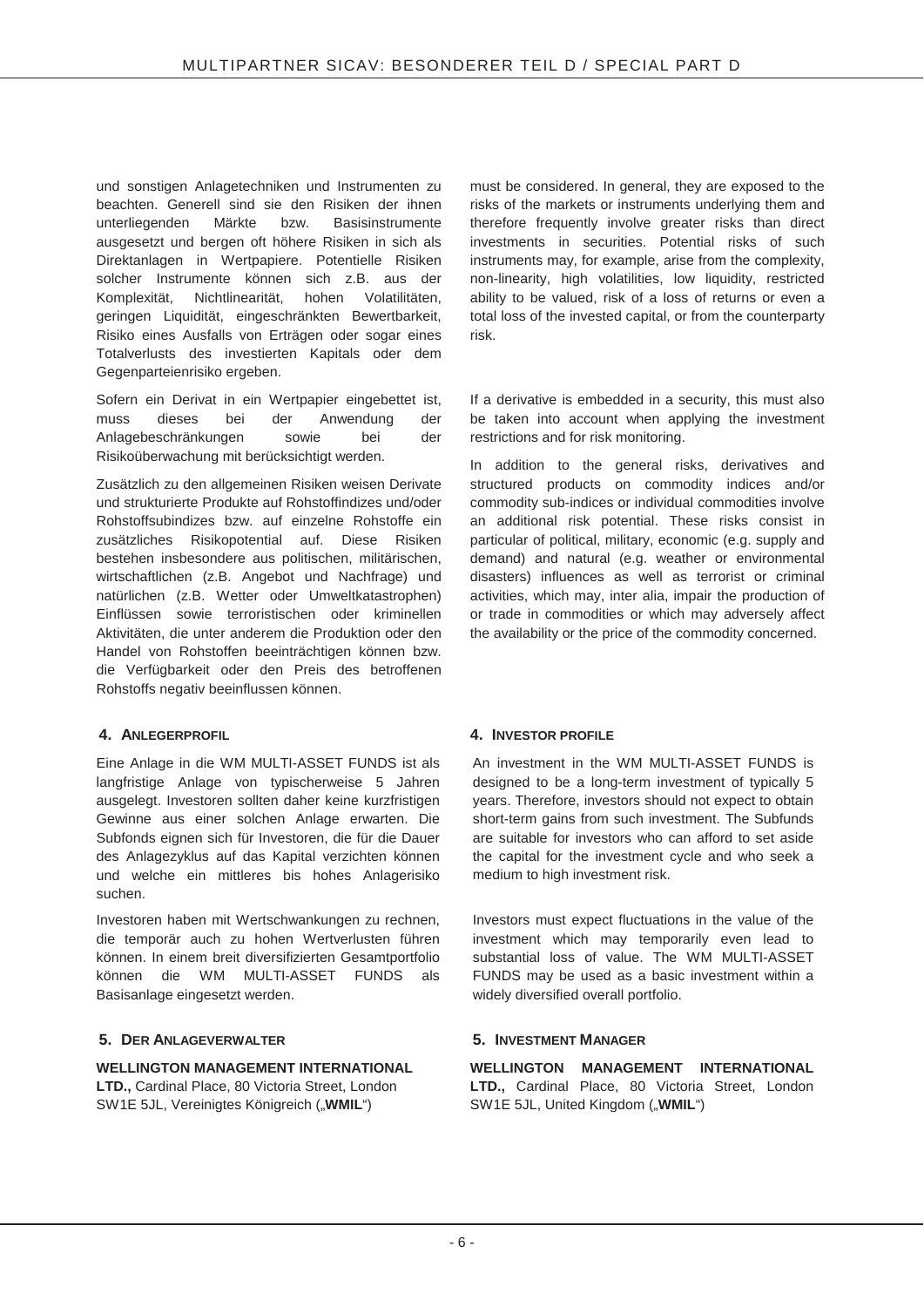WMIL ist eine in England und Wales eingetragene Aktiengesellschaft ("limited company"), die durch die *Financial Conduct Authority* (FCA) im Vereinigten Königreich zum Erbringen von, Vermögensverwaltungsdienstleistungen autorisiert ist.

WMIL ist ermächtigt, unter Berücksichtigung der Anlageziele, -politik und -grenzen der Gesellschaft bzw. des Subfonds und unter der ultimativen Kontrolle der Verwaltungsgesellschaft bzw. des Verwaltungsrats oder der/den von der Verwaltungsgesellschaft bestellten Kontrollstelle/n für die WM MULTI-ASSET FUNDS unmittelbar Anlagen zu tätigen.

### **6. BESCHREIBUNG DER ANTEILE 6. DESCRIPTION OF SHARES**

Nach dem Erstausgabedatum kann die Gesellschaft Anteile des Subfonds in folgenden Kategorien ausgeben:

- A-Anteile: ausschüttend;
- B-Anteile: thesaurierend;
- B1-Anteile: thesaurierend, reduzierte Verkaufsgebühr;
- C-Anteile: thesaurierend (für "institutionelle Investoren", wie nachfolgend definiert);
- x N-Anteile: thesaurierend (für bestimmte Investoren, wie nachfolgend definiert);
- Na-Anteile: ausschüttend (für bestimmte Investoren, wie nachfolgend definiert)

Es werden nur Anteile in Namensform ausgegeben. Only registered Shares will be issued.

Die Gesellschaft kann Anteile sowohl in der Rechnungswährung GBP der Subfonds als auch in EUR/CHF/USD anbieten. Die jeweils verfügbaren Anteilskategorien können bei der Hauptverwaltungsstelle bzw. bei den Informationsoder Vertriebsstellen erfragt werden.

**C-Anteile** werden nur an "institutionelle Investoren" im Sinne von Artikel 174 des Gesetzes von 2010, d.h. grundsätzlich Firmen mit juristischer Rechtspersönlichkeit oder mit gleichwertiger Gesellschaftsform ausgegeben, welche diese Anteile entweder in ihrem eigenen Geschäftsvermögen oder im Rahmen eines Mandatsverhältnisses für institutionelle Investoren im vorgenannten Sinne halten bzw. ausschliesslich an letztere weiterverkaufen oder im Rahmen von Vermögensverwaltungsmandaten im eigenen Namen und für Rechnung Dritter einsetzen (vgl. zur Mindestzeichnung die nachfolgenden Kapitel "Ausgabe der Anteile" und "Umtausch von Anteilen").

WMIL is a limited company registered in England and Wales and authorised by the Financial Conduct Authority (FCA) in the UK to provide investment management services.

WMIL is authorised to make investments directly for the WM MULTI-ASSET FUNDS, taking into account the investment objectives, policy and limits of the Company or the Subfund, as applicable, and under the ultimate supervision of the Management Company or the Board of Directors or the auditor(s) appointed by the Management Company.

After the initial issue date, the Company may issue Shares of the Subfund in the following categories:

- A-Shares: distributing;
- B-Shares: accumulating;
- B1-Shares: accumulating, reduced selling fee
- C-Shares: accumulating (for "institutional investors" as described hereafter);
- N-Shares: accumulating (for determined investors, as defined subsequently);
- Na-Shares: distributing (for determined investors, as defined subsequently).

The Company may issue Shares both in the accounting currency of the Subfunds, GBP, as well as in EUR/CHF/USD. Details of the share categories available at any one time may be requested from the Central administration or the information agents or distributors.

**C-Shares** are issued only to "institutional investors" within the meaning of Article 174 of the 2010 Law, i.e. in principle as companies constituted as a corporate legal entity or equivalent legal form which hold these Shares either as part of their own business assets or under contract on behalf of institutional investors as defined above, or else reselling the Shares exclusively to institutional investors or using them on their own behalf and for account of third parties within the scope of discretionary portfolio management (re. minimum subscriptions, see the section "Issue of Shares" and "Switching of Shares").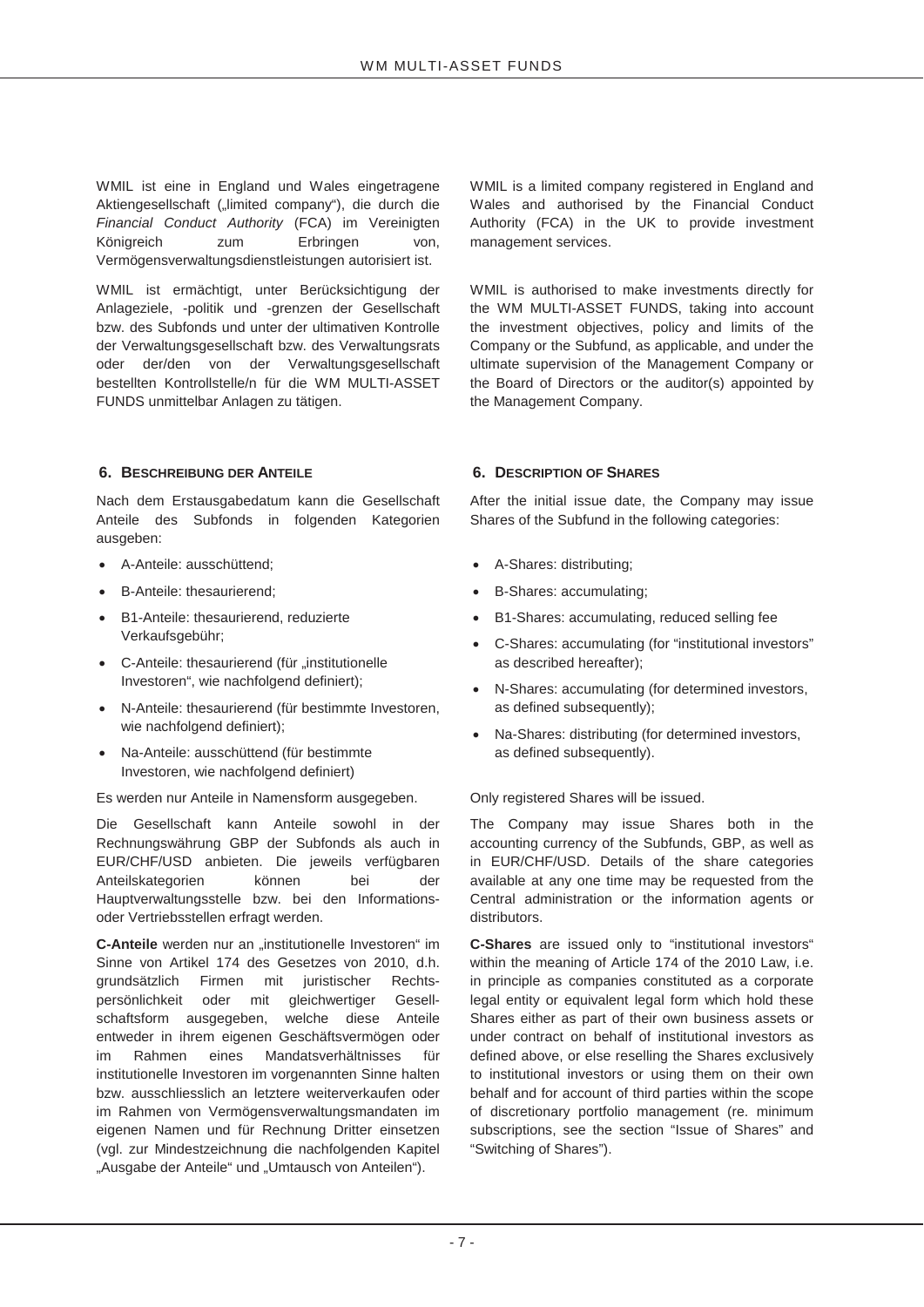**N-** und **Na-Anteile** werden ausschliesslich an Vertriebsstellen bzw. Investoren mit Domizil im Vereinigten Königreich sowie an bestimmte weitere Vertriebsstellen in anderen Vertriebsmärkten ausgegeben, sofern der Verwaltungsrat der Gesellschaft für letztere eine besondere Ermächtigung zum Vertrieb der N- und/oder Na-Anteile beschlossen hat. Die Liste mit den entsprechenden Ländern, in welchen N- und/oder Na-Anteile ausgegeben werden, ist bei der Verwaltungsgesellschaft erhältlich. Andere Vertriebsstellen dürfen keine N- und/oder Na-Anteile erwerben.

### **7. AUSSCHÜTTUNGSPOLITIK 7. DIVIDEND POLICY**

Die Gesellschaft beabsichtigt, in Übereinstimmung mit den luxemburgischen Gesetzen, der Satzung und diesem Rechtsprospekt, für ausschüttende Anteile folgende Ausschüttungspolitik:

- Jährliche vollständige Ausschüttung der im betreffenden Subfonds erzielten Erträge (Zinsen, Dividenden, sonstige Erträge).
- Zurückhalten der im Subfonds erzielten Kapital- und Devisengewinne.

Die Gesellschaft behält sich vor, die Ausschüttungspolitik, insbesondere auch aus steuerlichen Überlegungen, im Interesse der Aktionäre jederzeit zu ändern.

### **8. GEBÜHREN UND KOSTEN 8. FEES AND COSTS**

### A) Pauschal-Gebühr **A)** Total Fee

Für die Tätigkeit der Verwaltungsgesellschaft, der Depotbank, der Hauptverwaltungsstelle, der Hauptzahlstelle, der Namensregister- und Umschreibungsstelle, des Anlageverwalters, der Zahlstellen, Vertreter und Vertriebsstellen sowie für Beratungs- und Unterstützungstätigkeiten wird auf der Basis des Nettoinventarwerts ("NIW") der Subfonds zu dessen Lasten eine jährliche allgemeine maximale Gebühr ("Pauschal-Gebühr") wie folgt erhoben:

**N-** and **Na-Shares** are issued exclusively to distributors or, respectively, investors domiciled in the United Kingdom and to other defined distributors in other distribution markets, provided the Board of Directors of the Company has decided on a special authorisation for the distribution of N- and/or Na-Shares. The list of the corresponding countries in which N- and/or Na-Shares will be issued is available from the Management Company. All other distributors are not allowed to acquire N- and Na-Shares.

The Company intends to apply the following dividend policy in respect of distributing Shares, in accordance with the laws of Luxembourg, the Articles of Association and this Prospectus:

- Annual payment in full of the income earned in the respective Subfunds (interest, dividends, other income).
- Retention of the capital and exchange rate gains earned in the Subfunds.

The Company reserves the right to change the dividend policy at any time, particularly for tax reasons, in the interest of the investors.

For the activities of the Management Company, the custodian bank, the administrator, the principal paying agent, the registrar and transfer agent, the Investment Manager, the paying agents, representatives and distributors as well as for advisory and supporting activities, an annual general maximum fee ("Total Fee") is levied on the basis of the net asset value ("**NAV**") of the Subfunds and charged to the respective Subfund as follows: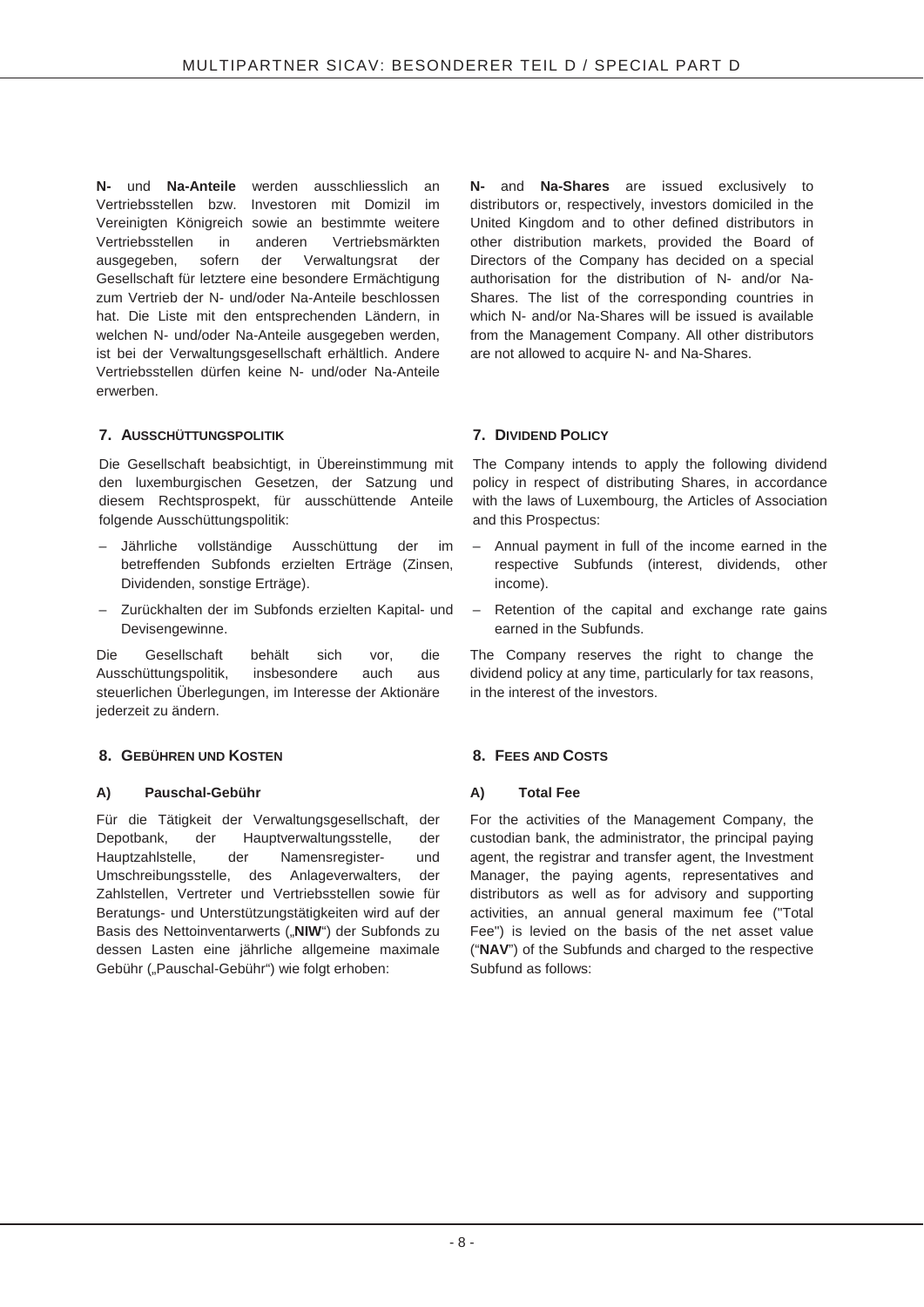| <b>Subfonds / Subfund</b>                                                                   | Max. Pauschal-Gebühr p.a. in % des NIW / |             |          |          |           |  |
|---------------------------------------------------------------------------------------------|------------------------------------------|-------------|----------|----------|-----------|--|
|                                                                                             | max. Total Fee p.a. in % of the NAV      |             |          |          |           |  |
| <b>Anteile / Shares</b>                                                                     | A                                        | <b>B/B1</b> | С        | N        | <b>Na</b> |  |
| WM MULTI-ASSET GROWTH                                                                       | 1.70%                                    | 2.45%       | 1.05%    | 1.40%    | 1.40%     |  |
| WM MULTI-ASSET CONSERVATIVE                                                                 | 1.70%                                    | 2.45%       | 1.05%    | 1.40%    | 1.40%     |  |
| WM MULTI-ASSET MODERATE                                                                     | 1.70%                                    | 2.45%       | 1.05%    | 1.40%    | 1.40%     |  |
| Die Pauschal-Gebühr wird wie folgt aufgeteilt / The Total Fee will be allocated as follows: |                                          |             |          |          |           |  |
| Maximale Entschädigung für den Anlageverwalter /                                            | 0.85%                                    | 0.85%       | 0.70%    | 1.05%    | 1.05%     |  |
| Maximum remuneration for the Investment Manager                                             |                                          |             |          |          |           |  |
| Maximale Entschädigung für die Vertriebsstellen /                                           | 0.50%                                    | 1.25%       | $\Omega$ | $\Omega$ | $\Omega$  |  |
| Maximum remuneration for distributors                                                       |                                          |             |          |          |           |  |
| Maximale Entschädigung für übrige Funktionen                                                | 0.35%                                    | 0.35%       | 0.35%    | 0.35%    | 0.35%     |  |
| Maximum remuneration for remaining functions                                                |                                          |             |          |          |           |  |

Im Zusammenhang mit dem Vertrieb, Anbieten oder Halten von **C-/N-/Na-Anteilen** werden den Vertriebsstellen keine Kommissionen für allfällige Vertriebsleistungen bezahlt.

Die Gesellschaft zahlt ferner aus dem NIW der Subfonds die im Kapitel "Gebühren und Kosten" des Allgemeinen Teils beschriebenen Kosten.

### **B)** Performance Fee B) Performance Fee

Bezüglich der WM MULTI-ASSET FUNDS wird keine Performance Fee erhoben.

### **C) Hinweise aufgrund der Dachfonds-Struktur C) Information Due to Fund-of-Fund Structure**

Zusätzlich zu den Kosten, welche auf das Vermögen der Subfonds gemäss den Bestimmungen dieses Prospektes und der Satzung erhoben werden, können bei den Zielfonds Kosten für die Verwaltung, die Depotbank, Wirtschaftsprüfer, Steuern sowie sonstige Kosten, Provisionen und Gebühren anfallen. Es kann somit eine Mehrfachbelastung mit gleichartigen Kosten erfolgen. Die Verwaltungsgebühren, die den Zielfonds von ihren jeweiligen Dienstleistern belastet werden, betragen maximal 2.00%.

### **9. AUSGABE DER ANTEILE 9. ISSUE OF SHARES**

### **Allgemein**

Nach Ablauf der Erstzeichnungsfrist werden Anteile der WM MULTI-ASSET FUNDS an jedem Bewertungstag ausgegeben. Der Ausgabepreis gründet auf dem NIW der Anteile am jeweils anwendbaren Bewertungstag und wird auf zwei Stellen

Distributors are not paid any commission for distribution activities undertaken in connection with the sale, offering or holding of **C-/N-/Na-Shares**.

In addition, the Company shall pay out of the NAV of the Subfunds the costs described in the section "Fees and costs" of the General Part.

In relation to the WM MULTI-ASSET FUNDS, no performance fee will be levied.

In addition to the costs that will be charged to the Subfunds' assets pursuant to the provisions of this Prospectus and the Articles of Association, costs may accrue on target fund level for administration, custodian, auditors, taxes and other costs, provisions and fees. As a consequence, a multiple charging of similar costs may occur. The management fees that are charged to the target funds by their respective servicers will amount to no more than 2.00%.

### **General**

On expiry of the initial subscription period, the Shares in the WM MULTI-ASSET FUNDS will be issued on each Valuation Day. The Issue Price is based on the NAV of the Shares on the applicable Valuation Day and will be rounded to two decimal places.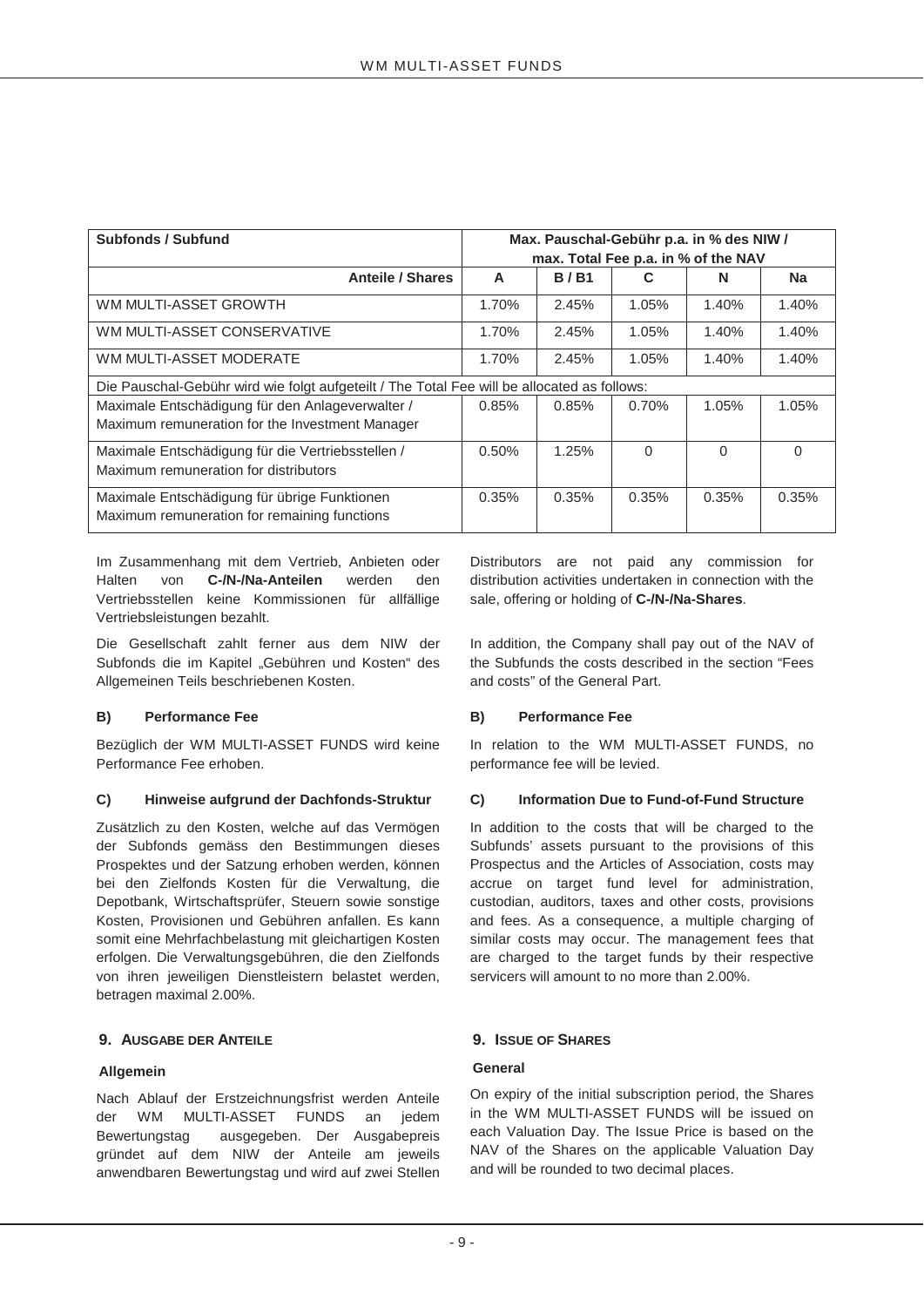nach dem Komma gerundet.

In Anwendung der im Allgemeinen Teil enthaltenen Bestimmungen kann eine Verkaufsgebühr von max. 5% dazugeschlagen werden. Bei der Zeichnung von B1-Anteilen kann eine Verkaufsgebühr von max. 0.5% erhoben werden.

#### **Mindestzeichnungsbetrag**

Bei erstmaliger Zeichnung von A-/B-/B1-/N-/Na-Anteilen gilt jeweils ein Mindestzeichnungsbetrag von GBP/USD/EUR/CHF 10'000.

Bei erstmaliger Zeichnung von C-Anteilen gilt jeweils ein Mindestzeichnungsbetrag von GBP/USD/EUR/CHF 500'000.

Der Verwaltungsrat der Gesellschaft kann nach eigenem Ermessen Erstzeichnungsanträge über einen niedrigeren Betrag als den angegebenen Mindestzeichnungsbetrag akzeptieren. Bei Folgezeichnungen von C-Anteilen ist kein Mindestzeichnungsbetrag vorgesehen.

#### **Antragsverfahren**

Anleger können jederzeit Anteile der WM MULTI-ASSET FUNDS bei der im Allgemeinen Teil des Prospekts genannten Namensregister- und Umschreibungsstelle bzw. Hauptzahlstelle im Luxemburg (oder bei ggf. in einzelnen Vertriebsländern bestellten lokalen Vertriebs- bzw. Zahlstellen) zeichnen. Dabei ist die genaue Identität des Zeichners, der Name des Subfonds und welche Anteilskategorie gezeichnet wird, anzugeben.

Für alle Zeichnungen von Anteilen der WM MULTI-ASSET FUNDS, die bei der Namensregister- und Umschreibungsstelle an einem Bewertungstag bis spätestens um 9.00 a.m. Luxemburger Ortszeit (cut-off Zeit) eintreffen, gilt der am darauffolgenden Bewertungstag ermittelte Ausgabepreis. Für nach diesem Zeitpunkt bei der Namensregister- und Umschreibungsstelle eintreffende Zeichnungen gilt der Ausgabepreis des übernächsten Bewertungstages.

Der Gesamtbetrag der Zeichnung muss innerhalb von drei (3) Bankarbeitstagen nach dem entsprechenden Bewertungstag auf dem im Allgemeinen Prospektteil angegebenen Konto wertmässig gutgeschrieben sein.

Es werden keine Anteilsscheine oder Anteilszertifikate ausgeliefert.

Die Gesellschaft behält sich das Recht vor, Anträge abzulehnen oder nur zum Teil anzunehmen oder ergänzende Informationen und Dokumente zu verlangen. Wird ein Antrag ganz oder teilweise abgelehnt, wird der Zeichnungsbetrag oder der entsprechende Saldo dem Zeichner rücküberwiesen.

Pursuant to the provisions contained in the General Part, a selling fee of up to 5% may be added. In the case of subscription of B1-Shares, a selling fee of up to 0.5% may be levied.

#### **Minimum Subscription Amount**

In the case of A-/B-/B1-/N-/Na--Shares, the initial minimum subscription amount is, in each case, GBP/USD/EUR/CHF 10,000.

In the case of C-Shares, the initial minimum subscription amount is, in each case, GBP/USD/EUR/CHF 500,000.

The Company's Board of Directors may at its own discretion accept initial subscription applications for an amount lower than the stated minimum subscription amount. Further subscriptions of C-Shares are not subject to a minimum subscription amount.

#### **Application Procedure**

Investors may at any time subscribe Shares in the WM MULTI-ASSET FUNDS at the Registrar and Transfer Agent or Principal Paying Agent in Luxembourg mentioned in the General Part of this Prospectus (or, as the case may be, at local distributors and paying agents appointed in particular distribution countries). The exact identity of the subscriber, the name of the Subfund, and which share category will be subscribed for must be stated.

All subscriptions for Shares in the WM MULTI-ASSET FUNDS received by the Registrar and Transfer Agent on a Valuation Day no later than 9:00 a.m. Luxembourg local time (cut-off time), will be handled at the Issue Price, which will be calculated on the next Valuation Day. Subscriptions received by the Registrar and Transfer Agent after this time will be handled at the Issue Price of the Valuation Day after the next Valuation Day.

The total amount of the subscription must be transferred to the account described in the General Part of this Prospectus within three (3) banking days from the applicable Valuation Day.

Share coupons or certificates will not be delivered.

The Company reserves the right to reject applications or to accept them only in part or to require further information and/or documents. If an application is rejected in full or in part, the subscription amount or the corresponding balance is returned to the applicant.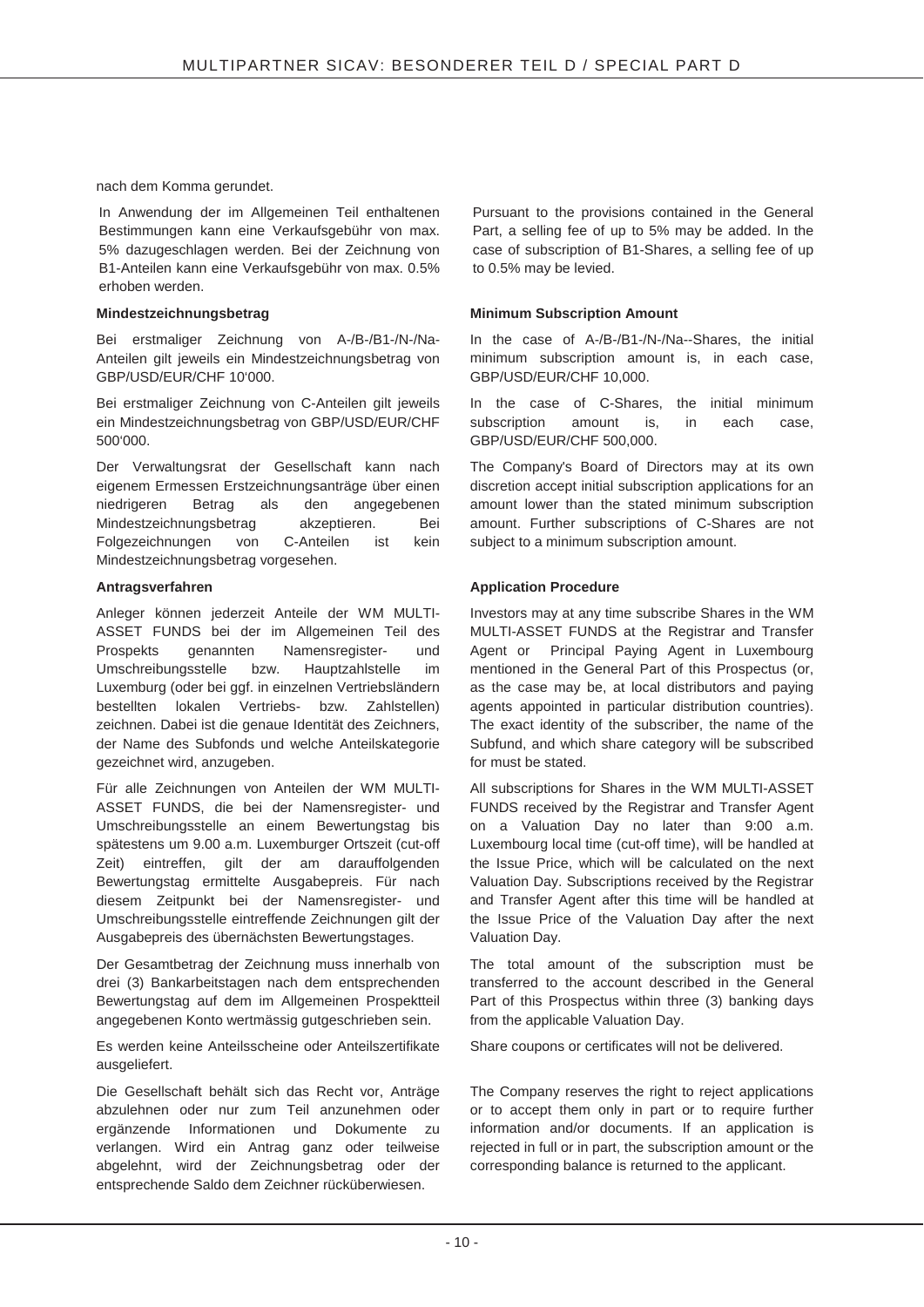#### **10. RÜCKNAHME VON ANTEILEN 10. REDEMPTION OF SHARES**

Anteile der Subfonds werden an jedem Bewertungstag durch Antrag an die im Allgemeinen Teil des Prospekts genannten Namensregister- und Umschreibungsstelle bzw. Hauptzahlstelle im Luxemburg (oder an ggf. in einzelnen Vertriebsländern bestellte lokale Vertriebsbzw. Zahlstellen) zurückgenommen.

Für alle Anträge auf Rücknahmen von Anteilen der WM MULTI-ASSET FUNDS, die bei der Namensregister- und Umschreibungsstelle an einem Bewertungstag bis spätestens um 9.00 a.m. Luxemburger Ortszeit (cut-off Zeit) eintreffen, gilt der am darauffolgenden Bewertungstag ermittelte Rücknahmepreis. Für nach diesem Zeitpunkt bei der Namensregister- und Umschreibungsstelle eintreffende Anträge gilt der Rücknahmepreis des übernächsten Bewertungstages.

Der Rücknahmepreis gründet auf dem NIW der Anteile am jeweils anwendbaren Bewertungstag und wird auf zwei Stellen nach dem Komma gerundet.

### **11. UMTAUSCH VON ANTEILEN 11. SWITCHING OF SHARES**

Anteile der Subfonds können gegen Zahlung einer Umtauschgebühr von maximal 2% des NIW der vorgenannten Anteile in Anteile von anderen Subfonds der Gesellschaft umgetauscht werden, in welche ein solcher Umtausch gestattet ist.

Andere Anteile können nur in C-, N- oder Na-Anteile umgetauscht werden, wenn der Aktionär sämtliche Voraussetzungen für die Zeichnung solcher Anteile, wie oben beschrieben, erfüllt.

Bei jedem ersten Umtausch in A-/B-/B1-/C-/N-/Na-Anteile muss jeweils der Mindestumtauschwert gemäss den Angaben oben ("Mindestzeichnungsbetrag") gegeben sein.

Im übrigen gelten für Anträge auf den Umtausch von Anteilen die gleichen Modalitäten wie für die Rücknahme von Anteilen, und es finden die Bestimmungen des Allgemeinen Prospektteils Anwendung.

### **12. ÜBERSICHT ÜBER DIE ANTEILSKATEGORIEN 12. OVERVIEW OF THE SHARE CATEGORIES**

Die folgende Tabelle bietet einen schematischen Überblick über die wichtigsten Eigenschaften des Subfonds bzw. Anteilskategorien. Sie ersetzt nicht die Lektüre des Prospekts.

The Shares in the Subfunds will be redeemed on any Valuation Day on application to the Registrar and Transfer Agent / Principal Paying Agent in Luxembourg as mentioned in the General Part of the Prospectus (or, as the case may be, at local distributors and paying agents appointed in particular distribution countries).

All requests for redemptions in Shares in the WM MULTI-ASSET FUNDS received by the Registrar and Transfer Agent on a Valuation Day no later than 9:00 a.m. Luxembourg local time (cut-off time), will be handled at the Redemption Price, which will be calculated on the next Valuation Day. Redemption requests received by the Registrar and Transfer Agent after this time will be handled at the Redemption Price of the Valuation Day after the next Valuation Day.

The Redemption Price will be based on the NAV of the Shares on the applicable Valuation Day and will be rounded to two decimal places.

Shares in the Subfunds may be switched for Shares in other Subfunds of the Company for which such switch is allowed, upon payment of a switching fee of a maximum of 2% of the NAV of said Shares.

Other Shares may only be switched into C-, N- or Na-Shares if the shareholder fulfills all conditions for the subscription of such Shares, as described above.

For every first switch into A-/B-/B1-/C-/N-/Na-Shares, the minimal switching amount pursuant to the indications above ("Minimum Subscription Amount") must be given.

Apart from that, for requests for the switching of Shares, the same modalities as for the redemptions of Shares will apply, and the provisions of the General Part of the Prospectus will apply.

The following table offers a schematic overview of the most important characteristics of the individual Subfunds or share categories. It is not a substitute for reading the Prospectus.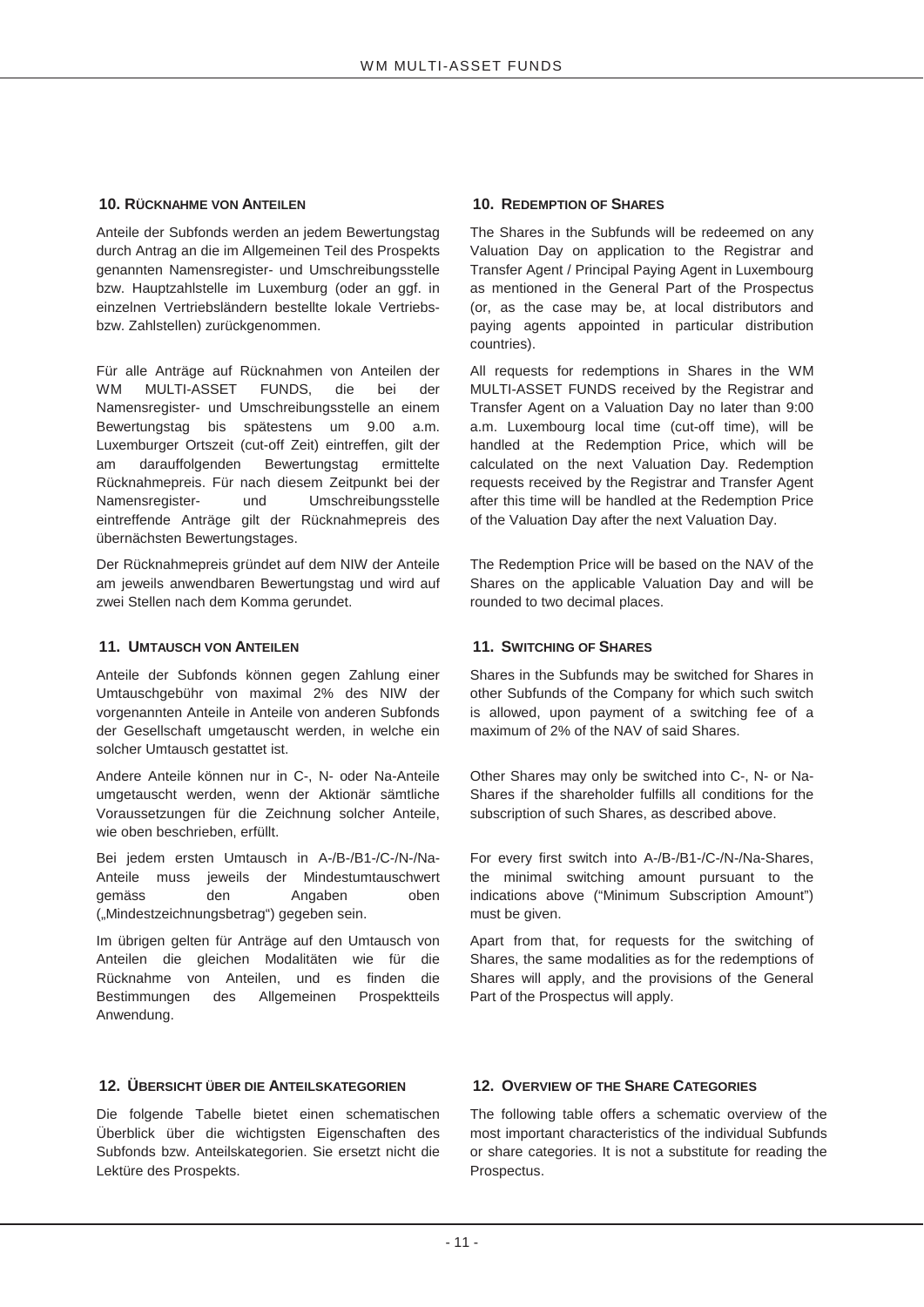| <b>Bezeichnung des</b><br>Subfonds / Name of<br>the Subfund | Anteile /<br><b>Shares</b> | Währung /<br>Currency | <b>ISIN-Code</b> | Aktivierung<br>/ Activation | Mindestzeichnungsbetrag für die<br>Erstzeichnung/<br><b>Minimum Subscription Amount</b><br>for Initial Subscription | Verwaltungs-<br>gebühr (max.)<br>/ Mgmt. Fee<br>(max.) |
|-------------------------------------------------------------|----------------------------|-----------------------|------------------|-----------------------------|---------------------------------------------------------------------------------------------------------------------|--------------------------------------------------------|
| <b>WM MULTI ASSET</b><br><b>GROWTH</b>                      | A                          | GBP                   | LU1106080804     | Tbd                         | GBP 10'000                                                                                                          | 1.70%                                                  |
|                                                             | A-USD                      | <b>USD</b>            | LU1106080713     | Tbd                         | <b>USD 10'000</b>                                                                                                   | 1.70%                                                  |
|                                                             | B                          | GBP                   | LU1106081281     | 03.10.2014                  | GBP 10'000                                                                                                          | 2.45%                                                  |
|                                                             | <b>B-CHF</b>               | CHF                   | LU1106081018     | Tbd                         | CHF 10'000                                                                                                          | 2.45%                                                  |
|                                                             | <b>B-EUR</b>               | <b>EUR</b>            | LU1106081109     | 03.12.2014                  | EUR 10'000                                                                                                          | 2.45%                                                  |
|                                                             | <b>B-USD</b>               | <b>USD</b>            | LU1106080986     | 03.10.2014                  | <b>USD 10'000</b>                                                                                                   | 2.45%                                                  |
|                                                             | B1-GBP                     | <b>GBP</b>            | LU1179327611     | 22.06.2015                  | GBP 10'000                                                                                                          | 2.45%                                                  |
|                                                             | B1-USD                     | <b>USD</b>            | LU1179327454     | 22.06.2015                  | <b>USD 10'000</b>                                                                                                   | 2.45%                                                  |
|                                                             | C                          | <b>GBP</b>            | LU1106081794     | Tbd                         | GBP 500'000                                                                                                         | 1.05%                                                  |
|                                                             | C-CHF                      | CHF                   | LU1106081448     | Tbd                         | CHF 500'000                                                                                                         | 1.05%                                                  |
|                                                             | <b>C-EUR</b>               | <b>EUR</b>            | LU1106081521     | Tbd                         | EUR 500'000                                                                                                         | 1.05%                                                  |
|                                                             | C-USD                      | <b>USD</b>            | LU1106081364     | Tbd                         | USD 500'000                                                                                                         | 1.05%                                                  |
|                                                             | N                          | <b>GBP</b>            | LU1106082172     | Tbd                         | GBP 10'000                                                                                                          | 1.40%                                                  |
|                                                             | N-CHF                      | CHF                   | LU1106081950     | Tbd                         | CHF 10'000                                                                                                          | 1.40%                                                  |
|                                                             | N-EUR                      | <b>EUR</b>            | LU1106082099     | Tbd                         | EUR 10'000                                                                                                          | 1.40%                                                  |
|                                                             | <b>N-USD</b>               | <b>USD</b>            | LU1106081877     | Tbd                         | <b>USD 10'000</b>                                                                                                   | 1.40%                                                  |
|                                                             | Na                         | <b>GBP</b>            | LU1106082339     | Tbd                         | GBP 10'000                                                                                                          | 1.40%                                                  |
|                                                             | Na-USD                     | <b>USD</b>            | LU1106082255     | Tbd                         | <b>USD 10'000</b>                                                                                                   | 1.40%                                                  |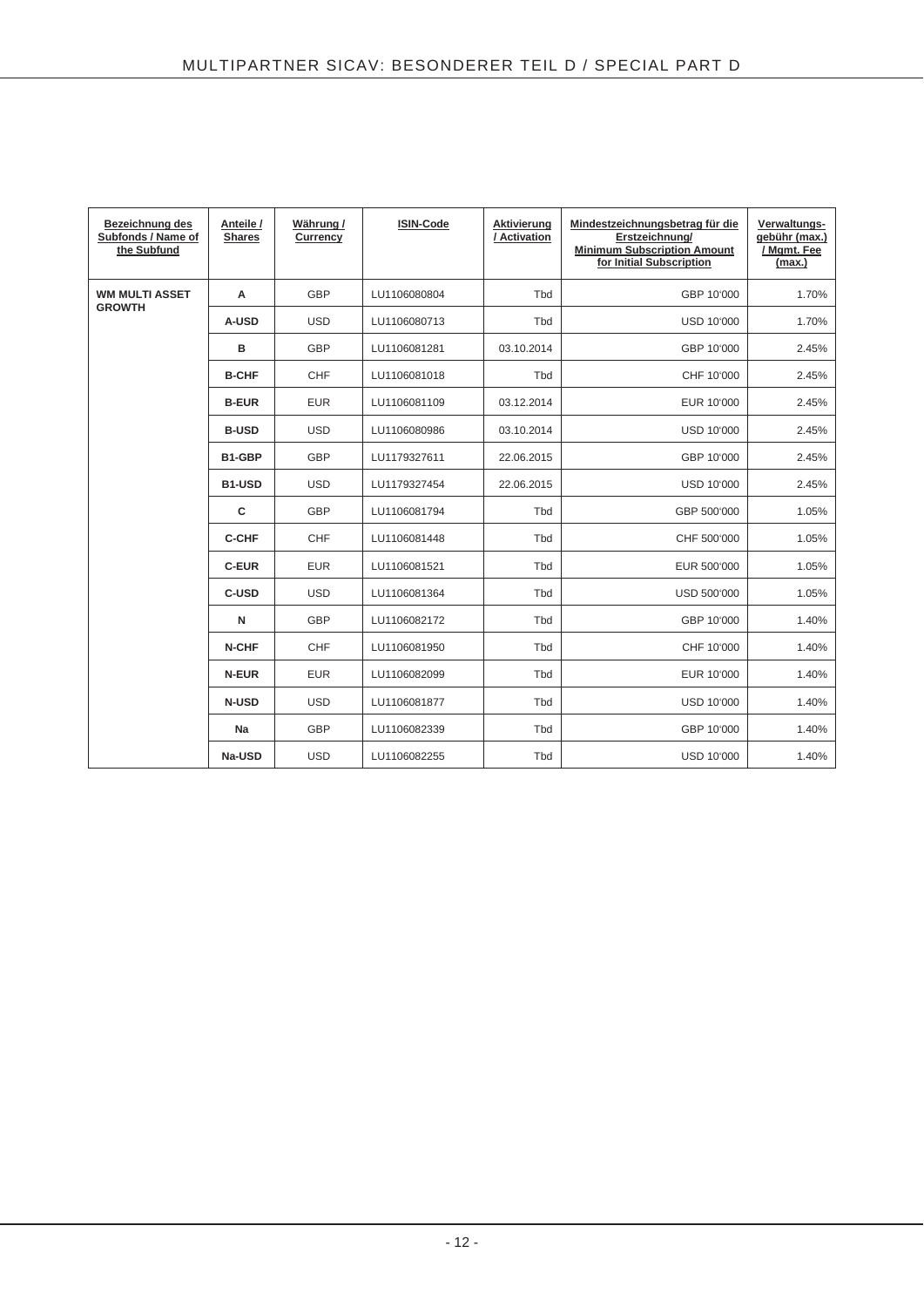| Bezeichnung des<br>Subfonds / Name of<br>the Subfund | Anteile /<br><b>Shares</b> | Währung /<br>Currency | <b>ISIN-Code</b> | Aktivierung<br>/ Activation | Mindestzeichnungsbetrag für die<br>Erstzeichnung/<br><b>Minimum Subscription Amount</b><br>for Initial Subscription | Verwaltungs-<br>gebühr (max.)<br>/ Mgmt. Fee<br>(max.) |
|------------------------------------------------------|----------------------------|-----------------------|------------------|-----------------------------|---------------------------------------------------------------------------------------------------------------------|--------------------------------------------------------|
| <b>WM MULTI ASSET</b>                                | Α                          | <b>GBP</b>            | LU1106082503     | Tbd                         | GBP 10'000                                                                                                          | 1.70%                                                  |
| <b>CONSERVATIVE</b>                                  | A-USD                      | <b>USD</b>            | LU1106082412     | Tbd                         | USD 10'000                                                                                                          | 1.70%                                                  |
|                                                      | в                          | <b>GBP</b>            | LU1106082925     | 03.10.2014                  | GBP 10'000                                                                                                          | 2.45%                                                  |
|                                                      | <b>B-CHF</b>               | CHF                   | LU1106082768     | Tbd                         | CHF 10'000                                                                                                          | 2.45%                                                  |
|                                                      | <b>B-EUR</b>               | <b>EUR</b>            | LU1106082842     | 09.02.2015                  | EUR 10'000                                                                                                          | 2.45%                                                  |
|                                                      | <b>B-USD</b>               | <b>USD</b>            | LU1106082685     | 03.10.2014                  | <b>USD 10'000</b>                                                                                                   | 2.45%                                                  |
|                                                      | B1-GBP                     | <b>GBP</b>            | LU1179328346     | 22.06.2015                  | GBP 10'000                                                                                                          | 2.45%                                                  |
|                                                      | B1-USD                     | <b>USD</b>            | LU1179327967     | 22.06.2015                  | <b>USD 10'000</b>                                                                                                   | 2.45%                                                  |
|                                                      | C                          | <b>GBP</b>            | LU1106083493     | Tbd                         | GBP 500'000                                                                                                         | 1.05%                                                  |
|                                                      | <b>C-CHF</b>               | <b>CHF</b>            | LU1106083147     | Tbd                         | CHF 500'000                                                                                                         | 1.05%                                                  |
|                                                      | <b>C-EUR</b>               | <b>EUR</b>            | LU1106083220     | Tbd                         | EUR 500'000                                                                                                         | 1.05%                                                  |
|                                                      | <b>C-USD</b>               | <b>USD</b>            | LU1106083063     | Tbd                         | USD 500'000                                                                                                         | 1.05%                                                  |
|                                                      | N                          | GBP                   | LU1106083816     | Tbd                         | GBP 10'000                                                                                                          | 1.40%                                                  |
|                                                      | N-CHF                      | <b>CHF</b>            | LU1106083659     | Tbd                         | CHF 10'000                                                                                                          | 1.40%                                                  |
|                                                      | N-EUR                      | <b>EUR</b>            | LU1106083733     | Tbd                         | EUR 10'000                                                                                                          | 1.40%                                                  |
|                                                      | <b>N-USD</b>               | <b>USD</b>            | LU1106083576     | Tbd                         | USD 10'000                                                                                                          | 1.40%                                                  |
|                                                      | Na                         | <b>GBP</b>            | LU1106084038     | Tbd                         | GBP 10'000                                                                                                          | 1.40%                                                  |
|                                                      | Na-USD                     | <b>USD</b>            | LU1106083907     | Tbd                         | <b>USD 10'000</b>                                                                                                   | 1.40%                                                  |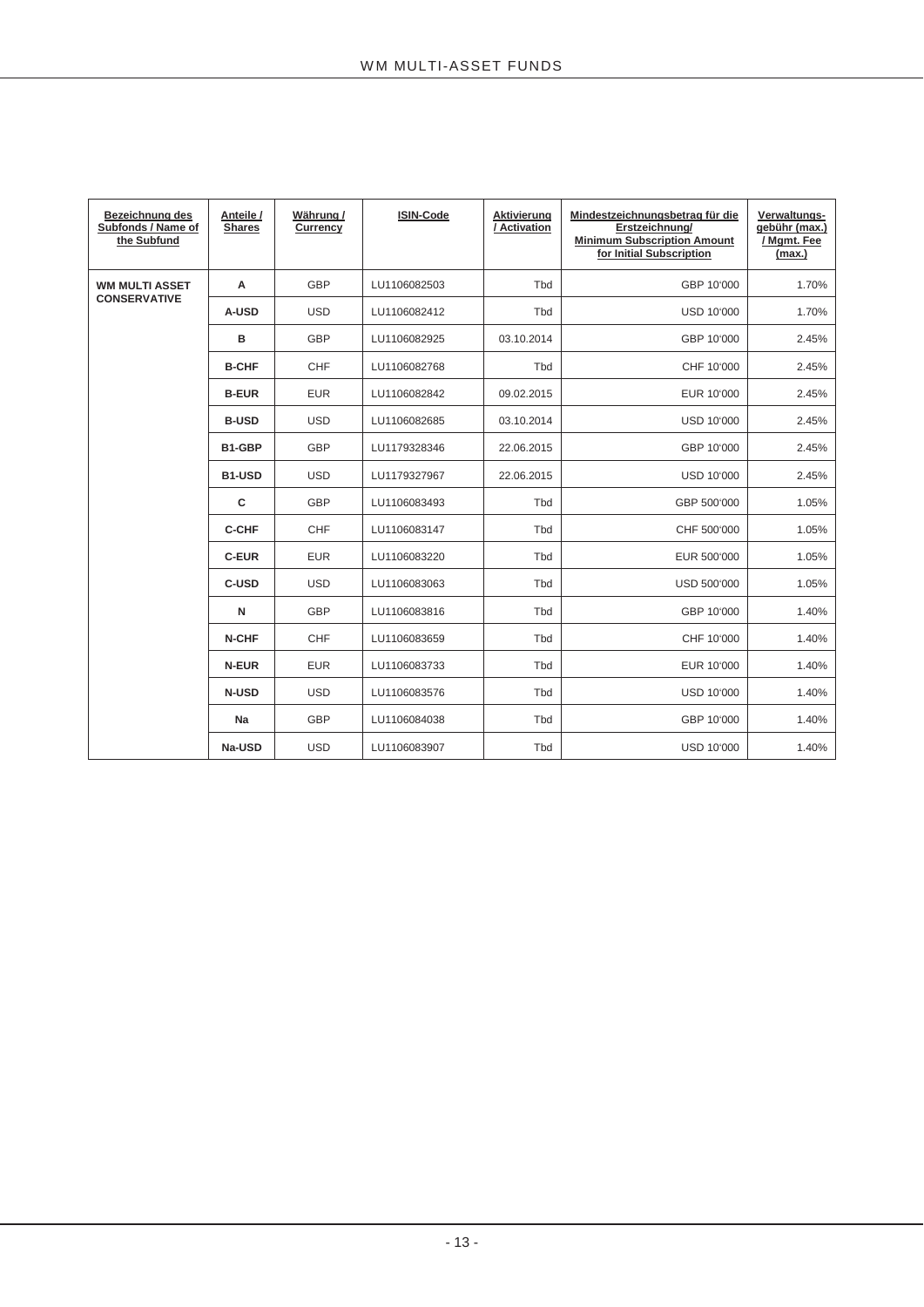| Bezeichnung des<br>Subfonds / Name of<br>the Subfund | Anteile /<br><b>Shares</b> | Währung /<br>Currency | ISIN-Code    | Aktivierung<br>/ Activation | Mindestzeichnungsbetrag für die<br>Erstzeichnung/<br><b>Minimum Subscription Amount</b><br>for Initial Subscription | Verwaltungs-<br>gebühr (max.)<br>/ Mgmt. Fee<br>(max.) |
|------------------------------------------------------|----------------------------|-----------------------|--------------|-----------------------------|---------------------------------------------------------------------------------------------------------------------|--------------------------------------------------------|
| <b>WM MULTI ASSET</b><br><b>MODERATE</b>             | Α                          | <b>GBP</b>            | LU1106084202 | Tbd                         | GBP 10'000                                                                                                          | 1.70%                                                  |
|                                                      | A-USD                      | <b>USD</b>            | LU1106084111 | Tbd                         | USD 10'000                                                                                                          | 1.70%                                                  |
|                                                      | в                          | <b>GBP</b>            | LU1106084897 | 03.10.2014                  | GBP 10'000                                                                                                          | 2.45%                                                  |
|                                                      | <b>B-CHF</b>               | CHF                   | LU1106084541 | Tbd                         | CHF 10'000                                                                                                          | 2.45%                                                  |
|                                                      | <b>B-EUR</b>               | <b>EUR</b>            | LU1106084624 | 11.11.2014                  | EUR 10'000                                                                                                          | 2.45%                                                  |
|                                                      | <b>B-USD</b>               | <b>USD</b>            | LU1106084384 | 03.10.2014                  | <b>USD 10'000</b>                                                                                                   | 2.45%                                                  |
|                                                      | B1-GBP                     | <b>GBP</b>            | LU1179329310 | 22.06.2015                  | GBP 10'000                                                                                                          | 2.45%                                                  |
|                                                      | B1-USD                     | <b>USD</b>            | LU1179328858 | 22.06.2015                  | USD 10'000                                                                                                          | 2.45%                                                  |
|                                                      | C                          | <b>GBP</b>            | LU1106085357 | Tbd                         | GBP 500'000                                                                                                         | 1.05%                                                  |
|                                                      | <b>C-CHF</b>               | <b>CHF</b>            | LU1106085191 | Tbd                         | CHF 500'000                                                                                                         | 1.05%                                                  |
|                                                      | <b>C-EUR</b>               | <b>EUR</b>            | LU1106085274 | Tbd                         | EUR 500'000                                                                                                         | 1.05%                                                  |
|                                                      | C-USD                      | <b>USD</b>            | LU1106084970 | Tbd                         | USD 500'000                                                                                                         | 1.05%                                                  |
|                                                      | $\mathsf{N}$               | <b>GBP</b>            | LU1106085787 | Tbd                         | GBP 10'000                                                                                                          | 1.40%                                                  |
|                                                      | N-CHF                      | <b>CHF</b>            | LU1106085514 | Tbd                         | CHF 10'000                                                                                                          | 1.40%                                                  |
|                                                      | N-EUR                      | <b>EUR</b>            | LU1106085605 | Tbd                         | EUR 10'000                                                                                                          | 1.40%                                                  |
|                                                      | <b>N-USD</b>               | <b>USD</b>            | LU1106085431 | Tbd                         | <b>USD 10'000</b>                                                                                                   | 1.40%                                                  |
|                                                      | Na                         | <b>GBP</b>            | LU1106085944 | Tbd                         | GBP 10'000                                                                                                          | 1.40%                                                  |
|                                                      | Na-USD                     | <b>USD</b>            | LU1106085860 | Tbd                         | <b>USD 10'000</b>                                                                                                   | 1.40%                                                  |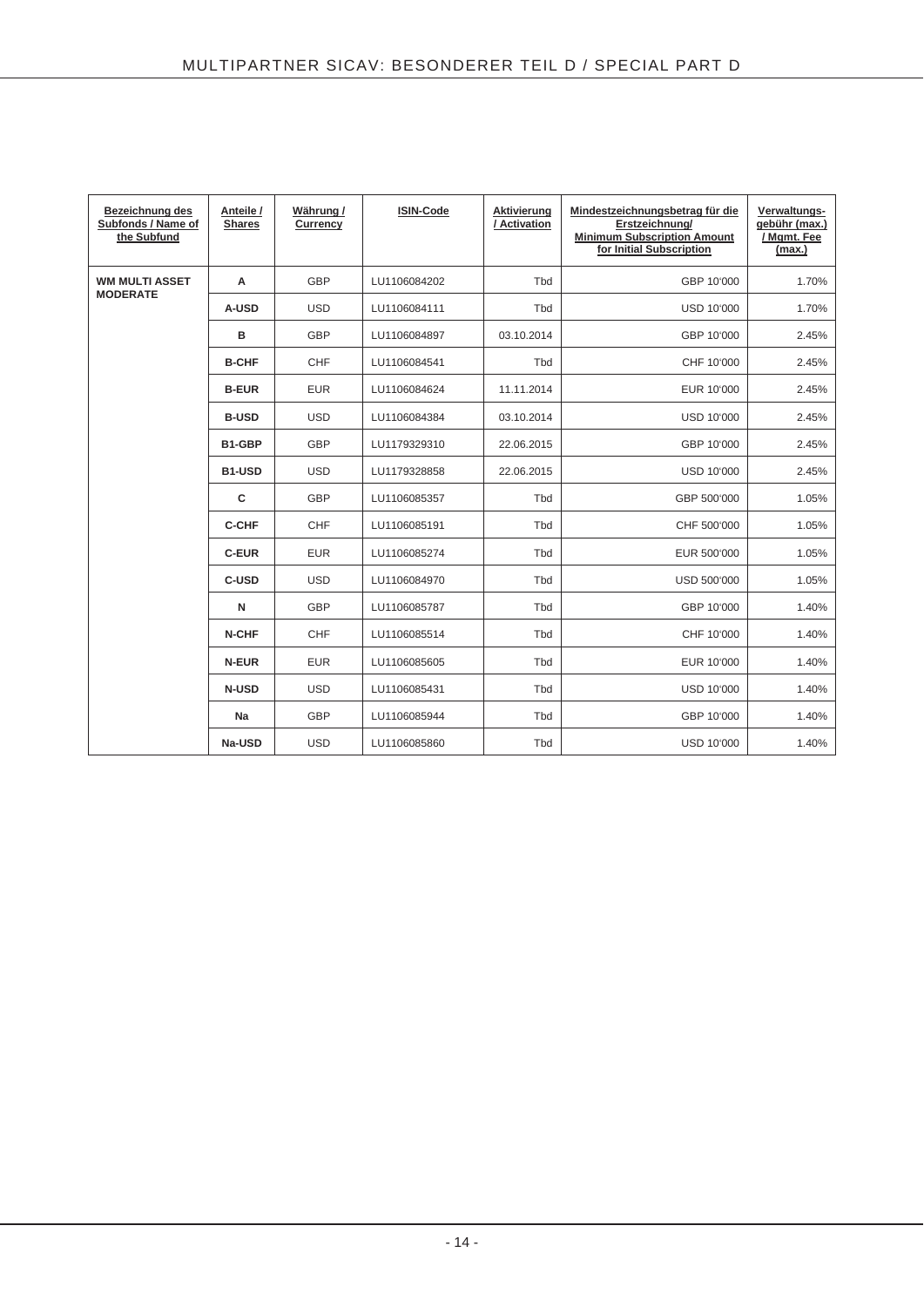## **MULTIPARTNER SICAV**

# **PENTALPHA SHACKLETON GLOBAL EQUITY FUND PENTALPHA ONYX FUND**

Zwei durch die GAM (LUXEMBOURG) S.A., Luxemburg, für die PENTALPHA CAPITAL LTD., London, aufgelegte Subfonds der SICAV luxemburgischen Rechts MULTIPARTNER SICAV

Two Subfunds of the SICAV under Luxembourg law MULTIPARTNER SICAV, established by GAM (LUXEMBOURG) S.A., Luxembourg, on behalf of PENTALPHA CAPITAL LTD., London

# **BESONDERER TEIL F: 15. DEZEMBER 2015**

# **SPECIAL PART F: 15th December 2015**

Dieser Besondere Prospektteil ergänzt den Allgemeinen Teil mit Bezug auf die Subfonds PENTALPHA SHACKLETON GLOBAL EQUITY FUND und PENTALPHA ONYX FUND (die "Subfonds").

Die nachfolgenden Bestimmungen müssen in Verbindung mit dem Allgemeinen Prospektteil gelesen werden.

Die hier enthaltenen Angaben auf Englisch (rechte Spalte) sind nach bestem Wissen und Gewissen der Gesellschaft eine treue Übersetzung der deutschen Originalfassung (linke Spalte). Im Falle von Widersprüchen gilt die Fassung in deutscher Sprache. This Special Part of the Prospectus supplements the General Part with regard to the Subfunds PENTALPHA SHACKLETON GLOBAL EQUITY FUND and PENTALPHA ONYX FUND (the "Subfunds").

The provisions below must be read in conjunction with the General Part of the Prospectus.

The information contained herein in English (right column) is, to the Company's best knowledge and belief, a true translation of the German original version (left column). In the event of contradictions, the German-language version shall prevail.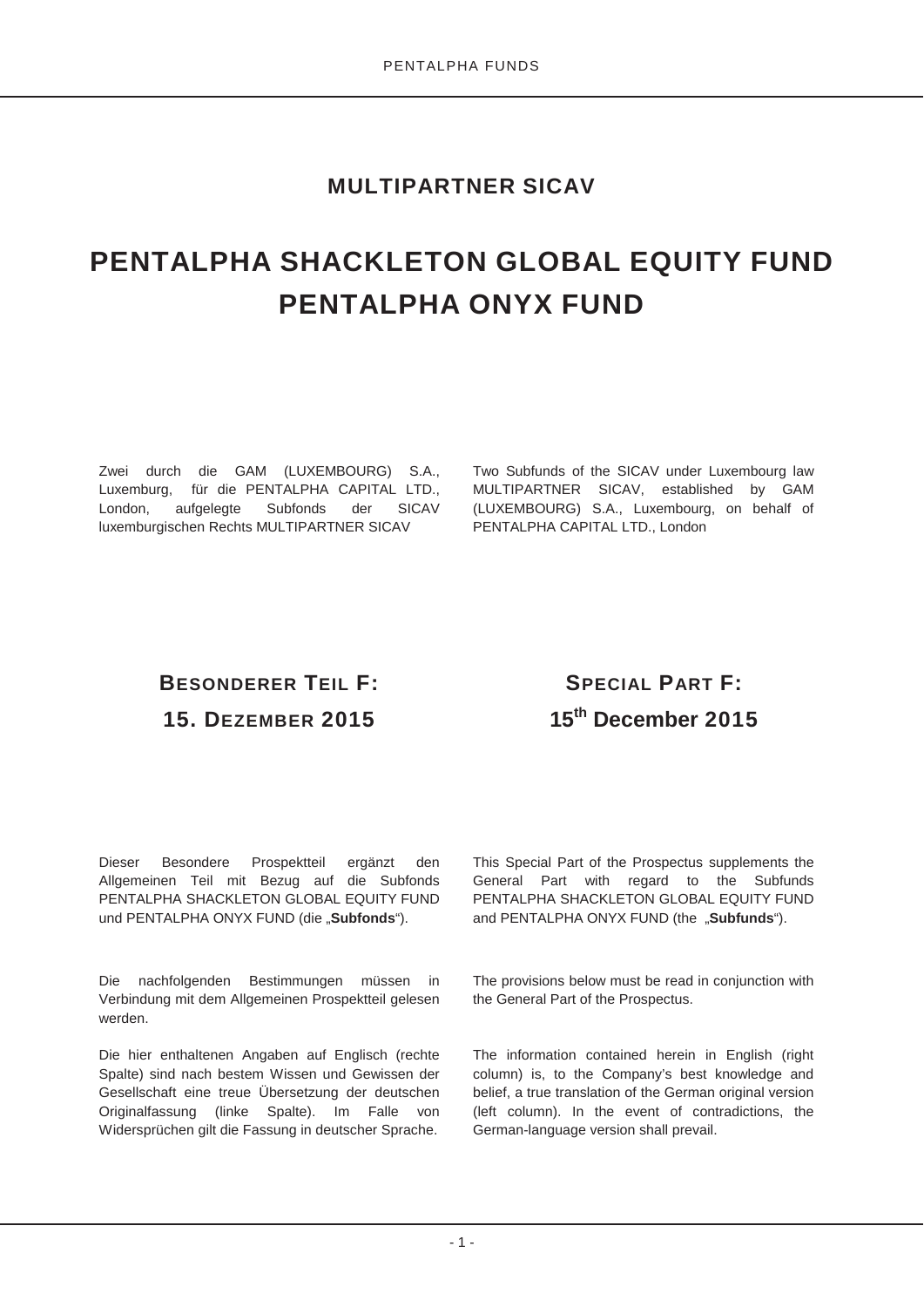### **1. ERSTAUSGABE DER ANTEILE 1. INITIAL ISSUE OF SHARES**

Die Anteile des Subfonds wurden erstmals wie folgt<br>zur Zeichnung aufgelegt. Der angegebene zur Zeichnung aufgelegt. Der angegebene Erstausgabepreis versteht sich pro Anteil, zuzüglich einer Verkaufsgebühr von bis zu maximal 5% des Ausgabepreises.

The Shares of the Subfonds have been issued for subscription for the first time as follows. The indicated initial issue price is per Share plus, as the case may be, a selling fee of up to a maximum of 5% of the Issue Price.

| <b>Subfonds / Subfunds</b>              | Zeichnungsfrist /<br><b>Subscription period</b> | Erstausgabepreis /<br>Initial issue price |
|-----------------------------------------|-------------------------------------------------|-------------------------------------------|
| PENTALPHA SHACKLETON GLOBAL EQUITY FUND | $24.06. - 01.07.2015$                           | EUR 100                                   |
| PENTALPHA ONYX FUND                     | $23. - 30.11.2015$                              | EUR 100                                   |
|                                         |                                                 |                                           |

#### **2.1 ANLAGEZIELE UND -POLITIK DES PENTALPHA SHACKLETON GLOBAL EQUITY FUND**

Das Anlageziel der Gesellschaft ist es, den Wert des Vermögens des PENTALPHA SHACKLETON GLOBAL EQUITY FUND mittelfristig zu erhöhen.

Zu diesem Zweck investiert die Gesellschaft das Vermögen des Subfonds in folgende Anlagen:

(i) Mindestens 51% in Aktien und aktienbezogene Wertpapiere (d.h. handelbare Wertpapiere, die Aktien gleichwertig sind, Wandelanleihen, Optionen auf Aktien sowie Derivatinstrumente, deren Basiswert durch eine Aktie oder ein Aktienindex gebildet wird) von Herausgebern oder Unternehmen, welche entweder ihren Sitz in OECD-Ländern haben oder den überwiegenden Anteil ihrer ökonomischen Aktivitäten in OECD-Ländern ausüben;

(ii) maximal 49% in:

- andere als die im vorgehenden Punkt (i) beschriebenen Aktien und aktienbezogenen Wertpapieren
- Obligationen und Geldmarktinstrumente;
- Sichteinlagen und kündbare Einlagen;
- Strukturierte Produkte (maximal 10%);
- Asset Backed Securities ("ABS"; maximal 10%);
- x Anteile von OGAW oder OGA (Zielfonds), inklusive OGAW mit einer Exchange Traded Funds ("ETF") Struktur, im Sinne und unter den Beschränkungen von Kapitel 5 des Allgemeinen Teils des Prospekts (maximal 10%).

Ferner können insgesamt bis zu 10% des Vermögens des Subfonds in sonstige Anlagen investiert werden,

### **2. ANLAGEZIELE UND -POLITIK 2. INVESTMENT OBJECTIVES AND POLICY**

#### **2.1 INVESTMENT OBJECTIVES AND POLICY OF THE PENTALPHA SHACKLETON GLOBAL EQUITY FUND**

The investment objective of the Company is to increase the value of the assets of the PENTALPHA SHACKLETON GLOBAL EQUITY FUND over the medium term.

To that end, the Company invests the assets of the Subfund in the following assets:

(i) At least 51% in equities and related securities (i.e. negotiable securities equivalent to equities, convertible bonds, options on stocks and derivative instruments, where the underlying instrument is an equity or equity index) of issuers or companies having their registered office or operating predominantly in OECD countries;

(ii) up to max. 49% in:

- equities and related securities other than those referred to in the preceding point (i);
- bonds and money market instruments;
- sight deposits and deposits repayable on demand;
- structured products (max. 10%);
- asset backed securities ("ABS"; max. 10%);
- units of UCITS and/or UCI (target funds), including UCITS with Exchange Traded Funds ("ETF") structure as defined in and subject to the restrictions of chapter 5 of the General Part of the Prospectus (max. 10%).

Furthermore, overall a maximum of 10% of the assets of the Subfund may be invested in other assets, as mentioned under section 5 of the General Part of the Prospectus.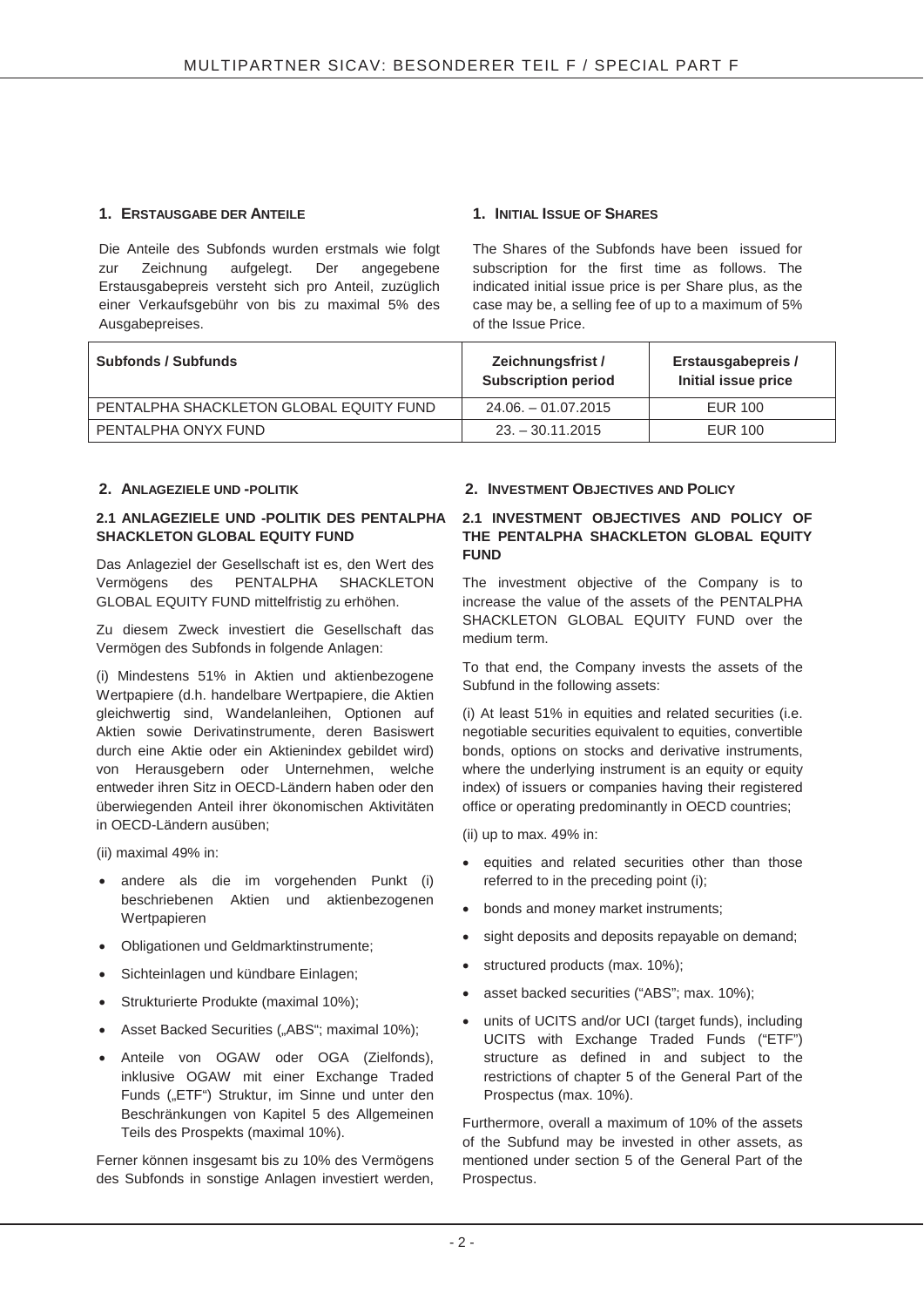die unter Kapitel 5 des Allgemeinen Teils des Prospekts beschrieben sind.

Zwecks Absicherung, Anlage und effizienter Portfolioverwaltung darf der Subfonds überdies in Derivatkontrakte investieren. Die Palette der möglichen Derivate umfasst insbesondere Forwards, Devisentermingeschäfte, Futures, Optionen, Swaps, Optionsscheine auf Wertpapiere, CFD, etc. Ansonsten gelten für den Einsatz von diesen Instrumenten die im Allgemeinen Prospektteil gemachten Angaben. **Im Zusammenhang mit**  Anlagen in Derivate ist der Kapitel "Hinweise **betreffend die Anlage in Derivate" zu beachten.**

Bei der Umsetzung der Anlagepolitik wird die Gesellschaft nur Anlagen einsetzen, die nach Art 41 Absatz 1 des Gesetzes von 2010 sowie nach den hierzu erlassenen Verordnungen und aufsichtsrechtlichen Rundschreiben zulässig sind.

Der Subfonds lautet auf Euro (EUR). Die Anlagen können auf EUR oder auf andere Währungen lauten. Fremdwährungsrisiken können ganz oder teilweise mittels Devisentermingeschäften oder Devisen-Futures und -Optionen gegenüber dem EUR abgesichert werden. Ein Wertverlust aufgrund von Währungskursschwankungen kann nicht ausgeschlossen werden.

#### **2.2 ANLAGEZIELE UND -POLITIK DES PENTALPHA ONYX FUND**

Das Anlageziel der Gesellschaft ist es, einen Kapitalzuwachs des Vermögens des PENTALPHA ONYX FUND und einen positiven langfristigen Rendite zu erzielen.

Zu diesem Zweck investiert die Gesellschaft das Vermögen des Subfonds weltweit in folgende Anlagen:

- i. Aktien und andere Beteiligungspapiere oder -wertrechte von Unternehmen aus anerkannten Ländern;
- ii. fest- und variabel verzinsliche Wertpapiere, Forderungspapiere oder -wertrechte sowie andere verzinsliche Anlagen (inkl. Wandel- und Optionsanleihen, Geldmarktinstrumente, wobei CoCo-Bonds und Hybrid-Bonds zusammen maximal 10% des Vermögens des Subfonds bilden dürfen), Asset Backed Securities ("ABS") und Mortgage Backed Securities ("MBS") (ABS und MBS dürfen zusammen max. 10% des Vermögens des Subfonds bilden) in allen frei konvertierbaren Währungen, die durch Emittenten aus anerkannten Ländern

Moreover, the Subfund may deploy of derivative financial instruments (derivatives) for investment and hedging purposes and in the interests of efficient portfolio management. The range of possible derivatives includes in particular – without being limited to – forwards, foreign exchange contracts, futures, options, swaps, warrants on transferable securities, CFD, etc. Apart from that, for the deployment of these instruments, the specifications made in the General Part of the Prospectus will be applicable. **In connection with investments in derivatives, please refer to the section "Information on Investment in Derivatives".**

When implementing the investment policy, the company will only invest in assets permissible under Article 41 paragraph 1 of the 2010 Law and which are in accordance with all ordinances enacted and supervisory circulars issued thereupon.

The Subfund is denominated in Euro (EUR). The investments may be denominated in EUR or in other currencies. Foreign currency risks may be fully or partially hedged against the EUR by using currency forwards or futures and options on currency. A depreciation caused by exchange-rate fluctuations cannot be ruled out.

#### **2.2 INVESTMENT OBJECTIVES AND POLICY OF THE PENTALPHA ONYX FUND**

The investment objective of the Company is to achieve capital growth of the PENTALPHA ONYX FUND's assets and a positive long-term return.

To that end, the Company invests the assets of the Subfund on a worldwide basis in the following assets:

- i. equities and other equity securities or rights of companies from recognised countries;
- ii. fixed-income or variable-interest securities, debt instruments or rights and other interest-bearing investments (including convertible bonds and bonds with warrants, money market instruments, whereby CoCo-Bonds and Hybrid-Bonds may collectively make up max. 10% of the assets of the Subfund), asset backed securities (ABS) and mortgage backed securities (MBS) (ABS and MBS together accounting for no more than 10% of the Subfund's assets) in all freely convertible currencies issued or guaranteed by issuers from recognised countries;
- iii. sight deposits and callable deposits;
- iv. units in other UCITS and/or other UCIs, including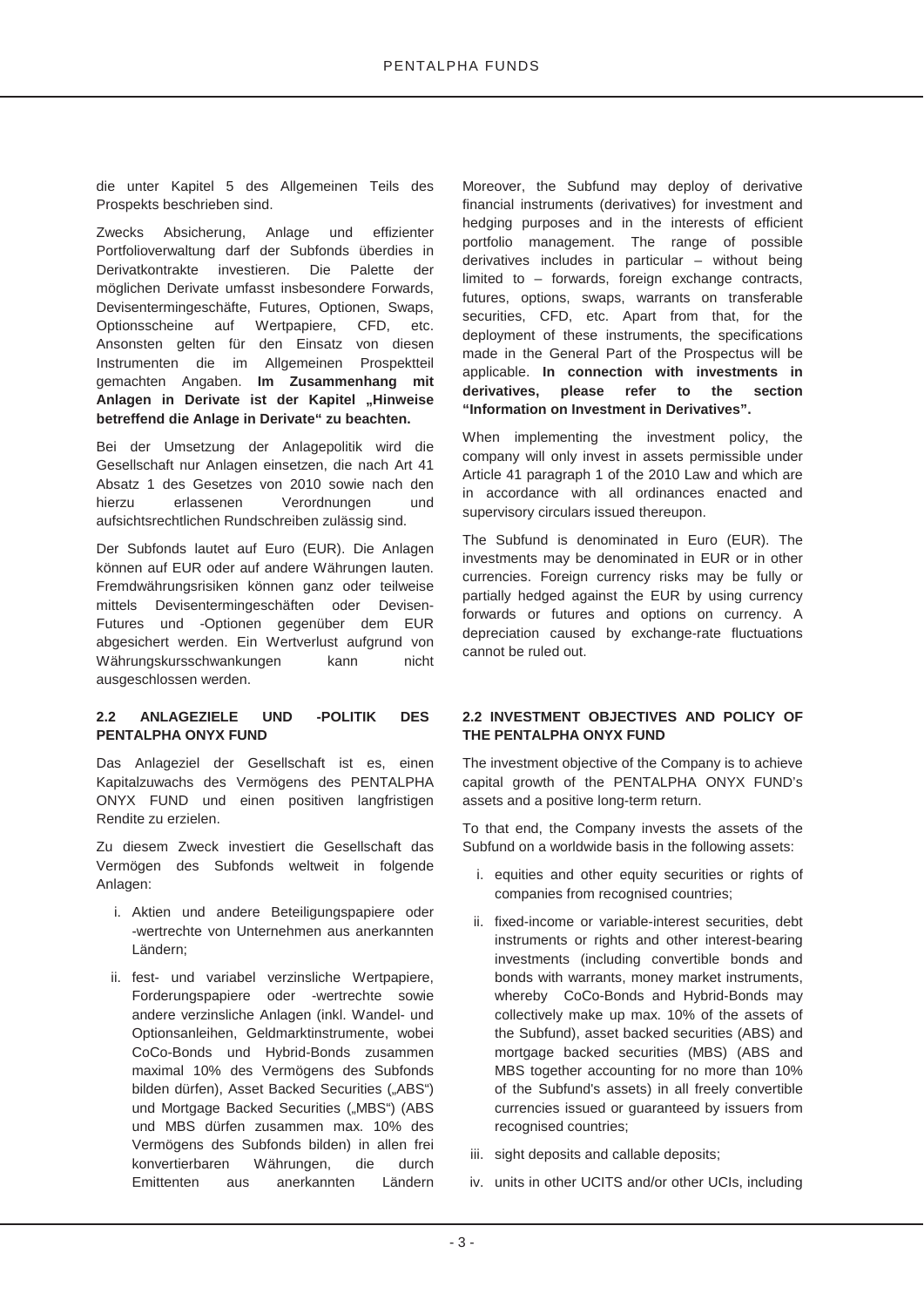ausgegeben oder garantiert werden;

- iii. Sichteinlagen und kündbare Einlagen;
- iv. Anteile anderer OGAW und/oder anderer OGA, inkl. Exchange Traded Funds (= Zielfonds), gemäss deren Anlagepolitik mehrheitlich in Anlagen gemäss (i), (ii) und (iii) investiert wird. In Abweichung zu den Bestimmungen des Allgemeinen Teils können bis zu 100% des Vermögens des Subfonds in Zielfonds investiert werden. Sämtliche Anlagen in Zielfonds, die nicht OGAW sind (inkl. nicht OGAW-fähige ETF) müssen sämtliche im Detail in Kap. 5./1./(d) und 5./2./(i) des Allgemeinen Prospektteils beschriebenen regulatorischen Voraussetzungen erfüllen;
- v. Aktien und andere Beteiligungspapiere von Immobiliengesellschaften und börsenkotierten geschlossenen Immobilienfonds sowie börsenkotierten Real Estate Investment Trusts (REITs), die die Anforderungen von Artikel 41 Absatz 1 des Gesetzes von 2010 erfüllen (zusammen max. 10% des Vermögens des Subfonds);
- vi. Strukturierte Produkte (max. 10% des Vermögens des Subfonds), Derivate, Zertifikate und Anteile anderer OGAW und / oder anderer OGA inklusive Exchange Traded Funds auf Anlagen gemäss (i) und (ii) sowie auf diversifizierte Rohstoff-, Immobilien-, Hedgefonds-, Volatilitäts- und Subindizes, welche jeweils die Anforderungen von Artikel 8 und 9 der Grossherzoglichen Verordnung des 8. Februar 2008 bzw. Artikel 2 der Richtlinie 2007/16/EG erfüllen;
- vii. Derivate, Zertifikate und strukturierte Produkte auf Indizes, Optionen auf Aktien, Währungen sowie Zinsen, welche jeweils die Anforderungen von Artikel 8 und 9 der Grossherzoglichen Verordnung des 8. Februar 2008 bzw. Artikel 2 der Richtlinie 2007/16/EG erfüllen.

Bei der Umsetzung der Anlagepolitik mittels derivativer Finanzinstrumente werden nur solche Rohstoff-Referenzindizes eingesetzt, welche die im Allgemeinen Teil des Prospektes im Kapitel 6.10 "Anlagen in Finanzindizes gemäss Art. 9 der Grossherzoglichen Verordnung vom 8. Februar 2008" enthaltenen Vorschriften beachten.

Die Wertentwicklung der den Derivaten zugrunde liegenden Rohstoff-Indizes und/oder Rohstoff-Subindizes wird durch Abschluss einer oder mehrerer Swap-Vereinbarungen nachgebildet, bei denen die

exchange traded funds (= target funds), in accordance with whose investment policy a majority of the assets is invested in accordance with (i), (ii) and (iii). In derogation to the provisions of the General Part, up to 100% of the Subfund's assets may be invested in target funds. Any investment in target funds which are not UCITS (including non-UCITS eligible ETF) will be required to meet all regulatory requirements as described in detail in sections 5./1./(d) and 5./2./(i) of the General Part of the Prospectus;

- v. equities and other equity securities of real estate companies and listed, closed-end real estate funds as well as listed real estate investment trusts (REITs) that meet the requirements of Article 41 para. 1 of the Law of 2010 (collectively max. 10% of the assets of the Subfund);
- vi. structured products (max. 10% of the assets of the Subfund), derivatives, certificates and units of other UCITS and/or other UCIs including exchange traded funds on investments in accordance with (i) and (ii) as well as on diversified commodity, real estate, hedge-fund, volatility and sub-indices, each of which meets the requirements of Articles 8 and 9 of the Grand Ducal Regulation of 8 February 2008 and Article 2 of Directive 2007/16/EC;
- vii. derivatives, certificates and structured products on indices, options on equities, currencies and interest rates, each of which meets the requirements of Articles 8 and 9 of the Grand Ducal Regulation of 8 February 2008 and Article 2 of Directive 2007/16/EC.

When implementing the investment policy using derivative financial instruments, only commodity benchmark indices that comply with the rules contained in the General Part of the prospectus in chapter 6.10 "Investments in financial indices in accordance with Article 9 of the Grand Ducal Regulation of 8 February 2008" are used.

The performance of the commodity indices and/or commodity sub-indices underlying the derivatives is replicated by concluding one or more swap contracts where, in the event of a positive trend, the counterparty pays the Subfund an amount depending on the level of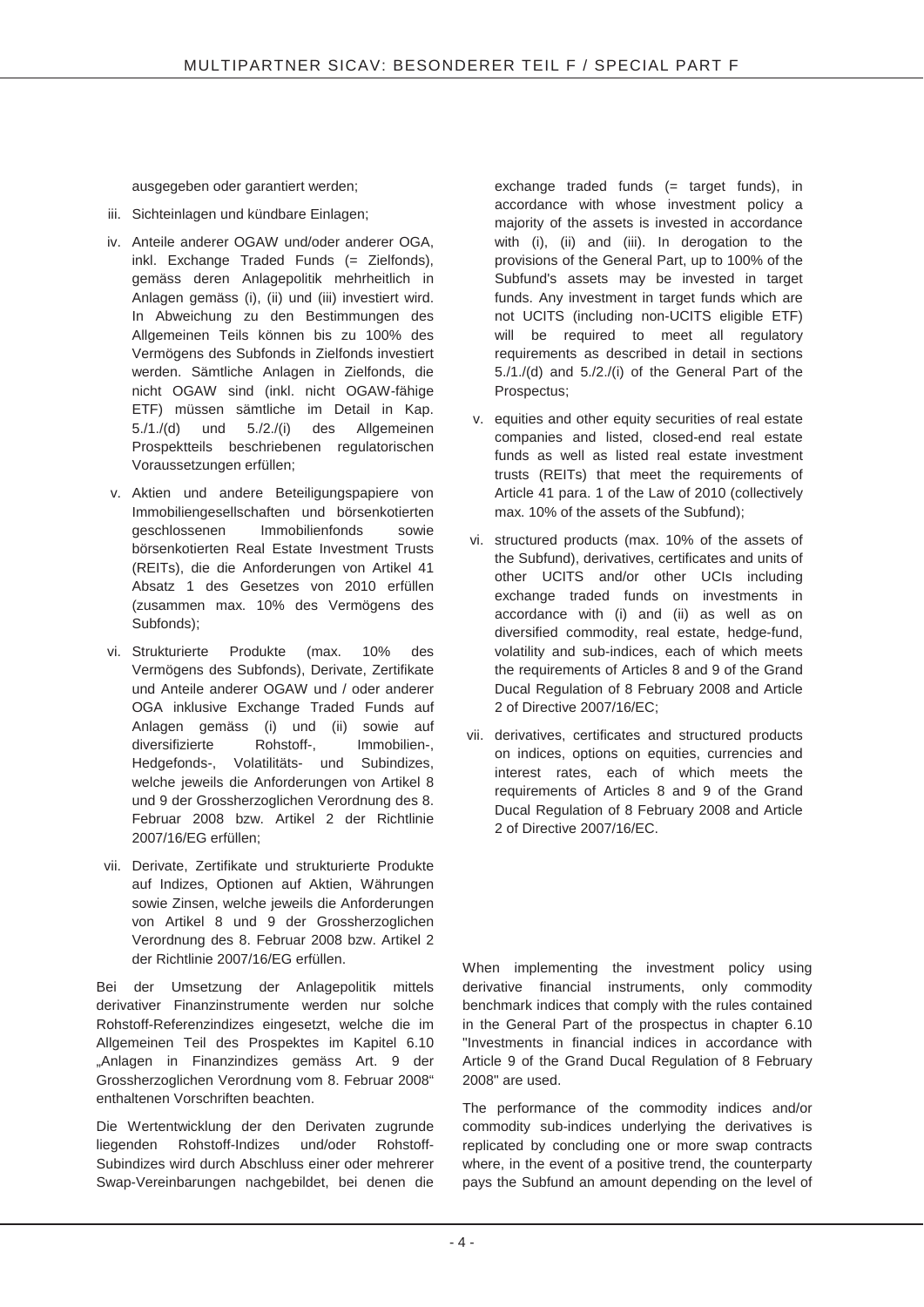Gegenpartei dem Subfonds bei positiver Entwicklung einen Betrag in Abhängigkeit von der Höhe des Nominalvolumens sowie der Performance bezahlt; bei negativer Entwicklung zahlt hingegen der Subfonds der Gegenpartei einen vertraglich vereinbarten Ausgleich. Bei den Gegenparteien handelt es sich ausschliesslich um erstklassige, auf diese Geschäfte spezialisierte Finanzinstitute. Soweit der Subfonds in Zertifikate investiert, können diesen, soweit zulässig, auch einzelne Rohstoffwerte zugrunde liegen. Dabei ist in allen Fällen eine physische Lieferung ausgeschlossen.

Jederzeit können bis zu 100% des Vermögens des Subfonds in flüssige Mittel und Geldmarktinstrumente gehalten werden.

Die Auswahl und Gewichtung der einzelnen Titel und Arten von Anlagen und Währungen sowie die Ausrichtung der aktuellen Anlagestrategie erfolgt in opportunistischer Weise, d.h. je nach momentaner Markteinschätzung kann der Anlageschwerpunkt stark variieren. Kurzzeitige Preisschwankungen sind daher nicht auszuschliessen.

Ferner können insgesamt bis zu 10% des Vermögens des Subfonds in sonstige Anlagen investiert werden, die unter Kapitel 5 des Allgemeinen Teils des Prospekts beschrieben sind.

Zwecks Absicherung, Anlage und effizienter Portfolioverwaltung darf der Subfonds überdies in Derivatkontrakte investieren. Die Palette der möglichen Derivate umfasst insbesondere Forwards, Devisentermingeschäfte, Futures, Optionen, Swaps, CFD, etc. Ansonsten gelten für den Einsatz von diesen Instrumenten die im Allgemeinen Prospektteil gemachten Angaben. **Im Zusammenhang mit**  Anlagen in Derivate ist der Kapitel "Hinweise **betreffend die Anlage in Derivate" zu beachten.**

Bei der Umsetzung der Anlagepolitik wird die Gesellschaft nur Anlagen einsetzen, die nach Art 41 Absatz 1 des Gesetzes von 2010 sowie nach den hierzu erlassenen Verordnungen und aufsichtsrechtlichen Rundschreiben zulässig sind.

Der Subfonds lautet auf Euro (EUR). Die Anlagen können auf EUR oder auf andere Währungen lauten. Fremdwährungsrisiken können ganz oder teilweise mittels Devisentermingeschäften oder Devisen-Futures und -Optionen gegenüber dem EUR abgesichert werden. Ein Wertverlust aufgrund von Währungskursschwankungen kann nicht ausgeschlossen werden.

the nominal volume and performance; conversely, in the event of a negative trend, the Subfund pays the counterparty a contractually agreed amount of compensation. The counterparties are exclusively firstclass financial institutions specialising in such transactions. Where the Subfund invests in certificates, these may also be based on individual commodity stocks where permissible. Physical delivery is excluded in all cases.

At any time, the Subfund may invest up to 100% in cash and money market instruments.

The selection and weighting of the individual securities and types of investments and currencies, as well as the current orientation of the investment strategy, is carried out opportunistically, i.e. the investment focus may vary significantly depending on the assessment of the market at a given time. For this reason, short-term price fluctuations cannot be ruled out.

Furthermore, overall a maximum of 10% of the assets of the Subfund may be invested in other assets, as mentioned under section 5 of the General Part of the Prospectus.

Moreover, the Subfund may deploy of derivative financial instruments (derivatives) for investment and hedging purposes and in the interest of efficient portfolio management. The range of possible derivatives includes in particular – without being limited to – forwards, foreign exchange contracts, futures, options, swaps, CFD, etc. Apart from that, for the deployment of these instruments, the specifications made in the General Part of the Prospectus will be applicable. **In connection with investments in derivatives, please refer to the section "Information on Investment in Derivatives".**

When implementing the investment policy, the company will only invest in assets permissible under Article 41 paragraph 1 of the 2010 Law and which are in accordance with all ordinances enacted and supervisory circulars issued thereupon.

The Subfund is denominated in Euro (EUR). The investments may be denominated in EUR or in other currencies. Foreign currency risks may be fully or partially hedged against the EUR by using currency forwards or futures and options on currency. A depreciation caused by exchange-rate fluctuations cannot be ruled out.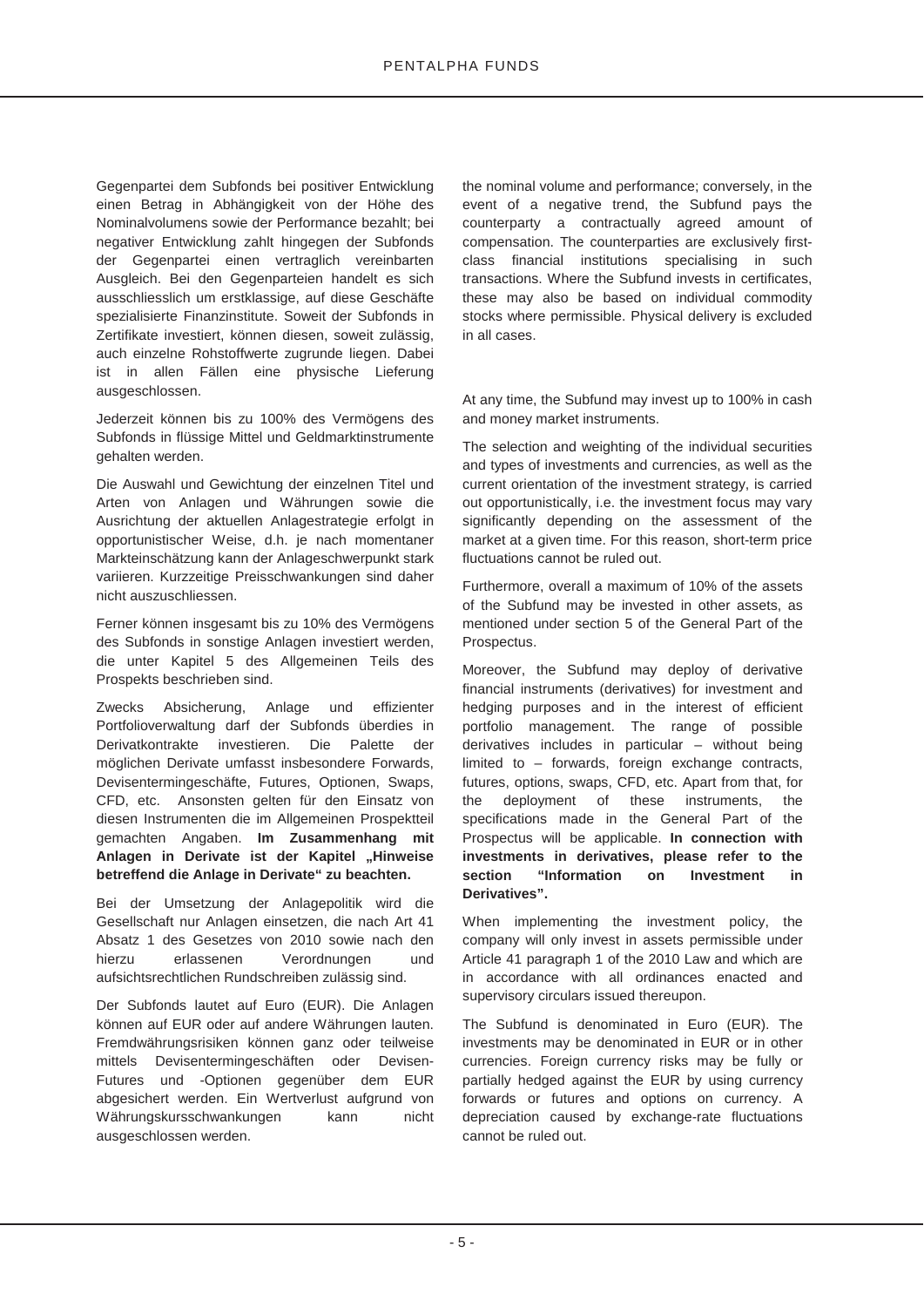**Die Gesellschaft ist bemüht, die Anlageziele der Subfonds zu erreichen. Es kann jedoch keine Garantie abgegeben werden, dass die Anlageziele tatsächlich erreicht werden. Folglich kann der Nettoinventarwert der Anteile grösser oder kleiner werden, und es können unterschiedlich hohe positive bzw. auch negative Erträge anfallen.**

### **Hinweise betreffend die Anlage in Derivate Information on Investment in Derivatives**

In den Subfonds können in grösserem Umfang derivative und andere besondere Anlagetechniken und Finanzinstrumente, insbesondere, Futures, Optionen, Forwards, Swaps, Zertifikate und strukturierte Produkte eingesetzt werden. Somit sind neben den Risikomerkmalen von Wertpapieren auch die Risikomerkmale von Derivaten und sonstigen Anlagetechniken und Instrumenten zu beachten. Generell sind die Subfonds den Risiken der ihm unterliegenden Märkte bzw. Basisinstrumente ausgesetzt und bergen oft höhere Risiken in sich als Direktanlagen in Wertpapiere. Potentielle Risiken solcher Instrumente können sich z.B. aus der Komplexität, Nichtlinearität, hohen Volatilitäten, geringen Liquidität, eingeschränkten Bewertbarkeit, Risiko eines Ausfalls von Erträgen oder sogar eines Totalverlusts des investierten Kapitals oder dem Gegenparteienrisiko ergeben.

Sofern ein Derivat in ein Wertpapier eingebettet ist, muss dieses bei der Anwendung der Anlagebeschränkungen sowie bei der Risikoüberwachung mit berücksichtigt werden.

### **Hinweise betreffend CoCo-Bonds**

CoCo-Bonds, auch "CoCos" genannt, sind bedingte Pflichtwandelanleihen. Diese qualifizieren insoweit als Wertpapiere mit hybriden Charakter als sie in der Form von Schuldverschreibungen herausgegeben werden, die ihren Nominalwert verlieren (d.h. abgeschrieben werden) oder – infolge eines bestimmten Triggerereignisses – in Aktien umgewandelt werden können. Das Triggerereignis wird insbesondere dann eintreten, wenn die bankenaufsichtsrechtliche Quote (die sog. "Tier One") der herausgebenden Bank unter einer bestimmten Schwelle fällt oder wenn die zuständige Aufsichtsbehörde dies so beschliesst. In diesem Fall werden die CoCo-Bonds, welche ursprünglich als Schuldverschreibungen herausgegeben wurden, ohne vorgängige Konsultation deren Inhaber automatisch in Aktien umgewandelt. Überdies kann der Coupon von der herausgebenden Bank nach

### **3. RISIKOHINWEISE 3. RISK DISCLOSURE**

**The Company endeavours to achieve the investment objectives of the Company in respect of the Subfunds. However, no guarantee can be given that the investment objectives will actually be achieved. Hence the net asset value of the Shares may increase or decrease, and different levels of positive as well as negative income may be earned.**

The Subfunds may make considerable use of derivative instruments and other special investment techniques and financial instruments, in particular futures, options, forwards, swaps, certificates and structured products. As a result, the risk features of derivatives and other investment techniques and instruments in addition to the risk features of securities must be considered. In general, the Subfunds are exposed to the risks of the markets or instruments underlying it and therefore frequently involve greater risks than direct investments in securities. Potential risks of such instruments may, for example, arise from the complexity, non-linearity, high volatilities, low liquidity, restricted ability to be valued, risk of a loss of returns or even a total loss of the invested capital, or from the counterparty risk.

If a derivative is embedded in a security, this must also be taken into account when applying the investment restrictions and for risk monitoring.

### **Information on CoCo-Bonds**

CoCo-Bonds, also referred to as "CoCos" are contingent convertible bonds. They qualify as securities with a hybrid character insofar as they are issued in the form of bonds, which may lose their nominal value (i.e. be written down) or, following a determined trigger event, be transformed in equity. The trigger event will notably materialise when the prudential ratio (the so called "Tier One") of the issuing bank falls under a certain threshold or upon a decision of the competent supervisory authority. In such case, the CoCo-Bonds initially issued under the form of a bond will be automatically converted into equity without the holder of the CoCo-Bond being preliminarily consulted. Moreover, the coupon may be cancelled on a discretionary basis by the issuing bank. The Investment in CoCo-Bonds is subject to different risks, which may result in the total or partial loss of the invested sums or a delay in payment. A detailed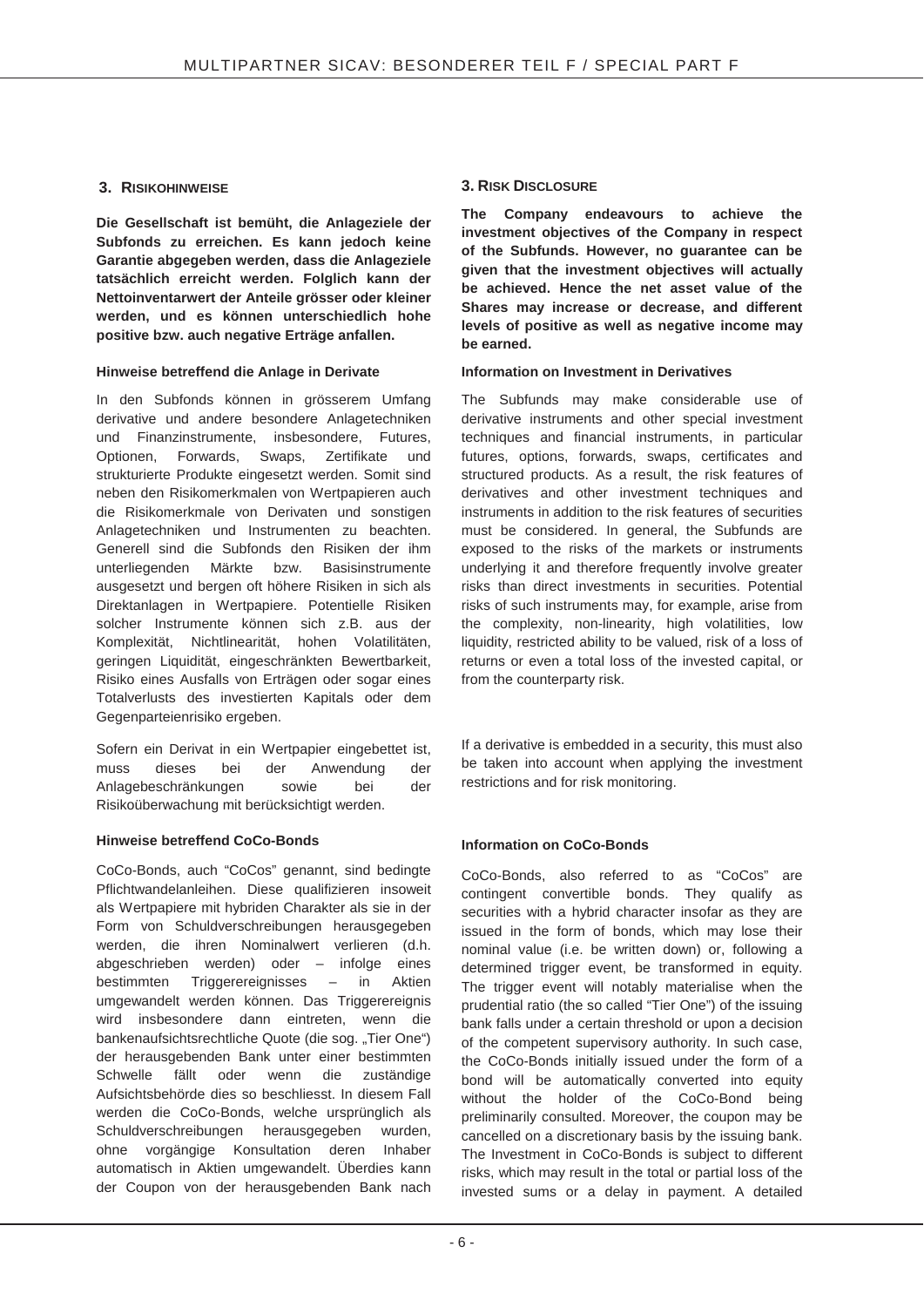freiem Ermessen annulliert werden. Die Anlage in CoCo-Bonds ist mit verschiedenen Risiken behaftet, die in einem totalen oder partiellen Verlust der investierten Summe oder in einer Zahlungsverzögerung resultieren können. Eine<br>detaillierte Analyse der mit CoCo-Bonds Analyse der mit CoCo-Bonds verbundenen Risiken befindet sich in der Erklärung der ESMA/2014/944 (http://www.esma.europa.eu/content/Potential-Risks-Associated-Investing-Contingent-Convertible-Instruments).

Die Subfonds eignen sich für Investoren, die Erfahrung mit volatilen Anlagen haben, über solide Kenntnisse der Kapitalmärkte verfügen und die an der Entwicklung der Kapitalmärkte teilhaben wollen, um ihre spezifischen Anlageziele zu verfolgen. Investoren haben mit Wertschwankungen zu rechnen, die temporär auch zu hohen Wertverlusten führen können. In einem Gesamtportfolio können diese Subfonds als Basisanlage eingesetzt werden.

#### **5. DIE ANLAGEVERWALTERIN 5. INVESTMENT MANAGER**

**PENTALPHA CAPITAL LTD.**, 4 Bourlet Close London W1W 7BJ, United Kingdom.

Die PENTALPHA CAPITAL LTD. ist eine Limited Liability Company nach UK-Recht und ist als Vermögensverwalter von der Financial Conduct Authority ermächtigt, als Portfolioverwalter für Drittparteien und als Finanzberater tätig zu sein.

Die PENTALPHA CAPITAL LTD. ist ermächtigt, unter Berücksichtigung der Anlageziele, -politik und -grenzen der Gesellschaft bzw. der Subfonds und unter der ultimativen Kontrolle der Verwaltungsgesellschaft bzw. des Verwaltungsrats oder der/den von der Verwaltungsgesellschaft bestellten Kontrollstelle/n für den Subfonds unmittelbar Anlagen zu tätigen.

Die Anlageverwalterin kann mit Zustimmung der Verwaltungsgesellschaft die Unterstützung von Anlageberatern beanspruchen.

### **6. BESCHREIBUNG DER ANTEILE 6. DESCRIPTION OF SHARES**

Nach dem Erstausgabedatum kann die Gesellschaft Anteile der Subfonds in folgenden Kategorien ausgeben:

analysis of the risks inherent to CoCo-Bonds may be found in the statement ESMA/2014/944 (http://www.esma.europa.eu/content/Potential-Risks-Associated-Investing-Contingent-Convertible-Instruments).

### **4. ANLEGERPROFIL 4. INVESTOR PROFILE**

The Subfunds are suitable for investors who have experience with volatile investments, have sound knowledge of the capital markets and wish to participate in the performance of the capital markets so as to pursue their specific investment objectives. Investors must expect fluctuations in the value of the investments, which may temporarily also lead to substantial loss of value. The Subfunds may be used as a basic investment within the portfolio.

**PENTALPHA CAPITAL LTD.**, 4 Bourlet Close London W1W 7BJ, United Kingdom.

PENTALPHA CAPITAL LTD. is a Limited Liability Company pursuant to the laws of the United Kingdom and is authorised as an asset manager by the Financial Conduct Authority to act as a portfolio manager for third parties and as financial advisor.

PENTALPHA CAPITAL LTD. is authorised to make investments directly for the Subfund, taking into account the investment objectives, policy and limits of the Company or the Subfunds, as applicable, and under the ultimate supervision of the Management Company or the Board of Directors or the auditor(s) appointed by the Management Company.

With the approval of the Management Company, the Investment Manager may seek the assistance of investment advisers.

After the initial issue date, the Company may issue Shares of the Subfunds in the following categories: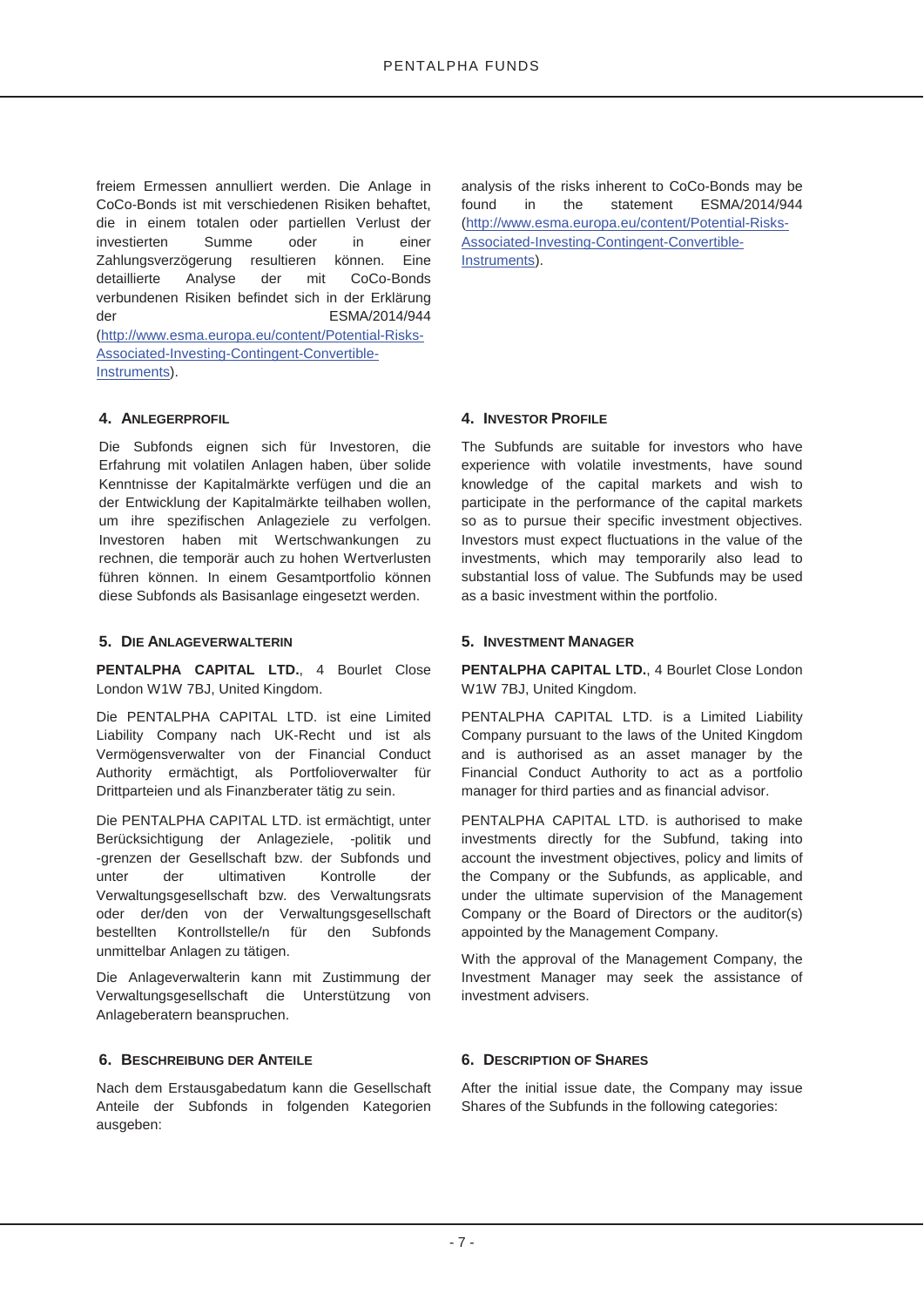- B-Anteile: thesaurierend;
- **•** B2-Anteile: thesaurierend, ohne Verkaufs- bzw. Rücknahmegebühren;
- C-Anteile: thesaurierend (für "institutionelle Investoren", wie nachfolgend definiert);
- E-Anteile: thesaurierend (für bestimmte Vertriebsstellen wie nachfolgend definiert).

Es werden nur Anteile in Namensform ausgegeben. Only registered Shares will be issued.

Die Gesellschaft kann Anteile sowohl in der Rechnungswährung EUR der Subfonds als auch in CHF/USD anbieten. Die jeweils verfügbaren Anteilskategorien können bei der Hauptverwaltungsstelle bzw. bei den Informationsoder Vertriebsstellen erfragt werden.

**C-Anteile** werden nur an ..institutionelle Investoren" im Sinne von Artikel 174 des Gesetzes von 2010, d.h. grundsätzlich Firmen mit juristischer Rechtspersönlichkeit oder mit gleichwertiger Gesellschaftsform ausgegeben, welche diese Anteile entweder in ihrem eigenen Geschäftsvermögen oder im Rahmen eines Mandatsverhältnisses für institutionelle Investoren im vorgenannten Sinne halten bzw. ausschliesslich an weiterverkaufen oder im Rahmen von Vermögensverwaltungsmandaten im eigenen Namen und für Rechnung Dritter einsetzen (vgl. zur Mindestzeichnung die nachfolgenden Kapitel "Ausgabe der Anteile" und "Umtausch von Anteilen").

**E-Anteile** werden ausschliesslich an Vertriebsstellen bzw. Investoren mit Domizil im Italien sowie an bestimmte weitere Vertriebsstellen in anderen Vertriebsmärkten ausgegeben, sofern der Verwaltungsrat der Gesellschaft für letztere eine besondere Ermächtigung zum Vertrieb der E-Anteile beschlossen hat. Die Liste mit den entsprechenden Ländern, in welchen E-Anteile ausgegeben werden, ist bei der Verwaltungsgesellschaft erhältlich. Andere Vertriebsstellen dürfen keine E-Anteile erwerben.

### **7. AUSSCHÜTTUNGSPOLITIK 7. DIVIDEND POLICY**

Die Verwaltungsgesellschaft beabsichtigt zurzeit nicht, für den Subfonds ausschüttende Anteile herauszugeben. Alle Erträge der Subfonds werden wieder reinvestiert.

### **8. GEBÜHREN UND KOSTEN 8. FEES AND COSTS**

### **A) Verwaltungsgebühr**

Auf der Basis des Nettoinventarwertes des jeweiligen Subfonds wird bei den B-, C- und E-Anteilen für die

- B-Shares: accumulating;
- B2-Shares: accumulating, with no selling fee or redemption fee;
- C-Shares: accumulating (for "institutional investors" as described hereafter);
- E-Shares: accumulating (for certain distributors as defined below).

The Company may issue Shares both in the accounting currency of the Subfunds, EUR, as well as in CHF/USD. Details of the Share categories currently available may be requested from the central administration or the information agents or distributors.

**C-Shares** are issued only to "institutional investors" within the meaning of Article 174 of the 2010 Law, i.e. in principle as companies constituted as a corporate legal entity or equivalent legal form which hold these Shares either as part of their own business assets or under contract on behalf of institutional investors as defined above, or else reselling the Shares exclusively to institutional investors or using them on their own behalf and for account of third parties within the scope of discretionary portfolio management (re. minimum subscriptions, see the section "Issue of Shares" and "Switching of Shares").

**E-Shares** are issued exclusively to distributors or, respectively, investors domiciled in Italy and to certain additional distributors in other distribution markets, provided the Board of Directors of the Company has decided on a special authorisation for the distribution of E-Shares. The list of the corresponding countries in which E-Shares will be issued is available from the Management Company. All other distributors are not allowed to acquire E-Shares.

The Management Company does not currently intend to issue distributing shares for the Subfund. All proceeds which are received by the Subfunds will be reinvested.

### **A) Management Fee**

On the basis of the net asset value of the respective Subfund, a maximum annual management fee is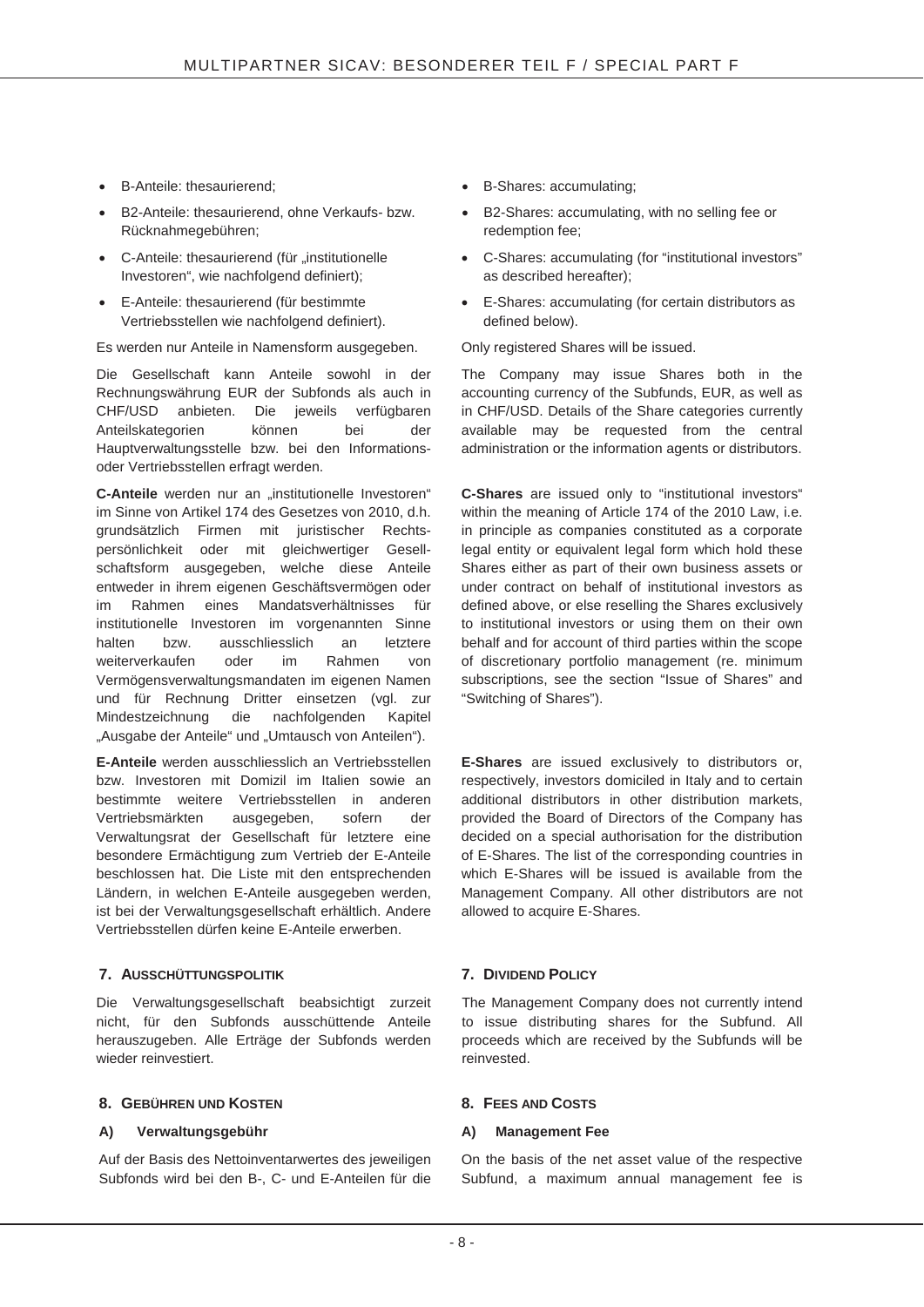Verwaltung und die Beratung in Bezug auf das Wertpapierportfolio sowie für sonstige damit verbundene Verwaltungs- und Vertriebsleistungen eine jährliche maximale Verwaltungsgebühr wie folgt zulasten des jeweiligen Subfonds erhoben:

charged to the respective Subfund for B-, C- and E-Shares for the management and advisory services relating to the securities portfolio and for other related administrative and distribution services, as set out below:

| Subfonds / Subfund                      | max. Verwaltungsgebühr p.a. in % des Nettoinventarwerts /<br>max. Management fee p.a. as a % of the net asset value |           |          |       |  |
|-----------------------------------------|---------------------------------------------------------------------------------------------------------------------|-----------|----------|-------|--|
| <b>Shares (EUR/CHF/USD)</b>             | в                                                                                                                   | <b>B2</b> | С        |       |  |
| PENTALPHA SHACKLETON GLOBAL EQUITY FUND | 1.60%                                                                                                               | n/a       | $1.00\%$ | 1.60% |  |
| PENTALPHA ONYX FUND                     | 1.75%                                                                                                               | 1.15%     | 1.15%    | 1.75% |  |

Bei den E-Anteilen wird jeweils eine zusätzliche Vertriebsgebühr von maximal 0,75% p.a. erhoben.

Die Gesellschaft zahlt ferner aus dem NIW der Subfonds die im Kapitel "Gebühren und Kosten" des Allgemeinen Teils beschriebenen Kosten.

#### **B) Performance Fee**

#### **PENTALPHA SHACKLETON GLOBAL EQUITY FUND**

Die Anlageverwalterin hat darüber hinaus Anspruch auf eine performanceabhängige Entschädigung ("Performance Fee") unter den nachfolgenden Bedingungen:

Die Anlageverwalterin hat dann Anspruch auf eine Performance Fee, wenn am Ende des Geschäftsjahres der Nettoinventarwert pro Anteil des Subfonds höher ist als am Ende des vorgehenden Geschäftsjahres ("positive Jahresperformance") und wenn gleichzeitig die prozentuale Rendite des Subfonds während des massgeblichen Geschäftsjahres über der prozentualen Rendite der "Hurdle Rate" liegt ("Outperformance über der Hurdle Rate").

Die Hurdle Rate entspricht 55% MSCI All Country World Index (MXWD Index) und 45% Total Return Eonia Index (DBDCONIA Index) und wird täglich berechnet.

Die Performance Fee wird an jedem Bewertungstag berechnet und zurückgestellt und nach Ablauf des Geschäftsjahres ausbezahlt.

Bei Anteilen, welche an irgendeinem Bewertungstag während des Rechnungsjahres zurückgegeben werden (Nettoabflüsse), wird die proportional auf zurückgegebene Anteile entfallende Performance Fee abgegrenzt sowie zurückgestellt und am Ende des Rechnungsjahres der Anlageverwalterin ausbezahlt (Crystallization).

Die Performance Fee beträgt 15%, berechnet auf der Outperformance der Hurdle Rate.

For E-Shares an additional distribution fee of maximum 0.75% p.a. will be charged.

In addition, the Company shall pay out of the NAV of the Subfunds the costs described in the section "Fees and costs" of the General Part.

#### **B) Performance Fee**

#### **PENTALPHA SHACKLETON GLOBAL EQUITY FUND**

The Investment Manager is additionally entitled to performance-linked remuneration ("Performance Fee") if the following conditions are fulfilled:

The Investment Manager is entitled to a Performance Fee if at the end of the financial year the net asset value per Share of the Subfund is higher than at the end of the previous financial year ("positive annual performance") and if, at the same time, the percentage return during the financial year outperforms that of the "Hurdle Rate" ("Outperformance of the Hurdle Rate").

The Hurdle Rate is equivalent to 55% MSCI All Country World Index (MXWD Index) and 45% Total Return Eonia Index (DBDCONIA Index) and will be calculated for each valuation day.

The Performance Fee is calculated on each valuation day, deferred and paid out after the end of the financial year.

For shares redeemed on any valuation day during the financial year (net outflows), the accrued performance fee attributable to the redeemed Shares will be crystallized and paid out to the Investment Manager after the end of the financial year.

The Performance Fee is 15% calculated based on the Outperformance of the Hurdle Rate.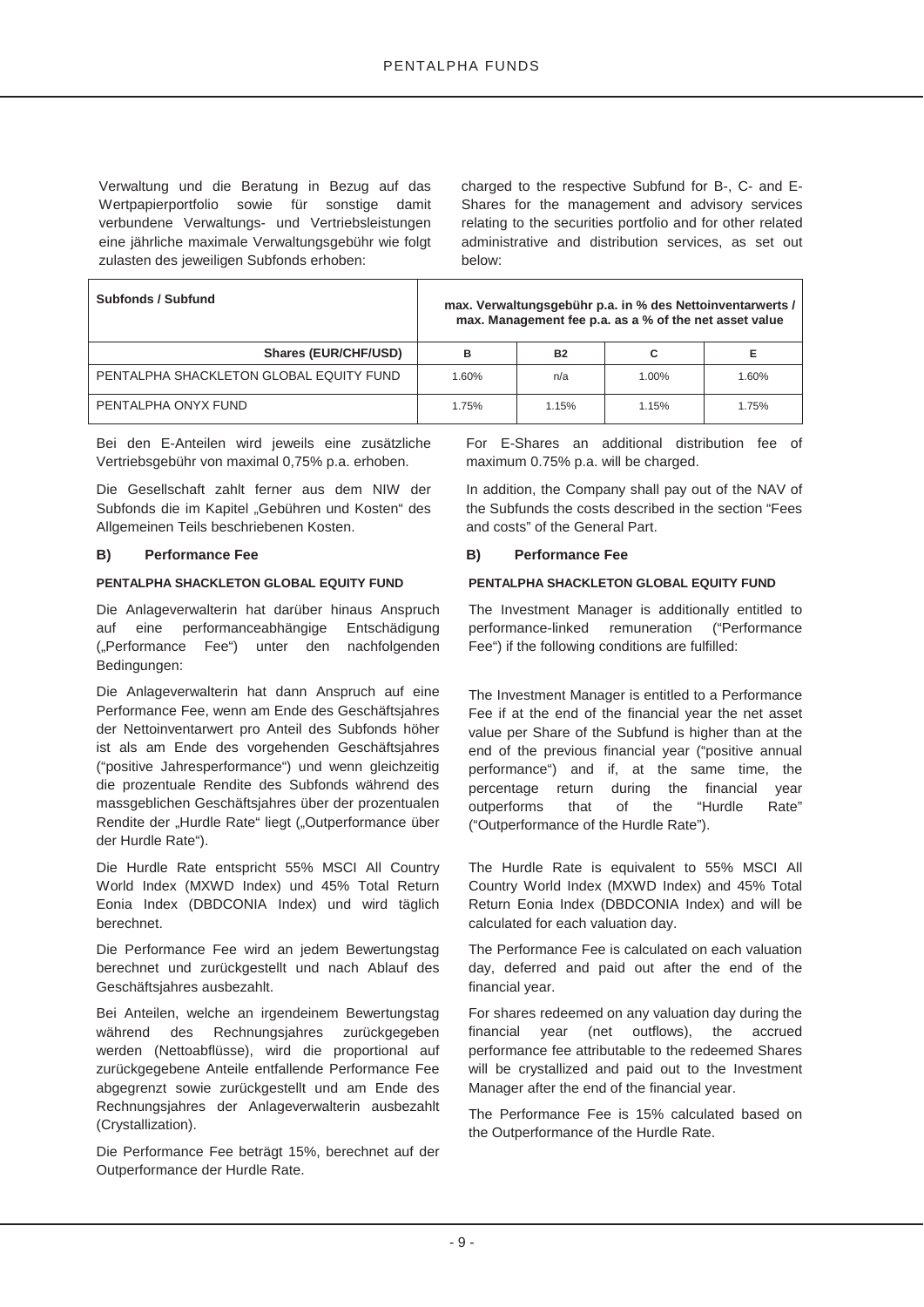#### **PENTALPHA ONYX FUND**

Der Anlageverwalter hat darüber hinaus Anspruch auf eine performanceabhängige Entschädigung ("Performance Fee") unter den nachfolgend genannten Bedingungen:

Die Performance Fee unterliegt einer "High Water Mark". Der Anlageverwalter hat dann Anspruch auf eine Performance Fee, wenn am Ende eines Kalenderquartals der NIW des Subfonds je Anteil oberhalb der bisherigen High Water Mark ist (Outperformance gegenüber der High Water Mark).

Die Performance Fee wird an jedem Bewertungstag (wie im Kapitel "Bestimmung des Nettoinventarwertes" im Allgemeinen Teil definiert) berechnet und zurückgestellt und nach Ablauf des Geschäftsjahres ausbezahlt.

Bei der Lancierung des Subfonds bzw. einer Anteilskategorie ist die High Water Mark identisch mit dem Erstausgabepreis pro Anteil. Falls der NIW pro Anteil am letzten Bewertungstag eines Kalenderquartals oberhalb der bisherigen High Water Mark liegt, wird die High Water Mark auf den nach Abzug der zurückgestellten Performance Fee je Anteil errechneten NIW am letzten Bewertungstag jenes Kalenderquartals gesetzt. In allen anderen Fällen bleibt die High Water Mark unverändert.

Bei Anteilen, welche an irgendeinem Bewertungstag während des Rechnungsjahres zurückgegeben werden (Nettoabflüsse), wird die proportional auf zurückgegebene Anteile entfallende Performance Fee abgegrenzt sowie zurückgestellt und am Ende des Geschäftsjahres der Anlageverwalterin ausbezahlt (Crystallization).

Die Performance Fee beträgt 10% der Outperformance gegenüber der High Water Mark.

#### **C) Hinweise aufgrund der Dachfondstruktur**

In Situationen, in denen der PENTALPHA ONYX FUND mehr als 49% seines Vermögens in Zielfonds investiert, gilt dieser als Dachfonds (Fund of Funds). Es wird darauf hingewiesen, dass zusätzlich zu den Kosten, die dem Vermögen des Subfonds gemäss den Bestimmungen dieses Prospekts und der Satzung belastet werden, auf der Stufe der Zielfonds ebenfalls Kosten für die Verwaltung, die Depotbankvergütung, Kosten für Wirtschaftsprüfer, Steuern sowie sonstige Kosten, Provisionen und Gebühren anfallen und somit eine Mehrfachbelastung mit gleichartigen Kosten erfolgen kann. Die Verwaltungsgebühren, die den Zielfonds von ihren jeweiligen Dienstleistern belastet

#### **PENTALPHA ONYX FUND**

The Investment Manager is, in addition, entitled to a performance-related remuneration ("Performance Fee"), subject to the conditions set out below:

The Performance Fee is subject to a "high water mark". The Investment Manager is entitled to a Performance Fee if, at the end of a calendar quarter, the NAV per Share of the Subfund is above of the previous high water mark (Outperformance over the high water mark).

The Performance Fee will be calculated and accrued on every Valuation Day (as defined in the section "Calculation of net asset value" in the General Part) and paid out after the end of the financial year.

At launch of the Subfund or, as the case may be, a Share category, the High Water Mark will be identical to the initial issue price per Share. If, on the last Valuation Day of a calendar quarter, the NAV per Share outperforms the previous high water mark, the high water mark will be reset on the last Valuation Day of said calendar quarter to the NAV calculated after deduction of the accrued Performance Fee per Share. In any other cases, the high water mark will remain unchanged.

For Shares redeemed on any valuation day during the financial year (net outflows), the accrued performance fee attributable to the redeemed Shares will be crystallized and paid out to the Investment Manager after the end of the financial year.

The amount of the Performance Fee is 10% of the outperformance over the high water mark.

#### **C) Information relating to the fund of funds structure**

In situations in which PENTALPHA ONYX FUND invests more than 49% of its assets in target funds, it is considered to be a fund of funds. In addition to the costs charged to the assets of the Subfund in accordance with this Prospectus and the articles of association, costs may also be incurred at target fund level for administration, custodian bank fees, auditors' fees, taxes and other items, commissions and fees. In this way, it is possible that similar costs may be charged more than once. The management fees, which are charged to the target funds by their relevant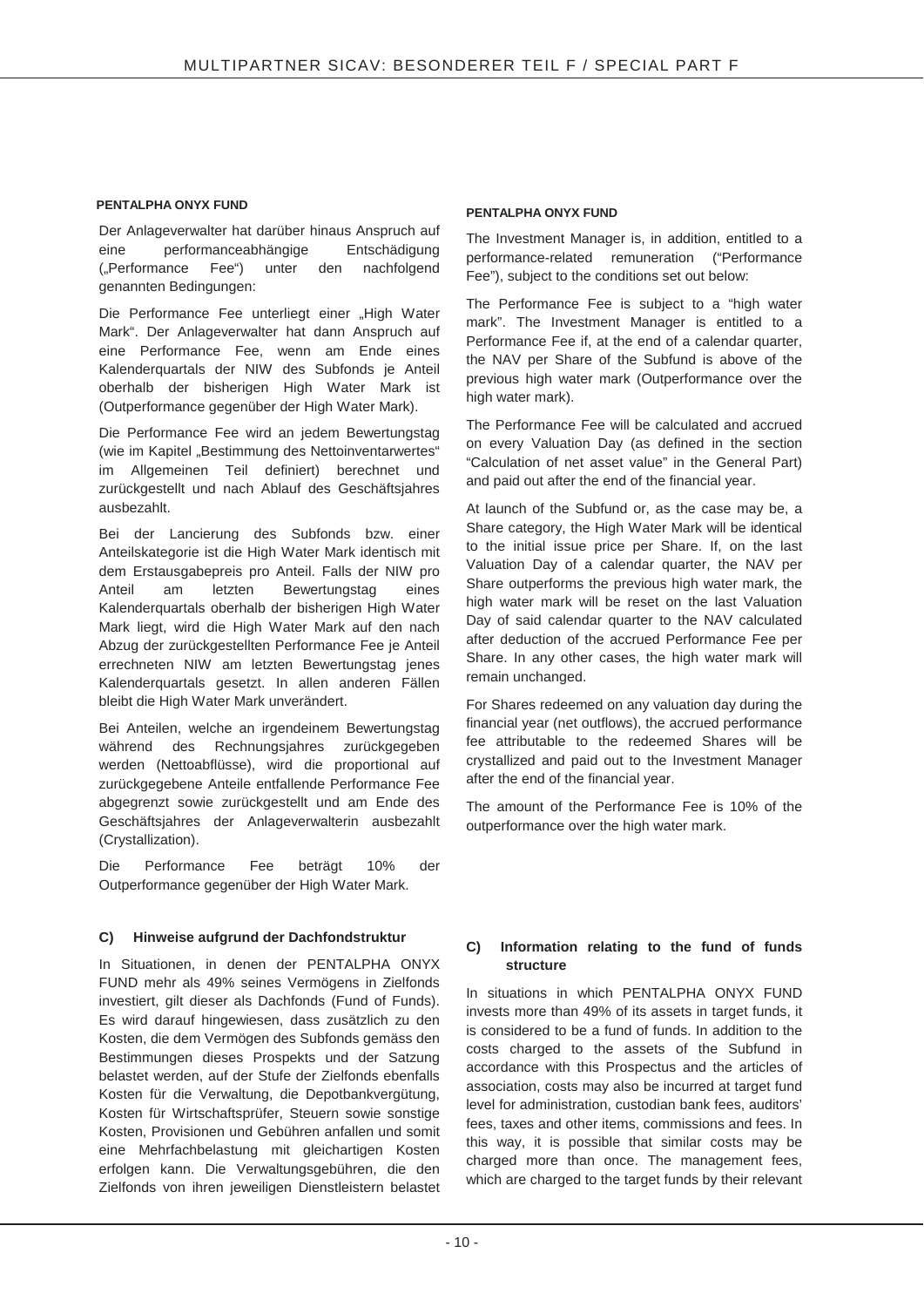### **9. TRANSAKTIONS- UND BEWERTUNGSFREQUENZ; AUFTRAGSTAG UND BEWERTUNGSTAG FÜR DEN NETTOINVENTARWERT (NIW)**

Die Ausgabe und Rücknahme von Anteilen der Subfonds findet an jedem Bankarbeitstag in Luxemburg statt.

Der NIW der Subfonds wird täglich berechnet.

**Auftragstag (T-1)**, d.h. Annahmeschluss für Zeichnungs- und Rücknahmeanträge, die an einem bestimmten Bewertungstag abgerechnet werden sollen, ist jeder Bankarbeitstag in Luxemburg vor dem Bewertungstag.

**Bewertungstag (T)** der Subfonds ist jeder Bankarbeitstag in Luxemburg.

#### **10.AUSGABE DER ANTEILE 10.ISSUE OF SHARES**

#### **Allgemein**

Nach Ablauf der Erstzeichnungsfrist werden Anteile der Subfonds an jedem Bewertungstag ausgegeben. Der Ausgabepreis gründet auf dem NIW der Anteile am jeweils anwendbaren Bewertungstag und wird auf zwei (2) Stellen nach dem Komma gerundet.

In Anwendung der im Allgemeinen Teil enthaltenen Bestimmungen kann – mit Ausnahme der B2-Anteile – eine Verkaufsgebühr von max. 5% dazugeschlagen werden.

#### **Mindestzeichnungsbetrag**

Bei der Zeichnung von B- und E-Anteilen ist kein Mindestzeichnungsbetrag vorgesehen.

Bei erstmaliger Zeichnung von B2- und C-Anteilen des PENTALPHA ONYX FUND gilt jeweils ein Mindestzeichnungsbetrag von USD/EUR/CHF 100'000.

Bei erstmaliger Zeichnung von C-Anteilen des PENTALPHA SHACKLETON GLOBAL EQUITY FUND gilt jeweils ein Mindestzeichnungsbetrag von USD/EUR/CHF 5'000.

Der Verwaltungsrat der Gesellschaft kann nach eigenem Ermessen Erstzeichnungsanträge über einen niedrigeren Betrag als den angegebenen Mindestzeichnungsbetrag akzeptieren. Bei Folgezeichnungen von B2- und C-Anteilen ist kein Mindestzeichnungsbetrag vorgesehen.

werden, betragen maximal 3%. service providers, amount to a maximum of 3%.

#### **9. TRANSACTION AND EVALUATION FREQUENCY; ORDER DAY AND VALUATION DAY FOR THE NET ASSET VALUE (NAV)**

Subscription and redemption of the Subfunds' Shares shall take place on every banking day in Luxembourg.

The NAV of the Subfunds is calculated on a daily basis.

**Application Day (T-1)**, i.e. the closing day for the application of subscriptions and redemptions of Shares which must be processed on a specific valuation day, is every banking day in Luxembourg prior to the Valuation day.

**Valuation Day (T)** of the Subfunds is every banking day in Luxembourg.

#### **General**

On expiry of the initial subscription period, the Shares in the Subfunds will be issued on each Valuation Day. The Issue Price is based on the NAV of the Shares on the applicable Valuation Day and will be rounded to two (2) decimal places.

Pursuant to the provisions contained in the General Part, – except for B2-Shares – a selling fee of up to 5% may be added.

#### **Minimum Subscription Amount**

B- and E-Shares are not subject to a minimum subscription amount.

In the case of B2- and C-Shares of the PENTALPHA ONYX FUND, the initial minimum subscription amount is, in each case, USD/EUR/CHF 100,000.

In the case of C-Shares of the PENTALPHA SHACKLETON GLOBAL EQUITY FUND, the initial minimum subscription amount is, in each case, USD/EUR/CHF 5,000.

The Company's Board of Directors may at its own discretion accept initial subscription applications for an amount lower than the stated minimum subscription amount. Further subscriptions of B2- and C-Shares are not subject to a minimum subscription amount.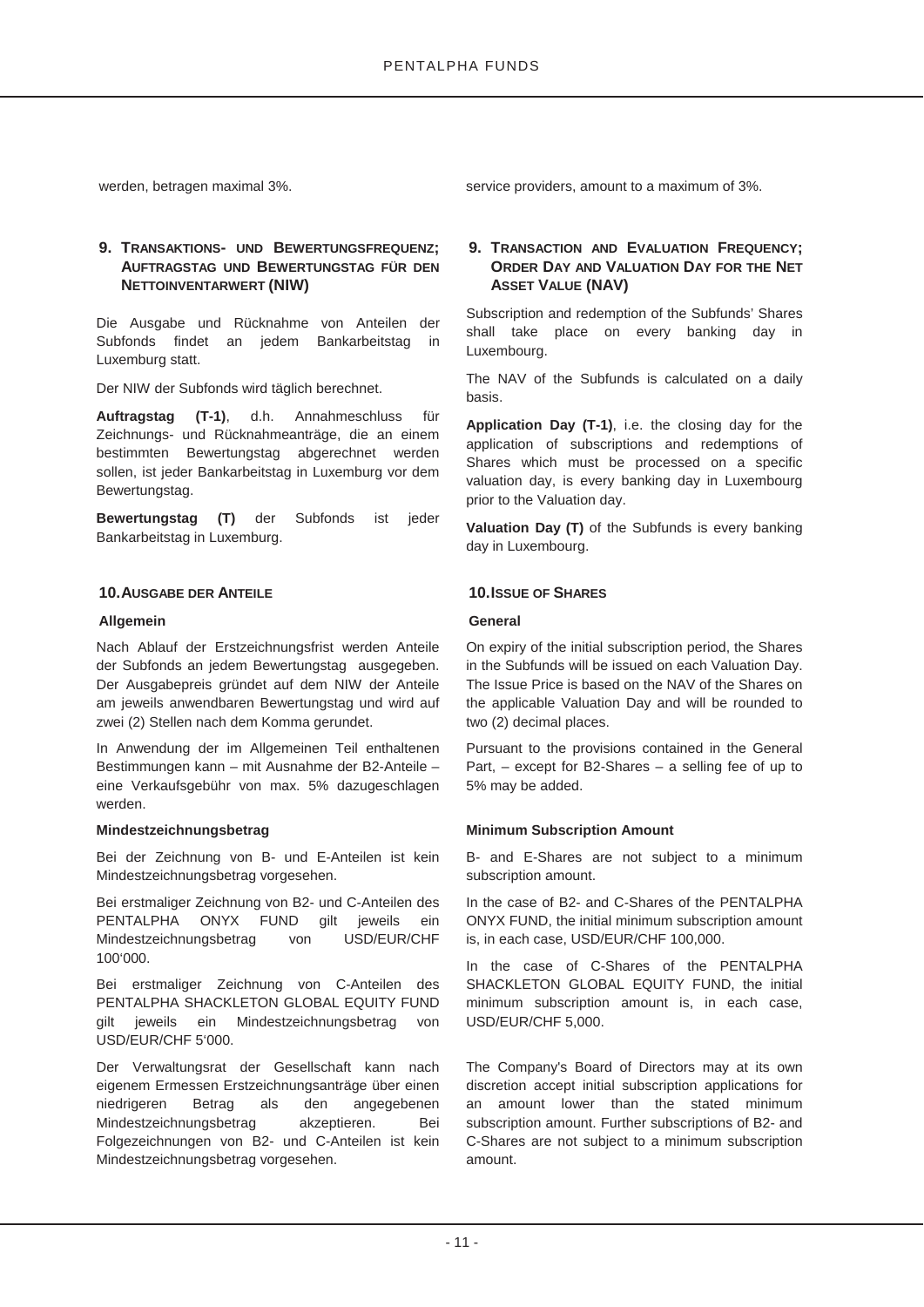#### **Antragsverfahren**

Anleger können jederzeit Anteile der Subfonds bei der im Allgemeinen Teil des Prospekts genannten Namensregister- und Umschreibungsstelle bzw. Hauptzahlstelle im Luxemburg (oder bei ggf. in einzelnen Vertriebsländern bestellten lokalen Vertriebs- bzw. Zahlstellen) zeichnen. Dabei ist die genaue Identität des Zeichners, der Name des Subfonds und welche Anteilskategorie gezeichnet wird, anzugeben.

Für alle Zeichnungen von Anteilen der Subfonds, die bei der Namensregister- und Umschreibungsstelle an einem Bewertungstag bis spätestens um 15.00 a.m. Luxemburger Ortszeit (cut-off Zeit) eintreffen, gilt der am darauffolgenden Bewertungstag ermittelte Ausgabepreis. Für nach diesem Zeitpunkt bei der Namensregister- und Umschreibungsstelle eintreffende Zeichnungen gilt der Ausgabepreis des übernächsten Bewertungstages.

Der Gesamtbetrag der Zeichnung von Anteilen des jeweiligen Subfonds muss innerhalb von drei (3) Bankarbeitstagen nach dem entsprechenden Bewertungstag gutgeschrieben sein.

Es werden keine Anteilsscheine oder Anteilszertifikate ausgeliefert.

Die Gesellschaft behält sich das Recht vor, Anträge abzulehnen oder nur zum Teil anzunehmen oder ergänzende Informationen und Dokumente zu verlangen. Wird ein Antrag ganz oder teilweise abgelehnt, wird der Zeichnungsbetrag oder der entsprechende Saldo dem Zeichner zurücküberwiesen.

### **11. RÜCKNAHME VON ANTEILEN 11. REDEMPTION OF SHARES**

Anteile der Subfonds werden an jedem Bewertungstag durch Antrag an die im Allgemeinen Teil des Prospekts genannten Namensregister- und Umschreibungsstelle bzw. Hauptzahlstelle im Luxemburg (oder an ggf. in einzelnen Vertriebsländern bestellte lokale Vertriebsbzw. Zahlstellen) zurückgenommen.

Für alle Anträge auf Rücknahmen von Anteilen der Subfonds, die bei der Namensregister- und Umschreibungsstelle an einem Bewertungstag bis spätestens um 15.00 a.m. Luxemburger Ortszeit (cutoff Zeit) eintreffen, gilt der am darauffolgenden Bewertungstag ermittelte Rücknahmepreis. Für nach diesem Zeitpunkt bei der Namensregister- und Umschreibungsstelle eintreffende Anträge gilt der Rücknahmepreis des übernächsten Bewertungstages.

#### **Application Procedure**

Investors may at any time subscribe Shares in the Subfunds at the Registrar and Transfer Agent or Principal Paying Agent in Luxembourg mentioned in the General Part of this Prospectus (or, as the case may be, at local distributors and paying agents appointed in particular distribution countries). The exact identity of the subscriber, the name of the Subfund, and which Share category will be subscribed for must be stated.

All subscriptions for Shares in the Subfunds received by the Registrar and Transfer Agent on a Valuation Day no later than 15:00 a.m. Luxembourg local time (cut-off time), will be handled at the Issue Price, which will be calculated on the next Valuation Day. Subscriptions received by the Registrar and Transfer Agent after this time will be handled at the Issue Price of the Valuation Day after the next Valuation Day.

The total amount of the subscription of Shares in the respective Subfund must be credited within three (3) banking days of the applicable valuation day.

Share coupons or certificates will not be delivered.

The Company reserves the right to reject applications or to accept them only in part or to require further information and/or documents. If an application is rejected in full or in part, the subscription amount or the corresponding balance is returned to the applicant.

The Shares in the Subfunds will be redeemed on any Valuation Day by application to the Registrar and Transfer Agent/Principal Paying Agent in Luxembourg as mentioned in the General Part of the Prospectus (or, as the case may be, at local distributors and paying agents appointed in particular distribution countries).

All requests for redemptions in Shares in the Subfunds received by the Registrar and Transfer Agent on a Valuation Day no later than 15:00 a.m. Luxembourg local time (cut-off time), will be handled at the Redemption Price, which will be calculated on the next Valuation Day. Redemption requests received by the Registrar and Transfer Agent after this time will be handled at the Redemption Price of the Valuation Day after the next Valuation Day.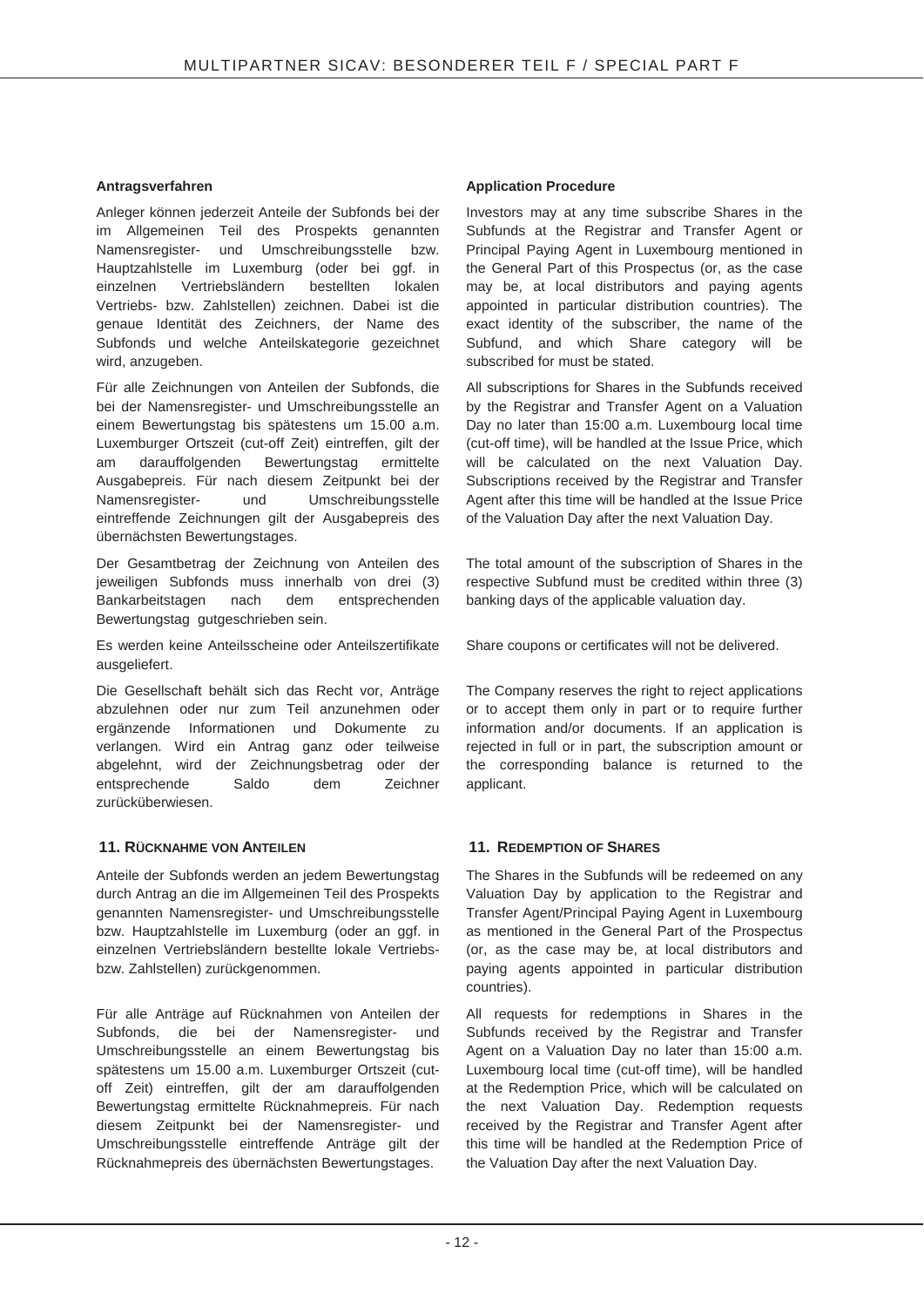Der Rücknahmepreis gründet auf dem NIW der Anteile am jeweils anwendbaren Bewertungstag und wird auf zwei (2) Stellen nach dem Komma gerundet.

Die Zahlung der Rücknahme von Anteilen der Subfonds erfolgt innerhalb von drei (3) Bankarbeitstagen nach dem Bewertungstag.

Wenn bei der Ausgabe von E-Anteilen keine Verkaufsgebühr erhoben worden ist, kann stattdessen eine Rücknahmegebühr von bis zu 3% des jeweiligen Nettoinventarwertes zugunsten der Vertriebsstelle belastet werden.

### **12. UMTAUSCH VON ANTEILEN 12. SWITCHING OF SHARES**

Anteile der Subfonds können in Anteile von anderen Subfonds der Gesellschaft umgetauscht werden, in welche ein solcher Umtausch gestattet ist.

Andere Anteile können nur in C- bzw. E-Anteile umgetauscht werden, wenn der Aktionär sämtliche Voraussetzungen für die Zeichnung solcher Anteile, wie oben beschrieben, erfüllt.

Bei jedem ersten Umtausch in B2- oder C-Anteile muss jeweils der Mindestumtauschwert gemäss den Angaben oben ("Mindestzeichnungsbetrag") gegeben sein.

Im Übrigen gelten für Anträge auf den Umtausch von Anteilen die gleichen Modalitäten wie für die Rücknahme von Anteilen, und es finden die Bestimmungen des Allgemeinen Prospektteils Anwendung.

The Redemption Price will be based on the NAV of the Shares on the applicable Valuation Day and will be rounded to two (2) decimal places.

Payment of the redemption of Shares in the Subfunds will be made within three (3) banking days after the Valuation Day.

If no selling fee was charged when the E-Shares were issued, a redemption fee of up to a maximum of 3% of the net asset value may be charged instead in favour of the distributors.

Shares in the Subfunds may be switched for Shares in other Subfunds of the Company for which such switch is allowed.

Other Shares may only be switched into C- and E-Shares, respectively, if the shareholder fulfills all conditions for the subscription of such Shares, as described above.

For every first switch into B2- or C-Shares, the minimal switching amount pursuant to the indications above ("Minimum Subscription Amount") must be given.

Apart from that, for requests for the switching of Shares, the same modalities as for the redemptions of Shares will apply, and the provisions of the General Part of the Prospectus will apply.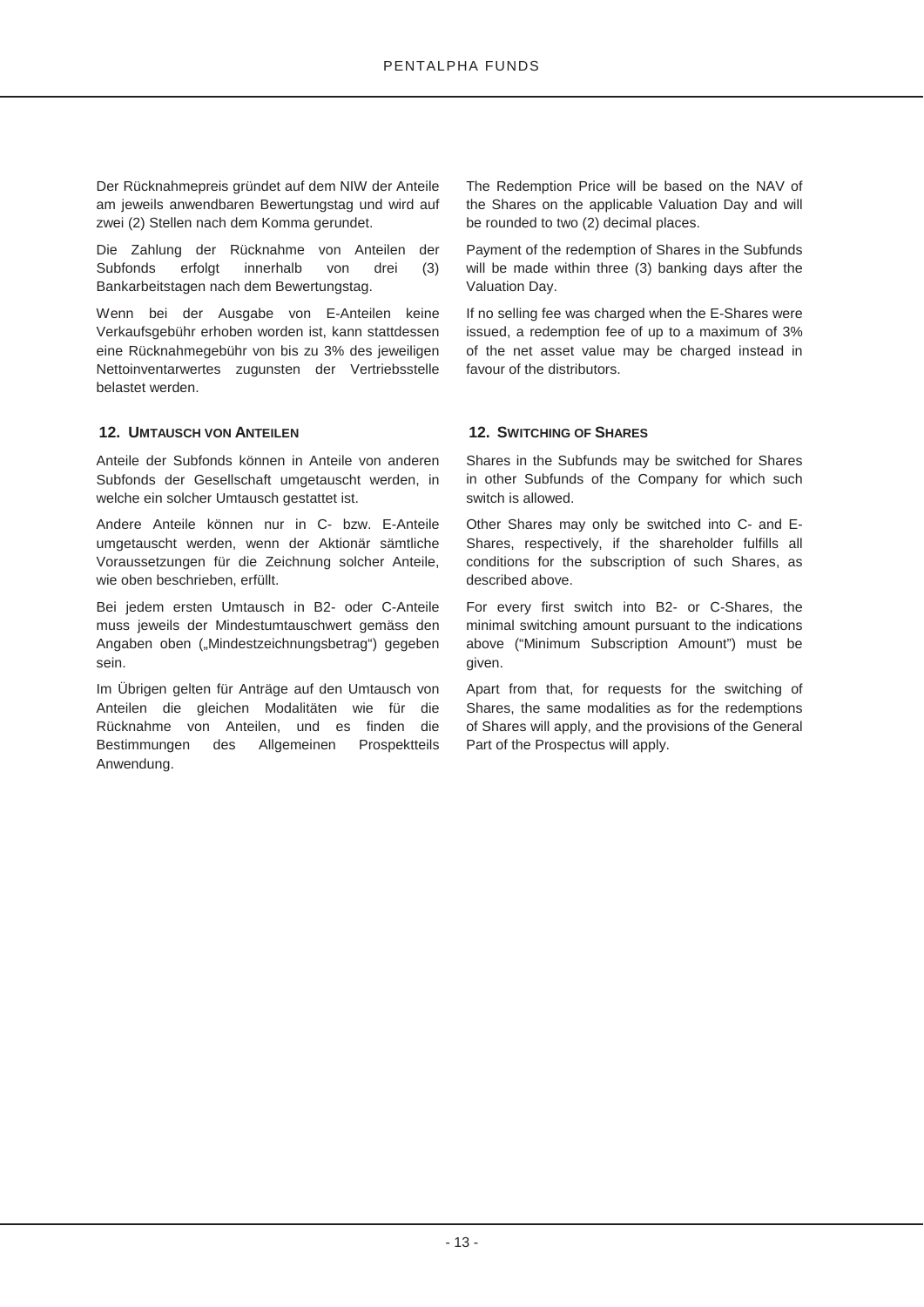### **13. ÜBERSICHT ÜBER DIE ANTEILSKATEGORIEN 13. OVERVIEW OF THE SHARE CATEGORIES**

Die folgende Tabelle bietet einen schematischen Überblick über die wichtigsten Eigenschaften der Subfonds bzw. Anteilskategorien. Sie ersetzt nicht die Lektüre des Prospekts.

The following table offers a schematic overview of the most important characteristics of the Subfunds or Share categories. It is not a substitute for reading the Prospectus.

| Bezeichnung des<br>Subfonds / Name of<br>the Subfund     | Anteile /<br><b>Shares</b> | Währung/<br>Currency | <b>ISIN-Code</b> | Aktivierung<br>/ Activation | Mindestzeichnungsbetrag für die<br>Erstzeichnung /<br><b>Minimum Subscription Amount</b><br>for Initial Subscription | Verwaltungs-<br>gebühr (max.)<br>/ Mgmt. Fee<br>(max.) |
|----------------------------------------------------------|----------------------------|----------------------|------------------|-----------------------------|----------------------------------------------------------------------------------------------------------------------|--------------------------------------------------------|
| <b>PENTALPHA</b>                                         | B                          | <b>EUR</b>           | LU1239583575     | 01.07.2015                  |                                                                                                                      | 1.60%                                                  |
| <b>SHACKLETON</b><br><b>GLOBAL EQUITY</b><br><b>FUND</b> | <b>B-CHF</b>               | <b>CHF</b>           | LU1239583732     | Tbd                         |                                                                                                                      | 1.60%                                                  |
|                                                          | <b>B-USD</b>               | <b>USD</b>           | LU1239583658     | Tbd                         |                                                                                                                      | 1.60%                                                  |
|                                                          | $\mathbf{C}$               | <b>EUR</b>           | LU1239583815     | 01.07.2015                  | <b>EUR 5'000</b>                                                                                                     | 1.00%                                                  |
|                                                          | <b>C-CHF</b>               | CHF                  | LU1239584037     | Tbd                         | CHF 5'000                                                                                                            | 1.00%                                                  |
|                                                          | C-USD                      | <b>USD</b>           | LU1239583906     | Tbd                         | <b>USD 5'000</b>                                                                                                     | 1.00%                                                  |
|                                                          | Е                          | <b>EUR</b>           | LU1239584110     | 01.07.2015                  |                                                                                                                      | 1.60%                                                  |
|                                                          | <b>E-CHF</b>               | <b>CHF</b>           | LU1239584383     | Tbd                         |                                                                                                                      | 1.60%                                                  |
|                                                          | E-USD                      | <b>USD</b>           | LU1239584201     | Tbd                         |                                                                                                                      | 1.60%                                                  |
| PENTALPHA ONYX                                           | в                          | <b>EUR</b>           | LU               | Tbd                         |                                                                                                                      | 1.75%                                                  |
| <b>FUND</b>                                              | <b>B-CHF</b>               | CHF                  | LU               | Tbd                         |                                                                                                                      | 1.75%                                                  |
|                                                          | <b>B-USD</b>               | <b>USD</b>           | LU               | Tbd                         |                                                                                                                      | 1.75%                                                  |
|                                                          | <b>B2</b>                  | <b>EUR</b>           | LU               | 30.11.2015                  | EUR 100'000                                                                                                          | 1.15%                                                  |
|                                                          | <b>B2-CHF</b>              | <b>CHF</b>           | LU               | Tbd                         | CHF 100'000                                                                                                          | 1.15%                                                  |
|                                                          | <b>B2-USD</b>              | <b>USD</b>           | LU               | Tbd                         | USD 100'000                                                                                                          | 1.15%                                                  |
|                                                          | $\mathbf{C}$               | <b>EUR</b>           | LU               | Tbd                         | EUR 100'000                                                                                                          | 1.15%                                                  |
|                                                          | <b>C-CHF</b>               | <b>CHF</b>           | LU               | Tbd                         | CHF 100'000                                                                                                          | 1.15%                                                  |
|                                                          | C-USD                      | <b>USD</b>           | LU               | Tbd                         | USD 100'000                                                                                                          | 1.15%                                                  |
|                                                          | Е                          | <b>EUR</b>           | LU               | Tbd                         |                                                                                                                      | 1.75%                                                  |
|                                                          | <b>E-CHF</b>               | <b>CHF</b>           | LU               | Tbd                         |                                                                                                                      | 1.75%                                                  |
|                                                          | E-USD                      | <b>USD</b>           | LU               | Tbd                         |                                                                                                                      | 1.75%                                                  |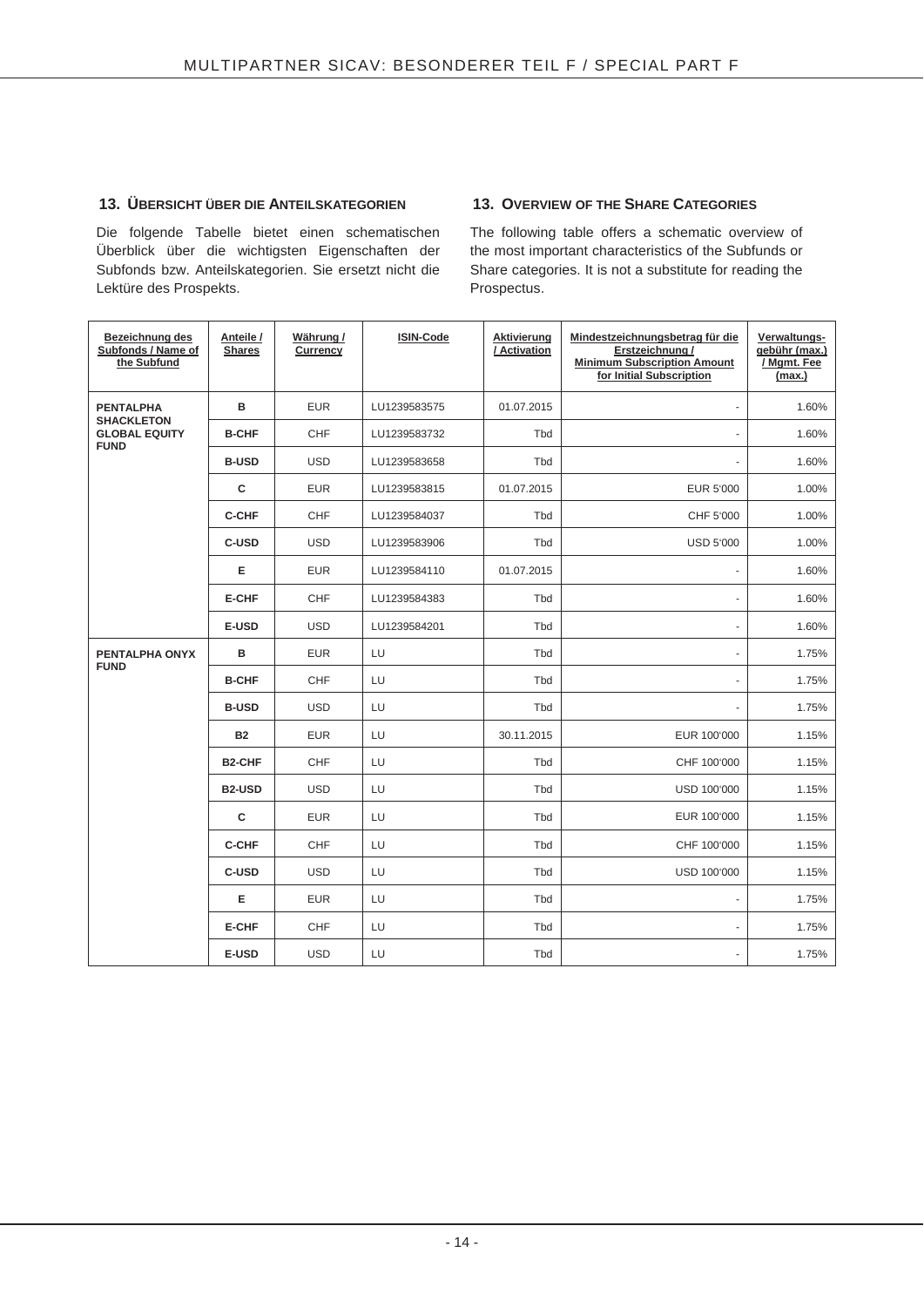# **MULTIPARTNER SICAV**

# **ROBECOSAM SMART ENERGY FUND ROBECOSAM SMART MATERIALS FUND ROBECOSAM GLOBAL SMALL CAP EQUITIES ROBECOSAM SUSTAINABLE GLOBAL EQUITIES ROBECOSAM SUSTAINABLE HEALTHY LIVING FUND ROBECOSAM SUSTAINABLE WATER FUND ROBECOSAM GLOBAL GENDER EQUALITY IMPACT EQUITIES ROBECOSAM GLOBAL CHILD IMPACT EQUITIES**

Subfunds of the SICAV subject to Luxembourg law, MULTIPARTNER SICAV, established for RobecoSAM AG, Zurich, by GAM (LUXEMBOURG) S.A., Luxembourg

# **SPECIAL PART J: 15 DECEMBER 2015**

This part of the prospectus supplements the General Part with regard to the Subfunds RobecoSAM Smart Energy Fund, RobecoSAM Smart Materials Fund, RobecoSAM Global Small Cap Equities, RobecoSAM Sustainable Global Equities, RobecoSAM Sustainable Healthy Living Fund and RobecoSAM Sustainable Water Fund. Where the mentioned Subfunds are collectively referred to in this document, they will be referred to as "**RobecoSAM FUNDS**".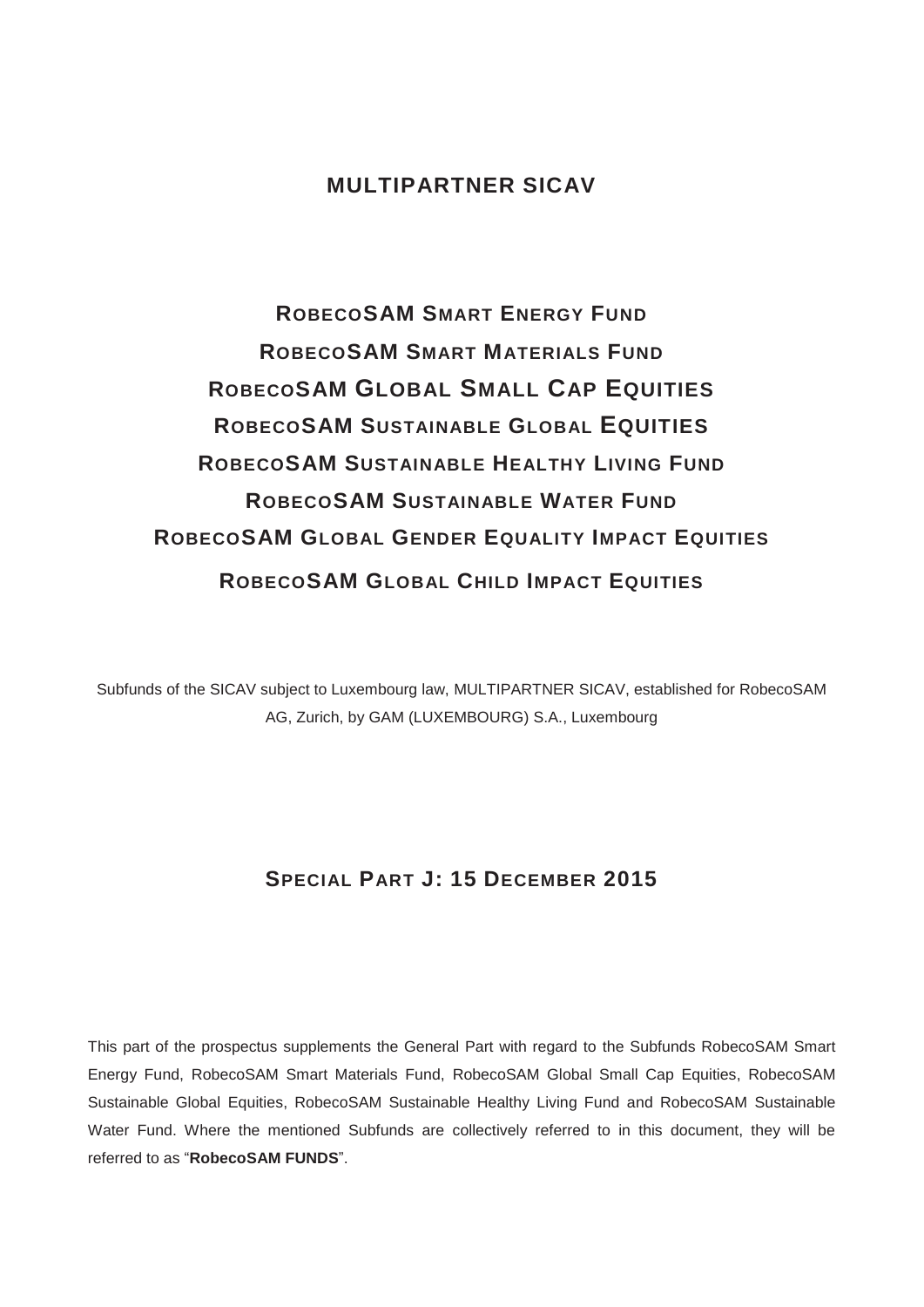The provisions below must be read in conjunction with the corresponding provisions in the General Part of the prospectus.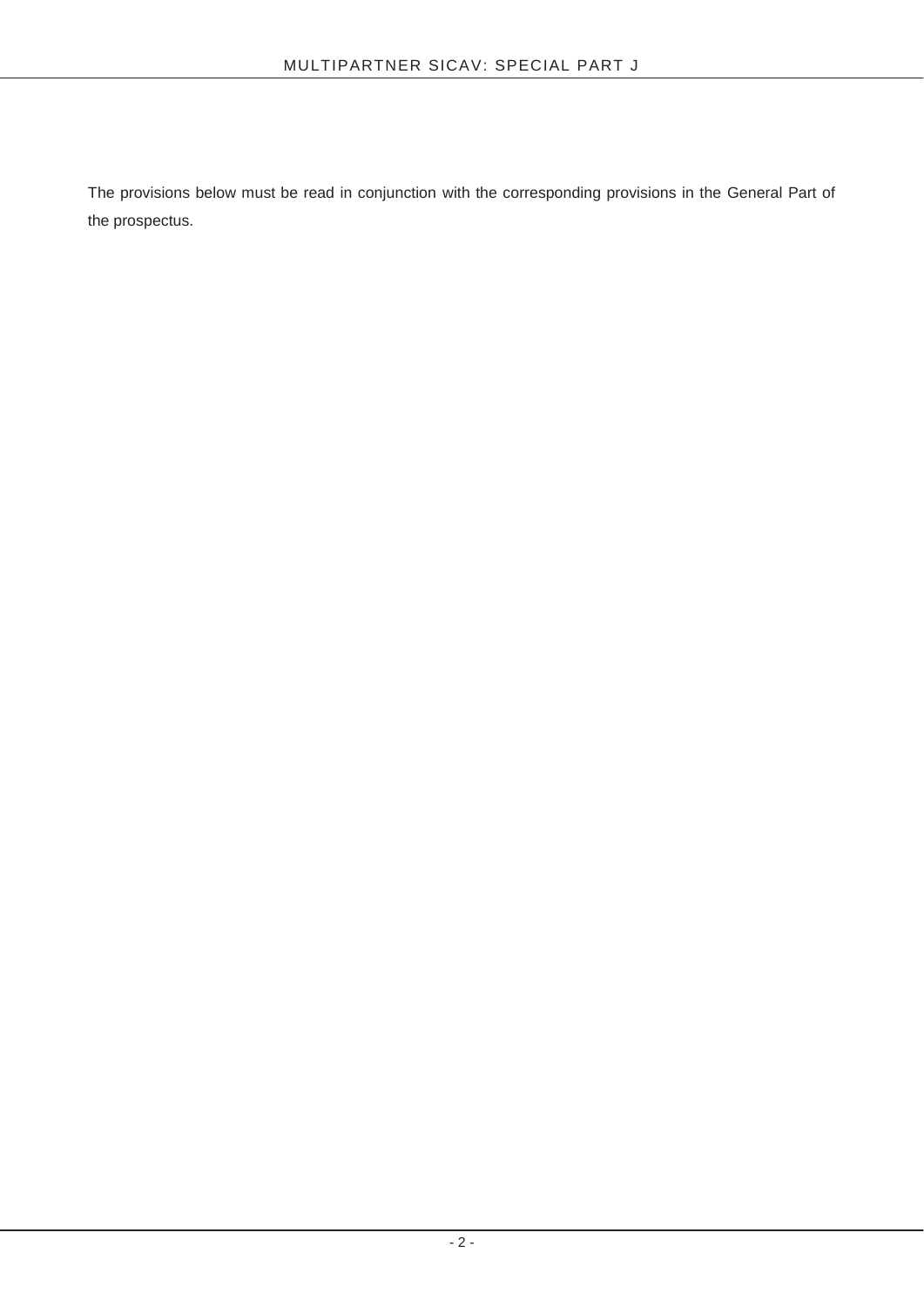# **SUMMARY: SPECIAL PART J**

| 1.  |                                                                                                               |  |
|-----|---------------------------------------------------------------------------------------------------------------|--|
| 2.  |                                                                                                               |  |
|     | Investment Objectives and investment policy of the RobecoSAM Smart Energy Fund 4<br>2.1.                      |  |
|     | Investment Objectives and investment policy of the RobecoSAM Smart Materials Fund 5<br>2.2.                   |  |
|     | Investment Objectives and investment policy of the RobecoSAM Global Small Cap Equities 5<br>2.3.              |  |
|     | Investment Objectives and investment policy of the RobecoSAM Sustainable Global Equities  6<br>2.4.           |  |
|     | Investment Objectives and investment policy of the RobecoSAM Sustainable Healthy Living Fund 7<br>2.5.        |  |
|     | Investment Objectives and investment policy of the RobecoSAM Sustainable Water Fund7<br>2.6.                  |  |
|     | Investment Objectives and investment policy of the RobecoSAM Global Gender Equality Impact Equities 8<br>2.7. |  |
|     | Investment Objectives and investment policy of the RobecoSAM Global Child Impact Equities 9<br>2.8.           |  |
| 3.  |                                                                                                               |  |
|     | 3.1.                                                                                                          |  |
|     | 3.2.                                                                                                          |  |
| 4.  |                                                                                                               |  |
| 5.  |                                                                                                               |  |
| 6.  |                                                                                                               |  |
| 7.  |                                                                                                               |  |
| 8.  |                                                                                                               |  |
| 9.  |                                                                                                               |  |
| 10. |                                                                                                               |  |
| 11. |                                                                                                               |  |
|     |                                                                                                               |  |
| 13. |                                                                                                               |  |
|     |                                                                                                               |  |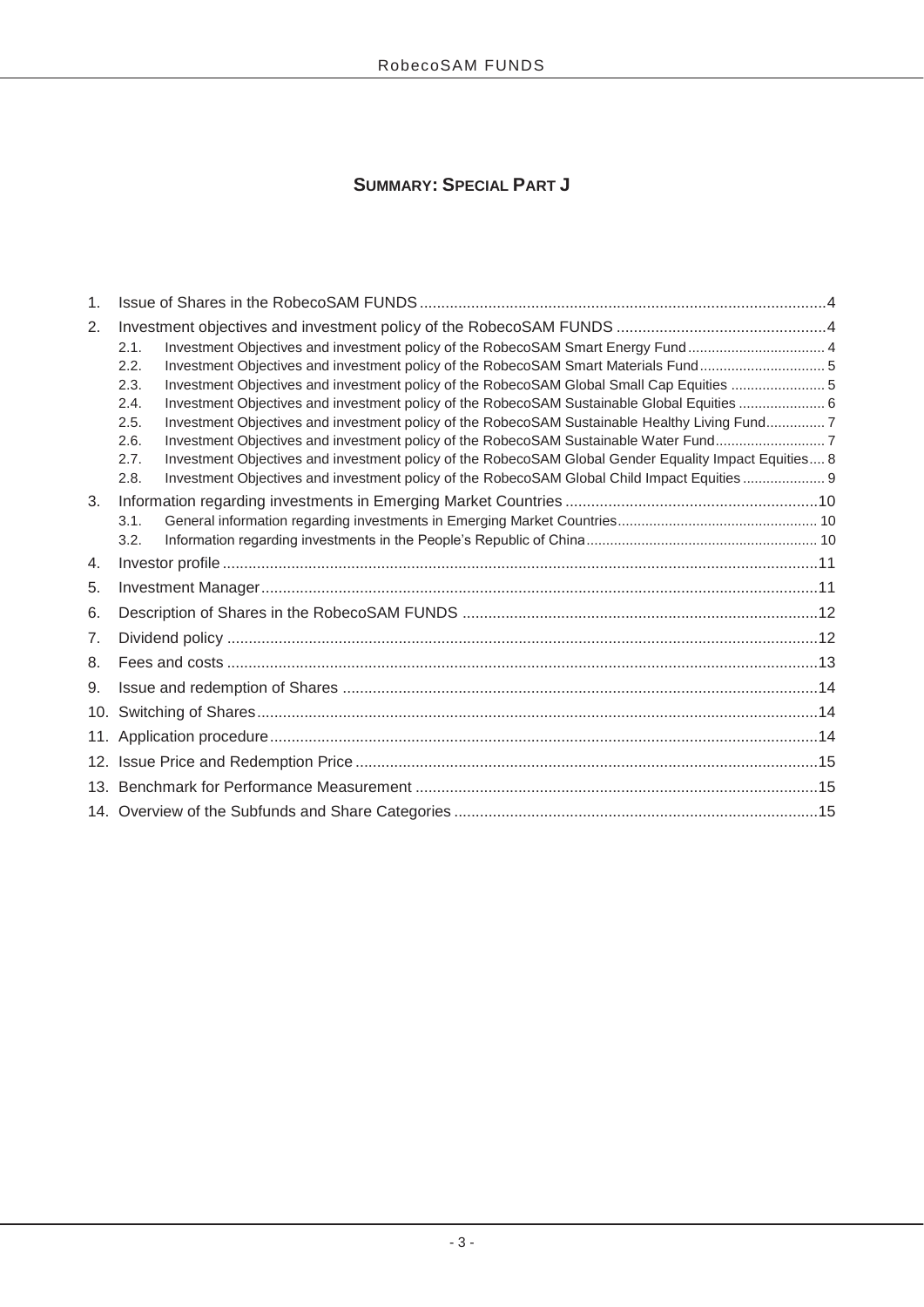## **1. ISSUE OF SHARES IN THE ROBECOSAM FUNDS**

The Shares in RobecoSAM FUNDS were issued for the first time for subscription as follows. The initial Issue Price is indicated per Share, plus a selling fee payable to the distributor of up to 5% of the Issue Price.

| <b>Subfunds</b>                                     | <b>Subscription Period</b> | <b>Issue Price</b> |
|-----------------------------------------------------|----------------------------|--------------------|
| 1. RobecoSAM Smart Energy Fund                      | 23 September 2003          | EUR 10             |
| 2. RobecoSAM Smart Materials Fund                   | 30 January 2004            | <b>EUR 100</b>     |
| 3. Robeco SAM Global Small Cap Equities             | 23 - 30 March 2007         | <b>EUR 100</b>     |
| 4. Robeco SAM Sustainable Global Equities           | 29 - 30 April 2004         | <b>EUR 100</b>     |
| 5. RobecoSAM Sustainable Healthy Living Fund        | $23 - 30$ March 2007       | <b>EUR 100</b>     |
| 6. RobecoSAM Sustainable Water Fund                 | 18 - 27 September 2001     | <b>EUR 100</b>     |
| 7. RobecoSAM Global Gender Equality Impact Equities | 4-18 September 2015        | <b>EUR 100</b>     |
| 8. RobecoSAM Global Child Impact Equities           | 4 - 18 September 2015      | <b>EUR 100</b>     |

#### **2. INVESTMENT OBJECTIVES AND INVESTMENT POLICY OF THE ROBECOSAM FUNDS**

#### **2.1. INVESTMENT OBJECTIVES AND INVESTMENT POLICY OF THE ROBECOSAM SMART ENERGY FUND**

The investment objective of the Company in relation to the Multipartner SICAV - RobecoSAM Smart Energy Fund ("RobecoSAM Smart Energy Fund") is to achieve long-term growth in capital through the investment of at least two thirds of its assets in a portfolio of carefully selected shares and other equity securities in companies with their registered office or the major part of their business activities in recognised countries which offer technologies, products or services in the area of future energies or relating to the efficient use of energy and which show an elevated degree of sustainability.

Sustainability means striving to achieve economic success, while at the same time considering ecological and social objectives. For the assessment, areas such as corporate strategy, corporate governance, and transparency as well as the product and service range of a company will be taken into consideration.

Up to one third of the assets of the RobecoSAM Smart Energy Fund may also be invested in the following assets: (i) shares and other equity securities of other companies from recognised countries; (ii) money market instruments from issuers from recognised countries; (iii) derivatives on shares and other equity securities of companies from recognised countries; (iv) structured products on shares and other equity securities of companies from recognised countries (in total up to a maximum of 10% of the assets); (v) units of other UCITS and/or UCI, including exchange traded funds (in total up to a maximum of 10% of the assets).

Ancillary liquid assets may be held which, under certain circumstances and notwithstanding the 2/3-rule of the first paragraph of this chapter, may amount to up to 49% of the assets.

The RobecoSAM Smart Energy Fund is denominated in Euro.

For efficient portfolio management, currency hedging transactions may be made, i.e. investments will be hedged against the currency in which they have been issued. Moreover, the Subfund may make active currency investments which may lead to a positive or negative exposure towards currencies different from the Subfund's currency.

Investments in derivatives entail higher risks, particularly due to higher volatility. If a derivative is embedded in a transferable security, it must be taken into account when applying the investment restrictions and for the purposes of risk monitoring.

On behalf of RobecoSAM Smart Energy Fund, investments which are either issued by issuers from so-called emerging market countries and/or which are denominated in or economically linked to currencies of emerging market countries may also be acquired. The term "emerging markets" generally means markets in countries currently developing into modern industrialised countries, and which therefore exhibit high potential but also increased risk. In particular, these include the countries listed in the *S&P Emerging Broad Market Index* or the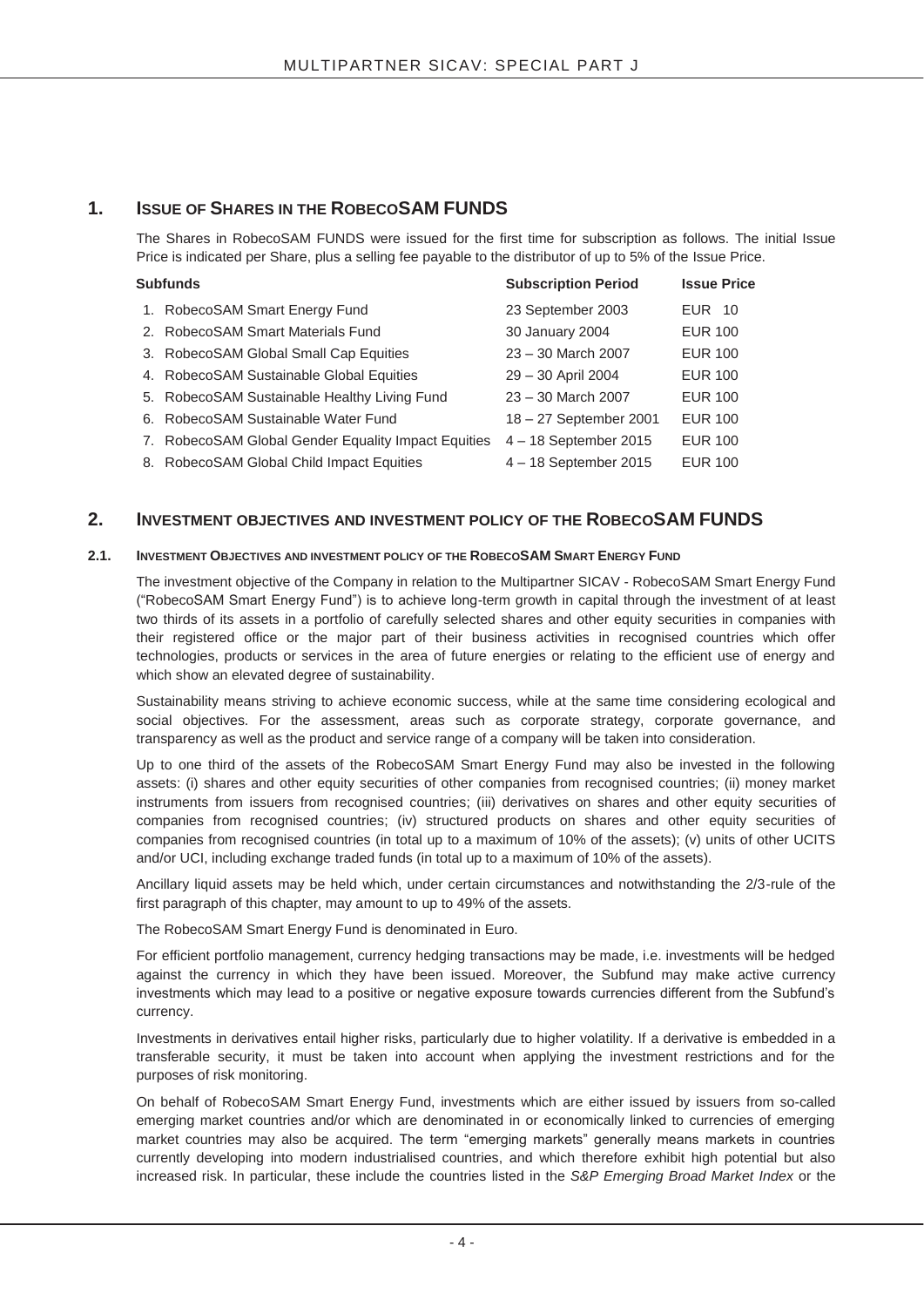*MSCI Emerging Markets Index*. With regards to investments in emerging market countries, including the People's Republic of China, the section "Information regarding investments in Emerging Market Countries" below should be considered.

#### **2.2. INVESTMENT OBJECTIVES AND INVESTMENT POLICY OF THE ROBECOSAM SMART MATERIALS FUND**

The investment objective of the Company in relation to the Multipartner SICAV - RobecoSAM Smart Materials Fund ("RobecoSAM Smart Materials Fund") is to achieve long-term growth in capital through the investment of at least two thirds of its assets in a portfolio of carefully selected shares and other equity securities in companies with their registered office or the major part of their business activities in recognised countries which offer technologies, products or services relating to the mining or efficient processing of raw materials, the recycling of used resources or new alternative materials and which show an elevated degree of sustainability.

Sustainability means striving to achieve economic success, while at the same time considering ecological and social objectives. For the assessment, areas such as corporate strategy, corporate governance, transparency as well as the product and service range of a company will be taken into consideration.

Up to one third of the assets of the RobecoSAM Smart Materials Fund may also be invested in the following assets: (i) shares and other equity securities of other companies from recognised countries; (ii) money market instruments from issuers from recognised countries; (iii) derivatives on shares and other equity securities of companies from recognised countries; (iv) structured products on shares and other equity securities of companies from recognised countries (in total up to a maximum of 10% of the assets); (v) units of other UCITS and/or UCI, including exchange traded funds (in total up to a maximum of 10% of the assets).

Ancillary liquid assets may be held which, under certain circumstances and notwithstanding the 2/3-rule of the first paragraph of this chapter, may amount to up to 49% of the assets.

The RobecoSAM Smart Materials Fund is denominated in Euro.

For efficient portfolio management, currency hedging transactions may be made, i.e. investments will be hedged against the currency in which they have been issued. Moreover, the Subfund may make active currency investments, which may lead to a positive or negative exposure towards currencies different from the Subfund's currency.

Investments in derivatives entail higher risks, particularly due to higher volatility. If a derivative is embedded in a transferable security, it must be taken into account when applying the investment restrictions and for the purposes of risk monitoring.

On behalf of RobecoSAM Smart Materials Fund, investments which are either issued by issuers from so-called emerging market countries and/or which are denominated in or economically linked to currencies of emerging market countries may also be acquired. The term "emerging markets" generally means markets in countries currently developing into modern industrialised countries, and which therefore exhibit high potential but also increased risk. In particular, these include the countries listed in the *S&P Emerging Broad Market Index* or the *MSCI Emerging Markets Index*. With regards to investments in emerging market countries, including the People's Republic of China, the section "Information regarding investments in Emerging Market Countries" below should be considered.

#### **2.3. INVESTMENT OBJECTIVES AND INVESTMENT POLICY OF THE ROBECOSAM GLOBAL SMALL CAP EQUITIES**

The investment objective of the Company in relation to the Multipartner SICAV – RobecoSAM Global Small Cap Equities ("RobecoSAM Global Small Cap Equities ") is to achieve long-term capital growth through the investment of at least two thirds of its assets in a portfolio of carefully selected shares and other equity securities of companies whose market capitalisation amounts to a maximum of 150% of the market capitalisation of the largest company listed in the MSCI World Small Cap Reference Index. Investors should note that the term "small cap" in the sense employed by financial-index providers does not define a company's market capitalization in absolute figures, but it defines a company's market capitalization in relative terms to the total capitalisation of a market. As a result, the assets of the Subfund can also be invested in companies with relatively high capitalisation, which were, however, positioned in the lowest segment of the overall market at the time of the purchase.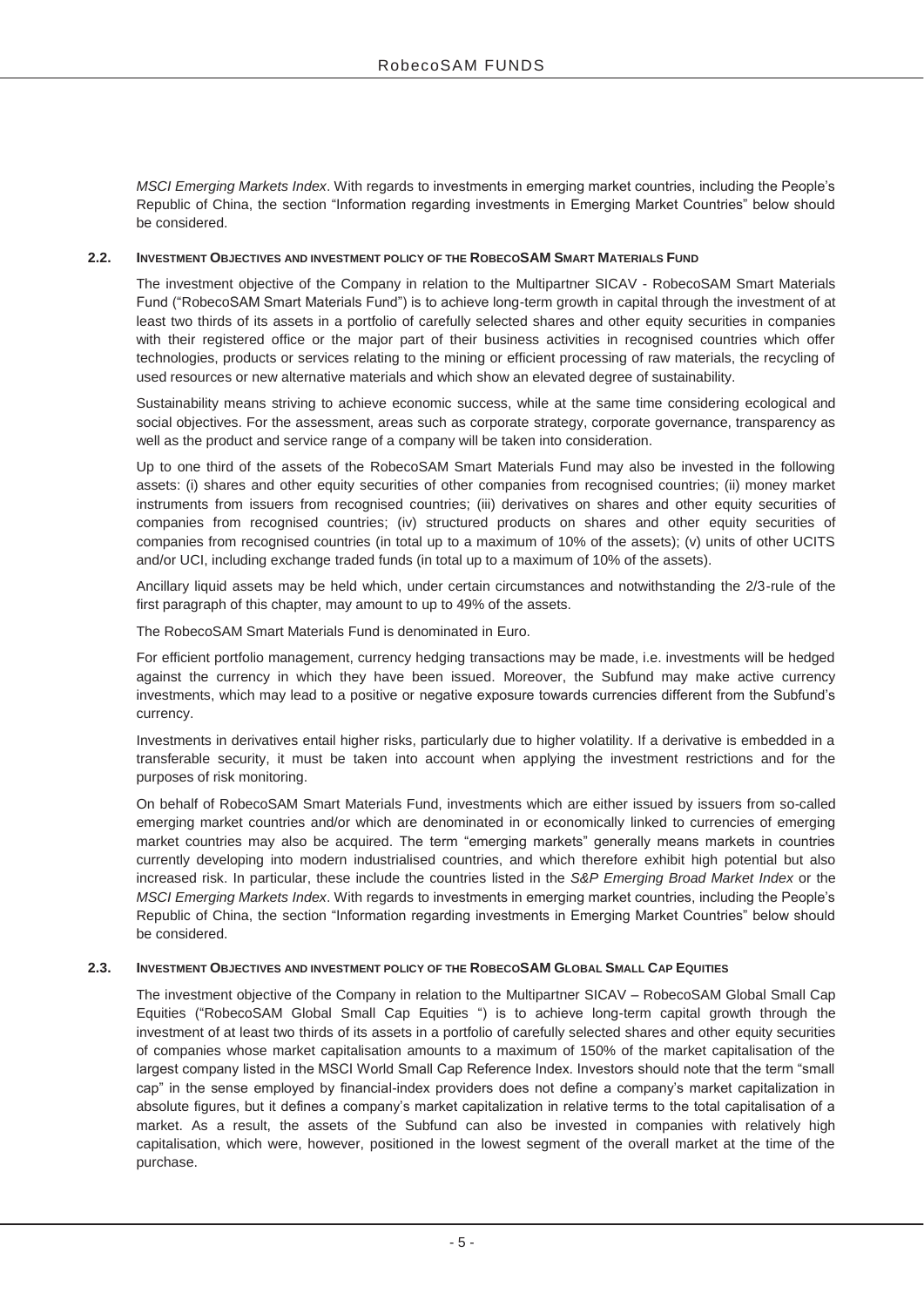Up to one third of the assets of the RobecoSAM Global Small Cap Equities may also be invested in the following assets: (i) shares and other equity securities of other companies from recognised countries; (ii) money market instruments from issuers from recognised countries; (iii) derivatives on shares and other equity securities of companies from recognised countries; (iv) structured products on shares and other equity securities of companies from recognised countries (in total up to a maximum of 10% of the assets); (v) units of other UCITS and/or UCI, including exchange traded funds (in total up to a maximum of 10% of the assets).

Ancillary liquid assets may be held which, under certain circumstances and notwithstanding the 2/3-rule of the first paragraph of this chapter, may amount to up to 49% of the assets.

The RobecoSAM Global Small Cap Equities is denominated in Euro.

For efficient portfolio management, currency hedging transactions may be made, i.e. investments will be hedged against the currency in which they have been issued. Moreover, the Subfund may make active currency investments, which may lead to a positive or negative exposure towards currencies different from the Subfund's currency.

Investments in derivatives entail higher risks, particularly due to higher volatility. If a derivative is embedded in a transferable security, it must be taken into account when applying the investment restrictions and for the purposes of risk monitoring.

On behalf of RobecoSAM Global Small Cap Equities, investments which are either issued by issuers from socalled emerging market countries and/or which are denominated in or economically linked to currencies of emerging market countries may also be acquired. The term "emerging markets" generally means markets in countries currently developing into modern industrialised countries, and which therefore exhibit high potential but also increased risk. In particular, these include the countries listed in the *S&P Emerging Broad Market Index* or the *MSCI Emerging Markets Index*. With regards to investments in emerging market countries, including the People's Republic of China, the section "Information regarding investments in Emerging Market Countries" below should be considered.

#### **2.4. INVESTMENT OBJECTIVES AND INVESTMENT POLICY OF THE ROBECOSAM SUSTAINABLE GLOBAL EQUITIES**

The investment objective of the Company in relation to the Multipartner SICAV - RobecoSAM Sustainable Global Equities ("RobecoSAM Sustainable Global Equities") is to achieve long-term growth in capital through the investment of at least two thirds of its assets in a portfolio of carefully selected shares and other equity securities in companies with their registered office or the major part of their business activities in recognised countries and which show an elevated degree of sustainability.

Sustainability means striving to achieve economic success, while at the same time considering ecological and social objectives. For the assessment, areas such as corporate strategy, corporate governance, transparency as well as the product and service range of a company will be taken into consideration.

The investment strategy is based on an active portfolio management approach according to which, beyond the assessment of sustainability, additional analysis regarding the companies in question will be made.

Up to one third of the assets of the RobecoSAM Sustainable Global Equities can also be invested in the following assets: (i) shares and other equity securities of other companies from recognised countries; (ii) money market instruments from issuers from recognised countries; (iii) derivatives on shares and other equity securities of companies from recognised countries; (iv) structured products on shares and other equity securities of companies from recognised countries (in total up to a maximum of 10% of the assets); (v) units of other UCITS and/or UCI, including exchange traded funds (in total up to a maximum of 10% of the assets).

Ancillary liquid assets may be held which, under certain circumstances and notwithstanding the 2/3-rule of the first paragraph of this chapter, may amount to up to 49% of the assets.

The RobecoSAM Sustainable Global Equities is denominated in Euro.

For efficient portfolio management, currency hedging transactions may be made, i.e. investments will be hedged against the currency in which they have been issued. Moreover, the Subfund may make active currency investments, which may lead to a positive or negative exposure towards currencies different from the Subfund's currency.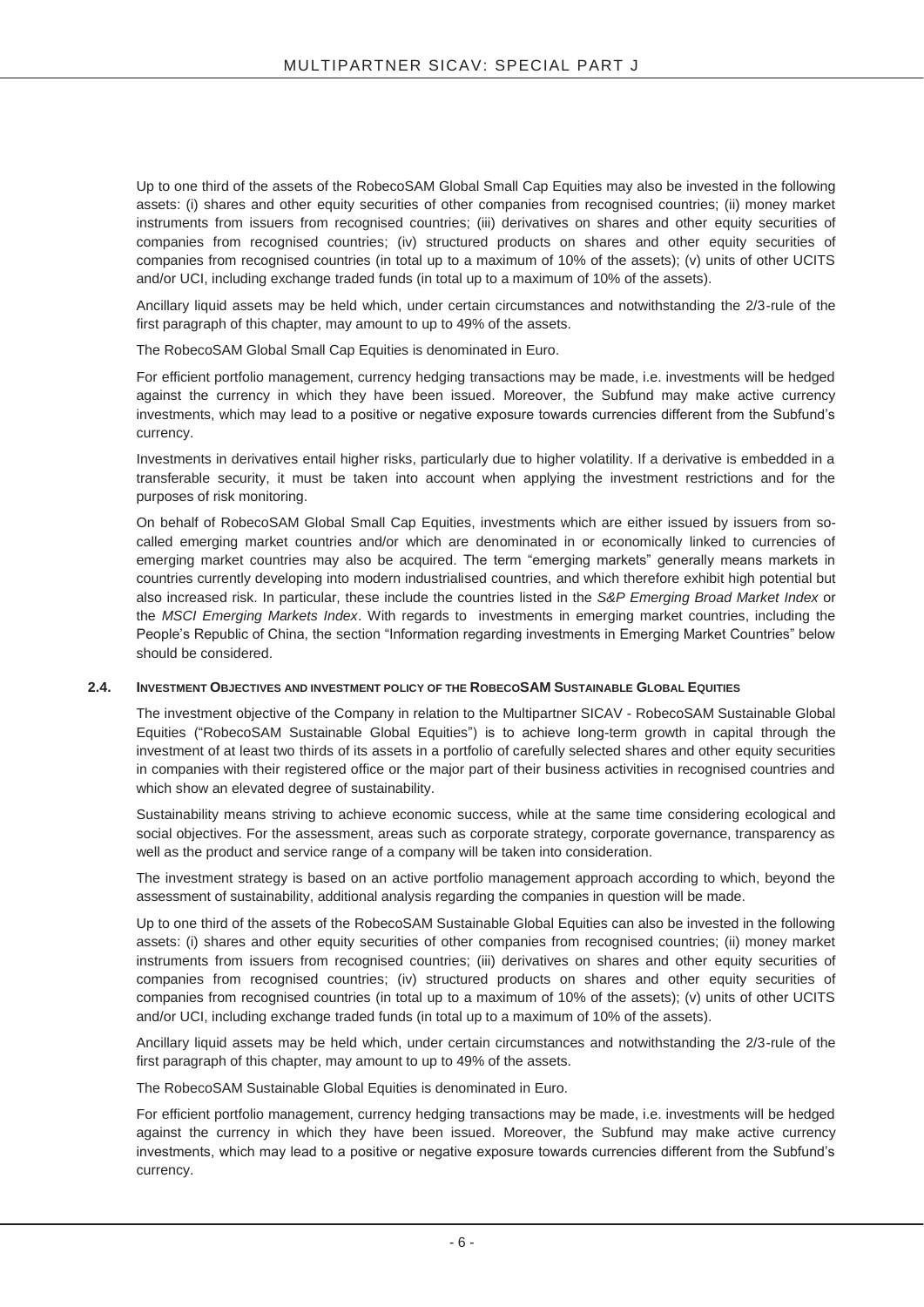Investments in derivatives entail higher risks, particularly due to higher volatility. If a derivative is embedded in a transferable security, it must be taken into account when applying the investment restrictions and for the purposes of risk monitoring.

On behalf of RobecoSAM Sustainable Global Equities, investments which are either issued by issuers from socalled emerging market countries and/or which are denominated in or economically linked to currencies of emerging market countries may also be acquired. The term "emerging markets" generally means markets in countries currently developing into modern industrialised countries, and which therefore exhibit high potential but also increased risk. In particular, these include the countries listed in the S&P Emerging Broad Market Index or the MSCI Emerging Markets Index. With respect to investments in emerging market countries, including the People's Republic of China, the section "Information regarding investments in Emerging Market Countries" below should be considered.

#### **2.5. INVESTMENT OBJECTIVES AND INVESTMENT POLICY OF THE ROBECOSAM SUSTAINABLE HEALTHY LIVING FUND**

The investment objective of the Company in relation to the Multipartner SICAV - RobecoSAM Sustainable Healthy Living Fund ("RobecoSAM Sustainable Healthy Living Fund") is to achieve long-term capital growth through the investment of at least two thirds of its assets in a portfolio of carefully selected shares and other equity securities of companies with their registered office or the major part of their business activities in recognised countries, which offer technologies, products or services in the areas of nutrition, health, or physical activities and physical and mental well-being and which show an elevated degree of sustainability.

Sustainability means striving to achieve economic success, while at the same time considering ecological and social objectives. For the assessment, areas like corporate strategy, corporate governance, transparency as well as the product and service range of a company will be taken into consideration.

Up to one third of the assets of the RobecoSAM Sustainable Healthy Living Fund may also be invested in the following assets: (i) shares and other equity securities of other companies from recognised countries; (ii) money market instruments from issuers from recognised countries; (iii) derivatives on shares and other equity securities of companies from recognised countries; (iv) structured products on shares and other equity securities of companies from recognised countries (in total up to a maximum of 10% of the assets); (v) units of other UCITS and/or UCI, including Exchange Traded Funds (in total up to a maximum of 10% of the assets).

Ancillary liquid assets may be held which, under certain circumstances and notwithstanding the 2/3-rule of the first paragraph of this chapter, may amount to up to 49% of the assets.

The RobecoSAM Sustainable Healthy Living Fund is denominated in Euro.

For efficient portfolio management, currency hedging transactions may be made, i.e. investments will be hedged against the currency in which they have been issued. Moreover, the Subfund may make active currency investments, which may lead to a positive or negative exposure towards currencies different from the Subfund's currency.

Investments in derivatives entail higher risks, particularly due to higher volatility. If a derivative is embedded in a transferable security, it must be taken into account when applying the investment restrictions and for the purposes of risk monitoring.

On behalf of RobecoSAM Sustainable Healthy Living Fund, investments which are either issued by issuers from so-called emerging market countries and/or which are denominated in or economically linked to currencies of emerging market countries may also be acquired. The term "emerging markets" generally means markets in countries currently developing into modern industrialised countries, and which therefore exhibit high potential but also increased risk. In particular, these include the countries listed in the *S&P Emerging Broad Market Index* or the *MSCI Emerging Markets Index*. With regards to investments in emerging market countries, including the People's Republic of China, the section "Information regarding investments in Emerging Market Countries" below should be considered.

#### **2.6. INVESTMENT OBJECTIVES AND INVESTMENT POLICY OF THE ROBECOSAM SUSTAINABLE WATER FUND**

The investment objective of the Company in relation to the Multipartner SICAV - RobecoSAM Sustainable Water Fund ("RobecoSAM Sustainable Water Fund") is to achieve long-term growth in capital through the investment of at least two thirds of its assets in a portfolio of carefully selected shares and other equities of companies with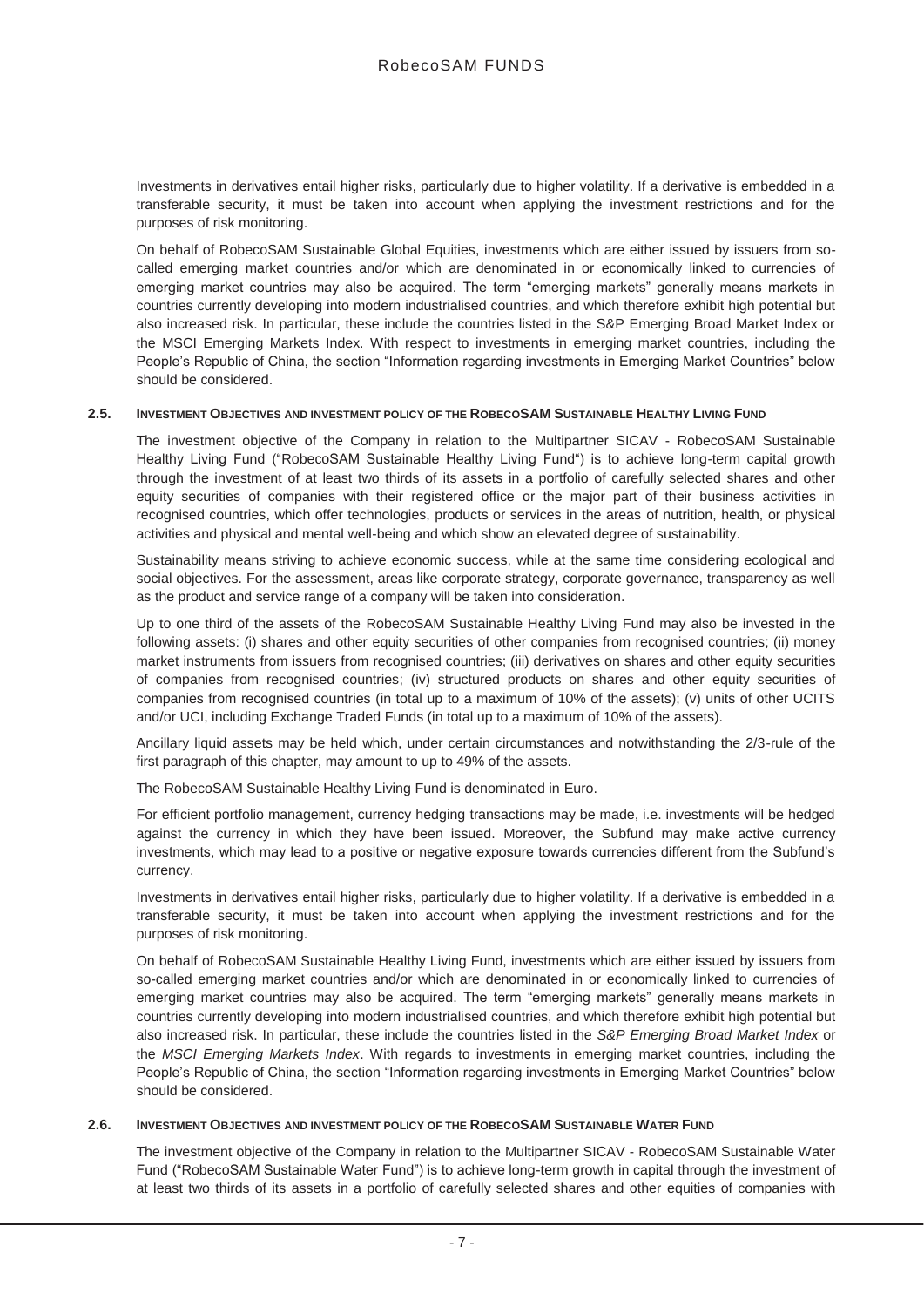their registered office or the major part of their business activities in recognised countries which offer technologies, products or services that are related to the water value chain and which show an elevated degree of sustainability.

Sustainability means striving to achieve economic success, while at the same time considering ecological and social objectives. For the assessment, areas such as corporate strategy, corporate governance, transparency as well as the product and service range of a company will be taken into consideration.

Up to one third of the assets of the RobecoSAM Sustainable Water Fund may also be invested in the following assets: (i) shares and other equities of other companies from recognised countries; (ii) money market instruments from issuers from recognised countries; (iii) derivatives on shares and other equities of companies from recognised countries; (iv) structured products on shares and other equities of companies from recognised countries (in total up to a maximum of 10% of the assets); (v) units of other UCITS and/or UCI, including exchange traded funds (in total up to a maximum of 10% of the assets).

Ancillary liquid assets may be held which, under certain circumstances and notwithstanding the 2/3-rule of the first paragraph of this chapter, may amount to up to 49% of the assets.

The RobecoSAM Sustainable Water Fund is denominated in Euro.

For efficient portfolio management, currency hedging transactions may be made, i.e. investments will be hedged against the currency in which they have been issued. Moreover, the Subfund may make active currency investments, which may lead to a positive or negative exposure towards currencies different from the Subfund's currency.

Investments in derivatives entail higher risks, particularly due to higher volatility. If a derivative is embedded in a transferable security, it must be taken into account when applying the investment restrictions and for the purposes of risk monitoring.

On behalf of RobecoSAM Sustainable Water Fund, investments which are either issued by issuers from so-called emerging market countries and/or which are denominated in or economically linked to currencies of emerging market countries may also be acquired. The term "emerging markets" generally means markets in countries currently developing into modern industrialised countries, and which therefore exhibit high potential but also increased risk. In particular, these include the countries listed in the *S&P Emerging Broad Market Index* or the *MSCI Emerging Markets Index*. With regards to investments in emerging market countries, including the People's Republic of China, the section "Information regarding investments in Emerging Market Countries" below should be considered.

#### **2.7. INVESTMENT OBJECTIVES AND INVESTMENT POLICY OF THE ROBECOSAM GLOBAL GENDER EQUALITY IMPACT EQUITIES**

The investment objective of the Company in relation to the Multipartner SICAV - RobecoSAM Global Gender Equality Impact Equities ("RobecoSAM Global Gender Equality Impact Equities") is to achieve long-term growth in capital through the investment of at least two thirds of its assets in a portfolio of carefully selected shares and other equities of companies having their registered office or the major part of their business activities in recognised countries and exhibiting a high degree of sustainability, gender diversity and gender equality.

A high degree of gender equality means that a company consciously recognises and promotes g*ender equality by recruiting, nurturing and retaining* female talent at all levels of the company's organisation, including at the committee and board level.

Sustainability means striving to achieve economic success while simultaneously taking into account environmental and social objectives. Areas such as corporate strategy, corporate governance, transparency, equal pay, employee diversity and the range of products and services offered by a company are taken into account in the assessment of gender equality and sustainability.

In addition to the assessment of sustainability, the investment strategy is based on an active portfolio management approach which incorporates further analyses of the relevant companies.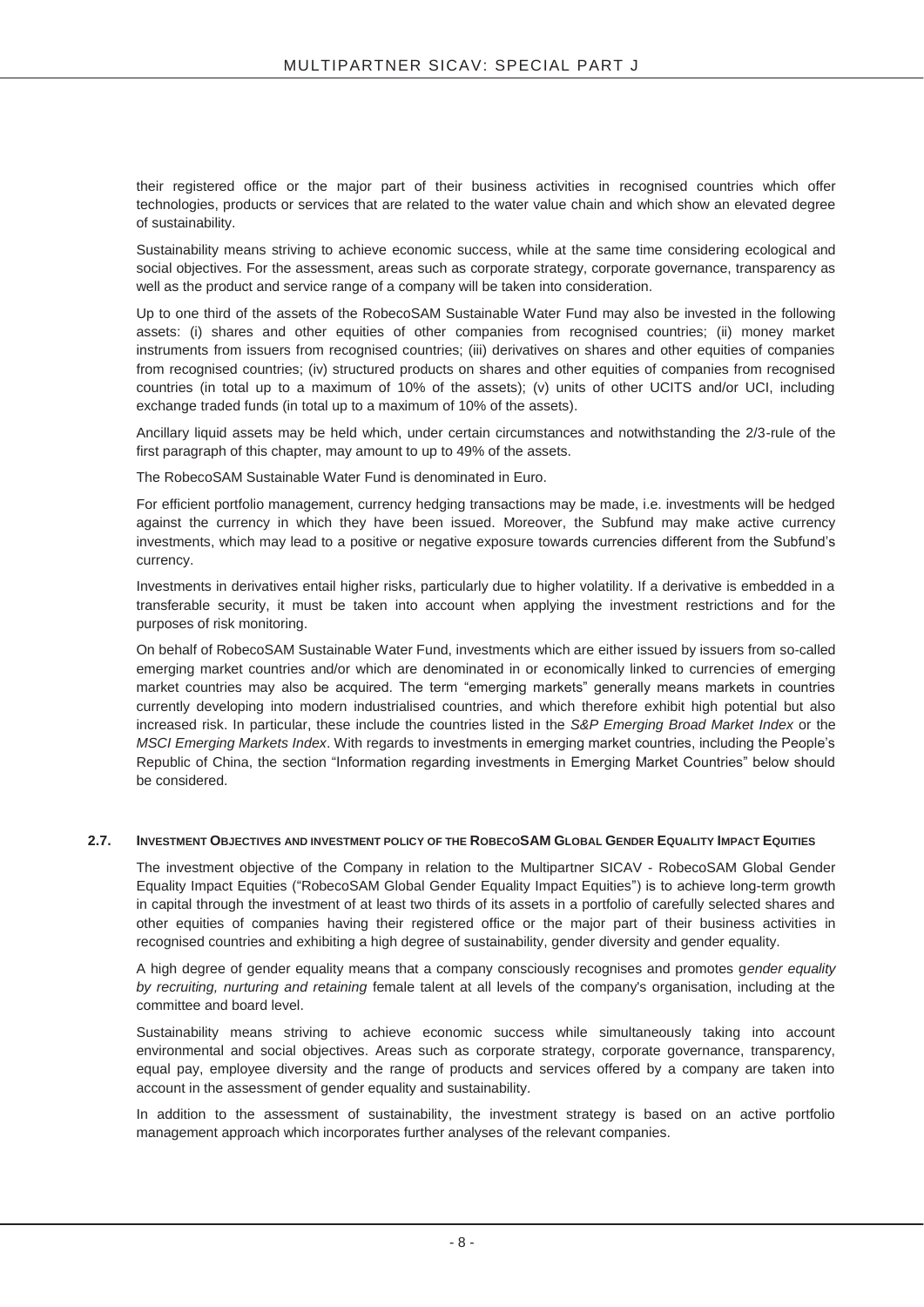Up to one third of the assets of the RobecoSAM Global Gender Equality Impact Equities may also be invested in the following assets: (i) shares and other equities of other companies from recognised countries; (ii) money market instruments from issuers from recognised countries; (iii) derivatives on shares and other equities of companies from recognised countries; (iv) structured products on shares and other equities of companies from recognised countries (in total up to a maximum of 10% of the assets); (v) units of other UCITS and/or UCI, including exchange traded funds (in total up to a maximum of 10% of the assets).

Ancillary liquid assets may be held which, under certain circumstances and notwithstanding the 2/3-rule of the first paragraph of this chapter, may amount to up to 49% of the assets.

The RobecoSAM Global Gender Equality Impact Equities is denominated in Euro.

For efficient portfolio management, currency hedging transactions may be made, i.e. investments will be hedged against the currency in which they have been issued. Moreover, the Subfund may make active currency investments, which may lead to a positive or negative exposure towards currencies different from the Subfund's currency.

Investments in derivatives entail higher risks, particularly due to higher volatility. If a derivative is embedded in a transferable security, it must be taken into account when applying the investment restrictions and for the purposes of risk monitoring.

On behalf of RobecoSAM Global Gender Equality Impact Equities, investments which are either issued by issuers from so-called emerging market countries and/or which are denominated in or economically linked to currencies of emerging market countries may also be acquired. The term "emerging markets" generally means markets in countries currently developing into modern industrialised countries, and which therefore exhibit high potential but also increased risk. In particular, these include the countries listed in the *S&P Emerging Broad Market Index* or the *MSCI Emerging Markets Index*. With regards to investments in emerging market countries, including the People's Republic of China, the section "Information regarding investments in Emerging Market Countries" below should be considered.

#### **2.8. INVESTMENT OBJECTIVES AND INVESTMENT POLICY OF THE ROBECOSAM GLOBAL CHILD IMPACT EQUITIES**

The investment objective of the Company in relation to the Multipartner SICAV - RobecoSAM Global Child Impact Equities ("RobecoSAM Global Child Impact Equities") is to achieve long-term growth in capital through the investment of at least two thirds of its assets in a portfolio of carefully selected shares and other equities of companies having their registered office or the major part of their business activities in recognised countries and exhibiting a high level of sustainability and social responsibility towards children.

A high level of responsibility towards children means that a company has policies and procedures in place to protect the welfare and human rights of children.

Sustainability means striving to achieve economic success while simultaneously taking into account environmental and social objectives. In assessing these issues, areas such as corporate strategy, corporate governance, transparency, product and service offer, stakeholder engagement and corporate citizenship, as well as the product and service range are taken into consideration.

In addition to the assessment of sustainability, the investment strategy is based on an active portfolio management approach which incorporates further analyses of the relevant companies.

Up to one third of the assets of the RobecoSAM Global Child Impact Equities may also be invested in the following assets: (i) shares and other equities of other companies from recognised countries; (ii) money market instruments from issuers from recognised countries; (iii) derivatives on shares and other equities of companies from recognised countries; (iv) structured products on shares and other equities of companies from recognised countries (in total up to a maximum of 10% of the assets); (v) units of other UCITS and/or UCI, including exchange traded funds (in total up to a maximum of 10% of the assets).

Ancillary liquid assets may be held which, under certain circumstances and notwithstanding the 2/3-rule of the first paragraph of this chapter, may amount to up to 49% of the assets.

The RobecoSAM Global Child Impact Equities is denominated in Euro.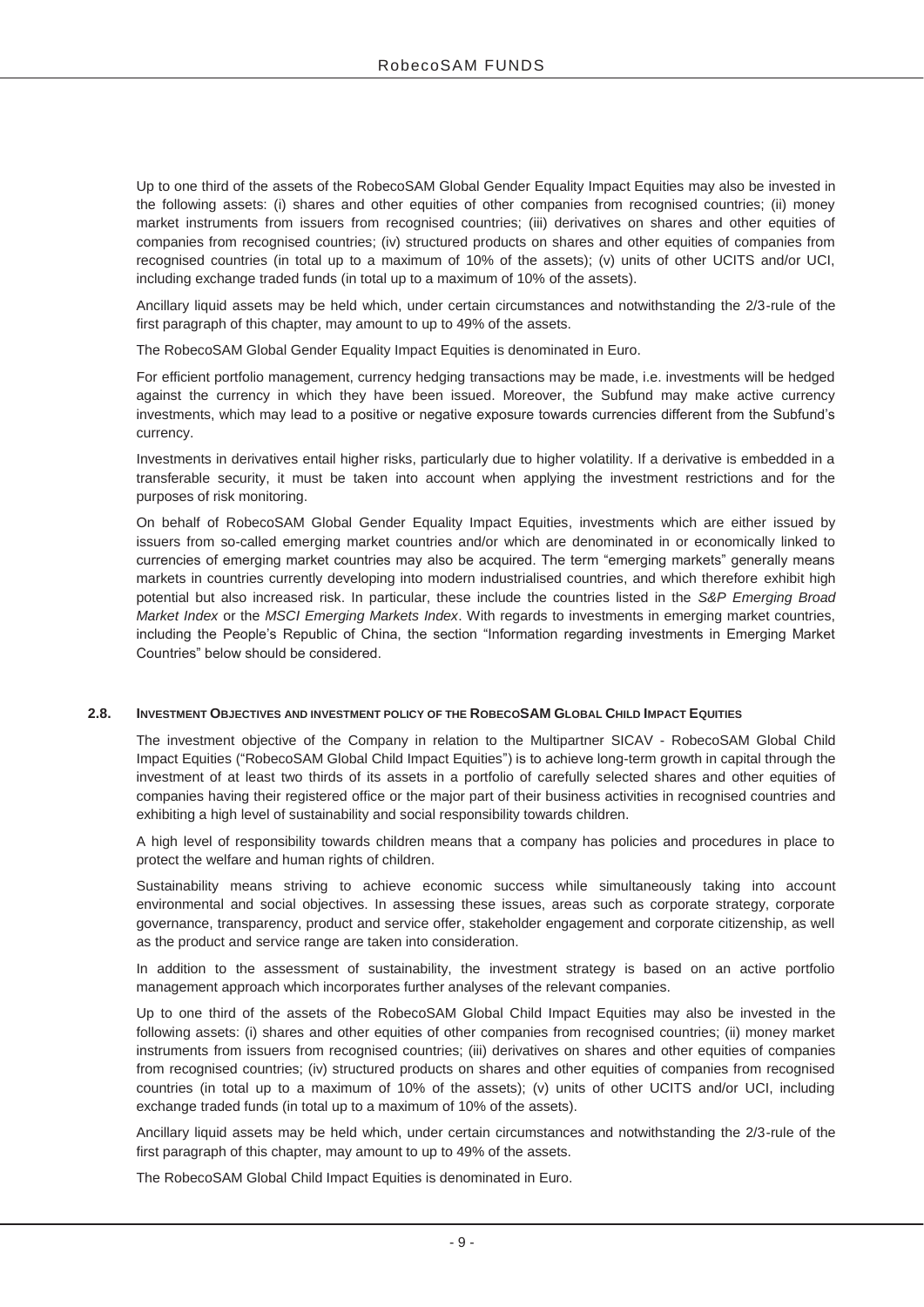For efficient portfolio management, currency hedging transactions may be made, i.e. investments will be hedged against the currency in which they have been issued. Moreover, the Subfund may make active currency investments, which may lead to a positive or negative exposure towards currencies different from the Subfund's currency.

Investments in derivatives entail higher risks, particularly due to higher volatility. If a derivative is embedded in a transferable security, it must be taken into account when applying the investment restrictions and for the purposes of risk monitoring.

On behalf of RobecoSAM Global Child Impact Equities, investments which are either issued by issuers from socalled emerging market countries and/or which are denominated in or economically linked to currencies of emerging market countries may also be acquired. The term "emerging markets" generally means markets in countries currently developing into modern industrialised countries, and which therefore exhibit high potential but also increased risk. In particular, these include the countries listed in the *S&P Emerging Broad Market Index* or the *MSCI Emerging Markets Index*. With regards to investments in emerging market countries, including the People's Republic of China, the section "Information regarding investments in Emerging Market Countries" below should be considered.

#### **3. INFORMATION REGARDING INVESTMENTS IN EMERGING MARKET COUNTRIES**

#### **3.1. GENERAL INFORMATION REGARDING INVESTMENTS IN EMERGING MARKET COUNTRIES**

The attention of potential investors is drawn to the fact that investments in emerging market countries are associated with increased risk. In particular, the investments are subject to the following risks:

- a) trading volumes in relation to the securities may be low or absent on the securities market involved, which can lead to liquidity problems and serious price fluctuations;
- b) uncertainties surrounding political, economic and social circumstances, with the associated dangers of expropriation or seizure, unusually high inflation rates, prohibitive tax measures and other negative developments;
- c) potentially serious fluctuations in the foreign exchange rate, different legal frameworks, existing or potential foreign exchange export restrictions, customs or other restrictions, and any laws and other restrictions applicable to investments;
- d) political or other circumstances which restrict the investment opportunities of the Subfund, for example restrictions with regard to issuers or industries deemed sensitive to relevant national interests, and
- e) the absence of sufficiently developed legal structures governing private or foreign investments and the risk of potentially inadequate safeguards with respect to private ownership.

Foreign exchange export restrictions and other related regulations in these countries may also lead to the delayed repatriation of all or some of the investments or may prevent them being repatriated in full or in part, with the result that there may be a delay in the payment of the Redemption Price.

#### **3.2. INFORMATION REGARDING INVESTMENTS IN THE PEOPLE'S REPUBLIC OF CHINA**

The Subfunds may invest in shares and other equity securities of all categories of companies with their registered office or the major part of their business activities in the People's Republic of China ("PRC"), including up to a maximum of 10% of their assets in "China-A"-,"China-B"-Shares as well as, in addition, "China-H"-Shares.

"China-A"- and "China-B"-Shares are securities that are listed on the Shanghai Stock Exchange and/or the Shenzhen Stock Exchange. "China-A"-Shares are denominated in Renminbi and can only be acquired by domestic investors or foreign institutional investors which have the so-called *Qualified Foreign Institutional Investor* Status ("QFII"). "China-B"-Shares are denominated in a foreign currency and no QFII Status is required for their acquisition. "China-H"-Shares are shares of companies domiciled in the PRC which are listed on the Hong Kong Stock Exchange and are denominated in Hong Kong Dollars. For the time being, the Shanghai Stock Exchange and the Shenzhen Stock Exchange are still in the process of development. The Subfunds may also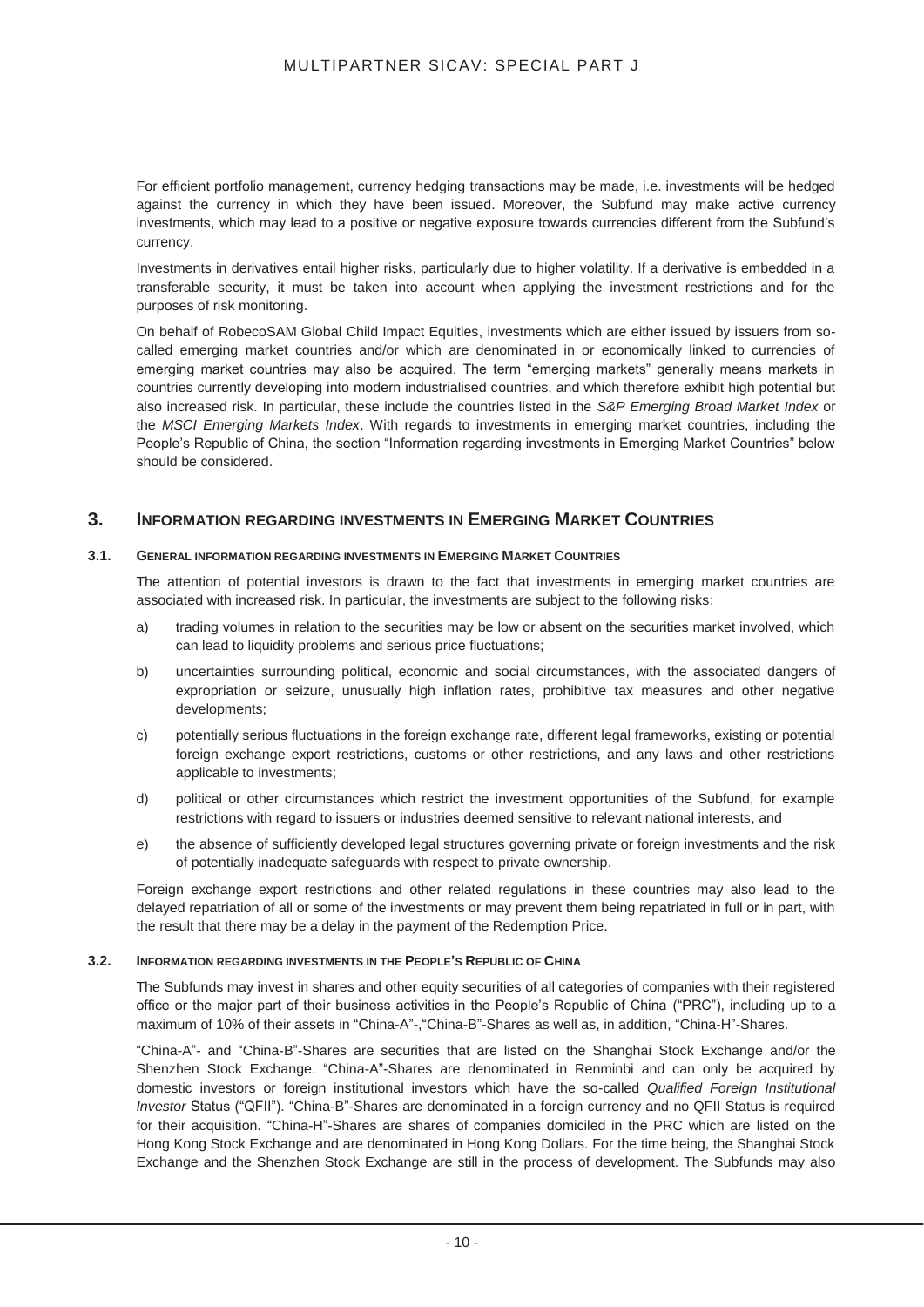invest in securities listed on other PRC stock exchanges, provided those stock exchanges are well established and recognised by the CSSF.

Investments in the PRC may also be made indirectly by purchasing so-called equity-linked products, particularly ADR (American Depositary Receipts), GDR (Global Depositary Receipts) and P-Notes issued by PRC companies.

The securities markets in the PRC are emerging markets undergoing rapid growth and changes. The PRC laws and regulations governing securities and corporations have been introduced relatively recently and might be subject to further changes and development. The effect of such changes can be retrospective and can have an adverse impact on the investments of the Subfunds. Normally, only very limited volumes of "China-B"-Shares are traded, which tends to result in making these more volatile and less liquid than "China-A"- and "China-H"-Shares. Only domestic investors or foreign institutional investors which have the QFII Status are entitled to purchase "China-A"-Shares. The current QFII regulations stipulate rules on investment restrictions, minimum holding periods and the repatriation of capital and profits. Particularly the repatriation of capital and profits by foreign investors may be restricted or subject to governmental authorisation. Further, it may not be ruled out that additional restrictions will not be imposed in the future. Investments in the PRC may result in the Subfunds becoming subject to withholding and other taxes in the PRC. The tax regulations of the PRC may change rapidly and even with retroactive effect.

### **4. INVESTOR PROFILE**

**RobecoSAM Smart Energy Fund, RobecoSAM Smart Materials Fund, RobecoSAM Global Small Cap Equities , RobecoSAM Sustainable Healthy Living Fund, RobecoSAM Sustainable Water Fund, RobecoSAM Global Gender Equality Impact Equities and RobecoSAM Global Child Impact Equities** 

Each of these Subfunds is suitable only for investors who have experience in volatile investments, an in-depth knowledge of the capital markets and who wish to take specific advantage of the market performance in specialised markets and who are familiar with the specific opportunities and risks of these market segments. Investors must expect fluctuations in the value of the investments, which may temporarily even lead to very substantial losses of value. Each of these Subfunds may be used as a supplementary investment within a widely diversified overall portfolio.

#### **RobecoSAM Sustainable Global Equities**

This Subfund is suitable for investors who have experience in volatile investments, have sound knowledge of the capital markets and wish to participate in the performance of the capital markets so as to pursue their specific investment objectives. Investors must expect fluctuations in the value of the investments, which may temporarily even lead to substantial loss of value. This Subfund may be used as a basic investment within the portfolio.

#### **5. INVESTMENT MANAGER**

RobecoSAM AG, Josefstrasse 218, CH-8005 Zurich.

The Investment Manager is authorised, while taking account of the investment objectives, policies and limits of the Company and/or the RobecoSAM FUNDS and under the ultimate control of the Management Company and/or Board of Directors or the auditor(s) assigned by the Management Company, to make direct investments for the RobecoSAM FUNDS. With the approval of the Management Company, the Investment Manager may seek the assistance of investment advisers.

RobecoSAM Sustainable Asset Management AG ("RobecoSAM") is an asset management company which was founded in 2001 under the name SAM Sustainable Asset Management Ltd., as a Swiss joint-stock company (Aktiengesellschaft). RobecoSAM is established for an unlimited period of time and has its registered office at Josefstrasse 218, CH-8005 Zurich, Switzerland. It is an asset manager of collective investments schemes within the meaning of the Swiss Collective Investment Scheme Act and as such is supervised by the Swiss Financial Market Supervisory Authority (FINMA). The share capital amounts to CHF 1 million.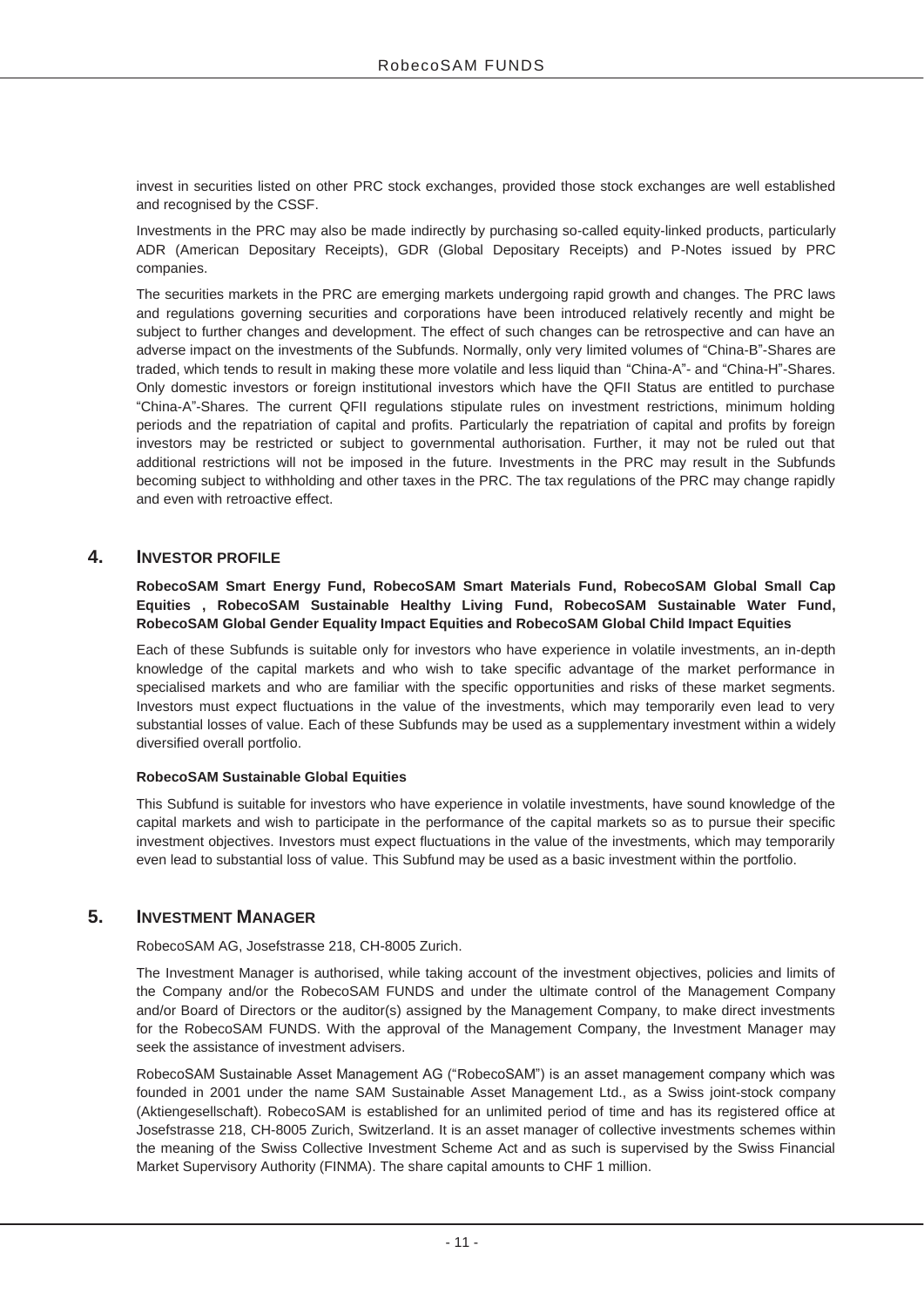### **6. DESCRIPTION OF SHARES IN THE ROBECOSAM FUNDS**

After the initial issue date, the Company may issue Shares in the RobecoSAM FUNDS in the following categories:

- A-Shares distributing;
- B-Shares accumulating;
- C-Shares accumulating (for "institutional investors", as defined below);
- Ca-Shares distributing (for "institutional investors", as defined below);
- D-Shares accumulating (for particular investors, as defined below);
- Da-Shares distributing (for particular investors, as defined below);
- E-Shares accumulating (for particular distributors, as defined below);
- F-Shares accumulating (for particular investors, as defined below);
- N-Shares accumulating (for particular investors, as defined below);
- Na-Shares distributing (for particular investors, as defined below).

Only registered Shares will be issued. Shares can be offered in the RobecoSAM FUNDS reference currency Euro (EUR) as well as in Swiss francs (CHF), US dollars (USD), £ Sterling (GBP) and Singapore dollars (SGD). The available currencies and share categories may be requested from the central administration agent and/or from the information agents or distributors.

**"C" and "Ca"-Shares** are only issued to "institutional investors" within the meaning of article 174 of the Law of 2010 which are, in principle, defined as companies with a corporate legal entity or equivalent legal form, holding these Shares either as part of their own assets or under contract on behalf of institutional investors as defined above, or else reselling the Shares exclusively to institutional investors or using them on their own behalf and for account of third parties within the scope of discretionary portfolio management (with regards to minimum subscription, see the sections "Issue and redemption of Shares" and "Switching of Shares" below).

**"D" and "Da"-Shares** are issued exclusively to "institutional investors" (as defined above) which have signed an asset management or investment advisory agreement with RobecoSAM Ltd., Zurich (Switzerland) and which observe the minimum subscription amount of EUR 10'000'000.— (see the sections "Issue and redemption of Shares" and "Switching of Shares" below). In case the contractual basis for holding "D" and "Da"-Shares is no longer given, the Company will automatically switch "D" and "Da"-Shares into Shares of another category which are eligible for the shareholder in question, and all provisions regarding the Shares of such other category (including provisions regarding fees and taxes) shall be applicable on such Shares.

**"E"-Shares** are issued exclusively to distributors domiciled in Spain and Italy and to other defined distributors in other distribution markets, provided the Board of Directors of the Company has decided on a special authorisation for the distribution of "E"-Shares for the latter. All other distributors are not allowed to acquire "E"- Shares.

**"F"-Shares** are issued exclusively to asset management companies, fund managements, investment companies and similar companies which manage UCITS or UCIs and which hold these units as investments in UCITS or UCIs managed by them (in particular umbrella funds and feeder funds).

**"N"- and "Na"-Shares** are issued exclusively to distributors respectively investors domiciled in the Netherlands, in the United Kingdom, in Switzerland, in Australia and to other defined distributors in other distribution markets, provided the Board of Directors of the Company has decided on a special authorisation for the distribution of "N" and/or "Na"-Shares. The list of the corresponding countries in which "N"- and/or "Na"-Shares will be issued is available from the Management Company. All other distributors are not allowed to acquire "N"- and "Na"-Shares.

#### **7. DIVIDEND POLICY**

The Company intends to apply the following dividend policy in respect of distributing "A"-and "Na"-Shares, in accordance with the laws of Luxembourg, the articles of association and this prospectus: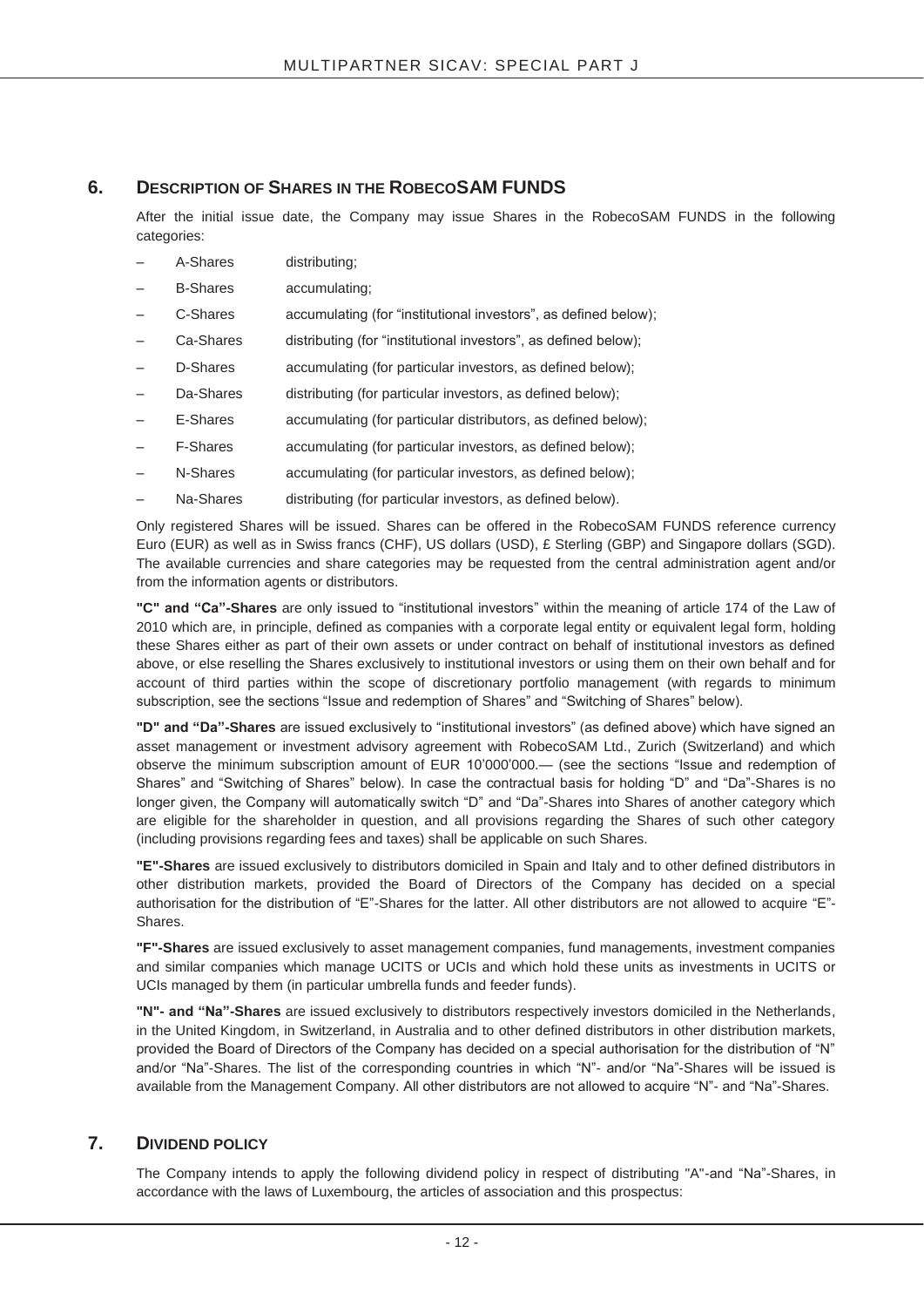- Annual payment in full of the income earned in the respective Subfunds (interest, dividends, other income).
- Retention of the capital and exchange rate gains earned in the Subfunds.

The Company reserves the right to change the dividend policy at any time, particularly for tax reasons, in the interest of the investors.

### **8. FEES AND COSTS**

On the basis of the net asset value of the respective Subfunds, in respect of **"A"-, "B"-, "E"-, and "F"-Shares**, for management and advisory services relating to the respective Subfund's portfolio as well as for associated administrative and distribution services, a maximum annual fee as follows is payable by the respective Subfund.

On the basis of the net asset value of the respective Subfund, a maximum annual fee as follows is payable by the respective Subfund in respect of **"C" and "Ca"-Shares** for management and advisory services relating to the respective Subfund's portfolio as well as for associated administrative services. Distributors are not paid any commission for distribution activities undertaken in connection with the sale, offering or holding of **"C" and "Ca"- Shares**.

On the basis of the net asset value of the respective Subfund, in respect of **"D" and "Da"-Shares**, a maximum annual fee as follows is payable by the respective Subfund for administrative services associated with the management and advisory relating to the respective Subfund's portfolio. Distributors are not paid any commission for distribution activities undertaken in connection with the sale, offering or holding of **"D" and "Da"- Shares**. The investment manager will be remunerated pursuant to the asset management or investment advisory agreement which is essential for the subscription of **"D" and "Da"-Shares** (see above).

On the basis of the net asset value of the respective Subfund, in respect of **"N" and "Na"-Shares**, a maximum annual fee as follows is payable by the respective Subfund for management and advisory services as well as other administrative services relating to the respective Subfund's portfolio. Distributors are not paid any commission for distribution activities undertaken in connection with the sale, offering or holding of **"N" and "Na"- Shares**.

| <b>Subfunds</b>                                  | max. fee p.a. in % of NAV |          |                   |       |          |
|--------------------------------------------------|---------------------------|----------|-------------------|-------|----------|
| <b>Shares</b>                                    | "A"/"B"/"E"*)             |          | "C"/"Ca" "D"/"Da" | "F"   | "N"/"Na" |
| RobecoSAM Smart Energy Fund                      | 1.50%                     | 0.80%    | 0.25%             | 0.80% | 0.75%    |
| RobecoSAM Smart Materials Fund                   | 1.50%                     | 0.80%    | 0.25%             | 0.80% | 0.75%    |
| RobecoSAM Global Small Cap Equities              | 1.40%                     | 0.70%    | 0.25%             | 0.70% | 0.70%    |
| RobecoSAM Sustainable Global Equities            | 1.40%                     | 0.70%    | 0.25%             | 0.70% | 0.70%    |
| RobecoSAM Sustainable Healthy Living Fund        | 1.50%                     | 0.80%    | 0.25%             | 0.80% | 0.75%    |
| RobecoSAM Sustainable Water Fund                 | 1.50%                     | 0.80%    | 0.25%             | 0.80% | 0.75%    |
| RobecoSAM Global Gender Equality Impact Equities | 1.40%                     | $0.70\%$ | 0.25%             | 0.70% | 0.70%    |
| RobecoSAM Global Child Impact Equities           | 1.40%                     | 0.70%    | 0.25%             | 0.70% | 0.70%    |

**\* )** For "E"-Shares an additional distribution fee of maximum 0.75% p.a. will be charged.

The Company furthermore pays, out of the net asset value of the relevant Subfund, the costs as described in the General Part under the section "Fees and Costs".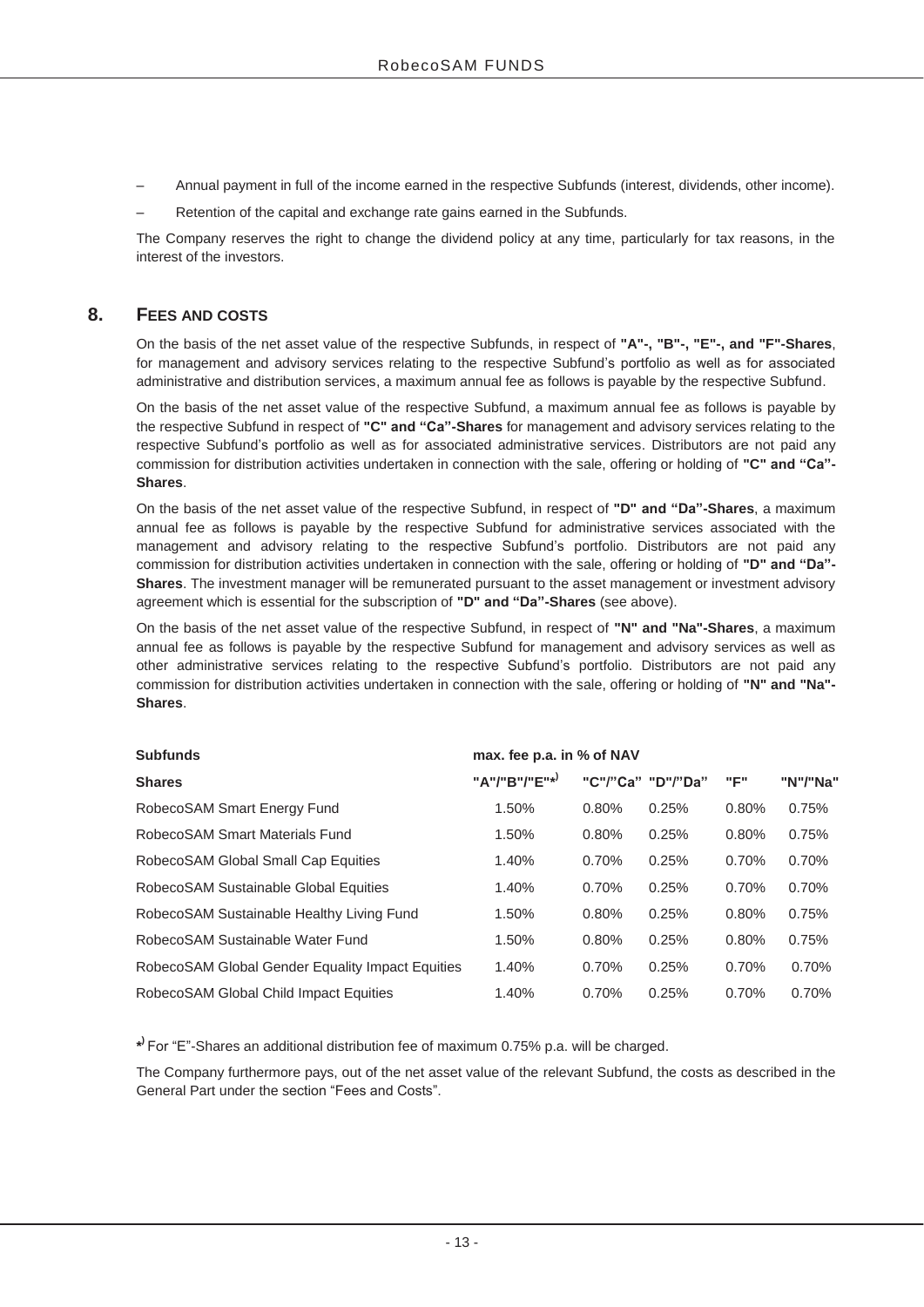### **9. ISSUE AND REDEMPTION OF SHARES**

#### **Issue**

On expiry of the respective initial subscription period, the Shares in the RobecoSAM FUNDS are issued on each valuation day at a price ("Issue Price") based on the net asset value of the Shares on the applicable valuation day (cf. the section below "Issue Price and Redemption Price").

#### **Minimum subscription amount**

Subscriptions of "A"-, "B"-, "E"-, "N"- and/or "Na"-Shares are not subject to a minimum subscription amount.

In the case of "C"-, "D"- or "F"-Shares, the following minimum initial subscription amount applies in EUR or the equivalent in the currency of the respective Share Category.

- x "C"-Shares: EUR 500,000
- x "Ca"-Shares: EUR 500,000
- x "D"-Shares: EUR 10,000,000
- x "Da"-Shares: EUR 10,000,000
- x "F"-Shares: EUR 3,000,000

The Company's Board of Directors may at its own discretion accept initial subscription applications for an amount lower than the stated minimum subscription amount.

Further subscriptions of "C"-, "Ca"-, "D"-, "Da"- and "F"-Shares are not subject to a minimum subscription amount.

#### **Redemption**

Shares will be redeemed on any valuation day on application to the Company or to the principal paying agent in Luxembourg as mentioned in the General Part of the prospectus (or to local distributors resp. paying agents appointed, as the case may be, in particular distribution countries). The Shares are redeemed at a price ("Redemption Price") based on the net asset value of the Shares on the applicable valuation day (cf. the section below "Issue Price and Redemption Price").

#### **10. SWITCHING OF SHARES**

Shares in the RobecoSAM FUNDS may be switched at any time for Shares in other Subfunds of the Company. Such switching may be effected through the principal paying agent in Luxembourg (or through local distributors resp. paying agents appointed, as the case may be, in particular distribution countries). The switching procedure is subject to the provisions in the General Part of this prospectus (cf. section "Switching of Shares").

"A"-, "B"-, "D"-, "Da"-, "E"-, "F"-, "N"- and "Na"-Shares may, in principle, be switched to "C"- or "Ca"-Shares only by "institutional investors", and in such cases the initial switch transaction is subject to a minimum switch amount of EUR 500,000.— or equivalent.

"A"-, "B"-, "C"-, "Ca"-, "E"-, "N"- and "Na"-Shares may only be switched into "D"-,"Da"- or "F"-Shares if the shareholder fulfils all conditions for the subscription of "D"- or "Da"- or "F"-Shares, as described above.

The Company's Board of Directors may at its own discretion accept initial switch transaction applications for an amount lower than the stated minimum switch transaction amount for "C"- or "Ca"- or "D"- or "Da"- or "F"-Shares (please refer to the chapter "Issue and Redemption of Shares").

#### **11. APPLICATION PROCEDURE**

Investors may subscribe Shares from the principal paying agent in Luxembourg (or from local distributors resp. paying agents appointed, as the case may be, in particular distribution countries). The exact identity of the subscriber, the name of the Subfund to be subscribed, and the Share Category to be subscribed must be stated.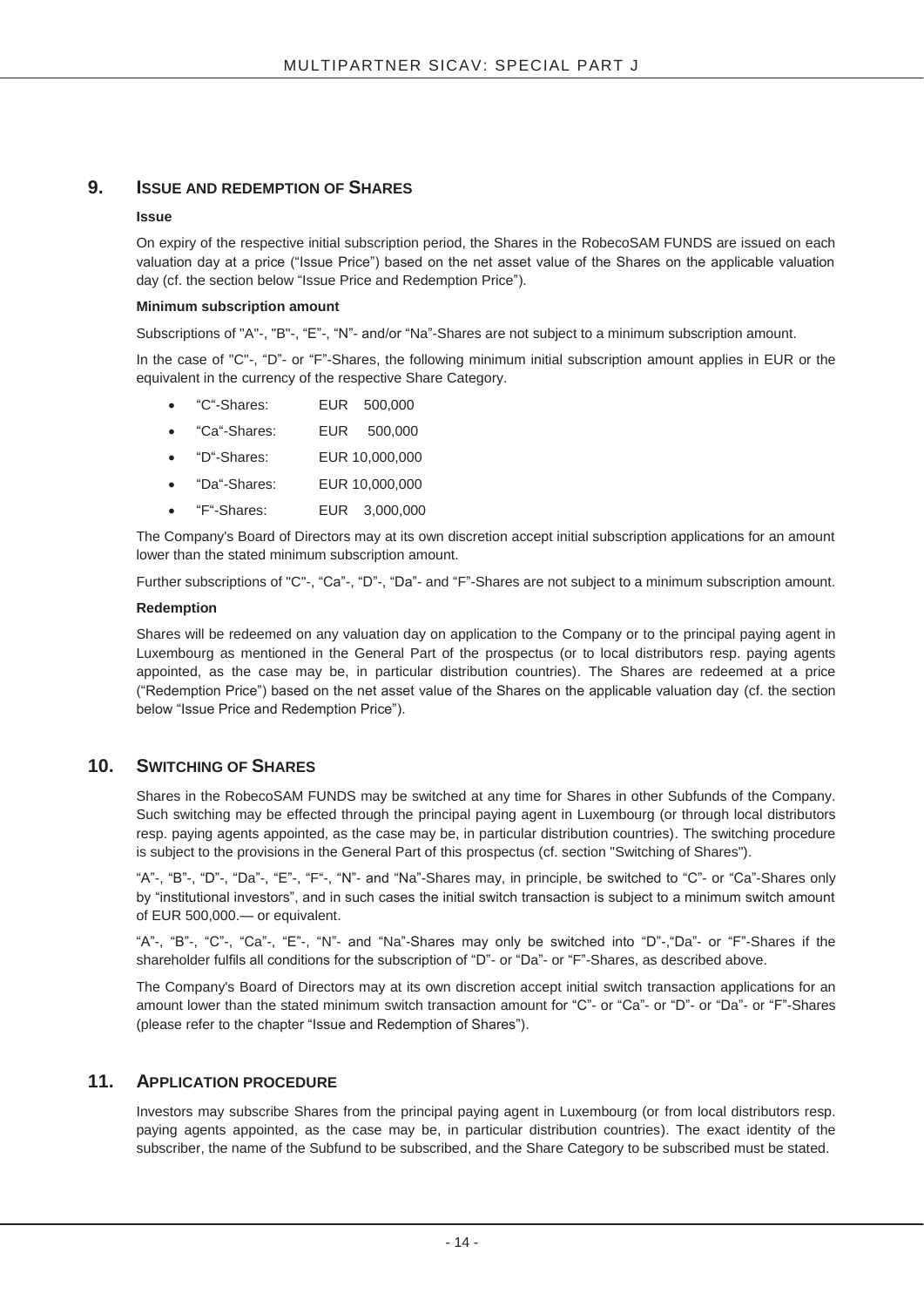All subscriptions for Shares received by the Custodian on an order day (which must also be a valuation day, as defined in the section "Calculation of net asset value") no later than 15:00 Luxembourg time (cut-off time), will be handled at the Issue Price for the order day, which will be calculated on the next valuation day. Subscriptions received by the custodian after this time will be handled at the Issue Price for the next valuation day after the order day, which will be calculated on the valuation day after the next valuation day. The total amount of the subscription must be transferred to the account described in the General Part of this prospectus within four (4) banking days from the applicable valuation day.

Unless expressly requested by the shareholder, Share coupons or certificates will not be delivered, but will be held on behalf of the shareholder by the paying agent or a bank designated by the paying agent instead. Any delivery of Share certificates is at the expense and risk of the shareholder. The Company reserves the right to reject applications or to accept them only in part or to require further information and/or documents. If an application is rejected in full or in part, the subscription amount or the corresponding balance is returned to the applicant.

### **12. ISSUE PRICE AND REDEMPTION PRICE**

#### **Swing Pricing**

For the calculation of the Issue Price and Redemption Price of the RobecoSAM FUNDS, the so-called Partial Swing Pricing ("Partial Swing") pricing mechanism will be applied.

Issue Price and Redemption Price thereby correspond to a unitary price which results from the modification of the net asset value ("modified NAV") as follows: For each valuation day, the net inflow (net subscriptions) or the net outflow (net redemptions) will be determined on the basis of the sum of the subscriptions and redemptions received. Hereupon, the NAV will be increased or, as the case may be, decreased, on each valuation day, by the costs which incur on average from the investment due to the net subscriptions or, as the case may be, from the selling of investments due to net redemptions, provided the net subscriptions or net redemptions exceed the limit of the respective net asset value stipulated quarterly by the Board of Directors of the company. Thereby, the maximum swing factor may not exceed 2% of the NAV.

#### **Selling, Redemption and Switching Fees**

In addition to the Issue Price, a selling fee of currently up to 5% of the Issue Price will be charged. In the case of larger transactions, the selling fee may be reduced accordingly. The distributors are also entitled to offer the Shares without a selling fee ("no-load") and in return charge the redemption of the Shares with a redemption fee of up to 3% of the relevant Redemption Price.

The switching fee amounts to up to 2% of the net asset value of the switched Shares. No switching fee is charged for a switch to Shares in other active Subfunds described in a Special Part of this prospectus and for which RobecoSAM AG has also been appointed as investment manager.

### **13. BENCHMARK FOR PERFORMANCE MEASUREMENT**

The Subfunds RobecoSAM Smart Energy Fund, RobecoSAM Smart Materials Fund, RobecoSAM Sustainable Healthy Living Fund, RobecoSAM Sustainable Global Equities, RobecoSAM Sustainable Water Fund, RobecoSAM Global Gender Equality Impact Equities and RobecoSAM Global Child Impact Equities will use the benchmark MSCI World (net) in the respective Share Category's currency for the purpose of performance measurement.

The Subfund RobecoSAM Global Small Cap Equities will use the benchmark MSCI World Small Cap Index in the respective Share Category's currency for the purpose of performance measurement.

### **14. OVERVIEW OF THE SUBFUNDS AND SHARE CATEGORIES**

The following table shows a schematic overview of the main features of the individual Subfunds and Share Categories. It is not a substitute for reading the prospectus.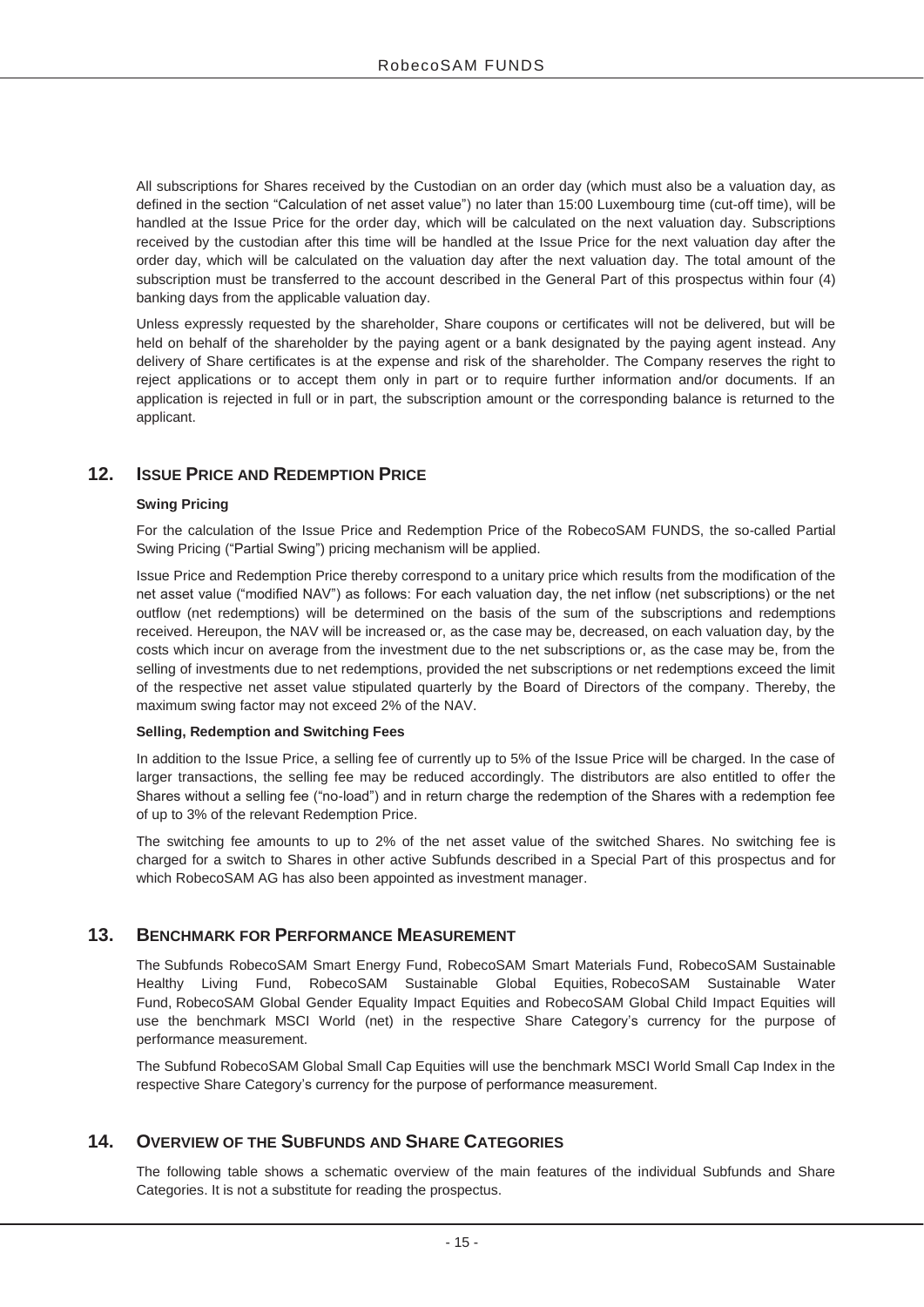| Name of the Subfund            | <b>Shares</b> | ISIN-Code    | Activated: | Name of the Subfund      | <b>Shares</b> |
|--------------------------------|---------------|--------------|------------|--------------------------|---------------|
|                                |               |              |            |                          |               |
| RobecoSAM Smart Energy Fund    | A-EUR         | LU0175571909 | Yes        | $\overline{\phantom{a}}$ | 1.50%         |
|                                | A-GBP         | LU0425659462 | Yes        | $\overline{\phantom{a}}$ | 1.50%         |
|                                | <b>B-CHF</b>  | LU0267923984 | Yes        | $\overline{\phantom{a}}$ | 1.50%         |
|                                | <b>B-EUR</b>  | LU0175571735 | Yes        | $\overline{\phantom{a}}$ | 1.50%         |
|                                | <b>B-GBP</b>  | LU0425659546 | No         | $\overline{\phantom{a}}$ | 1.50%         |
|                                | <b>B-SGD</b>  | LU0348123653 | Yes        | $\overline{\phantom{a}}$ | 1.50%         |
|                                | <b>B-USD</b>  | LU0267919529 | Yes        | $\overline{\phantom{a}}$ | 1.50%         |
|                                | C-CHF         | LU0267924016 | Yes        | EUR 500'000              | 0.80%         |
|                                | C-EUR         | LU0199356550 | Yes        | EUR 500'000              | 0.80%         |
|                                | C-GBP         | LU0425659629 | Yes        | EUR 500'000              | 0.80%         |
|                                | Ca-GBP        | LUXXXXXXXXXX | No         | EUR 500'000              | 0.80%         |
|                                | C-SGD         | LU0348123737 | No         | EUR 500'000              | 0.80%         |
|                                | C-USD         | LU0267920295 | Yes        | EUR 500'000              | 0.80%         |
|                                | D-CHF         | LU0348126169 | No         | EUR 10'000'000           | 0.25%         |
|                                | D-EUR         | LU0348126243 | Yes        | EUR 10'000'000           | 0.25%         |
|                                | D-GBP         | LU0425659975 | No         | EUR 10'000'000           | 0.25%         |
|                                | Da-GBP        | LUXXXXXXXXXX | No         | EUR 10'000'000           | 0.25%         |
|                                | D-SGD         | LU0348126599 | No         | EUR 10'000'000           | 0.25%         |
|                                | D-USD         | LU0348126672 | No         | EUR 10'000'000           | 0.25%         |
|                                | E-EUR         | LU0267927894 | Yes        |                          | 2.25%         |
|                                | F-EUR         | LU0720529782 | No         | EUR 3'000'000            | 0.80%         |
|                                | F-USD         | LU0720529865 | No         | EUR 3'000'000            | 0.80%         |
|                                | N-EUR         | LU0805493003 | Yes        | $\overline{\phantom{a}}$ | 0.75%         |
|                                | N-GBP         | LU1124160216 | No         |                          | 0.75%         |
|                                | N-CHF         | LU1124160307 | No         |                          | 0.75%         |
|                                | N-USD         | LU1124160489 | No         |                          | 0.75%         |
|                                | Na-EUR        | LU0869109933 | No         |                          | 0.75%         |
|                                | Na-GBP        | LU0869110196 | Yes        |                          | 0.75%         |
|                                | Na-CHF        | LU1124160562 | No         |                          | 0.75%         |
|                                | Na-USD        | LU0869110279 | No         |                          | 0.75%         |
|                                |               |              |            |                          |               |
| RobecoSAM Smart Materials Fund | A-EUR         | LU0175576023 | Yes        | $\overline{\phantom{a}}$ | 1.50%         |
|                                | A-GBP         | LU0425659033 | Yes        | $\overline{\phantom{a}}$ | 1.50%         |
|                                | <b>B-CHF</b>  | LU0267926144 | Yes        | $\overline{\phantom{a}}$ | 1.50%         |
|                                | <b>B-EUR</b>  | LU0175575991 | Yes        | $\overline{\phantom{a}}$ | 1.50%         |
|                                | <b>B-GBP</b>  | LU0425659116 | No         | $\overline{\phantom{a}}$ | 1.50%         |
|                                | <b>B-SGD</b>  | LU0348123810 | No         | $\overline{\phantom{a}}$ | 1.50%         |
|                                | <b>B-USD</b>  | LU0267922580 | Yes        |                          | 1.50%         |
|                                | C-CHF         | LU0267926490 | No         | EUR 500'000              | 0.80%         |
|                                | C-EUR         | LU0199357012 | Yes        | EUR 500'000              | 0.80%         |
|                                | C-GBP         | LU0425659207 | Yes        | EUR 500'000              | 0.80%         |
|                                | Ca-GBP        | LUXXXXXXXXXX | Yes        | EUR 500'000              | 0.80%         |
|                                | C-SGD         | LU0348123901 | No         | EUR 500'000              | 0.80%         |
|                                | C-USD         | LU0267922820 | No         | EUR 500'000              | 0.80%         |
|                                | D-CHF         | LU0348126755 | No         | EUR 10'000'000           | 0.25%         |
|                                | D-EUR         | LU0348126839 | No         | EUR 10'000'000           | 0.25%         |
|                                | D-GBP         | LU0425659389 | No         | EUR 10'000'000           | 0.25%         |
|                                | Da-GBP        | LUXXXXXXXXXX | Yes        | EUR 10'000'000           | 0.25%         |
|                                | D-SGD         | LU0348126912 | No         | EUR 10'000'000           | 0.25%         |
|                                | D-USD         | LU0348127050 | No         | EUR 10'000'000           | 0.25%         |
|                                | E-EUR         | LU0267928942 | Yes        |                          | 2.25%         |
|                                | F-EUR         | LU0720529949 | No         | EUR 3'000'000            | 0.80%         |
|                                | F-USD         | LU0720530012 | No         | EUR 3'000'000            | 0.80%         |
|                                | N-EUR         | LU0805493698 | Yes        |                          | 0.75%         |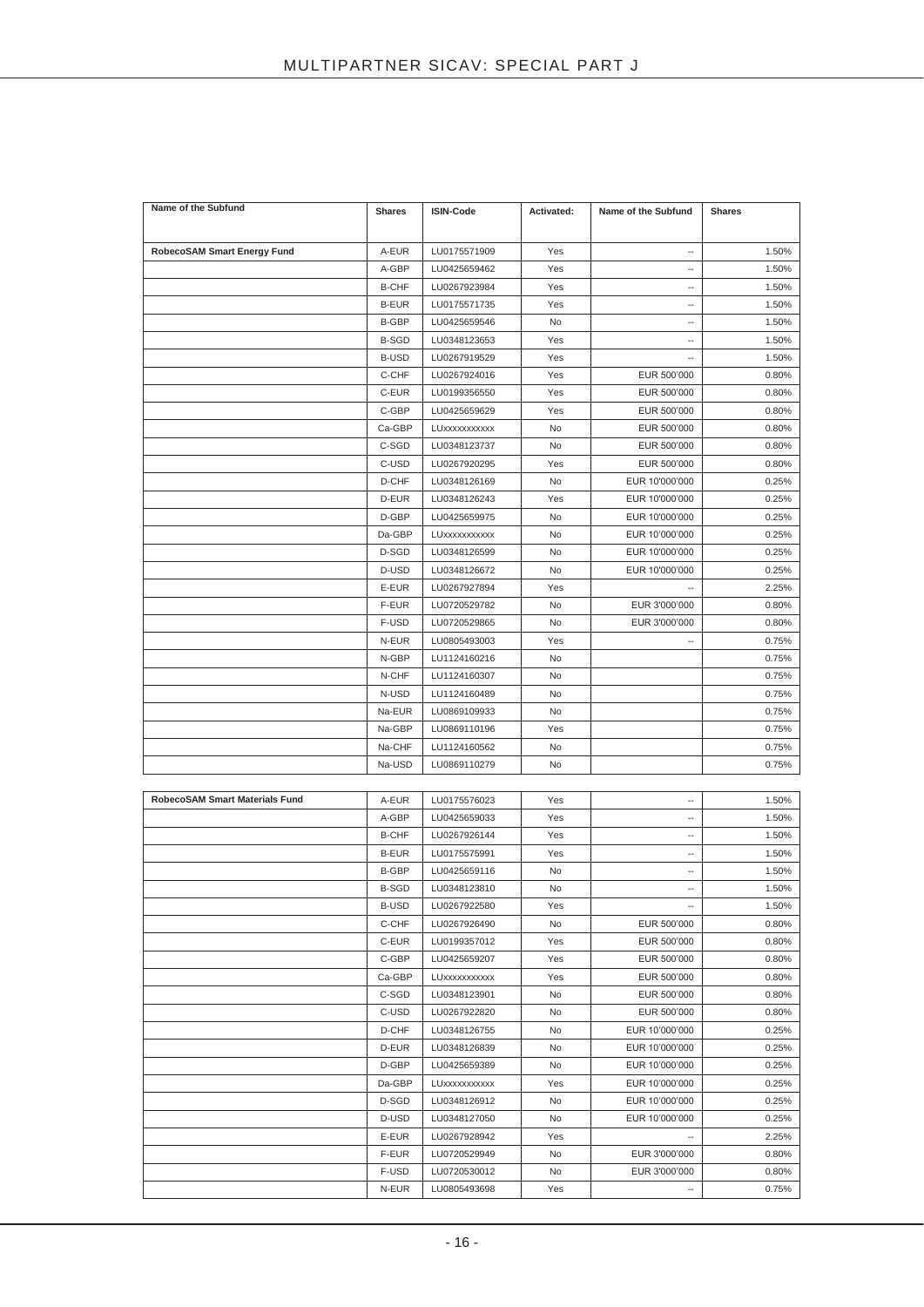|                                       | N-GBP        | LU1124160992 | No  |                          | 0.75% |
|---------------------------------------|--------------|--------------|-----|--------------------------|-------|
|                                       | N-CHF        | LU1124161024 | No  |                          | 0.75% |
|                                       | N-USD        | LU1124161297 | No  |                          | 0.75% |
|                                       | Na-EUR       | LU0869110352 | No  |                          | 0.75% |
|                                       | Na-GBP       | LU0869110436 | Yes |                          | 0.75% |
|                                       | Na-CHF       | LU1124161370 | No  |                          | 0.75% |
|                                       | Na-USD       | LU0869110519 | No  |                          | 0.75% |
|                                       |              |              |     |                          |       |
| RobecoSAM Global Small Cap Equities   | A-EUR        | LU0280770099 | No  | --                       | 1.40% |
|                                       | A-GBP        | LU0425660049 | Yes | --                       | 1.40% |
|                                       | <b>B-CHF</b> | LU0280767897 | Yes | $\overline{\phantom{a}}$ | 1.40% |
|                                       | <b>B-EUR</b> | LU0280770172 | Yes | $\overline{\phantom{a}}$ | 1.40% |
|                                       | B-GBP        | LU0425660122 | No  | $\overline{\phantom{a}}$ | 1.40% |
|                                       | <b>B-SGD</b> | LU0348124032 | No  | --                       | 1.40% |
|                                       | <b>B-USD</b> | LU0280772111 | Yes | $\overline{\phantom{a}}$ | 1.40% |
|                                       | C-CHF        | LU0280767970 | Yes | EUR 500'000              | 0.70% |
|                                       | C-EUR        | LU0280770255 | Yes | EUR 500'000              | 0.70% |
|                                       | C-GBP        | LU0425660395 | No  | EUR 500'000              | 0.70% |
|                                       | Ca-GBP       | LUXXXXXXXXXX | No  | EUR 500'000              | 0.70% |
|                                       | C-SGD        | LU0348124115 | No  | EUR 500'000              | 0.70% |
|                                       | C-USD        | LU0280772202 | Yes | EUR 500'000              | 0.70% |
|                                       | D-CHF        | LU0348127134 | No  | EUR 10'000'000           | 0.25% |
|                                       | D-EUR        | LU0348127217 | No  | EUR 10'000'000           | 0.25% |
|                                       | D-GBP        | LU0425660478 | No  | EUR 10'000'000           | 0.25% |
|                                       | D-SGD        | LU0348127480 | No  | EUR 10'000'000           | 0.25% |
|                                       | Da-GBP       | LUXXXXXXXXXX | No  | EUR 10'000'000           | 0.25% |
|                                       | D-USD        | LU0348127647 | No  | EUR 10'000'000           | 0.25% |
|                                       | E-EUR        | LU0280770339 | Yes | --                       | 2.15% |
|                                       | F-EUR        | LU0720530103 | Yes | EUR 3'000'000            | 0.70% |
|                                       | F-USD        | LU0720530285 | No  | EUR 3'000'000            | 0.70% |
|                                       | N-EUR        | LU0805493425 | Yes | $\overline{\phantom{a}}$ | 0.70% |
|                                       | N-GBP        | LU1124161537 | No  |                          | 0.70% |
|                                       | N-CHF        | LU1124161610 | No  |                          | 0.70% |
|                                       | N-USD        | LU1124161701 | No  |                          | 0.70% |
|                                       | Na-CHF       | LU1124161883 | No  |                          | 0.70% |
|                                       | Na-EUR       | LU0869110600 | No  |                          | 0.70% |
|                                       | Na-GBP       | LU0869110782 | No  |                          | 0.70% |
|                                       | Na-USD       | LU0869110865 | No  |                          | 0.70% |
|                                       |              |              |     |                          |       |
| RobecoSAM Sustainable Global Equities | A-EUR        | LU0188781602 | No  | --                       | 1.40% |
|                                       | A-GBP        | LU0425663654 | No  | $\overline{\phantom{a}}$ | 1.40% |
|                                       | <b>B-CHF</b> | LU0267925096 | No  | --                       | 1.40% |
|                                       | <b>B-EUR</b> | LU0188782162 | Yes | $\overline{\phantom{a}}$ | 1.40% |
|                                       | B-GBP        | LU0425663738 | No  | $\overline{\phantom{a}}$ | 1.40% |
|                                       | <b>B-SGD</b> | LU0348125195 | No  | ۰.                       | 1.40% |
|                                       | B-USD        | LU0267921426 | No  | $\overline{\phantom{a}}$ | 1.40% |
|                                       | C-CHF        | LU0267925179 | No  | EUR 500'000              | 0.70% |
|                                       | C-EUR        | LU0188782675 | Yes | EUR 500'000              | 0.70% |
|                                       | C-GBP        | LU0425663811 | No  | EUR 500'000              | 0.70% |
|                                       | Ca-GBP       | LUXXXXXXXXXX | No  | EUR 500'000              | 0.70% |
|                                       | C-SGD        | LU0348125278 | No  | EUR 500'000              | 0.70% |
|                                       | C-USD        | LU0267921772 | No  | EUR 500'000              | 0.70% |
|                                       | D-CHF        | LU0348129346 | No  | EUR 10'000'000           | 0.25% |
|                                       | D-EUR        | LU0348129429 | No  | EUR 10'000'000           | 0.25% |
|                                       |              |              |     |                          |       |

D-GBP LU0425663902 No EUR 10'000'000 0.25% Da-GBP LUxxxxxxxxxx No EUR 10'000'000 0.25% D-SGD LU0348129692 No EUR 10'000'000 0.25%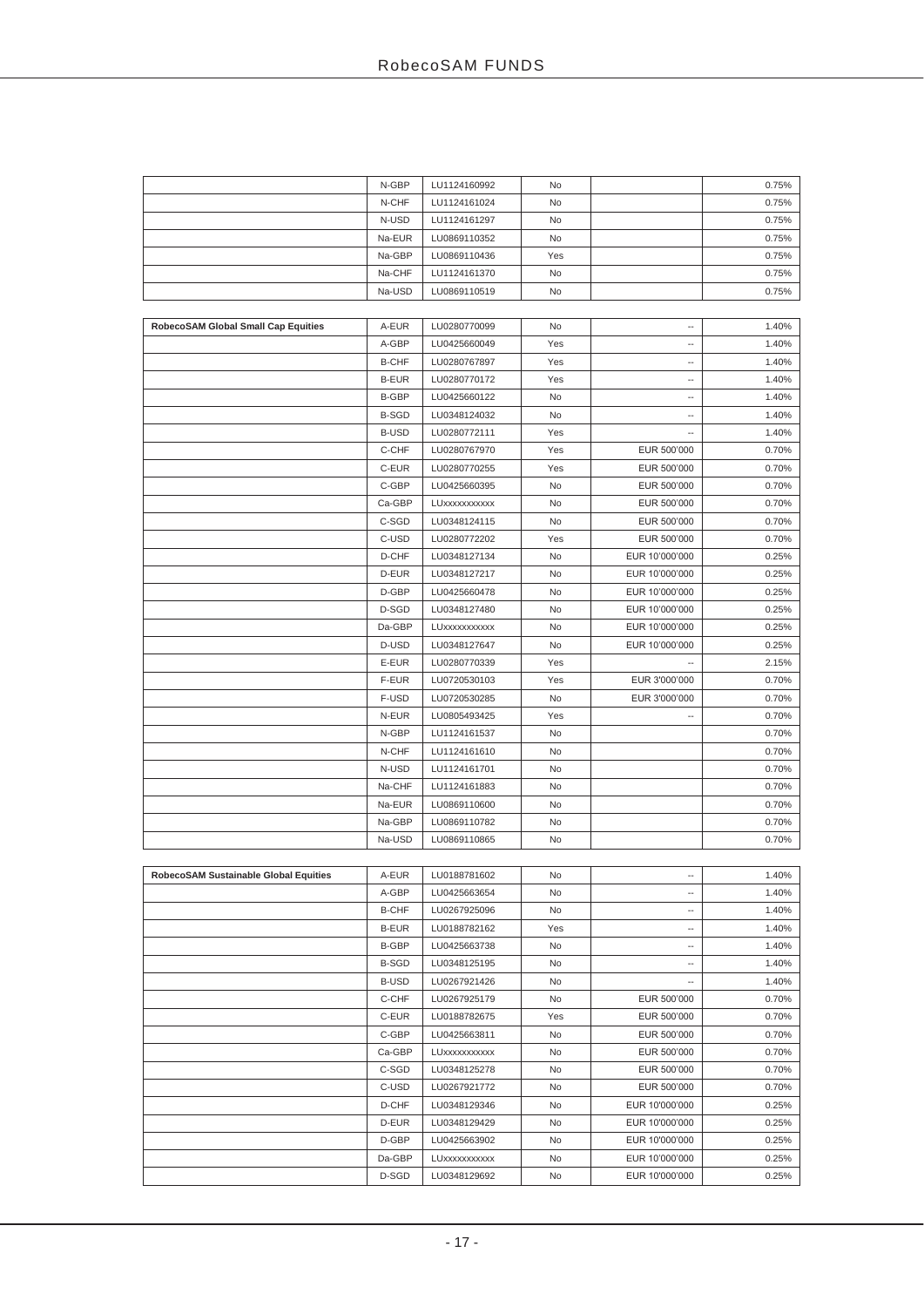|                                           | D-USD        | LU0348129775 | No  | EUR 10'000'000           | 0.25% |
|-------------------------------------------|--------------|--------------|-----|--------------------------|-------|
|                                           | E-EUR        | LU0267928355 | No  |                          | 2.15% |
|                                           | F-EUR        | LU0720530368 | No  | EUR 3'000'000            | 0.70% |
|                                           | F-USD        | LU0720530442 | No  | EUR 3'000'000            | 0.70% |
|                                           | N-EUR        | LU0805492880 | Yes |                          | 0.70% |
|                                           | N-GBP        | LU1124162006 | No  |                          | 0.70% |
|                                           | N-CHF        | LU1124162188 | No  |                          | 0.70% |
|                                           | N-USD        | LU1124162261 | No  |                          | 0.70% |
|                                           | Na-EUR       | LU0869110949 | No  |                          | 0.70% |
|                                           | Na-GBP       | LU0869111087 | No  |                          | 0.70% |
|                                           | Na-CHF       | LU1124162345 | No  |                          | 0.70% |
|                                           | Na-USD       | LU0869111244 | No  |                          | 0.70% |
|                                           |              |              |     |                          |       |
|                                           | A-EUR        | LU0280770503 | Yes | $\overline{a}$           | 1.50% |
| RobecoSAM Sustainable Healthy Living Fund |              |              |     |                          |       |
|                                           | A-GBP        | LU0425664462 | No  | --                       | 1.50% |
|                                           | <b>B-CHF</b> | LU0280769083 | No  | $\overline{\phantom{a}}$ | 1.50% |
|                                           | <b>B-EUR</b> | LU0280770768 | Yes | $\overline{\phantom{a}}$ | 1.50% |
|                                           | <b>B-GBP</b> | LU0425664546 | No  | --                       | 1.50% |
|                                           | <b>B-SGD</b> | LU0348124891 | No  | $\overline{\phantom{a}}$ | 1.50% |
|                                           | <b>B-USD</b> | LU0280772970 | Yes | ۰.                       | 1.50% |
|                                           | C-CHF        | LU0280769166 | No  | EUR 500'000              | 0.80% |
|                                           | C-EUR        | LU0280770842 | Yes | EUR 500'000              | 0.80% |
|                                           | C-GBP        | LU0425664629 | No  | EUR 500'000              | 0.80% |
|                                           | Ca-GBP       | LUXXXXXXXXXX | No  | EUR 500'000              | 0.80% |
|                                           | C-SGD        | LU0348124974 | No  | EUR 500'000              | 0.80% |
|                                           | C-USD        | LU0280773192 | No  | EUR 500'000              | 0.80% |
|                                           | D-CHF        | LU0348128967 | No  | EUR 10'000'000           | 0.25% |
|                                           | D-EUR        | LU0348129007 | Yes | EUR 10'000'000           | 0.25% |
|                                           | D-GBP        | LU0425664892 | No  | EUR 10'000'000           | 0.25% |
|                                           | Da-GBP       | LUXXXXXXXXXX | No  | EUR 10'000'000           | 0.25% |
|                                           | D-SGD        | LU0348129189 | No  | EUR 10'000'000           | 0.25% |
|                                           | D-USD        | LU0348129262 | No  | EUR 10'000'000           | 0.25% |
|                                           | E-EUR        | LU0280771063 | Yes | $\overline{\phantom{a}}$ | 2.25% |
|                                           | F-EUR        | LU0720530525 | No  | EUR 3'000'000            | 0.80% |
|                                           | F-USD        | LU0720530798 | No  | EUR 3'000'000            | 0.80% |
|                                           | N-EUR        | LU0805493342 | Yes | $\overline{\phantom{a}}$ | 0.75% |
|                                           | N-GBP        | LU1124162428 | No  |                          | 0.75% |
|                                           | N-CHF        | LU1124162691 | No  |                          | 0.75% |
|                                           | N-USD        | LU1124162774 | No  |                          | 0.75% |
|                                           | Na-EUR       | LU0869111327 | No  |                          | 0.75% |
|                                           | Na-GBP       | LU0869111590 | No  |                          | 0.75% |
|                                           | Na-CHF       | LU1124162857 | No  |                          | 0.75% |
|                                           | Na-USD       | LU0869111673 | No  |                          | 075%  |
|                                           |              |              |     |                          |       |
| RobecoSAM Sustainable Water Fund          | A-EUR        | LU0133061415 | Yes | $\overline{\phantom{a}}$ | 1.50% |
|                                           |              | LU0425667218 |     | $\overline{\phantom{a}}$ |       |
|                                           | A-GBP        |              | Yes | $\overline{\phantom{a}}$ | 1.50% |
|                                           | <b>B-CHF</b> | LU0267926730 | Yes |                          | 1.50% |
|                                           | <b>B-EUR</b> | LU0133061175 | Yes | ۰.                       | 1.50% |
|                                           | <b>B-GBP</b> | LU0425667309 | No  | $\overline{\phantom{a}}$ | 1.50% |
|                                           | <b>B-SGD</b> | LU0348125351 | Yes | $\overline{\phantom{a}}$ | 1.50% |
|                                           | <b>B-USD</b> | LU0267923398 | Yes | $\overline{\phantom{a}}$ | 1.50% |
|                                           | C-CHF        | LU0267927118 | Yes | EUR 500'000              | 0.80% |
|                                           | C-EUR        | LU0199356394 | Yes | EUR 500'000              | 0.80% |
|                                           | C-GBP        | LU0425667481 | Yes | EUR 500'000              | 0.80% |
|                                           | Ca-GBP       | LUXXXXXXXXXX | No  | EUR 500'000              | 0.80% |
|                                           | C-SGD        | LU0348125435 | No  | EUR 500'000              | 0.80% |

C-USD LU0267923471 Yes EUR 500'000 0.80%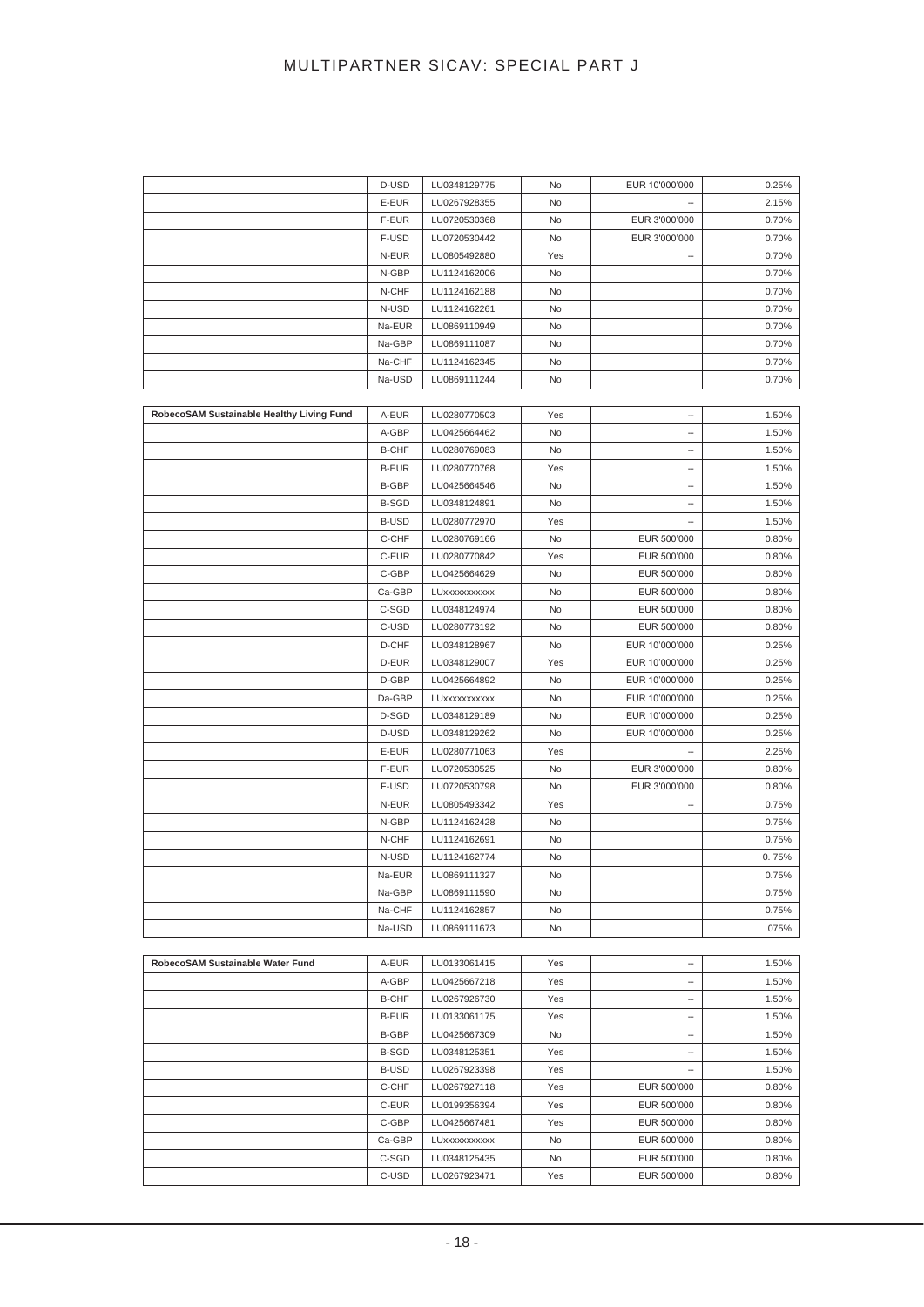| D-CHF  | LU0348129858 | Yes       | EUR 10'000'000           | 0.25% |
|--------|--------------|-----------|--------------------------|-------|
| D-EUR  | LU0348129932 | Yes       | EUR 10'000'000           | 0.25% |
| D-GBP  | LU0425667564 | No        | EUR 10'000'000           | 0.25% |
| Da-GBP | LUXXXXXXXXXX | No        | EUR 10'000'000           | 0.25% |
| D-SGD  | LU0348130195 | No        | EUR 10'000'000           | 0.25% |
| D-USD  | LU0348130278 | <b>No</b> | EUR 10'000'000           | 0.25% |
| E-EUR  | LU0267929163 | Yes       | $\overline{\phantom{a}}$ | 2.25% |
| F-EUR  | LU0720530871 | No        | EUR 3'000'000            | 0.80% |
| F-USD  | LU0720530954 | No        | EUR 3'000'000            | 0.80% |
| N-EUR  | LU0805493185 | Yes       | $\overline{\phantom{a}}$ | 0.75% |
| N-GBP  | LU1124162931 | No        |                          | 0.75% |
| N-CHF  | LU1124163079 | No        |                          | 0.75% |
| N-USD  | LU1124163152 | No        |                          | 0.75% |
| Na-EUR | LU0869111756 | No        |                          | 0.75% |
| Na-GBP | LU0869111830 | Yes       |                          | 0.75% |
| Na-CHF | LU1124163236 | No        |                          | 0.75% |
| Na-USD | LU0869111913 | No        |                          | 0.75% |

| RobecoSAM Global Gender Equality Impact<br><b>Equities</b> | A-EUR        | LU1277652431 | <b>No</b> | $\overline{\phantom{a}}$ | 1.40% |
|------------------------------------------------------------|--------------|--------------|-----------|--------------------------|-------|
|                                                            | A-GBP        | LU1277653249 | <b>No</b> | $\overline{\phantom{a}}$ | 1.40% |
|                                                            | <b>B-CHF</b> | LU1277654130 | No        | $\overline{\phantom{a}}$ | 1.40% |
|                                                            | <b>B-EUR</b> | LU1277652514 | Yes       | $\overline{\phantom{a}}$ | 1.40% |
|                                                            | <b>B-GBP</b> | LU1277653322 | <b>No</b> | $\overline{\phantom{a}}$ | 1.40% |
|                                                            | <b>B-SGD</b> | LU1277655459 | <b>No</b> | $\overline{\phantom{a}}$ | 1.40% |
|                                                            | <b>B-USD</b> | LU1277654643 | <b>No</b> | $\overline{\phantom{a}}$ | 1.40% |
|                                                            | C-CHF        | LU1277654213 | No        | EUR 500'000              | 0.70% |
|                                                            | C-EUR        | LU1277652605 | Yes       | EUR 500'000              | 0.70% |
|                                                            | C-GBP        | LU1277653595 | <b>No</b> | EUR 500'000              | 0.70% |
|                                                            | Ca-GBP       | LU1277653678 | <b>No</b> | EUR 500'000              | 0.70% |
|                                                            | C-SGD        | LU1277655533 | No        | EUR 500'000              | 0.70% |
|                                                            | C-USD        | LU1277654726 | <b>No</b> | EUR 500'000              | 0.70% |
|                                                            | D-CHF        | LU1277654304 | No        | EUR 10'000'000           | 0.25% |
|                                                            | D-EUR        | LU1277652787 | Yes       | EUR 10'000'000           | 0.25% |
|                                                            | D-GBP        | LU1277653751 | <b>No</b> | EUR 10'000'000           | 0.25% |
|                                                            | Da-GBP       | LU1277653835 | No        | EUR 10'000'000           | 0.25% |
|                                                            | D-SGD        | LU1277655616 | <b>No</b> | EUR 10'000'000           | 0.25% |
|                                                            | D-USD        | LU1277654999 | <b>No</b> | EUR 10'000'000           | 0.25% |
|                                                            | E-EUR        | LU1277652860 | <b>No</b> |                          | 2.15% |
|                                                            | F-EUR        | LU1277652944 | <b>No</b> | EUR 3'000'000            | 0.70% |
|                                                            | F-USD        | LU1277655020 | <b>No</b> | EUR 3'000'000            | 0.70% |
|                                                            | N-EUR        | LU1277653082 | <b>No</b> | $\overline{\phantom{a}}$ | 0.70% |
|                                                            | N-GBP        | LU1277653918 | <b>No</b> |                          | 0.70% |
|                                                            | N-CHF        | LU1277654486 | No        |                          | 0.70% |
|                                                            | N-USD        | LU1277655293 | <b>No</b> |                          | 0.70% |
|                                                            | Na-EUR       | LU1277653165 | <b>No</b> |                          | 0.70% |
|                                                            | Na-GBP       | LU1277654056 | <b>No</b> |                          | 0.70% |
|                                                            | Na-CHF       | LU1277654569 | <b>No</b> |                          | 0.70% |
|                                                            | Na-USD       | LU1277655376 | No        |                          | 0.70% |

| RobecoSAM Global Child Impact Equities | A-EUR        | LU1277649056 | <b>No</b> | $- -$ | 1.40% |
|----------------------------------------|--------------|--------------|-----------|-------|-------|
|                                        | A-GBP        | LU1277649999 | <b>No</b> | $- -$ | 1.40% |
|                                        | <b>B-CHF</b> | LU1277650815 | <b>No</b> | $- -$ | 1.40% |
|                                        | <b>B-EUR</b> | LU1277649130 | Yes       | $- -$ | 1.40% |
|                                        | <b>B-GBP</b> | LU1277650062 | <b>No</b> | $- -$ | 1.40% |
|                                        | <b>B-SGD</b> | LU1277652191 | <b>No</b> | $- -$ | 1.40% |
|                                        | <b>B-USD</b> | LU1277651383 | <b>No</b> | $- -$ | 1.40% |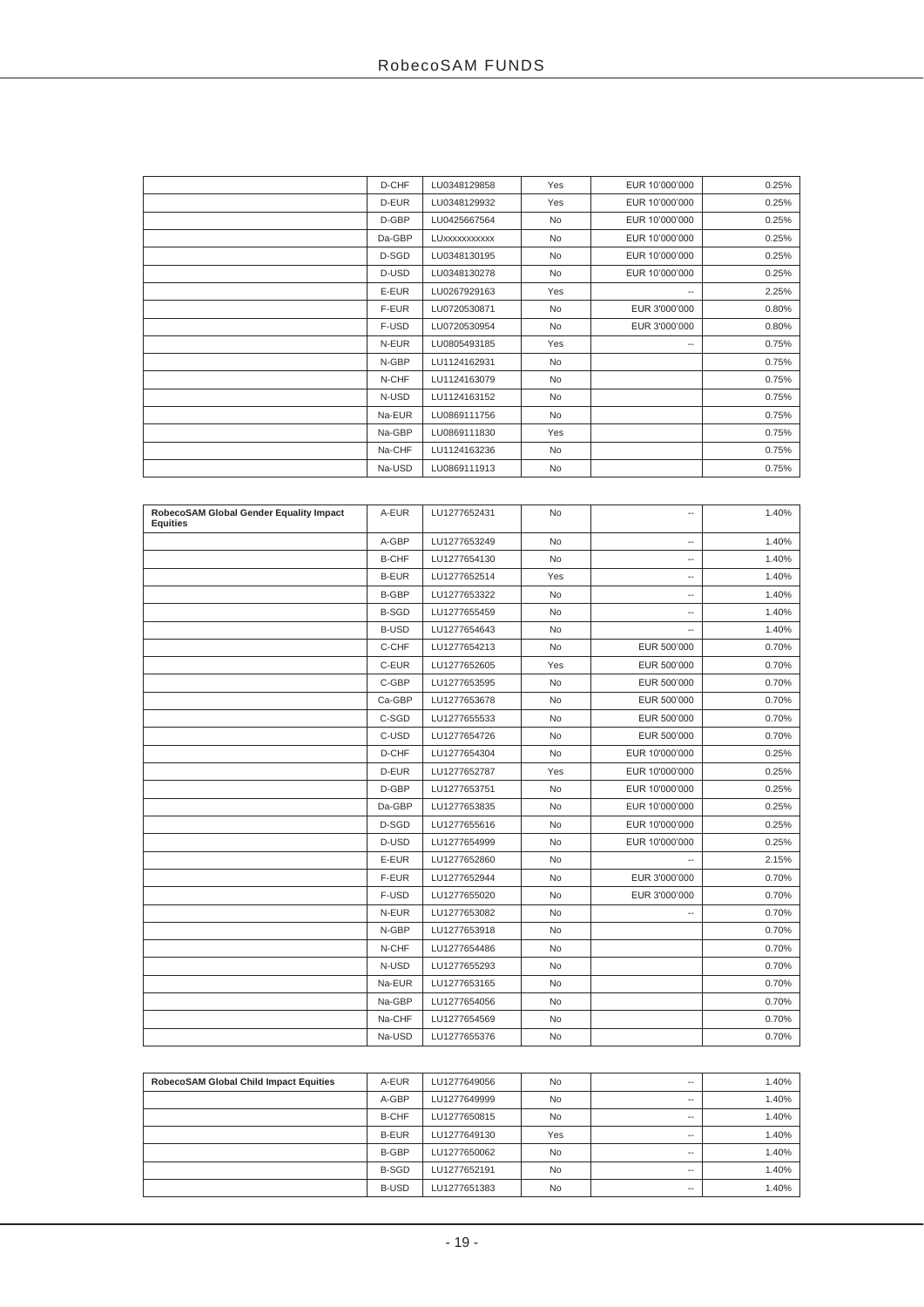| C-CHF  | LU1277650906 | <b>No</b> | EUR 500'000              | 0.70% |
|--------|--------------|-----------|--------------------------|-------|
| C-EUR  | LU1277649213 | Yes       | EUR 500'000              | 0.70% |
| C-GBP  | LU1277650146 | <b>No</b> | EUR 500'000              | 0.70% |
| Ca-GBP | LU1277650229 | <b>No</b> | EUR 500'000              | 0.70% |
| C-SGD  | LU1277652274 | <b>No</b> | EUR 500'000              | 0.70% |
| C-USD  | LU1277651466 | <b>No</b> | EUR 500'000              | 0.70% |
| D-CHF  | LU1277651037 | <b>No</b> | EUR 10'000'000           | 0.25% |
| D-EUR  | LU1277649304 | Yes       | EUR 10'000'000           | 0.25% |
| D-GBP  | LU1277650492 | <b>No</b> | EUR 10'000'000           | 0.25% |
| Da-GBP | LU1277650575 | <b>No</b> | EUR 10'000'000           | 0.25% |
| D-SGD  | LU1277652357 | <b>No</b> | EUR 10'000'000           | 0.25% |
| D-USD  | LU1277651540 | <b>No</b> | EUR 10'000'000           | 0.25% |
| E-EUR  | LU1277649486 | <b>No</b> | $\overline{\phantom{a}}$ | 2.15% |
| F-EUR  | LU1277649569 | <b>No</b> | EUR 3'000'000            | 0.70% |
| F-USD  | LU1277651623 | <b>No</b> | EUR 3'000'000            | 0.70% |
| N-EUR  | LU1277649643 | <b>No</b> | $\overline{\phantom{a}}$ | 0.70% |
| N-GBP  | LU1277650658 | <b>No</b> |                          | 0.70% |
| N-CHF  | LU1277651110 | <b>No</b> |                          | 0.70% |
| N-USD  | LU1277651896 | <b>No</b> |                          | 0.70% |
| Na-EUR | LU1277649726 | <b>No</b> |                          | 0.70% |
| Na-GBP | LU1277650732 | <b>No</b> |                          | 0.70% |
| Na-CHF | LU1277651201 | <b>No</b> |                          | 0.70% |
| Na-USD | LU1277651979 | <b>No</b> |                          | 0.70% |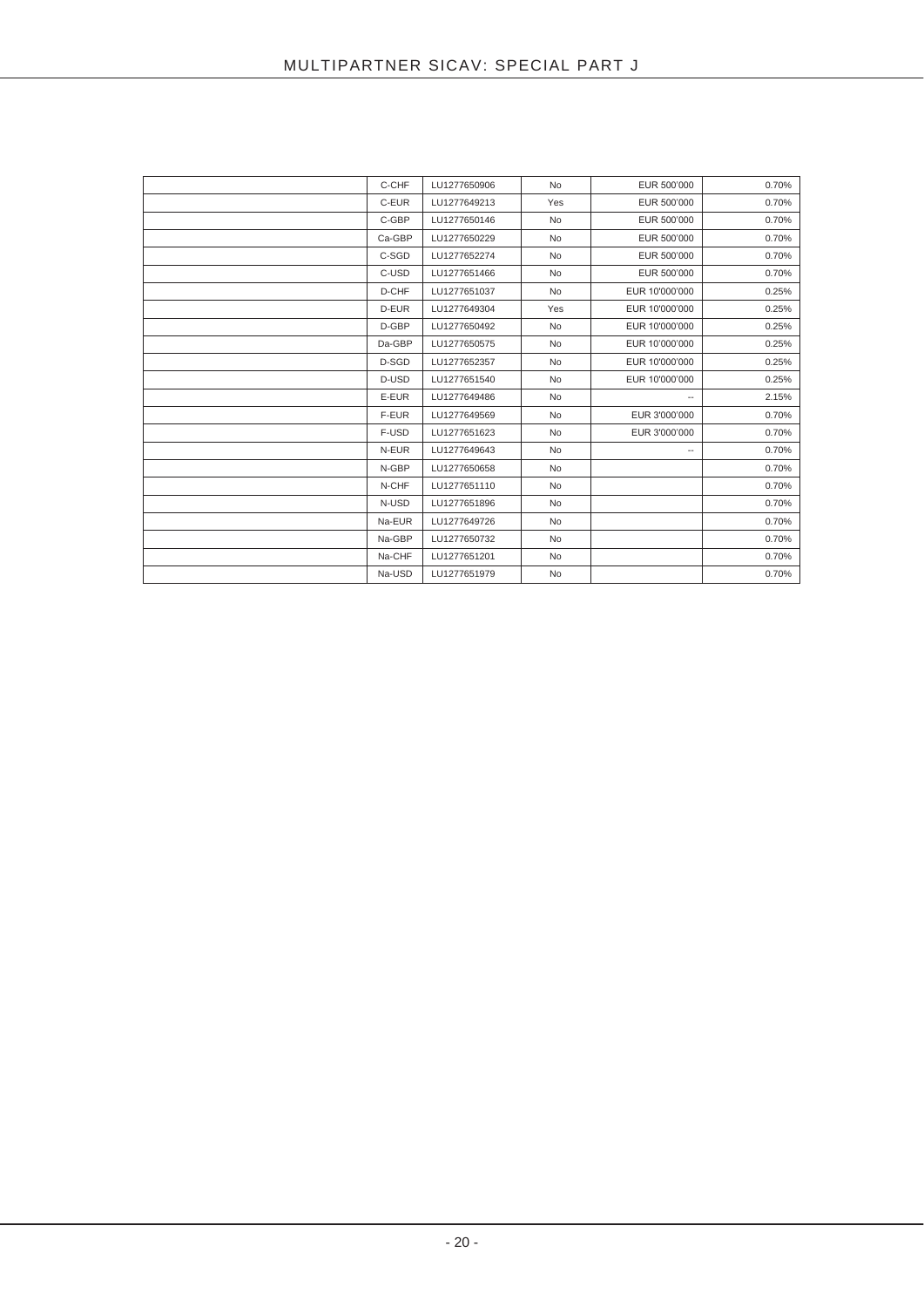# **MULTIPARTNER SICAV**

# **THE 1.2 FUND LUX**

Ein für die OPTION SOLUTIONS LLP, London, durch die GAM (LUXEMBOURG) S.A., Luxemburg, aufgelegter Subfonds der SICAV luxemburgischen Rechts MULTIPARTNER SICAV

A Subfund of the SICAV under Luxembourg law MULTIPARTNER SICAV, established for OPTION SOLUTIONS LLP, London, by GAM (LUXEMBOURG) S.A., Luxembourg

# **BESONDERER TEIL Y: 15. DEZEMBER 2015**

# **SPECIAL PART Y: 15TH DECEMBER 2015**

Dieser Besondere Prospektteil ergänzt den Allgemeinen Teil mit Bezug auf den Subfonds THE 1.2 FUND LUX ("THE 1.2 FUND LUX" oder "Subfonds").

Die nachfolgenden Bestimmungen müssen in Verbindung mit dem Allgemeinen Prospektteil gelesen werden.

Die hier enthaltenen Angaben auf englisch (rechte Spalte) sind nach bestem Wissen und Gewissen der Gesellschaft eine treue Übersetzung der deutschen Originalfassung (linke Spalte). Im Falle von Widersprüchen gilt die Fassung in deutscher Sprache.

This Special Part of the Prospectus supplements the General Part with regard to the Subfund THE 1.2 FUND LUX ("THE 1.2 FUND LUX" or "Subfund").

The provisions below must be read in conjunction with the General Part of the Prospectus.

The information contained herein in English (right column) is, to the Company's best knowledge and belief, a true translation of the German original version (left column). In the event of contradictions, the German-language version shall prevail.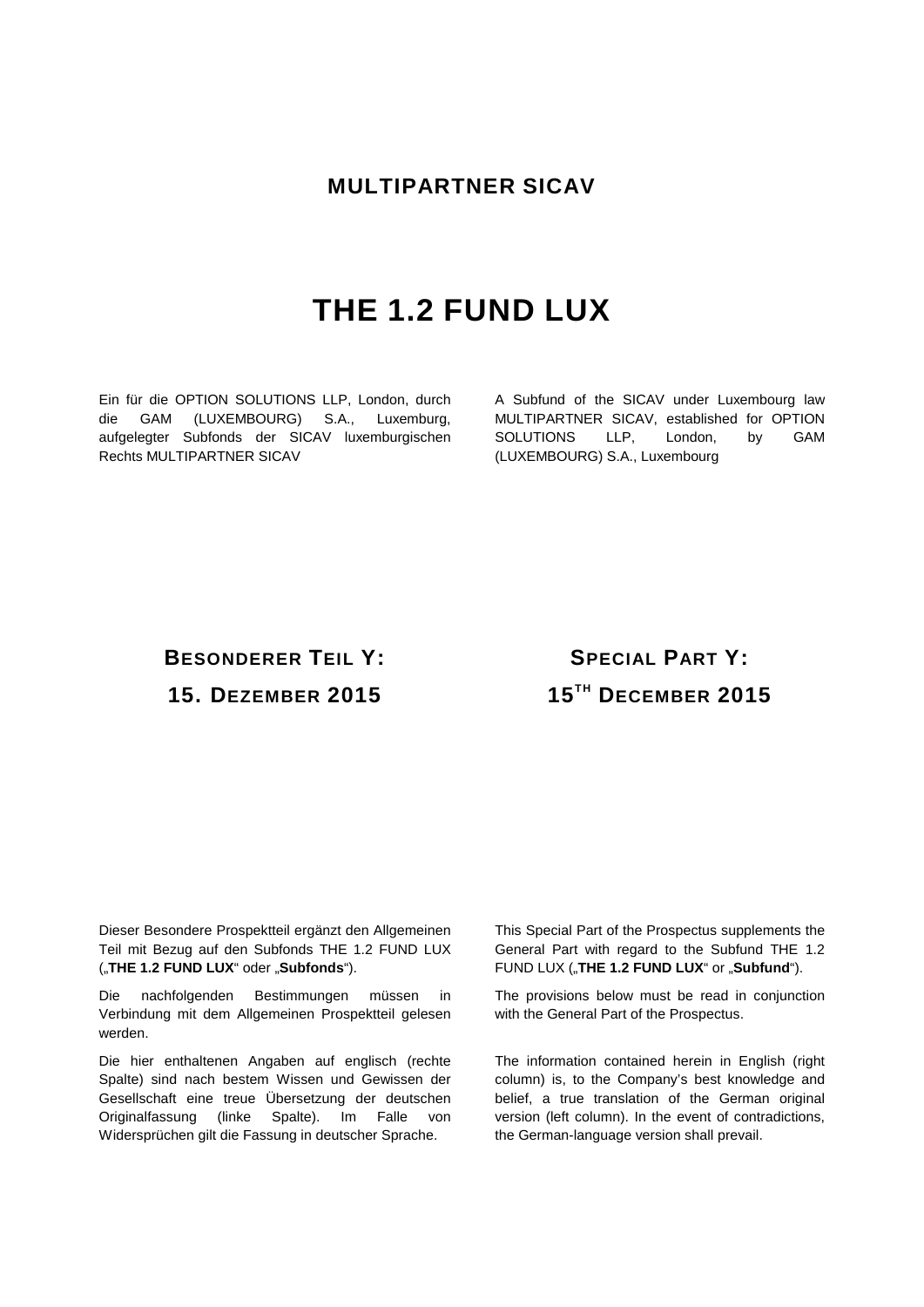#### **1. ERSTAUSGABE DER ANTEILE 1. INITIAL ISSUE OF SHARES**

Die Anteile des THE 1.2 FUND LUX werden erstmals vom 2. - 30. Mai 2014 zu einem Erstausgabepreis von EUR 100 pro Anteil ausgegeben, zuzüglich einer Verkaufsgebühr zugunsten der Vertriebsstelle von bis zu maximal 5% des Ausgabepreises.

Das Anlageziel der Gesellschaft in Bezug auf den THE 1.2 FUND LUX ist die Erzielung eines positiven absoluten Ertrags (netto Gebühren), von monatlich 1.2% bzw. insgesamt 15% pro Jahr, ungeachtet des Marktumfeldes, wobei gleichzeitig auf ein striktes Management der Marktaussetzung und der Risiken geachtet wird.

Der THE 1.2 FUND LUX beabsichtigt das Anlageziel zu erreichen mittels Einsatzes von aktiv verwalteten Longund Short-Positionen in kotierten Optionen und Futures, mit Fokus auf den S&P 500 Index bzw. anderen Indices auf regulierte internationale Aktienmärkte.

Der THE 1.2 FUND LUX hält daneben kurzfristige Anleihen, Geldmarktinstrumente, Sichteinlagen und kündbare Einlagen sowie andere liquide Mittel, um die Positionen in kotierten Optionen und Futures zu besichern.

Der THE 1.2 FUND LUX handelt vorzugsweise mit sog. *Front Month Expiry Options*, d.h. Optionen, deren Verfall am dritten Freitag eines Monats ist. Der Subfonds zielt darauf, eine ausgeglichene Aussetzung gegenüber sowohl aufwärts wie abwärts gerichteten Marktrisiken zu erreichen und verwendet zur Absicherung *Call/Put-Spreads* (z.B. sogenannte *Straddle* und/oder *Butterfly* Strategien) und Futures um möglich Ausreisser nach unten aufgrund extremer Marktbewegungen (sog. *Tail Risks*) zu minimieren. Daneben werden zu Absicherungszwecken sog. *Stopp-Loss*-Techniken angewendet. Bei allen durch den Verkauf von Optionen eingegangenen Short-Positionen wird fallweise bestimmt, ob diese Short-Position im Interesse der Maximierung der Prämie bis zum Verfall gehalten oder vor Verfall glattgestellt werden soll, wenn die Option wesentlich an Wert verloren hat. Jede Position, für welche das Risiko des Verbleibs im Markt höher eingeschätzt wird als der mögliche Gewinn, wird vor Verfall glattgestellt.

Es ist vorgesehen, mittels eines disziplinierten abgestuften Prozesses Rendite zu generieren, bei welchem eine *top-down* Makroanalyse der

The Shares of THE 1.2 FUND LUX will be issued for subscription for the first time from  $2^{nd}$  to  $30^{rd}$  May 2014 at an initial issue price per Share in the amount of EUR 100, plus a selling fee payable to the distributor of up to a maximum of 5% of the Issue Price.

#### **2. ANLAGEZIELE UND -POLITIK 2. INVESTMENT OBJECTIVES AND POLICY**

The investment objective of the Company as regards THE 1.2 FUND LUX is to generate a positive absolute return, net of fees, of 1.2% per month, and, overall, of 15% per year, irrespective of the market conditions, whilst, at the same time, employing a strict management of market exposure and risks.

THE 1.2 FUND LUX aims to achieve the investment objective by deployment of actively managed long and short positions in listed options and futures focussing on the S&P 500 Index or, as the case may be, other indices on regulated international equity markets.

THE 1.2 FUND LUX further holds short term bonds, money market instruments, sight deposits and deposits repayable on demand as well as other liquid assets in order to collateralise the positions in listed options and futures.

THE 1.2 FUND LUX predominately trades front month expiry options, i.e. options with expiry on the third Friday of a month. The Subfund aims to hold a balanced exposure to both upside and downside market risks and uses protective call/put spreads (e.g. so-called straddle and/or butterfly strategies) and futures in order to minimise the potential drawdown from extreme market movements (so-called tail risks). Furthermore, stop-loss techniques will be used for hedging purposes. For all short positions taken by selling options, it will be determined case by case whether to hold such short position until expiry in order to maximise premium or close out prior to expiry once the value of the option has decreased substantially. Any position for which the risk of remaining in the market is deemed higher than the potential benefit will be closed out prior to expiry.

It is aimed to achieve return via a disciplined, staged process, combining top down macro analysis of the global economy with technical analysis and strict risk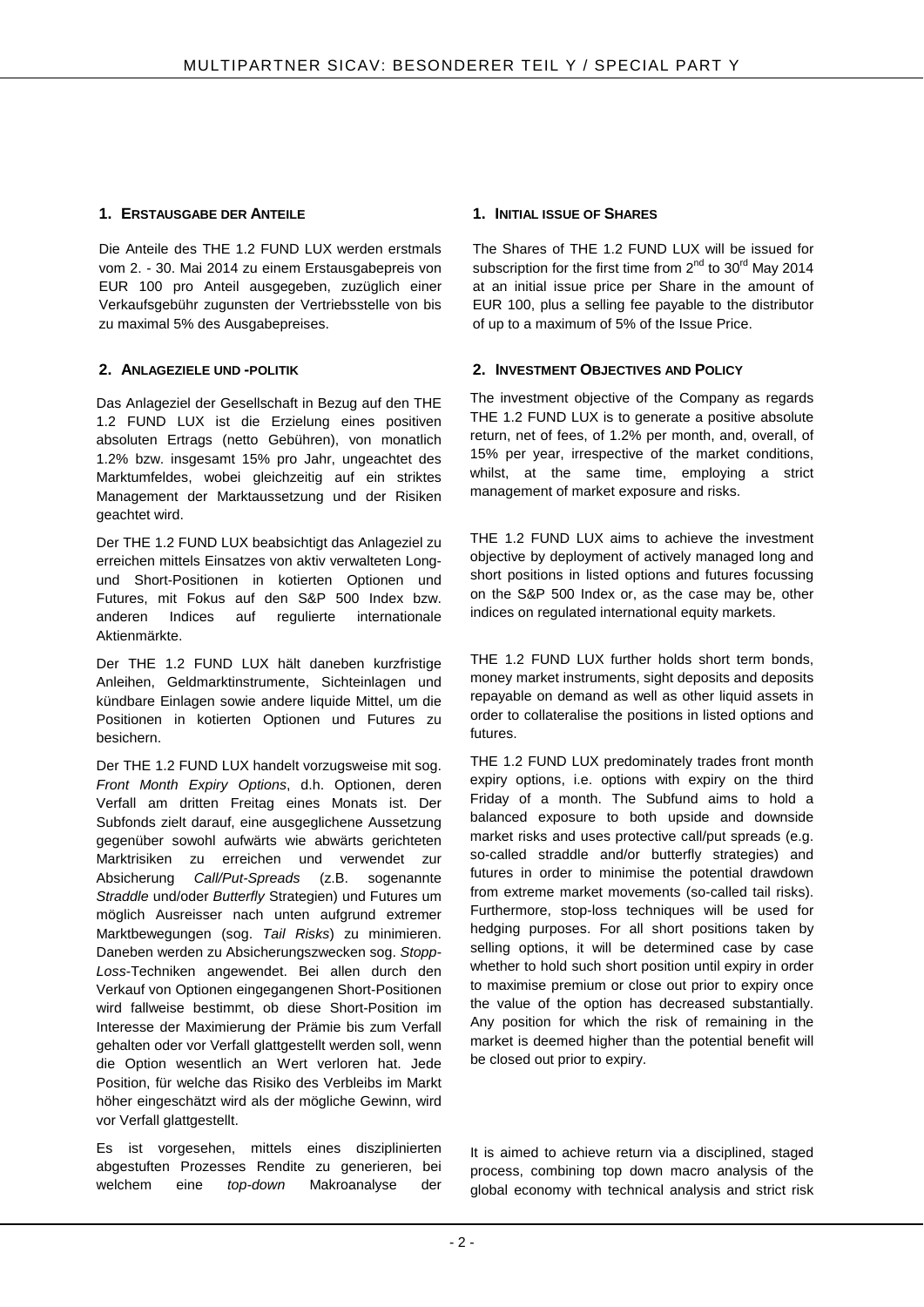Weltwirtschaft kombiniert wird mit einer technischen Analyse und striktem Risikomanagement, welches ausgelegt ist, den Subfonds gegen unerwartete abwärts oder aufwärts gerichtete Marktrisiken abzusichern. Dabei versucht der Anlageverwalter monatlich die generelle Marktstimmung betreffend den Zustand der Weltwirtschaft, die ausschlaggebenden Einflussfaktoren und die Risikofaktoren für die Zukunft zu ermitteln. Diese Analyse gründet auf der Beurteilung des Anlageverwalters und wird durch unabhängige Marktuntersuchungen globaler Finanzinstitute und Nachrichtenbüros ergänzt.

Das Portfolio des Subfonds wird laufend in Echtzeit überwacht und unter der Annahme unterschiedlicher Marktbedingungen geformt um zu ermitteln, ob Positionen angepasst werden müssen. Um die Netto-Marktaussetzung des Subfonds festzulegen, werden die Risiken gemessen an der geplanten Rendite analysiert, wobei stets auf die Absicherung der Anlagen Gewicht gelegt wird.

Sollte nach der Beurteilung des Anlageverwalters das Risiko gemessen an der geplanten Rendite zu einem bestimmten Zeitpunkt zu hoch sein, kann die Marktaussetzung reduziert werden und mit einer tieferen monatlichen Rendite vorliebgenommen werden, um das Risiko zu mindern und die Anlagen des Subfonds abzusichern.

Daneben kann der Subfonds zum Zwecke der Liquiditätsverwaltung bzw. der Kapitalerhalts auch in unbeschränkten Umfang flüssige Mittel halten.

Der THE 1.2 FUND LUX lautet auf Euro (EUR). Die Anlagen können auf EUR oder auf andere Währungen lauten. Fremdwährungsrisiken können ganz oder teilweise mittels Devisentermingeschäften oder Devisenoptionen gegenüber dem EUR abgesichert werden. Ein Wertverlust aufgrund von Währungskursschwankungen kann nicht ausgeschlossen werden.

Die Gesellschaft ist bemüht, die Anlageziele des Subfonds zu erreichen. Es kann jedoch keine Garantie abgegeben werden, dass die Anlageziele tatsächlich erreicht werden. Folglich kann der Nettoinventarwert der Anteile grösser oder kleiner werden, und es können unterschiedlich hohe positive bzw. auch negative Erträge anfallen.

**Es wird speziell darauf hingewiesen, dass weder die Gesellschaft, noch die**  Verwaltungsgesellschaft, noch der **Anlageverwalter, noch deren Verwaltungsräte**  management designed to protect the Subfund against any unexpected downside or upside risk. In doing so, each month, the Investment Manager tries to determine the general market consensus on the state of the global economy, the key drivers and risk factors going forward. Such analysis is based on the Investment Manager's view and supplemented by independent third party market research from global financial institutions and news providers.

The Subfund's portfolio is constantly monitored in real time and modelled under differing market conditions in order to determine if positions need to be adjusted. For determining the Subfund's net market exposure, the risks in relation to the envisaged returns are analysed, with the attention always focussed towards asset protection.

If, in the view of the Investment Manager, the level of risk in a given moment is too high in relation to the envisaged return, market exposure may be reduced and a lower monthly return may be accepted in order to reduce risk and protect the Subfund's assets.

Besides the Subfund may hold liquid assets to an unlimited extent for the purpose of liquidity management or capital preservation.

THE 1.2 FUND LUX is denominated in Euro (EUR). The currency of investment may be EUR or other currencies. Foreign currency risks may be fully or partially hedged against the EUR by using currency forwards or currency options. A depreciation caused by exchange–rate fluctuations cannot be ruled out.

#### **3. RISIKOHINWEISE 3. RISK DISCLOSURE**

The Company endeavours to achieve the investment objectives of the Company in respect of the Subfund. However, no guarantee can be given that the investment objectives will actually be achieved. Hence the net asset value of the Shares may increase or decrease, and different levels of positive as well as negative income may be earned.

**Please particularly note that neither the Company, nor the Management Company, nor the Investment Manager, nor the Directors of any of the above, make any representation in respect of or guarantee**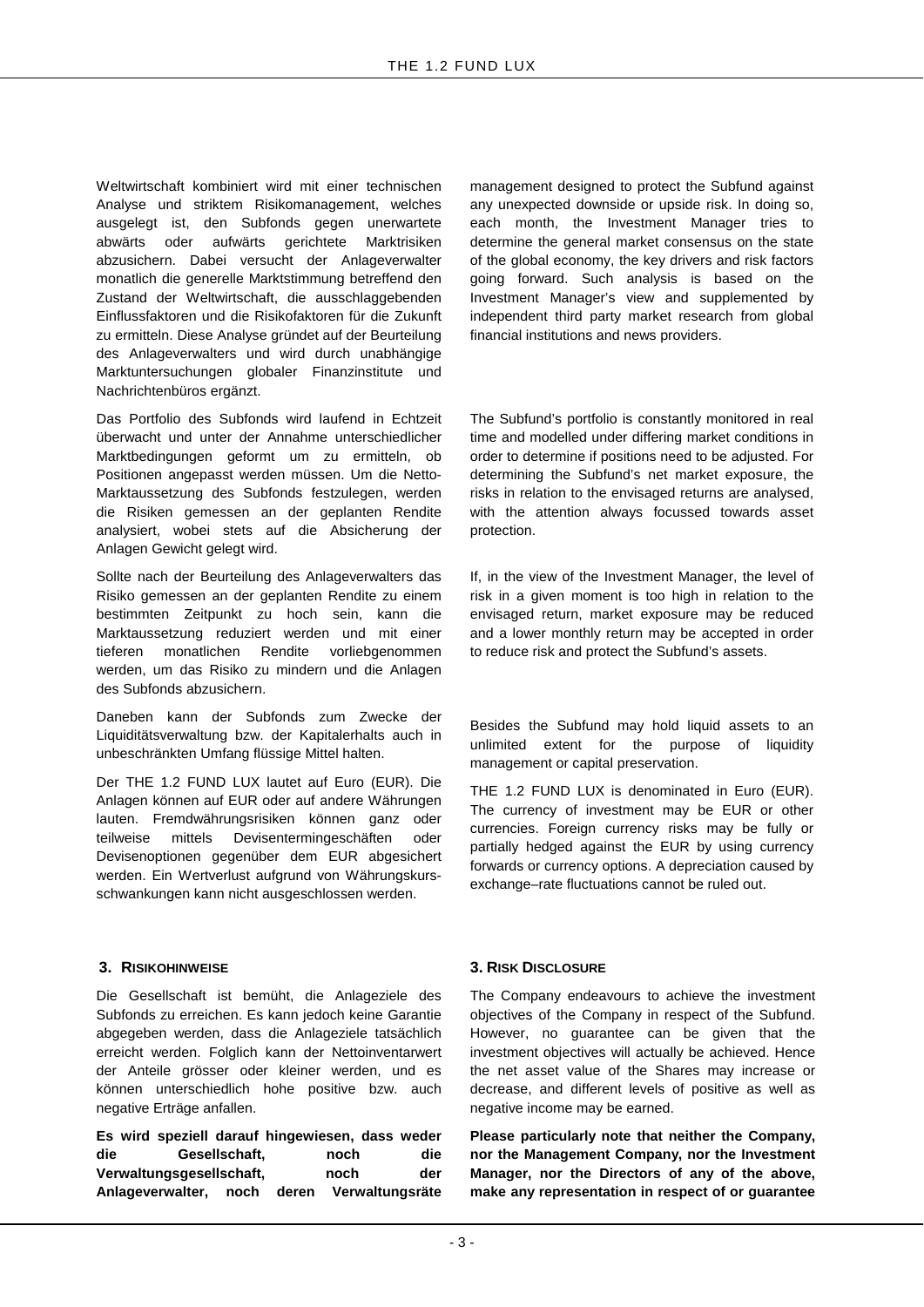**irgendwelche Aussagen im Zusammenhang mit dem monatlichen Zielertrag (wie im Fondsnamen und in den Anlagezielen und –politik des THE 1.2 FUND LUX beschrieben) machen noch garantieren, dass dieser erreicht wird. Der tatsächliche monatliche oder jährliche Ertrag kann möglicherweise tiefer sein als der in Anlagezielen und Anlagepolitik beschriebene Zielertrag, und es kann vorkommen, dass gar kein Ertrag generiert wird oder u.U. sogar ein Verlust resultiert.**

#### **Risiken betreffend Anlagen in Derivate**

Im THE 1.2 FUND LUX werden in grösserem Umfang Derivate eingesetzt, insbesondere kotierte Optionen und Futures. Somit sind neben den Risikomerkmalen von Wertpapieren auch die Risikomerkmale von Derivaten und sonstigen Anlagetechniken und Instrumenten zu beachten. Generell sind sie den Risiken der ihnen unterliegenden Märkte bzw. Basisinstrumente ausgesetzt und bergen oft höhere Risiken in sich als Direktanlagen in Wertpapiere. Potentielle Risiken solcher Instrumente können sich z.B. aus der Komplexität, Nichtlinearität, hohen Volatilitäten, geringen Liquidität, eingeschränkten Bewertbarkeit, Risiko eines Ausfalls von Erträgen oder sogar eines Totalverlusts des investierten Kapitals oder dem Gegenparteienrisiko ergeben.

#### **Hinweise bzgl. Kapitalschutz bzw. fehlender Kapitalgarantie**

Die Anleger werden darauf hingewiesen, dass es sich beim THE 1.2 FUND LUX nicht um ein kapitalgarantiertes Produkt handelt. Die verfolgten Absicherungsstrategien sollten unter normalem Marktverlauf geeignet sein, das Verlustrisiko der Anleger zu begrenzen. Es kann aber nicht ausgeschlossen werden, dass bei bestimmten Marktbedingungen der Absicherungsmechanismus nicht mehr funktioniert und der Anleger nicht die angegebene monatliche bzw. jährliche Zielrendite erhält oder sogar einen Verlust realisiert, der unter extremen Umständen sogar ein Totalverlust sein kann.

Der THE 1.2 FUND LUX eignet sich für Investoren, die Erfahrung mit volatilen Anlagen haben, über solide Kenntnisse der Kapitalmärkte verfügen und die an der Entwicklung der Kapitalmärkte teilhaben wollen, um ihre spezifischen Anlageziele zu verfolgen. Investoren haben mit Wertschwankungen zu rechnen, die temporär auch zu hohen Wertverlusten führen können. In einem breit diversifizierten Gesamtportfolio kann der THE 1.2 FUND LUX als Ergänzungsanlage eingesetzt **that the target monthly return, as described in the fund name and the investment objectives and policy of THE 1.2 FUND LUX, will be achieved. The actual monthly or yearly return may be lower than the target return as described in the investment objectives and policy, and there may be no return or even a loss under certain circumstances.**

#### **Risks regarding Investments in Derivatives**

THE 1.2 FUND LUX makes considerable use of derivative instruments, in particular listed options and futures. In addition to the risk features of securities, those of derivatives and other investment techniques and instruments therefore also have to be taken into consideration. In general, they are exposed to the risks of the markets or basic instruments underlying them and often involve higher risks than direct investments in securities. Potential risks of such instruments may, for example, result from complexity, non-linearity, high volatility, low liquidity, restricted ability to be valued, risk of a loss of earnings or even a total loss of the invested capital, or from the counterparty risk.

#### **Information regarding Capital Protection / Lack of Capital Guarantee**

The investors are informed of the fact that THE 1.2 FUND LUX is not a capital guaranteed product. The pursued hedging strategies should, under normal market developments, be suitable to limit the investors' loss risk. It may, however, not be ruled out that under certain market conditions the hedging mechanism would not work anymore and the investor would not receive the indicated monthly or yearly target return or would even realise a loss which under extreme circumstances may be total.

#### **4. ANLEGERPROFIL 4. INVESTOR PROFILE**

THE 1.2 FUND LUX is suitable for investors who have experience with volatile investments, a sound knowledge of the capital markets and who wish to participate in the performance of the capital markets in order to pursue their specific investment objectives. Investors must expect fluctuations in the value of the investment, which may temporarily even lead to substantial loss of value. THE 1.2 FUND LUX may be used as a supplementary investment within a widely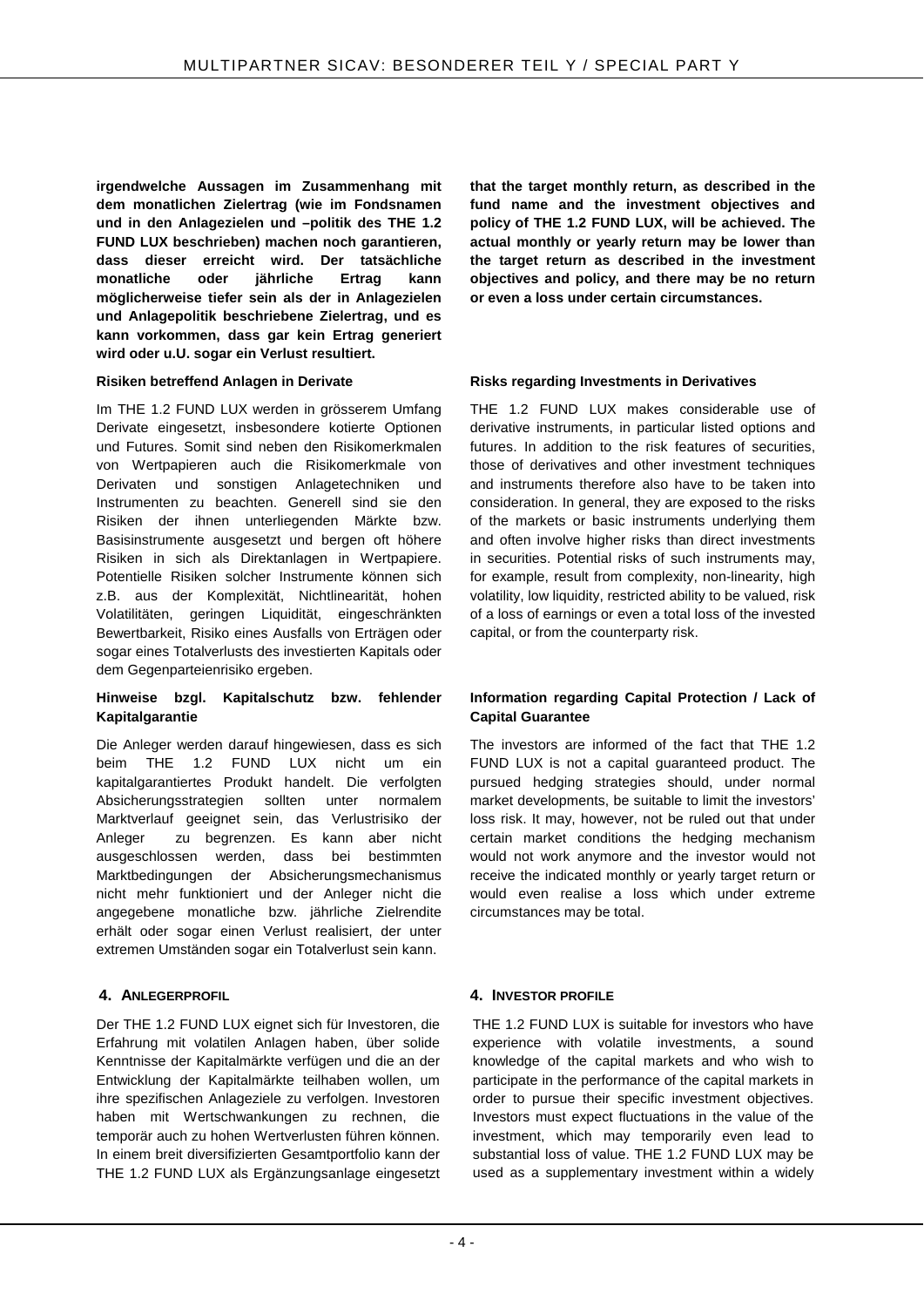#### **5. DER ANLAGEVERWALTER 5. INVESTMENT MANAGER**

**OPTION SOLUTIONS LLP,** 4th Floor, Millennium Bridge House, 2 Lambeth Hill, London, EC4V 3TT

Die OPTION SOLUTIONS LLP ist eine 2013 gegründete *Limited Partnership* nach dem Recht von England und Wales. Sie besitzt eine Bewilligung der britischen Financial Conduct Authority FCA als Vermögensverwalter und wird durch diese beaufsichtigt.

Die OPTION SOLUTIONS LLP ist ermächtigt, unter Berücksichtigung der Anlageziele, -politik und -grenzen der Gesellschaft bzw. des Subfonds und unter der ultimativen Kontrolle der Verwaltungsgesellschaft bzw. des Verwaltungsrats oder der/den von der Verwaltungsgesellschaft bestellten Kontrollstelle/n für den Subfonds unmittelbar Anlagen zu tätigen.

#### **6. BESCHREIBUNG DER ANTEILE 6. DESCRIPTION OF SHARES**

Nach dem Erstausgabedatum kann die Gesellschaft Anteile des Subfonds in folgenden Kategorien ausgeben:

- B-Anteile: thesaurierend;
- C-Anteile: thesaurierend (für "institutionelle Investoren", wie nachfolgend definiert)

Es werden nur Anteile in Namensform ausgegeben.

Die Gesellschaft kann Anteile sowohl in der Rechnungswährung EUR des Subfonds als auch USD anbieten. Die jeweils verfügbaren Anteilskategorien können bei der Hauptverwaltungsstelle bzw. bei den Informations- oder Vertriebsstellen erfragt werden.

**C-Anteile** werden nur an "institutionelle Investoren" im Sinne von Artikel 174 des Gesetzes von 2010, d.h. grundsätzlich Firmen mit juristischer Rechtspersönlichkeit oder mit gleichwertiger Gesellschaftsform ausgegeben, welche diese Anteile entweder in ihrem eigenen Geschäftsvermögen oder im Rahmen eines Mandatsverhältnisses für institutionelle Investoren im vorgenannten Sinne halten bzw. ausschliesslich an letztere weiterverkaufen oder im Rahmen von Vermögensverwaltungsmandaten im eigenen Namen und für Rechnung Dritter einsetzen (vgl. zur Mindestzeichnung die nachfolgenden Kapitel "Ausgabe und Rücknahme der Anteile" und "Umtausch von Anteilen").

werden. **diversified overall portfolio. diversified overall portfolio.** 

**OPTION SOLUTIONS LLP,** 4th Floor, Millennium Bridge House, 2 Lambeth Hill, London, EC4V 3TT

OPTION SOLUTIONS LLP is a limited partnership established 2013 pursuant to the laws of England and Wales. It holds an asset manager licence granted by the British Financial Conduct Authority FCA and is supervised by the latter.

OPTION SOLUTIONS LLP is authorised to make investments directly for the Subfund, taking into account the investment objectives, policy and limits of the Company or the Subfund, as applicable, and under the ultimate supervision of the Management Company or the Board of Directors or the auditor(s) appointed by the Management Company.

After the initial issue date, the Company may issue Shares of the Subfund in the following categories:

- B-Shares: accumulating;
- C-Shares: accumulating (for "institutional investors" as described hereafter)

Only registered Shares will be issued.

The Company may issue Shares both in the accounting currency of the Subfund, EUR, and in USD. Details of the share categories available at any one time may be requested from the Central administration or the information agents or distributors.

**C-Shares** are issued only to "institutional investors" within the meaning of Article 174 of the 2010 Law, i.e. in principle as companies constituted as a corporate legal entity or equivalent legal form which hold these Shares either as part of their own business assets or under contract on behalf of institutional investors as defined above, or else reselling the Shares exclusively to institutional investors or using them on their own behalf and for account of third parties within the scope of discretionary portfolio management (re. minimum subscriptions, see the section "Issue and sale of Shares and "Switching of Shares").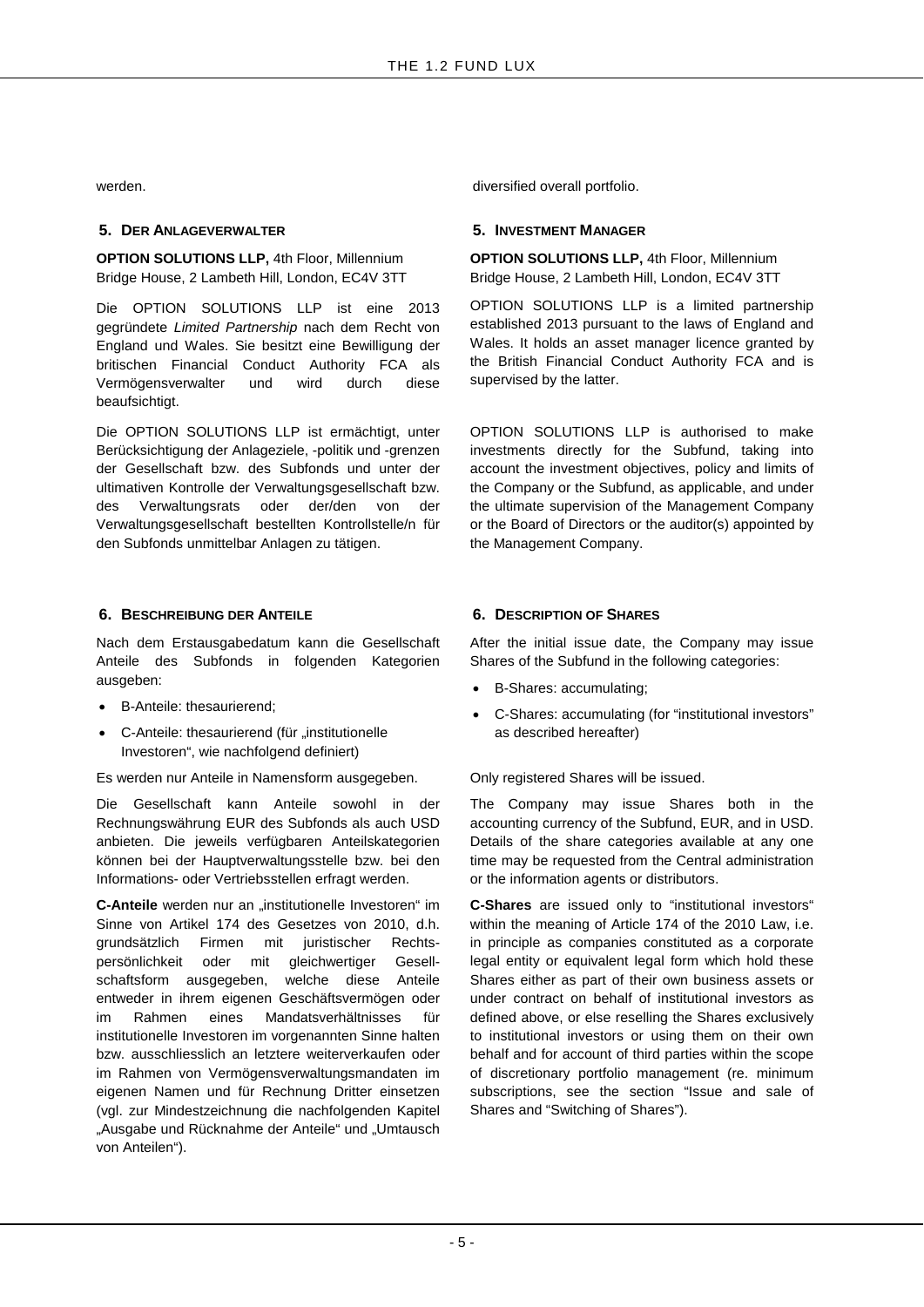#### **7. AUSSCHÜTTUNGSPOLITIK 7. DIVIDEND POLICY**

Die Gesellschaft beabsichtigt derzeit nicht, für den Subfonds ausschüttende Anteile auszugeben.

#### **8. GEBÜHREN UND KOSTEN 8. FEES AND COSTS**

#### **A) Verwaltungsgebühr A) Management Fee**

Für die Verwaltung und die Beratung in Bezug auf das Wertpapierportfolio sowie für damit verbundene Verwaltungs- und Vertriebsleistungen wird auf der Basis des Nettoinventarwerts ("NIW") des Subfonds eine jährliche maximale Verwaltungsgebühr wie folgt zulasten des Subfonds erhoben:

- B-Anteile: max. 2.00% p.a.
- C-Anteile: max. 1.00% p.a.

Im Zusammenhang mit dem Vertrieb, Anbieten oder Halten von C-Anteilen werden den Vertriebsstellen keine Kommissionen für allfällige Vertriebsleistungen bezahlt.

Die Gesellschaft zahlt ferner aus dem NIW des Subfonds die im Kapitel "Gebühren und Kosten" des Allgemeinen Teils beschriebenen Kosten.

#### **B) Performance Fee B) Performance Fee**

Der Anlageverwalter hat darüber hinaus Anspruch auf eine performanceabhängige Entschädigung ("Per*formance Fee*") unter den nachfolgend genannten Bedingungen:

Die Performance Fee unterliegt einer "High Water *Mark*". Der Anlageverwalter hat dann Anspruch auf eine *Performance Fee*, wenn am Ende eines Kalenderquartals der NIW des Subfonds je Anteil oberhalb der bisherigen *High Water Mark* ist (*Outperformance* gegenüber der *High Water Mark*).

Die *Performance Fee* wird an jedem Bewertungstag (wie im Kapitel "Bestimmung des Nettoinventarwertes" im Allgemeinen Teil definiert) berechnet und zurückgestellt und vierteljährlich ausbezahlt.

Bei der Lancierung des Subfonds bzw. einer Anteilskategorie ist die *High Water Mark* identisch mit dem Erstausgabepreis pro Anteil. Falls der NIW pro Anteil am letzten Bewertungstag eines Kalenderquartals oberhalb der bisherigen *High Water Mark* liegt, wird die *High Water Mark* auf den vor Abzug der *Performance Fee* je Anteil errechneten NIW gesetzt. In allen anderen Fällen bleibt die *High Water Mark* unverändert.

Die *Performance Fee* beträgt 20% der *Outperformance*

The Company does not currently intend to issue distributing Shares for the Subfund.

For management and advisory services relating to the securities portfolio as well as for associated administration and distribution services, a maximum annual management fee, calculated on the basis of the Subfund's net asset value ("**NAV**"), will be payable as follows by the Subfund:

- B-Shares: max. 2.00% p.a.
- C-Shares: max. 1.00% p.a.

Distributors are not paid any commission for distribution activities undertaken in connection with the sale, offering or holding of C-Shares.

In addition, the Company shall pay out of the NAV of the Subfund the costs described in the section "Fees and costs" of the General Part.

The Investment Manager is, in addition, entitled to a performance-related remuneration ("Performance Fee"), subject to the conditions set out below:

The Performance Fee is subject to a "high water mark". The Investment Manager is entitled to a Performance Fee if, at the end of a calendar quarter, the NAV per Share of the Subfund is above of the high water mark (Outperformance over the high water mark).

The Performance Fee will be calculated and accrued on every Valuation Day (as defined in the section "Calculation of net asset value" in the General Part) and paid out quarterly.

At launch of the Subfund or, as the case may be, a Share Category, the High Water Mark will be identical to the initial issue price per Share. If, on the last Valuation Day of a calendar quarter, the NAV per Share outperforms the previous high water mark, the high water mark will be reset to the NAV calculated before deduction of the Performance Fee. In any other cases, the high water mark will remain unchanged.

The amount of the Performance Fee is 20% of the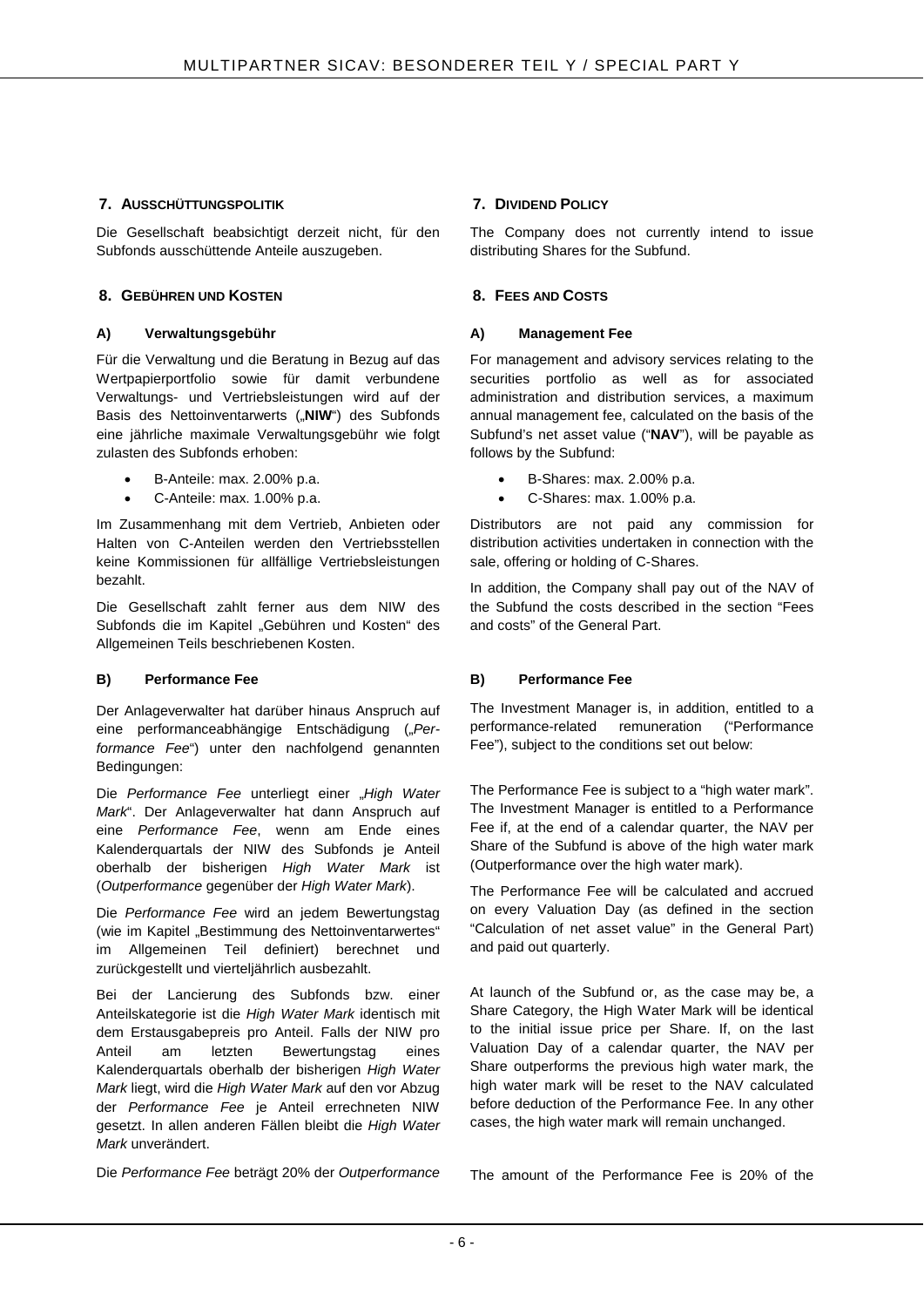#### **9. AUSGABE DER ANTEILE 9. ISSUE OF SHARES**

#### **Allgemein**

Nach Ablauf der Erstzeichnungsfrist werden Anteile des THE 1.2 FUND LUX an jedem Bewertungstag ausgegeben. Der Ausgabepreis gründet auf dem NIW der Anteile am jeweils anwendbaren Bewertungstag und wird auf zwei Stellen nach dem Komma gerundet.

In Anwendung der im Allgemeinen Teil enthaltenen Bestimmungen kann eine Verkaufsgebühr von max. 5% dazugeschlagen werden.

#### **Mindestzeichnungsbetrag**

Bei der Zeichnung von B-Anteilen ist kein Mindestzeichnungsbetrag vorgesehen.

Bei erstmaliger Zeichnung von C-Anteilen gilt jeweils ein Mindestzeichnungsbetrag von EUR/USD 100'000. Der Verwaltungsrat der Gesellschaft kann nach eigenem Ermessen Erstzeichnungsanträge über einen niedrigeren Betrag als den angegebenen Mindestzeichnungsbetrag akzeptieren. Bei Folgezeichnungen von C-Anteilen ist kein Mindestzeichnungsbetrag vorgesehen.

#### **Antragsverfahren**

Anleger können jederzeit Anteile des THE 1.2 FUND LUX bei der im Allgemeinen Teil des Prospekts genannten Namensregister- und Umschreibungsstelle bzw. Hauptzahlstelle im Luxemburg (oder bei ggf. in einzelnen Vertriebsländern bestellten lokalen Vertriebs- bzw. Zahlstellen) zeichnen. Dabei ist die genaue Identität des Zeichners, der Name des Subfonds und welche Anteilskategorie gezeichnet wird, anzugeben.

Für alle Zeichnungen von Anteilen des THE 1.2 FUND LUX, die bei der Namensregister- und Umschreibungsstelle an einem Bewertungstag bis spätestens um 15.00 Uhr Luxemburger Ortszeit (cut-off Zeit) eintreffen, gilt der am darauffolgenden Bewertungstag ermittelte Ausgabepreis. Für nach diesem Zeitpunkt bei der Namensregister- und Umschreibungsstelle eintreffende Zeichnungen gilt der Ausgabepreis des übernächsten Bewertungstages.

Der Gesamtbetrag der Zeichnung muss innerhalb von vier (4) Bankarbeitstagen nach dem entsprechenden Bewertungstag auf dem im Allgemeinen Prospektteil angegebenen Konto wertmässig gutgeschrieben sein.

Es werden keine Anteilsscheine oder Anteilszertifikate ausgeliefert.

Die Gesellschaft behält sich das Recht vor, Anträge

gegenüber der *High Water Mark*. **Der alle als and the set of the water was been dependent over the high water mark** 

#### **General**

On expiry of the initial subscription period, the Shares in THE 1.2 FUND LUX will be issued on each Valuation Day. The Issue Price is based on the NAV of the Shares on the applicable Valuation Day and will be rounded to two decimal places.

Pursuant to the provisions contained in the General Part, a selling fee of up to 5% may be added.

#### **Minimum Subscription Amount**

Subscriptions of B-Shares are not subject to any minimum subscription amount.

In the case of C-Shares, the initial minimum subscription amount is EUR/USD 100,000. The Company's Board of Directors may at its own discretion accept initial subscription applications for an amount lower than the stated minimum subscription amount. Further subscriptions of C-Shares are not subject to a minimum subscription amount.

#### **Application Procedure**

Investors may at any time subscribe Shares in THE 1.2 FUND LUX at the Registrar and Transfer Agent or Principal Paying Agent in Luxembourg mentioned in the General Part of this Prospectus (or, as the case may be, at local distributors and paying agents appointed in particular distribution countries). The exact identity of the subscriber, the name of the Subfund, and which share category will be subscribed for must be stated.

All subscriptions for Shares in THE 1.2 FUND LUX received by the Registrar and Transfer Agent on a Valuation Day no later than 15:00 Luxembourg local time (cut-off time), will be handled at the Issue Price, which will be calculated on the next Valuation Day. Subscriptions received by the Registrar and Transfer Agent after this time will be handled at the Issue Price of the Valuation Day after the next Valuation Day.

The total amount of the subscription must be transferred to the account described in the General Part of this Prospectus within four (4) banking days from the applicable Valuation Day.

Share coupons or certificates will not be delivered.

The Company reserves the right to reject applications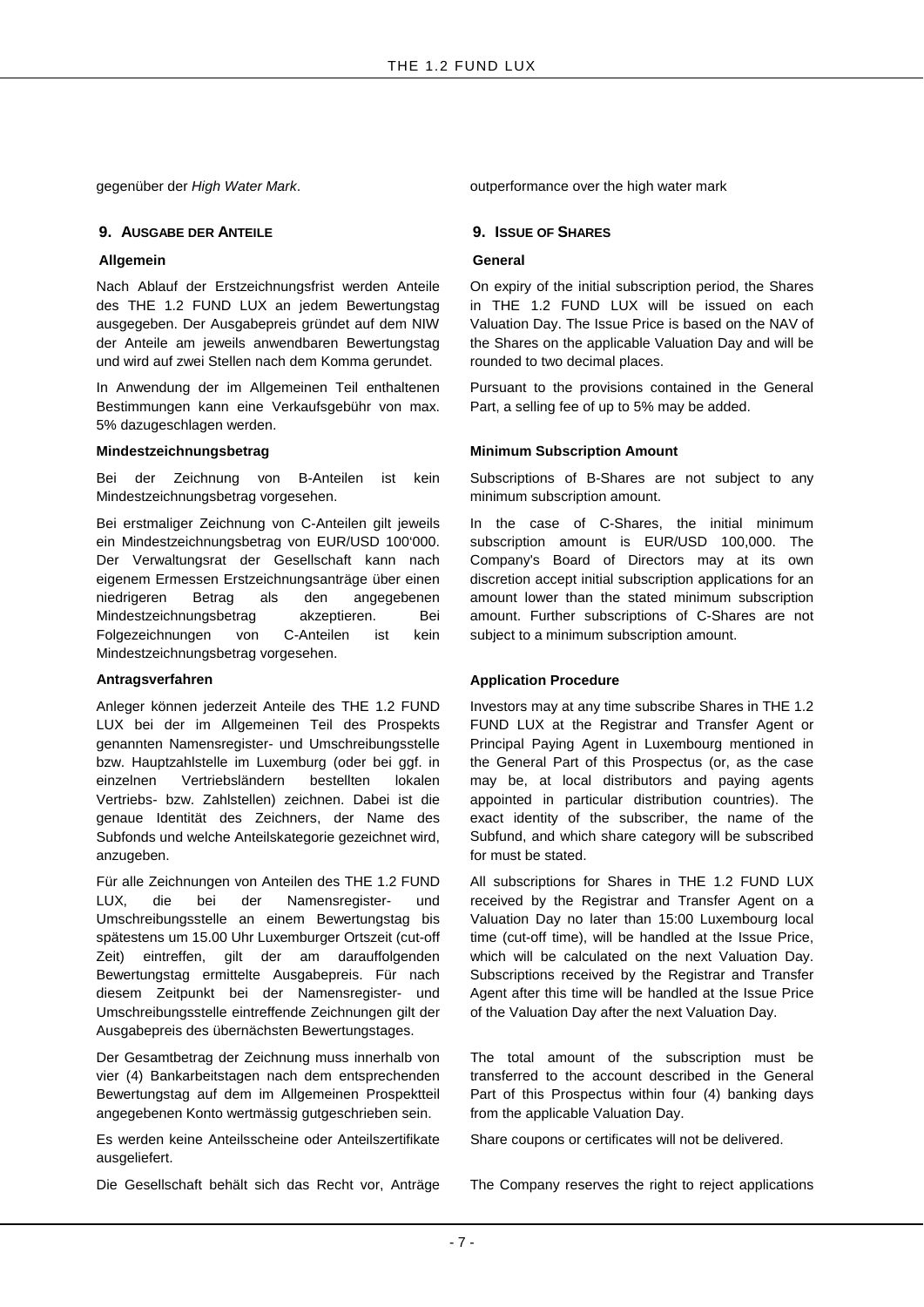abzulehnen oder nur zum Teil anzunehmen oder ergänzende Informationen und Dokumente zu verlangen. Wird ein Antrag ganz oder teilweise abgelehnt, wird der Zeichnungsbetrag oder der entsprechende Saldo dem Zeichner rücküberwiesen.

#### **10. RÜCKNAHME VON ANTEILEN 10. REDEMPTION OF SHARES**

Anteile des Subfonds werden an jedem Bewertungstag durch Antrag an die im Allgemeinen Teil des Prospekts genannten Namensregister- und Umschreibungsstelle bzw. Hauptzahlstelle im Luxemburg (oder an ggf. in einzelnen Vertriebsländern bestellte lokale Vertriebsbzw. Zahlstellen) zurückgenommen.

Für alle Anträge auf Rücknahmen von Anteilen des THE 1.2 FUND LUX, die bei der Namensregister- und Umschreibungsstelle an einem Bewertungstag bis spätestens um 15.00 Uhr Luxemburger Ortszeit (cut-off Zeit) eintreffen, gilt der am darauffolgenden Bewertungstag ermittelte Rücknahmepreis. Für nach diesem Zeitpunkt bei der Namensregister- und Umschreibungsstelle eintreffende Anträge gilt der Rücknahmepreis des übernächsten Bewertungstages.

Der Rücknahmepreis gründet auf dem NIW der Anteile am jeweils anwendbaren Bewertungstag und wird auf zwei Stellen nach dem Komma gerundet. Sofern bei der Ausgabe von Anteilen keine Verkaufsgebühr erhoben wurde, kann stattdessen eine Rücknahmegebühr von max. 3% des NIW erhoben werden.

### **11. UMTAUSCH VON ANTEILEN 11. SWITCHING OF SHARES**

Anteile des Subfonds können gegen Zahlung einer Umtauschgebühr von maximal 2% des NIW der vorgenannten Anteile in Anteile von anderen Subfonds der Gesellschaft umgetauscht werden, in welche ein solcher Umtausch gestattet ist.

Bei jedem ersten Umtausch muss jeweils der Mindestumtauschwert gemäss den Angaben oben ("Mindestzeichnungsbetrag") gegeben sein. Andere Anteile können nur von "Institutionellen Investoren" gemäss der Definition oben in C-Anteile umgetauscht werden.

Im übrigen gelten für Anträge auf den Umtausch von Anteilen die gleichen Modalitäten wie für die Rücknahme von Anteilen, und es finden die Bestimmungen des Allgemeinen Prospektteils Anwendung.

or to accept them only in part or to require further information and/or documents. If an application is rejected in full or in part, the subscription amount or the corresponding balance is returned to the applicant.

The Shares in the Subfund will be redeemed on any Valuation Day on application to the Registrar and Transfer Agent / Principal Paying Agent in Luxembourg as mentioned in the General Part of the Prospectus (or, as the case may be, at local distributors and paying agents appointed in particular distribution countries).

All requests for redemptions in Shares in THE 1.2 FUND LUX received by the Registrar and Transfer Agent on a Valuation Day no later than 15:00 Luxembourg local time (cut-off time), will be handled at the Redemption Price, which will be calculated on the next Valuation Day. Redemption requests received by the Registrar and Transfer Agent after this time will be handled at the Redemption Price of the Valuation Day after the next Valuation Day.

The Redemption Price will be based on the NAV of the Shares on the applicable Valuation Day and will be rounded to two decimal places). If at the issue of Shares no selling fee was levied, a redemption fee of up to 3% of the NAV may be levied instead.

Shares in the Subfund may be switched for Shares in other Subfunds of the Company for which such switch is allowed, upon payment of a switching fee of a maximum of 2% of the NAV of said Shares.

For every first switch, the minimal switching amount pursuant to the indications above ("Minimum Subscription Amount") must be given. Other Shares may only be switched into C-Shares by "institutional investors" pursuant ot the definition above.

Apart from that, for requests for the switching of Shares, the same modalities as for the redemptions of Shares will apply, and the provisions of the General Part of the Prospectus will apply.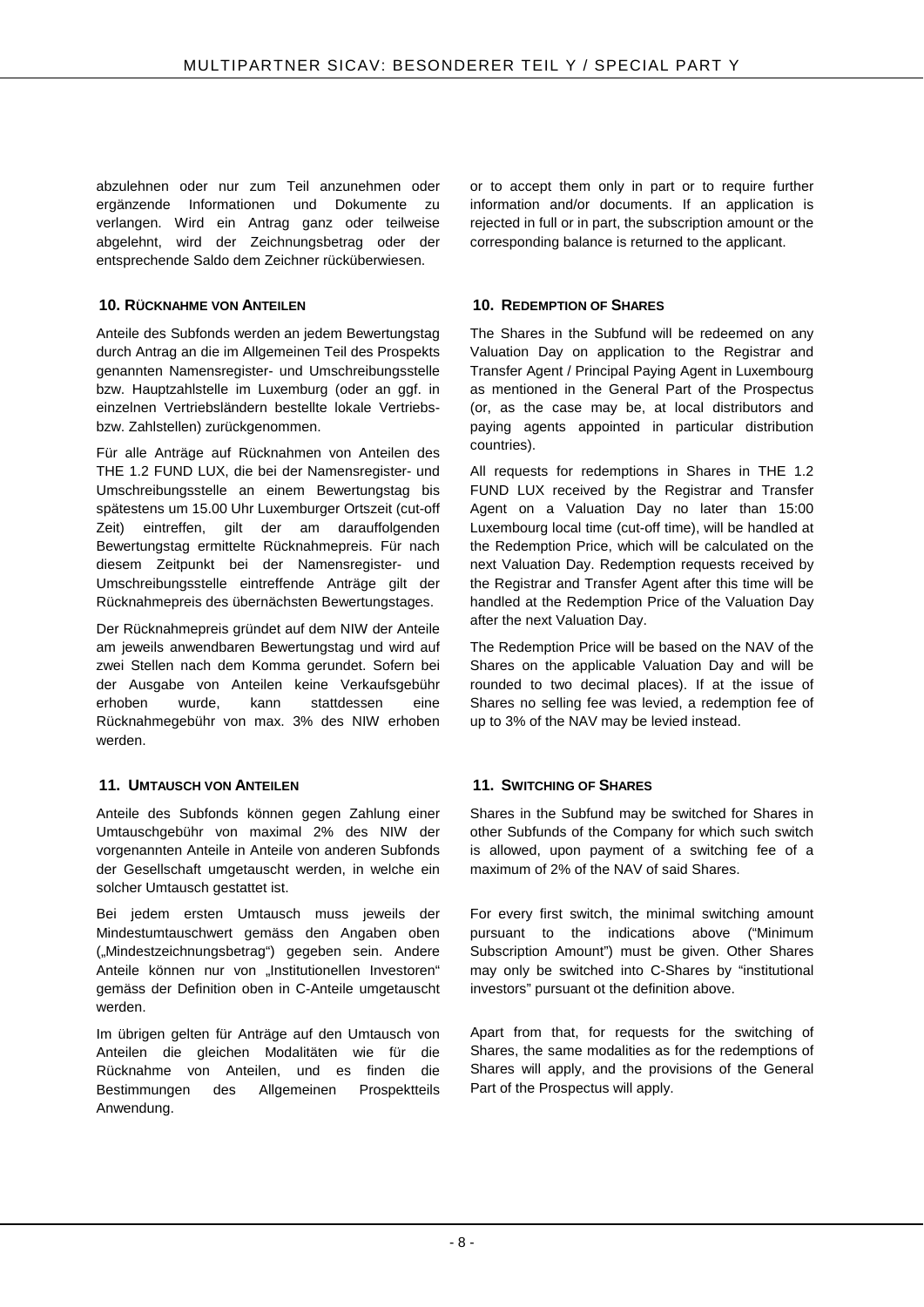### **12. ÜBERSICHT ÜBER DIE ANTEILSKATEGORIEN 12. OVERVIEW OF THE SHARE CATEGORIES**

Die folgende Tabelle bietet einen schematischen Überblick über die wichtigsten Eigenschaften des Subfonds bzw. Anteilskategorien. Sie ersetzt nicht die Lektüre des Prospekts.

The following table offers a schematic overview of the most important characteristics of the individual Subfunds or share categories. It is not a substitute for reading the Prospectus.

| <b>Bezeichnung des</b><br>Subfonds / Name of<br>the Subfund | Anteile /<br><b>Shares</b> | Währung /<br>Currency | <b>ISIN-Code</b> | Aktivierung<br>Activation | Mindestzeichnungsbetrag für die<br>Erstzeichnung/<br><b>Minimum Subscription Amount</b><br>for Initial Subscription | Verwaltungs-<br>gebühr (max.)<br>' Mgmt. Fee<br>(max.) |
|-------------------------------------------------------------|----------------------------|-----------------------|------------------|---------------------------|---------------------------------------------------------------------------------------------------------------------|--------------------------------------------------------|
| THE 1.2 FUND LUX                                            | в                          | <b>EUR</b>            | LU1030377359     | 02.06.2014                | ---                                                                                                                 | 2.00%                                                  |
|                                                             | <b>B-USD</b>               | <b>USD</b>            | LU1030377862     | 02.06.2014                | $- - -$                                                                                                             | 2.00%                                                  |
|                                                             | C                          | <b>EUR</b>            | LU1030380221     | 02.06.2014                | EUR 100'000                                                                                                         | 1.00%                                                  |
|                                                             | <b>C-USD</b>               | <b>USD</b>            | LU1030380577     | 02.06.2014                | USD 100'000                                                                                                         | 1.00%                                                  |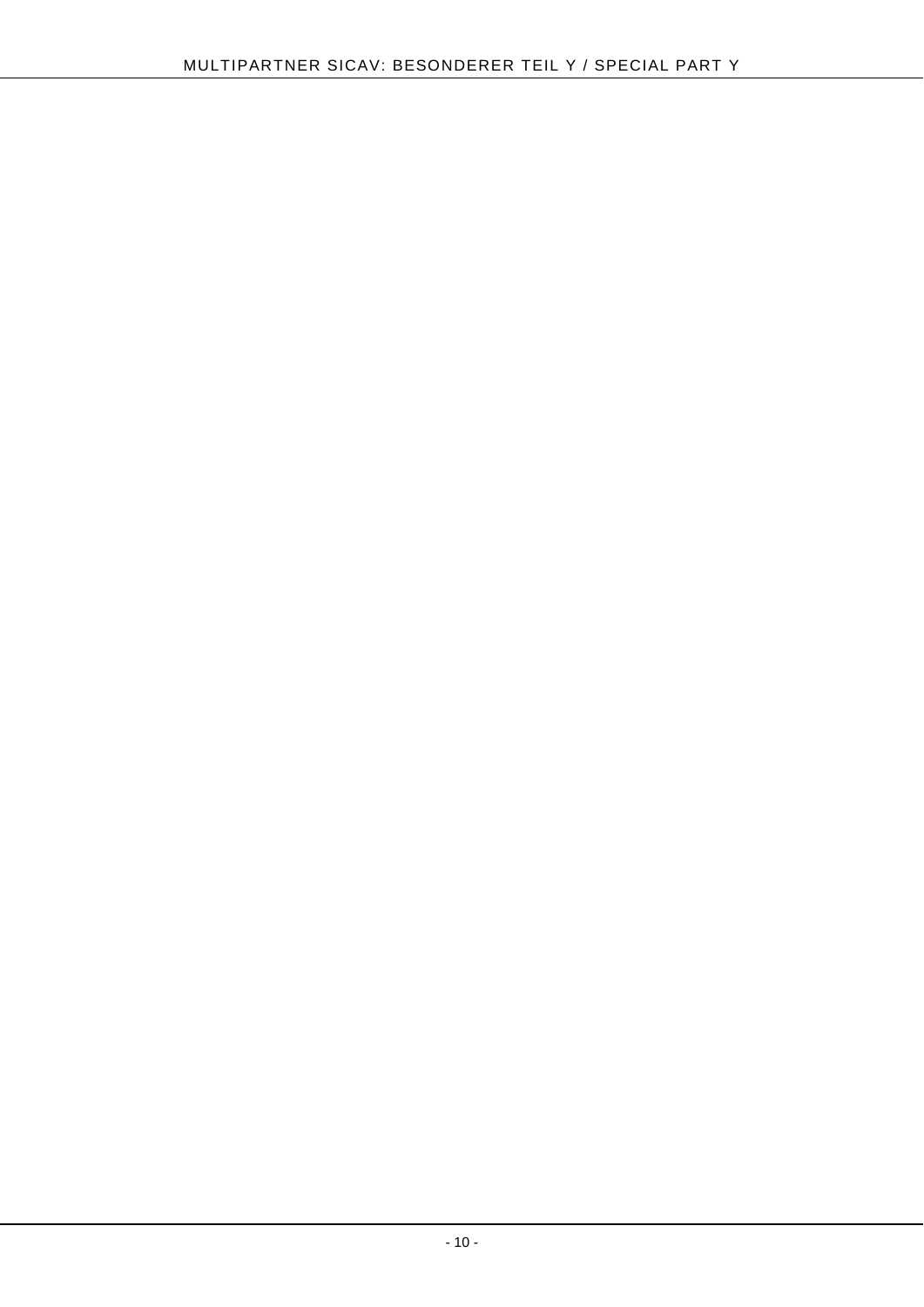# **UK SUPPLEMENT**

# **relating to the issue of shares of Multipartner SICAV**

**This UK Supplement should be read in conjunction with and forms part of the Prospectus dated 01 February 2016 as amended or supplemented from time to time (the "Prospectus").** References to the "Prospectus" are to be taken as references to that document as supplemented or amended hereby. In addition, words and expressions defined in the Prospectus, unless otherwise defined below, shall bear the same meaning when used herein.

Multipartner SICAV (the "**Fund**") is a recognised collective investment scheme and an umbrella fund for the purposes of section 264 of the Financial Services and Markets Act 2000 ("**FSMA**") of the United Kingdom. The RobecoSAM FUNDS as defined in Special Part "J", the WM Multi-Asset Funds as defined in Special Part "D" of the Prospectus, the PENTALPHA SHACKLETON GLOBAL EQUITY FUND as defined in Special Part "F" and the THE 1.2 FUND LUX as defined in Special Part "Y" may be marketed to the general public in the United Kingdom.

Following subfund is in the process of being registered in the United Kingdom:

- PENTALPHA ONYX FUND, as defined in Special Part "F"

The Prospectus is distributed in the United Kingdom by or on behalf of the Fund and is approved by GAM Sterling Management Ltd. whose registered office is at 20 King Street, London, SW1Y 6QY, United Kingdom. GAM Sterling Management Ltd. is authorised and regulated by the Financial Conduct Authority ("**FCA**"), for the purposes of section 21 of the FSMA.

Potential investors should note that the investments of the Fund are subject to risks inherent in investing in shares and other securities. The risks associated with an investment in a particular portfolio of the Fund (the "**Subfund**") are further described in the Prospectus relevant for that Subfund. The value of investments and the income from them, and therefore the value of, and income from, the Shares of each Share Category of such Subfund can go down as well as up and an investor may not get back the amount he invests. Changes in exchange rates between currencies may also cause the value of the investment to diminish or increase.

## **UK Taxation**

### *General*

The taxation of income and capital gains of the Fund and its shareholders (the "**Shareholders**") is subject to the fiscal law and practice of Luxembourg, any jurisdiction in which the Fund makes investments, and of the jurisdictions in which Shareholders are resident or otherwise subject to tax.

The following general summary of the anticipated tax treatment in the United Kingdom applies only to United Kingdom resident and domiciled investors holding Shares as an investment. It is based on the taxation law in force and practice understood to be applicable at the date of this UK Supplement in the United Kingdom but prospective investors should be aware that the relevant fiscal rules and practice or their interpretation may change. It does not guarantee to any investor the tax results of investing in the Fund nor does it constitute legal or tax advice.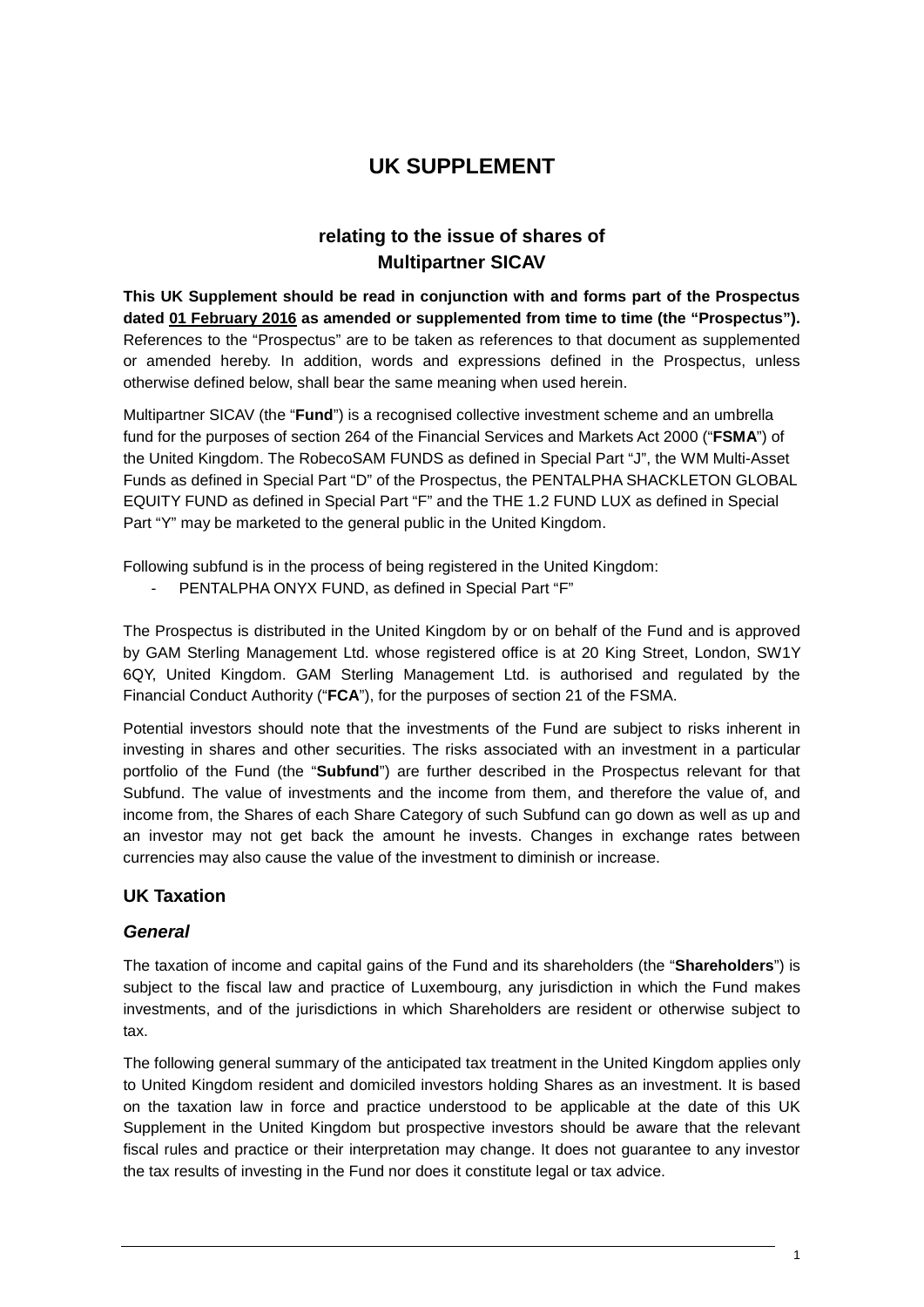In making an investment decision, prospective investors must rely on their own examination of the legal, taxation, financial and other consequences of an investment in the Fund and the terms of the offering including the merits and risks involved. Prospective investors should not treat the contents of this document as advice relating to legal, taxation or investment matters and are advised to consult their own professional advisers on the implications of making an investment in, holding or disposing of, Shares and the receipt of distributions (whether or not on redemption) with respect to such Shares under the relevant laws of the jurisdictions in which they are subject to taxation.

### *Taxation of the Fund*

The Directors of the Fund intend to conduct the affairs of the Fund in such a manner as to minimise, so far as they consider reasonably practicable, taxation of the Fund. This will include conducting the affairs of the Fund so that it does not become resident in the United Kingdom for taxation purposes. Accordingly, and provided that the Fund does not carry on a trade in the United Kingdom (whether or not through a permanent establishment situated therein), the Fund will not be subject to United Kingdom tax on income (other than certain interest income from a United Kingdom source) or on capital gains.

Dividends, interest and other income as well as capital gains received by the Fund may be subject to withholding or similar taxes imposed by the country in which such dividends, interest, other income or capital gains originate.

Shares in each Share Category of each Subfund of the Fund will constitute an offshore fund within the offshore funds legislation in Sections 355 to 359 of the Taxation (International and Other Provisions Act 2010 ("TIOPA") of the United Kingdom and the preceeding offshore funds legislation contained in Chapter V of Part XVII of the UK Income and Corporation Taxes Act 1988.

Under the previous offshore funds regime which existed in the UK prior to 1 December 2009, certification as a distributing fund has been obtained in respect of all distributing Share Categories ("**A-Shares**") with the exception of Swiss franc-denominated A-Shares (the "**Certification**") for periods up to 30 June 2010.

It is not the intention of the Directors to seek Certification of any other Share Categories as distributing funds for UK tax purposes for periods ending prior to 1 July 2010.

With effect from 1 December 2009, the distributing fund regime in the UK has been replaced by the reporting fund regime, introduced by the Offshore Funds (Tax) Regulations 2009 (the "Regulations").

The Directors intend to apply for certain Share Categories to be certified by Her Majesty's Revenue & Customs ("HMRC") as Reporting Funds with effect from 1 July 2010 (or launch date, if later), under the Reporting Fund regime. A regularly updated overview of Share Categories approved by HMRC may be downloaded from the website www.jbfundnet.com. If, however, you do not have access to the website you may obtain the information by post by contacting the Fund's Luxembourg Management Company GAM (Luxembourg) SA, Grand-Rue 25, L-1661 Luxembourg, Telephone: +352 26 48 44 1.

A Reporting Fund must fulfil certain annual obligations laid down by HMRC. The Directors intend to ensure that these obligations are met for the relevant Share Categories.

The Reporting Fund Regime has no requirement for the Fund to physically distribute income to investors but requires that 100% of the Share Category's reportable income is reported to investors.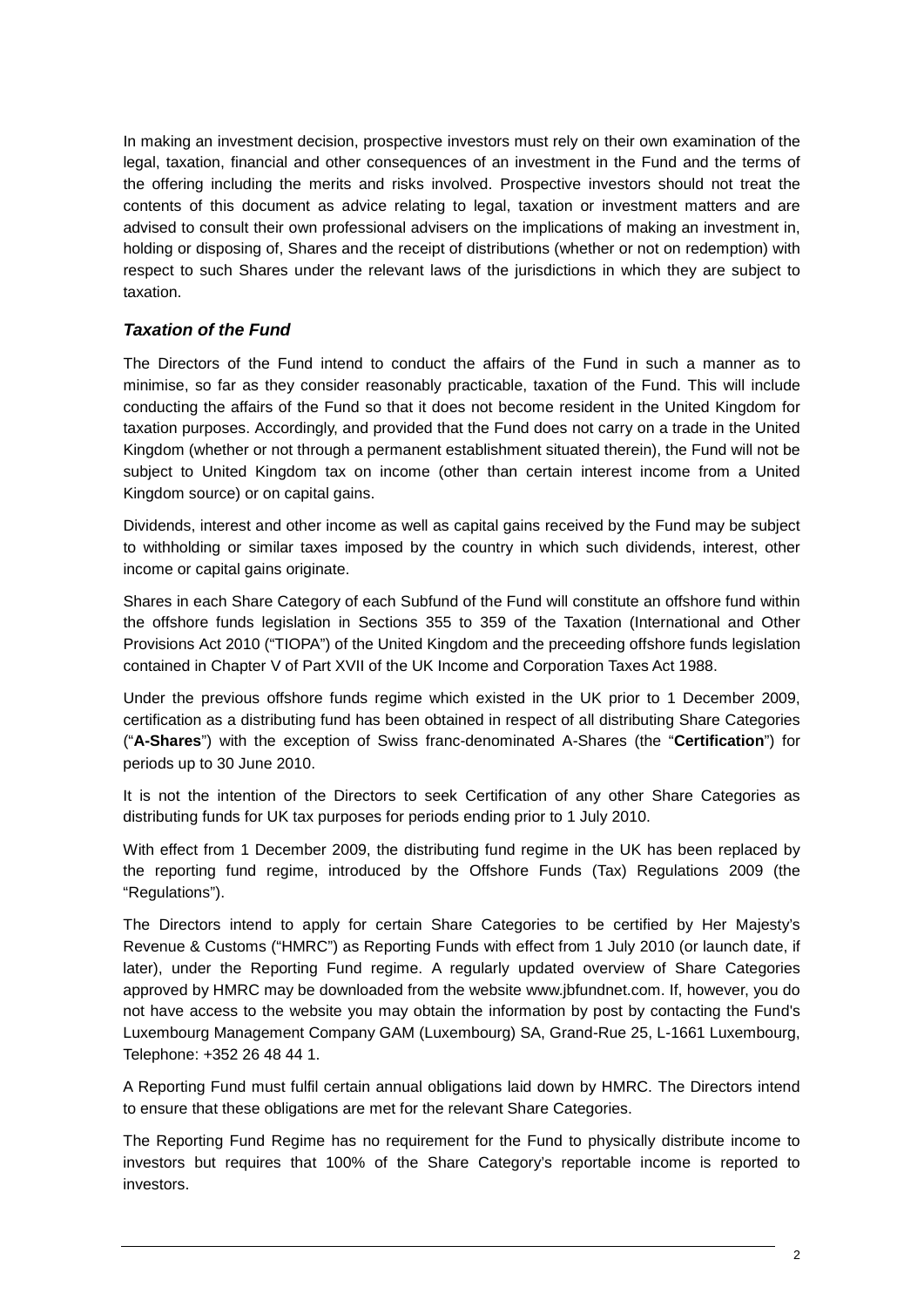### *Taxation of UK Shareholders*

Subject to their personal circumstances, individual shareholders resident in the United Kingdom for taxation purposes will be liable to United Kingdom income tax in respect of dividends or other distributions of an income nature made by the Fund, whether or not such dividends or distributions are reinvested in further shares of the Fund. For corporate investors, any distributions received from the Fund should be exempt from corporation tax under Part 9A of the Corporation Tax Act 2009 ("CTA 2009") subject to the various conditions of Chapter 2 and Chapter 3 Part 9A CTA 2009 being met. In order for a Share Category to remain within the reporting regime, it must comply with the ongoing reporting requirements set out in the Regulations, including the requirement to report 100% of reportable income to investors. For individual investors any excess of reportable income over actual distributions from the fund in respect of the period will be taxed as a distribution. For corporate investors, such amounts will also be taxable as distributions, and will be exempt from tax if an actual distribution from the Share Category would have been exempt from tax under Part 9A CTA 2009.

Shareholders who are resident or ordinarily resident in the United Kingdom or carrying out business in the United Kingdom through a permanent establishment with which their investment is connected may, depending on their circumstances, be liable to United Kingdom tax in respect of gains realised on the disposal of their Shares in the Fund.

As the Fund is a collective investment scheme and each Share Category will constitute an offshore fund for the purposes of the UK's offshore funds regime, gains on the disposal of Shares will generally be charged to tax under these provisions as if they were income, unless the relevant Share Category is certified by HMRC as a Distributing Fund or a Reporting Fund at all relevant times.

As noted above, a Share Category will remain a Reporting Fund subject to complying with the ongoing requirements of the regime. A Share Category will only leave the Reporting Fund regime if it either notifies HMRC prospectively that it no longer wishes to remain a Reporting Fund, or through serious and persistent breaches of the Regulations.

Should a particular Share Category remain a Distributing Fund or a Reporting Fund for all relevant accounting periods, Shareholders who acquire Shares in that Category subsequent to its entry into the Distributing Fund regime or the Reporting Fund regime and who are resident or ordinarily resident in the UK (including, in some cases, those temporarily non-resident) will generally be liable to UK capital gains tax or corporation tax on chargeable gains in respect of gains arising on the disposal or deemed disposal (including redemption) of the Shares.

Shareholders who acquired Shares in the relevant Share Categories prior to their entry into the Reporting Fund regime from 1 July 2010 (or prior to entry into the distributing fund regime where relevant) should note that they are liable to be charged to tax on gains on the disposal of those Shares as if those gains were income. However, such Shareholders may make a "deemed disposal" election in their tax return to crystallise their offshore income gain at the time of the Share Category's entry into the Reporting Fund regime such that, provided the Share Category maintains its Reporting Fund status, future gains are taxed as capital gains rather than income.

For UK resident or ordinarily resident individual Shareholders, a rate of capital gains tax of 18% currently applies for basic rate taxpayers, and 28% for higher and additional rate taxpayers, to disposals made after 5 April 2010. Individuals may still, depending on their circumstances, benefit from other reliefs and allowances (including an annual allowance which for the fiscal year 2014/15 exempts the first £11,000 of gains). If they are not domiciled within the UK and elect for the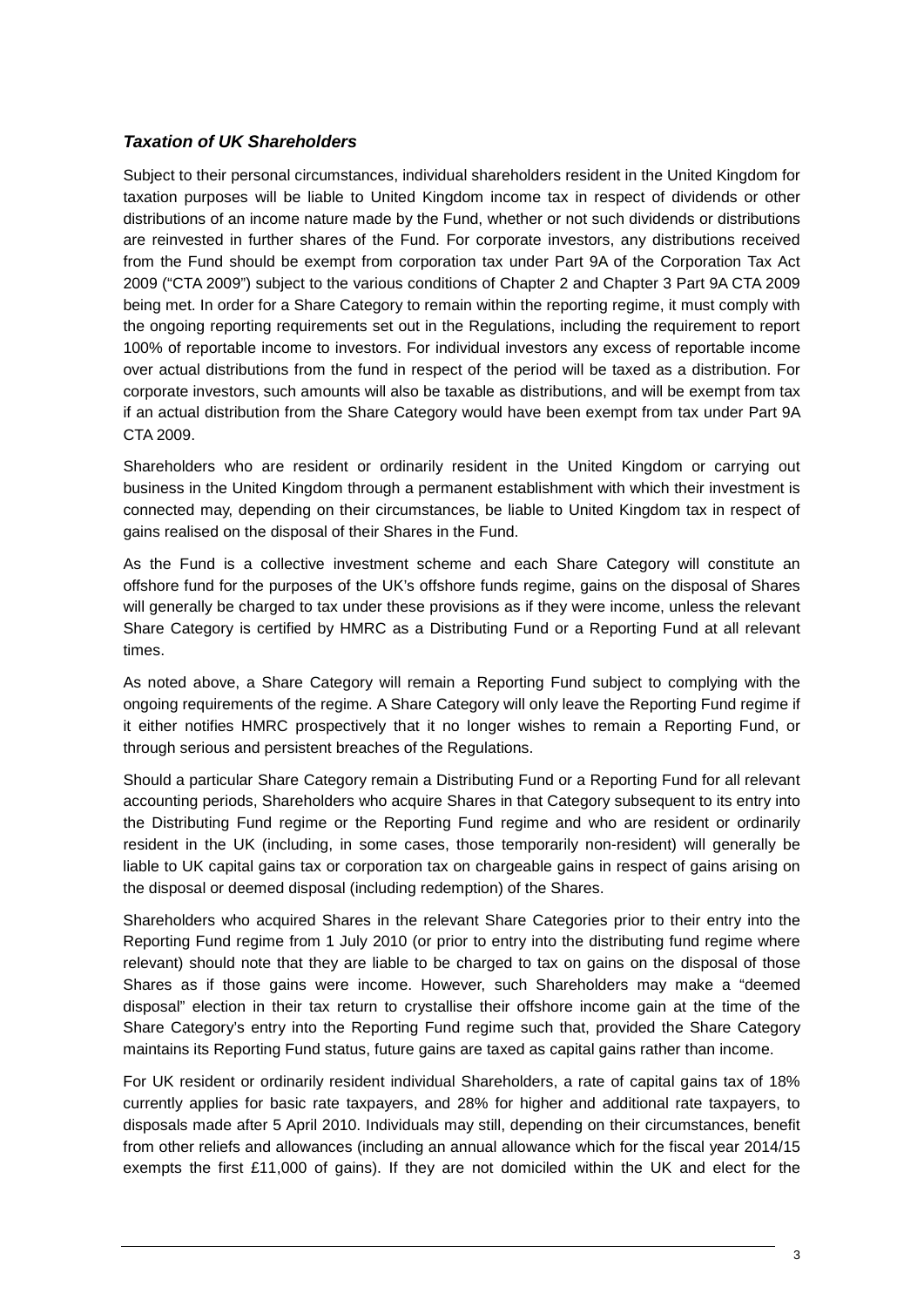remittance basis of taxation to apply, they will only be liable to capital gains tax to the extent that such gains are remitted to the UK.

By investing in the Fund each investor agrees that the Fund will make available a report in accordance with the Reporting Fund regime for each reporting period to its UK investors who hold an interest in a Reporting Fund on www.jbfundnet.com within six months of the day immediately following the final day of the reporting period in question. If, however, you do not have access to the website report you may obtain the information by post by contacting the Fund's Luxembourg Management Company GAM (Luxembourg) SA, Grand-Rue 25, L-1661 Luxembourg, Telephone: +352 26 48 44 1.

The attention of individuals ordinarily resident in the United Kingdom is drawn to the provisions of Sections 714 to 751 of the Income Taxes Act 2007 (the "**ITA**"). These provisions are aimed at preventing the avoidance of income tax by individuals through transactions resulting in the transfer of assets or income to persons (including companies) resident or domiciled abroad and may render them liable to taxation in respect of undistributed income and profits of the Fund on an annual basis.

It is anticipated that the shareholdings in the Fund will be such as to ensure that the Fund would not be a close company if resident in the United Kingdom. If, however, the Fund were to be such that it would be close if resident in the United Kingdom, gains accruing to it may be apportioned to certain United Kingdom resident shareholders who may thereby become chargeable to capital gains tax or corporation tax on chargeable gains on the gains apportioned to them.

An individual Shareholder domiciled or deemed for UK tax purposes to be domiciled in the United Kingdom may be liable to UK inheritance tax on their Shares in the event of death or on making certain categories of lifetime transfer.

The UK Taxes Act contains provisions (the controlled foreign company rules) which subject certain United Kingdom resident companies to corporation tax on profits of companies not so resident in which they have an interest. The provisions affect United Kingdom resident companies which are deemed to be interested in at least 25% of the profits of a non-resident company which is controlled by residents of the United Kingdom. The legislation is not directed towards the taxation of capital gains.

The controlled foreign company rules have been amended as part of Finance Act 2012, with the updated legislation contained in Part 9A Taxation (International and Other Provisions) Act 2010 ("TIOPA 2010"). The new rules are effective for companies with accounting periods beginning on or after 1 January 2013. A Specific exemption from the controlled foreign company rules (Section 371BF TIOPA 2010) applies to UK companies that are participants in offshore funds, provided that certain conditions are met.

A United Kingdom tax resident company ("UK company") which is a participant in an offshore fund where the fund would otherwise be a controlled foreign company will not be a chargeable company for the purposes of the rules provided that the following conditions are met.

- i) The controlled foreign company is and remains an offshore fund,
- ii) At all times the UK company reasonably believes that less than 25% of the controlled foreign company chargeable profits are attributable to the UK company and its associates, and,
- iii) That these conditions are not met by the UK company as a result of steps taken by the UK company or any person connected with the company.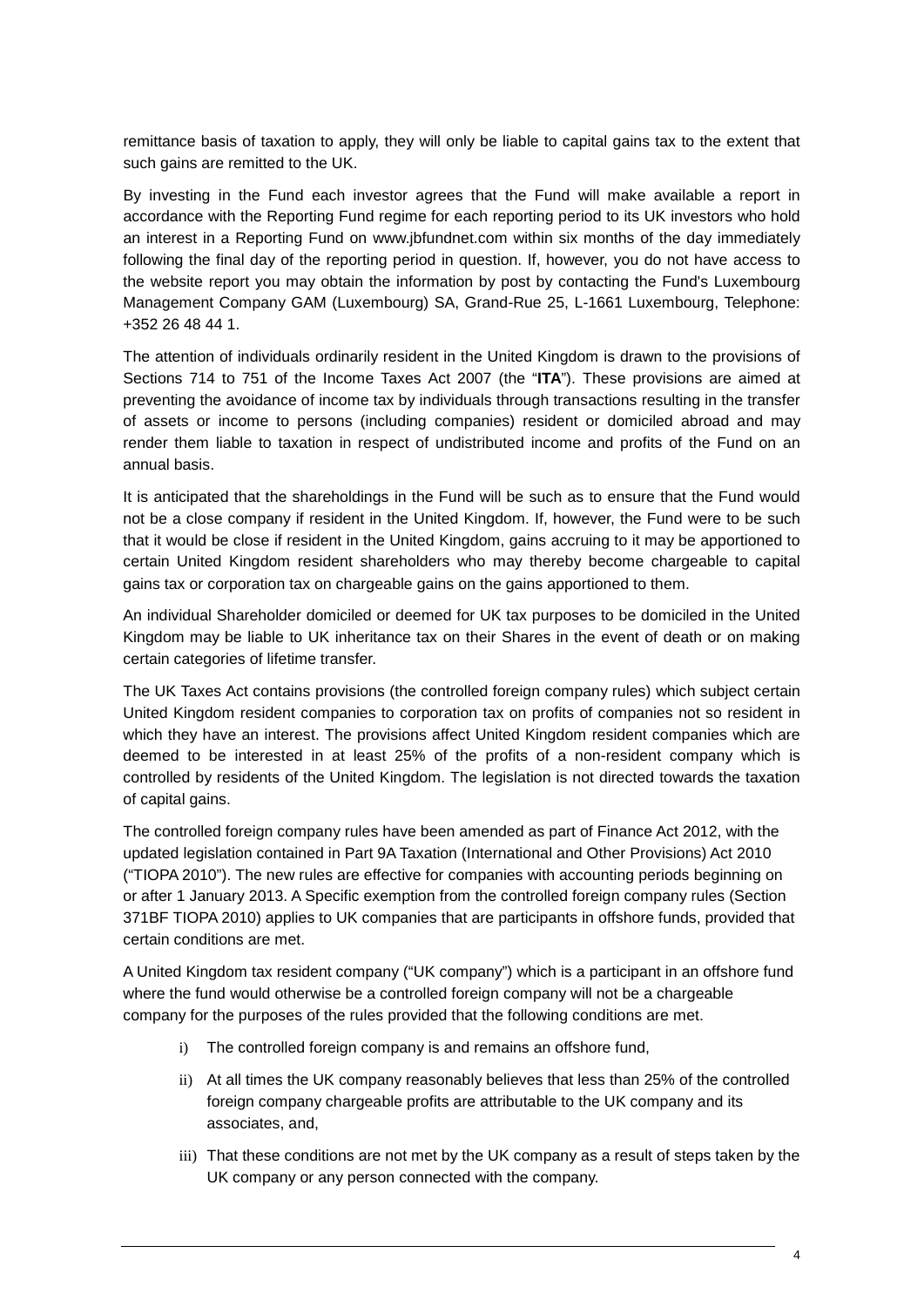The effect of this exemption is to avoid the situation where a UK company, which would not otherwise be a chargeable company, becomes a chargeable company as a result of an increase in its ownership percentage due to the actions of other unrelated investors in the offshore fund.

If any Share Category in which the corporate investor has invested has more than 60% by market value of its investments in debt securities, money placed at interest (other than cash awaiting investment), building society shares or holdings in unit trusts or other offshore funds with, broadly, more than 60% of their investments similarly invested, investors within the charge to corporation tax in the United Kingdom will be charged to tax under the loan relationships regime and will be subject to tax as income on all profits and gains arising from and fluctuations in the value (calculated at the end of each accounting period of the investor and at the date of disposal of the interest) of the Shares, in accordance with fair value accounting. Any dividends paid or reportable income in respect of such periods will be taxed as interest and will not, therefore, qualify for the dividend exemption under Part 9A CTA 2009. These rules will apply to such investors if the 60% limit is exceeded at any time during the investor's accounting period, even if the investor was not holding Shares of that Class at that time.

For individual shareholders with an interest in an offshore fund, where the fund fails to meet the qualifying investments test at any time in the relevant accounting period of the fund, dividends paid or reportable income will be taxed as interest and not as dividends under Chapter 4 of the Income Tax (Trading and Other Income) Act 2005.

Special rules apply to insurance companies and investment trusts, authorised unit trusts and open ended investment companies in the United Kingdom. Such shareholders should seek their own professional advice as to the tax consequences of an investment in the Fund.

#### **Stamp Duty**

The following comments are intended as a guide to the general stamp duty and SDRT position and do not relate to persons such as market makers, brokers, dealers, intermediaries and persons connected with depositary arrangements or clearance services, to whom special rules apply.

No United Kingdom stamp duty or SDRT will be payable on the issue of Shares. UK stamp duty (at a rate of 0.5 per cent, rounded up where necessary to the nearest £5 of the amount of the value of the consideration of the transfer) is payable on any instrument of transfer of the Shares executed within, or in certain cases brought into, the United Kingdom. Provided that the Shares are not registered in any register of the Fund kept in the United Kingdom, the agreement to transfer the Shares will not be subject to UK SDRT.

### **European Union Taxation of Savings Income Directive**

On 3 June 2003 the European Commission published EC Directive 2003/48/EC regarding the taxation of savings income, which took effect on 1 July 2005 (the "**Directive**"). Subject to a number of important conditions being met, EU Member States are required to provide to the tax authorities of another EU Member State details of payments of interest (which may include distributions on redemption payments by collective investment schemes, including a UCITS) or other similar income paid by a natural person within its jurisdiction to an individual resident in that other EU Member State, subject to the right of certain EU Member States to opt instead for a withholding system in relation to such payments.

The United Kingdom has opted for exchange of information rather than a withholding tax system. Accordingly, the custodian, administrator, paying agent or such other entity considered a "paying agent" for the purposes of the EU Savings Directive may be required to disclose details of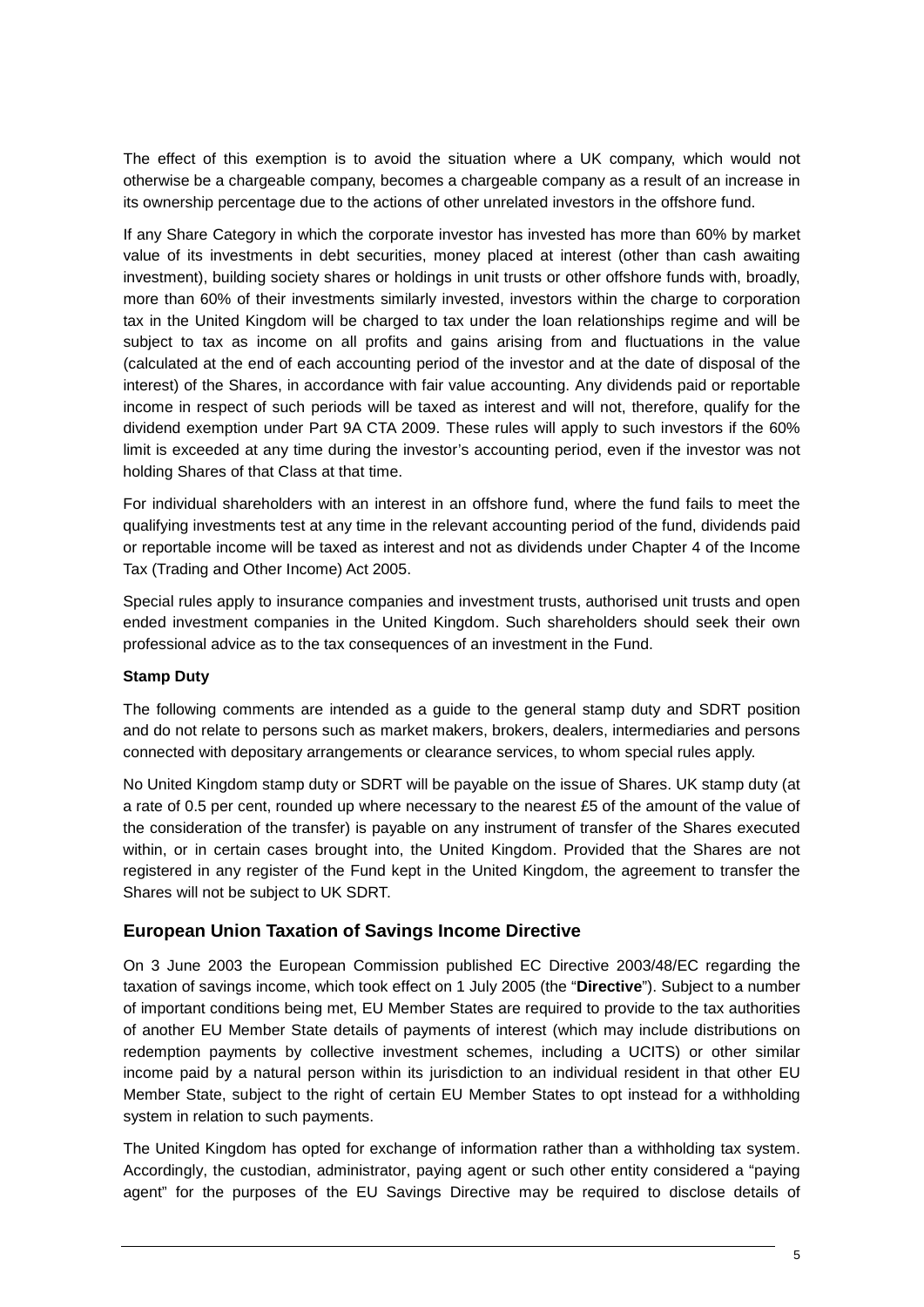payments of savings interest income to investors in the Fund who are individuals or residual entities to HM Revenue & Customs who will pass such details to the local authority in the EU Member State where the investor resides. To the extent that the paying agent is located in the jurisdictions that operate a withholding tax system under the terms of the EU Savings Directive, rather than an exchange of information system, tax may be deducted from interest payments to investors.

For the purposes of the EU Savings Directive, interest payments include income distributions made by certain collective investment funds, to the extent that the Fund has invested more than 15% of its assets directly or indirectly in interest bearing securities, and income realised upon the sale, refund or redemption of fund units to the extent that the fund has invested more than 25% of its assets directly or indirectly in interest bearing securities.

### **Important**

A United Kingdom investor who enters into an investment agreement with the Fund to acquire Shares in response to the Prospectus will not have the right to cancel the agreement under the cancellation rules made by the FCA. The agreement will be binding upon acceptance of the order by the Fund.

The Fund does not carry on any regulated activity from a permanent place of business in the United Kingdom and United Kingdom investors are advised that most of the protections afforded by the United Kingdom regulatory system will not apply to an investment in the Fund. Shareholders in the Fund may not be protected by the Financial Services Compensation Scheme established in the United Kingdom. The registered address of the Fund is set out in the "Organisation and Management" section of the Prospectus.

### **Dealing Arrangements and Information**

GAM Sterling Management Ltd. (the "**Facilities Agent**") has been appointed, pursuant to an agreement with the Fund, to act as the facilities agent for the Fund in the United Kingdom and it has agreed to provide certain facilities at its offices at 20 King Street, London, SW1Y 6QY, United Kingdom, in respect of the Fund.

The attention of UK investors or prospective UK investors is drawn to the subscription and repurchase procedures contained in the Prospectus in particular with regard to the deadlines for each of the relevant Subfunds of the Fund. Requests for the repurchase of Shares (a "**Redemption Request**") should be sent to the Registrar and Transfer Agent in Luxembourg details of which are contained in the Prospectus under the section headed "Organisation and Management" or alternatively, Redemption Requests can be made to the Facilities Agent at the above-mentioned offices, attn: Head of Investment Administration, fax no. +44 (0) 20 7917 2454.

Shares are issued and repurchased at the net asset value per Share as determined on the relevant valuation day as set out in the Prospectus of the Fund. Details of the determination of the net asset value per Share are set out in the section entitled "Calculation of net asset value" in the Prospectus. Information on the most recently published net asset value per Share is available from the Facilities Agent by telephone on +44 (0) 20 7917 2451 and at the above-mentioned offices.

The following documents of the Fund may be obtained (free of charge) from the offices of the Facilities Agent:

- (a) the Articles of Association of the Fund and any amendments thereto;
- (b) the Prospectus most recently issued by the Fund together with any supplements;